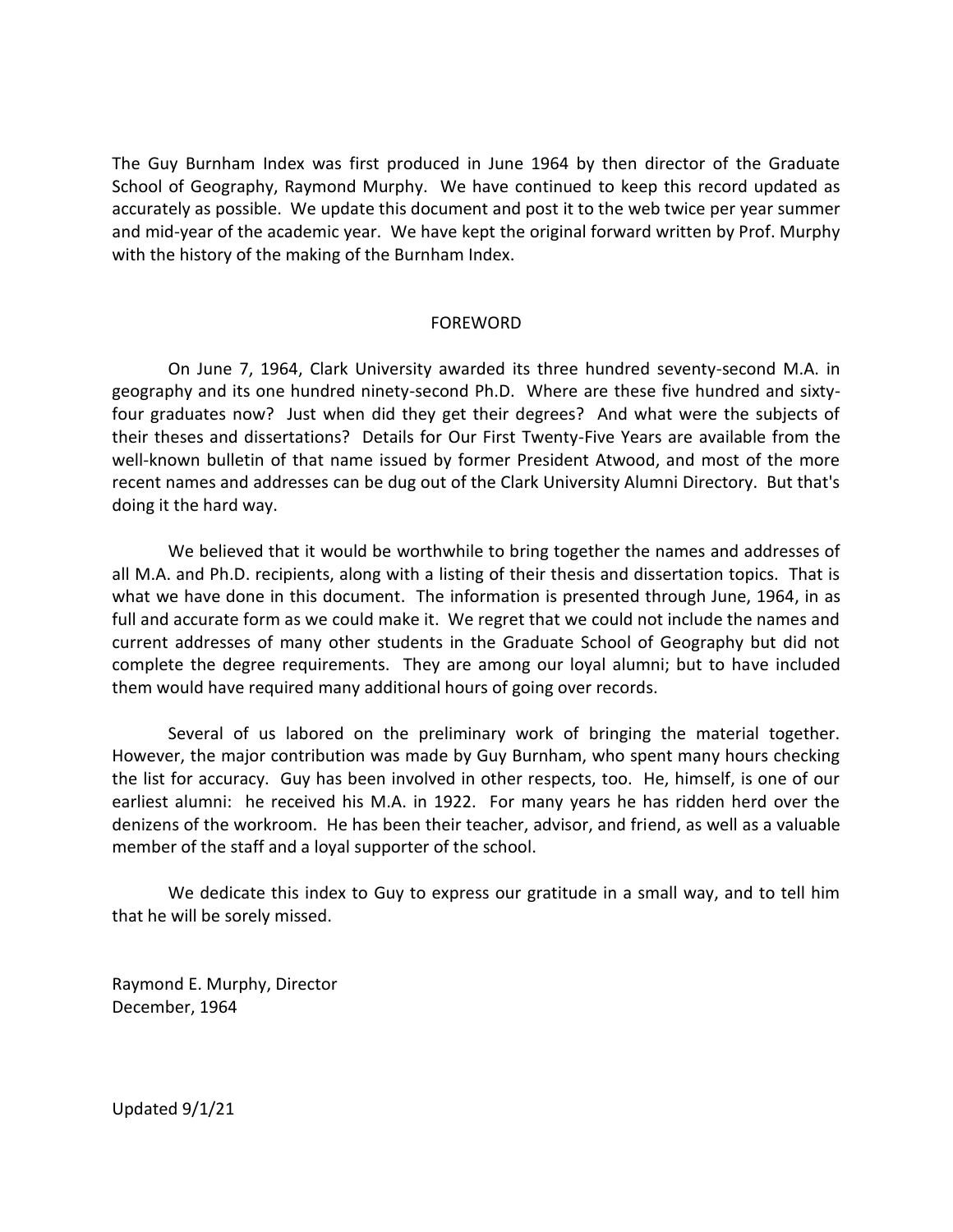| <u>1922, Ph.D.</u> | Mary C. Clune: The Geographic Factors in the Development of the<br>Massachusetts Towns of the Connecticut Valley<br>Deceased 1956                       |
|--------------------|---------------------------------------------------------------------------------------------------------------------------------------------------------|
| 1922, M.A.         | Paul E. Andrew: The Springfield Plain: A Geographic Province of the Ozark<br>Highlands of Missouri. Deceased 1963                                       |
|                    | Guy H. Burnham: The Relation of Certain New England<br>Industries to the Great World Trade Routes<br>Graduate School of Geography, Clark University, MA |
|                    | Everett C. Donnelly: Human Comfort as a Basis for<br><b>Classifying Weather</b><br>Deceased 1959                                                        |
|                    | Edward D. Russell: Tropical Forests of the Amazon<br>c/o Dr. Deborah Russell, State College, Framingham,<br>MA                                          |
| <u>1923, Ph.D.</u> | Frederick K. Branom: The Economic Geography of the Boston Region: A<br>Study in Regional Geography<br>10325 Leavitt Street, Chicago, Illinois           |
|                    | Preston E. James: Geographic Factors in the Development<br>of Transportation in South America<br>Dept. of Geog., Syracuse University, Syracuse, NY      |
|                    | Jesse E. Switzer: The Geography of North Dakota<br>Deceased 1952                                                                                        |
| <u>1923, M.A.</u>  | Eric P. Jackson: The Trend of Land Utilization in<br>Rhode Island and the Increasing Importance of Geographic Factors<br>Deceased 1930                  |
|                    | Albert La Fleur: The Location of Hawaii: Its Influence Upon the<br>Commercial Development of the Islands<br>Makefield Road, RFD #2, Morrisville, PA     |
|                    | J. Francis Russell: Industry and Labor in Ancient Greece According to Glotz<br>Deceased 1941                                                            |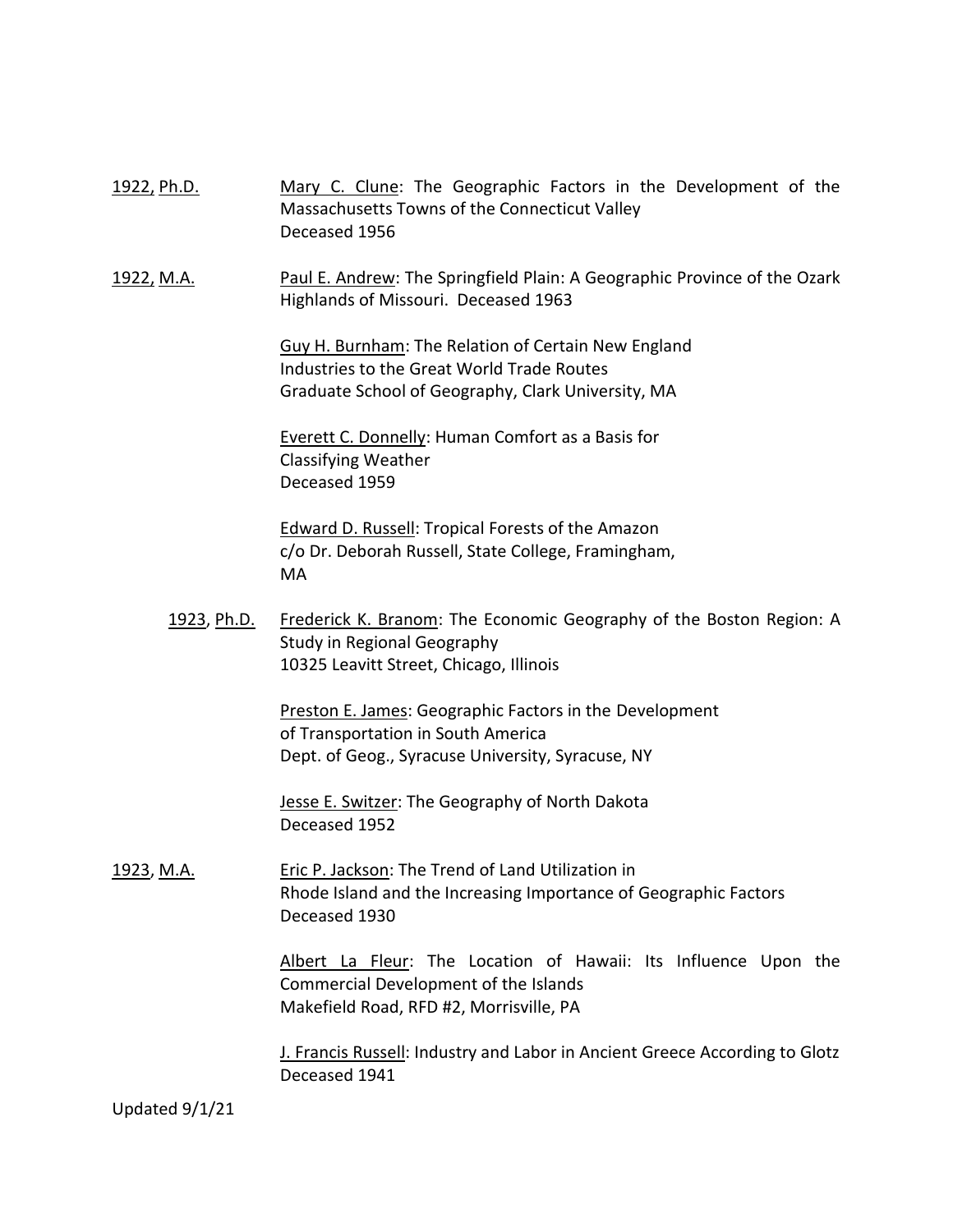|                                         | Marjorie M. Shank: Historic and Economic Geography of the Island of<br><b>Rhodes in Ancient and Medieval Times</b><br>Dept. of Geog., Southern Illinois Univ., Carbondale, ILL. |
|-----------------------------------------|---------------------------------------------------------------------------------------------------------------------------------------------------------------------------------|
|                                         | Julia M. Shipman: A Three-Term Course of Study in the State Normal<br>School at New Britain, Conn.<br>East Arlington, Vermont                                                   |
| <u>1924, Ph.D.</u><br><u>1924, M.A.</u> | <b>NONE</b><br><b>Stuart H. Gammett: Geographic Factors Determining the</b><br>Trend of Manufacturing in the Blackstone Valley<br>Southeastern High School, Detroit, Mich.      |
|                                         | George F. Howe: The Summer and Winter Weather of<br>Selected Cities of North America<br>487 South Main Street, W. Hartford 10, Conn.                                            |
|                                         | Ella B. King: Geographic Influences in the Location and Growth of Omaha<br>Deceased                                                                                             |
|                                         | Ina Cullom Robertson: The Relation of Geographic Factors to Land<br>Utilization in the Ozark Region of Southern Illinois<br>124 N.E. Glendale Ave., Port Charlotte, Florida     |
|                                         | H. Harrison Russell: A Study of the Geographic<br>Influences in the Distribution of Urban Centers Along the Illinois River<br>412 West Mulberry St., Normal, Ill.               |
| <u>1925, Ph.D.</u>                      | Robert G. Buzzard: Geography of Cape Cod<br>320 Broadmor Drive, Tempe, Arizona                                                                                                  |
|                                         | Wallace R. McConnell: The Geography of Cincinnati<br>Deceased                                                                                                                   |
|                                         | Douglas C. Ridgley: A Study of Children's Learning About Places<br>Deceased 1952                                                                                                |
|                                         | <b>Burton M. Varney: Seasonal Precipitation in California and its Variability</b><br>Deceased 1943                                                                              |
|                                         |                                                                                                                                                                                 |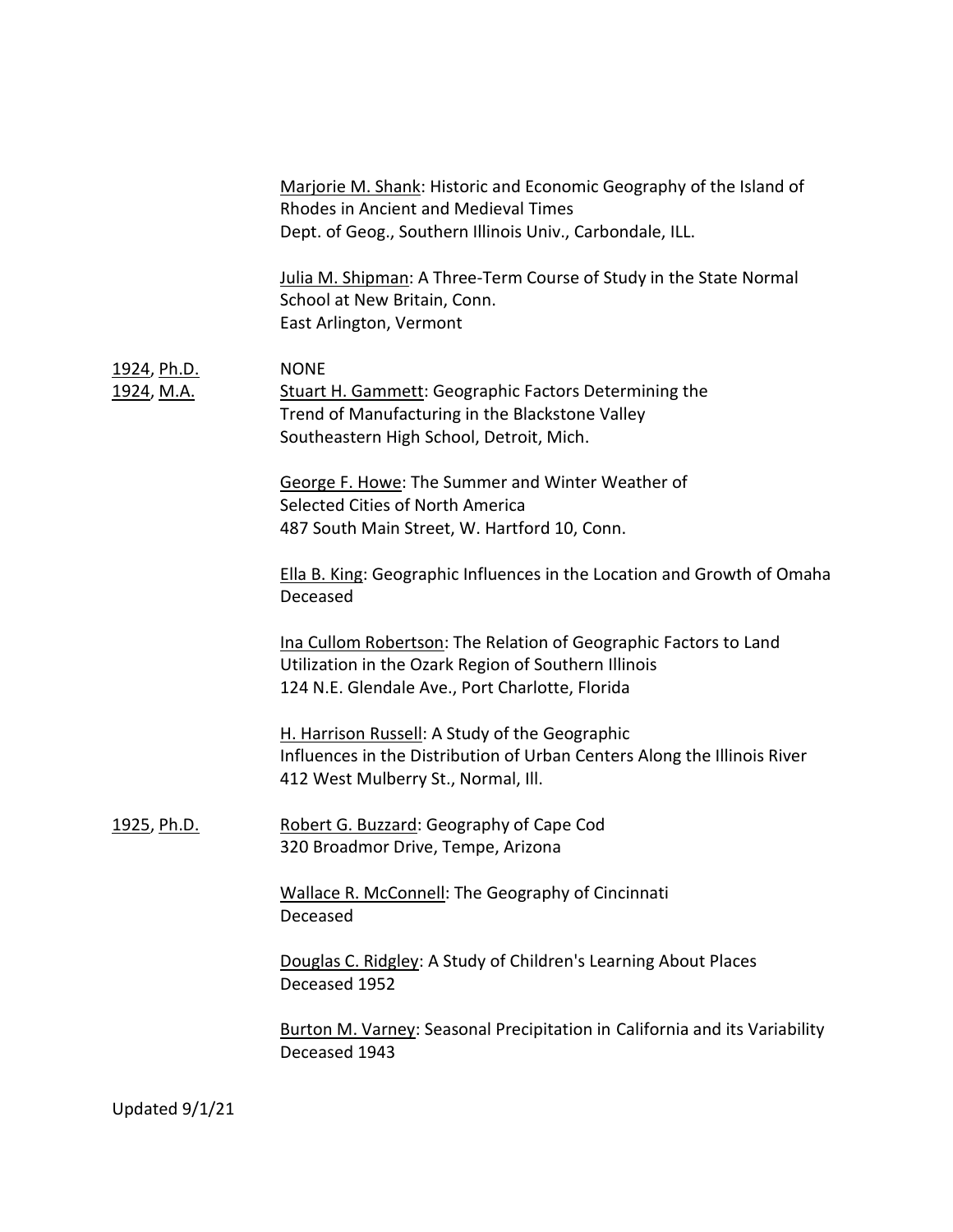|                   | C. Langdon White: The Agricultural Geography of the Salt Lake Oasis<br>421 El Escarpado, Stanford, CA                                       |
|-------------------|---------------------------------------------------------------------------------------------------------------------------------------------|
| <u>1925, M.A.</u> | Rollin S. Atwood: Physiography of the Southern<br><b>Rocky Mountains</b><br>7809 Raeburn Road, Bethesda, Maryland                           |
|                   | <b>Lillian Girard: A Geographic Study of Puerto Rico</b><br>2049 Dorchester Avenue, Dorchester, MA                                          |
|                   | Carol Y. Mason: The Geography of the Cranberry Industry of<br>Southeastern Massachusetts<br>Deceased 1956                                   |
|                   | Clarence Post: The Distribution and Utilization of the Fuel Resources of<br>West Viginia<br>Deceased                                        |
|                   | Richard M. Saunders: Historical Geography of Cape Ann<br>University of Toronto, Toronto 5, Canada                                           |
|                   | Phelps N. Swett: A Geographic Study of Dairying in Vermont<br>49 South Street, Middlebury, Vermont                                          |
|                   | Katheryne C. Thomas (Mrs. Charles W. Whittemore)<br>Industrial Geography of the Kennebec Valley<br>270 Middlesex Road, Buffalo 16, New York |
| <u>1926, Ph.D</u> | <b>E. Ray Casto: Climatology of the Virginias</b><br>Deceased 1940                                                                          |
|                   | W. Elmer Ekblaw: The Polar Eskimo<br>Deceased 1949                                                                                          |
|                   | Olof G. Jonasson: Agricultural Regions of Europe<br>University of Commerce, Gothenburg, Sweden                                              |
|                   | H. Harrison Russell: Cape Breton Island<br>412 West Mulberry Street, Normal, Illinois                                                       |
|                   |                                                                                                                                             |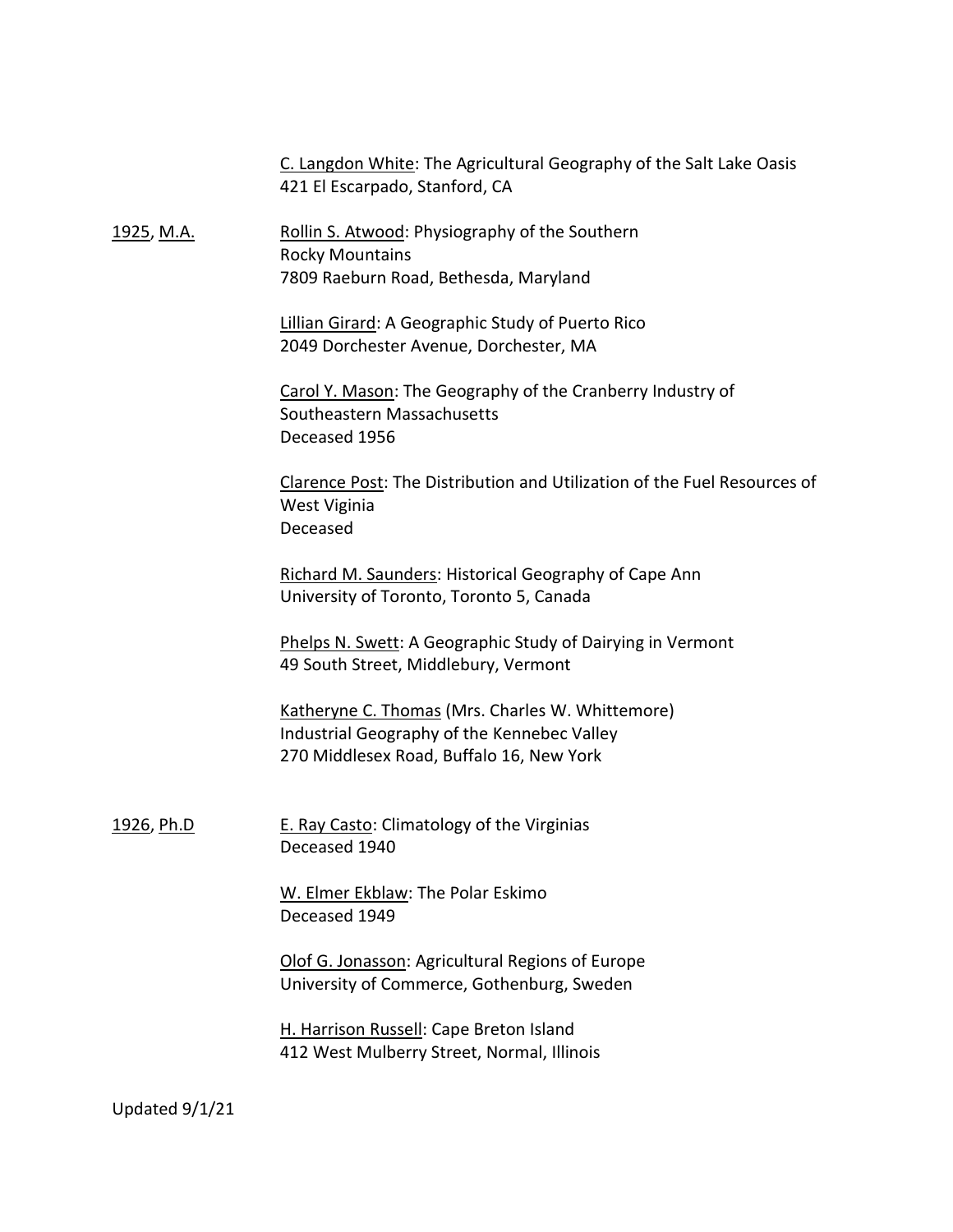|                   | <b>Eugene Van Cleef: Response of Finnish Life to its Environment</b><br>2548 Onandga Drive, Columbus, Ohio                                                    |
|-------------------|---------------------------------------------------------------------------------------------------------------------------------------------------------------|
| <u>1926, M.A.</u> | Ruth E. Baugh: Antelope Valley<br>1514C North Allen Ave., Pasadena, California                                                                                |
|                   | Meredith F. Burrill: Forest Fires and Fire Weather in Maine<br>Board on Geographic Names, Dept. of the Interior, Washington 25, D.C.                          |
|                   | Donald Keller: British Sea Routes to the Orient<br>964 Hillside Avenue, Elmhurst, Illinois                                                                    |
|                   | Maude C. Martin: Geography in the Junior High<br>School<br>Deceased 1955                                                                                      |
|                   | Harley P. Milstead: The Tin Industry<br>Dept. of Geography, Arizona State Univ, Tempe, AZ                                                                     |
|                   | Dorothy V. Noble (Mrs. E. Bennett Brooks)<br>Distribution of the Population of Chile<br>Watervale, Arcadia, Michigan                                          |
|                   | Leonard O. Packard: Share of the United States in the Foreign Trade of<br><b>Brazil</b><br>Deceased 1962                                                      |
| 1927, Ph.D.       | Nels A. Bengston: Studies in the Geography of Honduras<br>Deceased 1963                                                                                       |
|                   | Clyde E. Cooper: Luzon<br>Deceased 1951                                                                                                                       |
|                   | Gragg Richards: The Rainfall of Florida<br>Deceased 1944                                                                                                      |
| <u>1927, M.A.</u> | Wallace W. Atwood, Jr.: Sudbury Basin<br>Director, Office of International Relations, Nat.<br>Academy of Sciences, Nat. Research Council, Washington 25, D.C. |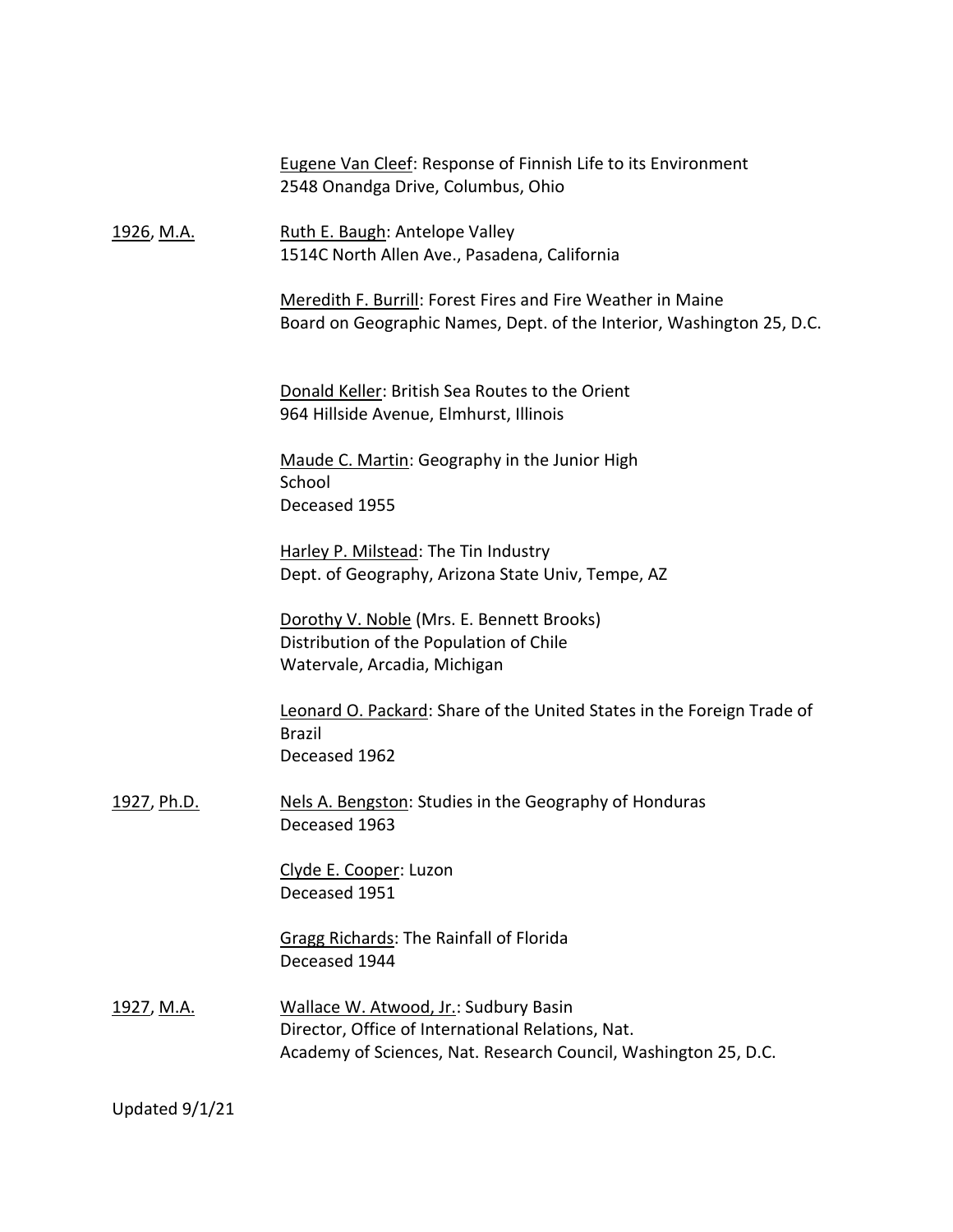Carleton P. Barnes: Dominance of the Forest in the Industry of Maine Deceased 1962

Marion B. Forsythe: Raquette River and Valley Deceased

Charles Gooze: The Agricultural Regions of the Argentine Deceased 1936

Edna M. Gueffroy: Agricultural Regions of Chile Illinois State Normal Univ., Normal, Illinois

Isabelle K. Hart: Course of Study in Geography Deceased 1963

Edith L. Horne: (Mrs. Charles B. Crane) Nantucket 36 Woodlawn Ave., Wellesley Hills, MA

Thomas F. Hunt: Course of Study for Normal Schools 800 Torrey Bldg., Duluth, Minnesota 55802

Clarence Koeppe: Rainfall of New York 816 La Jolla Rancho Road, La Jolla, CA

Ruth Laidlaw (Mrs. Ruth L. Cole) Roanoke, Virginia 5224 Corby Street, Omaha, Nebraska John L. Page: Rainfall of Southern Texas Dept. of Geography, University of Illinois, Urbana, Ill.

Mabel R. Ripley (Mrs. Mabel R. Rosenthal) Agricultural Regions of Brazil Parker High School, Chicago, Ill.

Joseph R. Schwendeman: Truck Farming in the Lower Muskingum Valley Chairman, Dept. of Geography, Univ. of Kentucky, Lexington, KY

J. Henry Weber: Rainfall of New England Meteorologist, The New York Daily Times, NY, NY

1928, Ph.D. Rollin S. Atwood: Localization of the Cotton Industry In Lancashire, England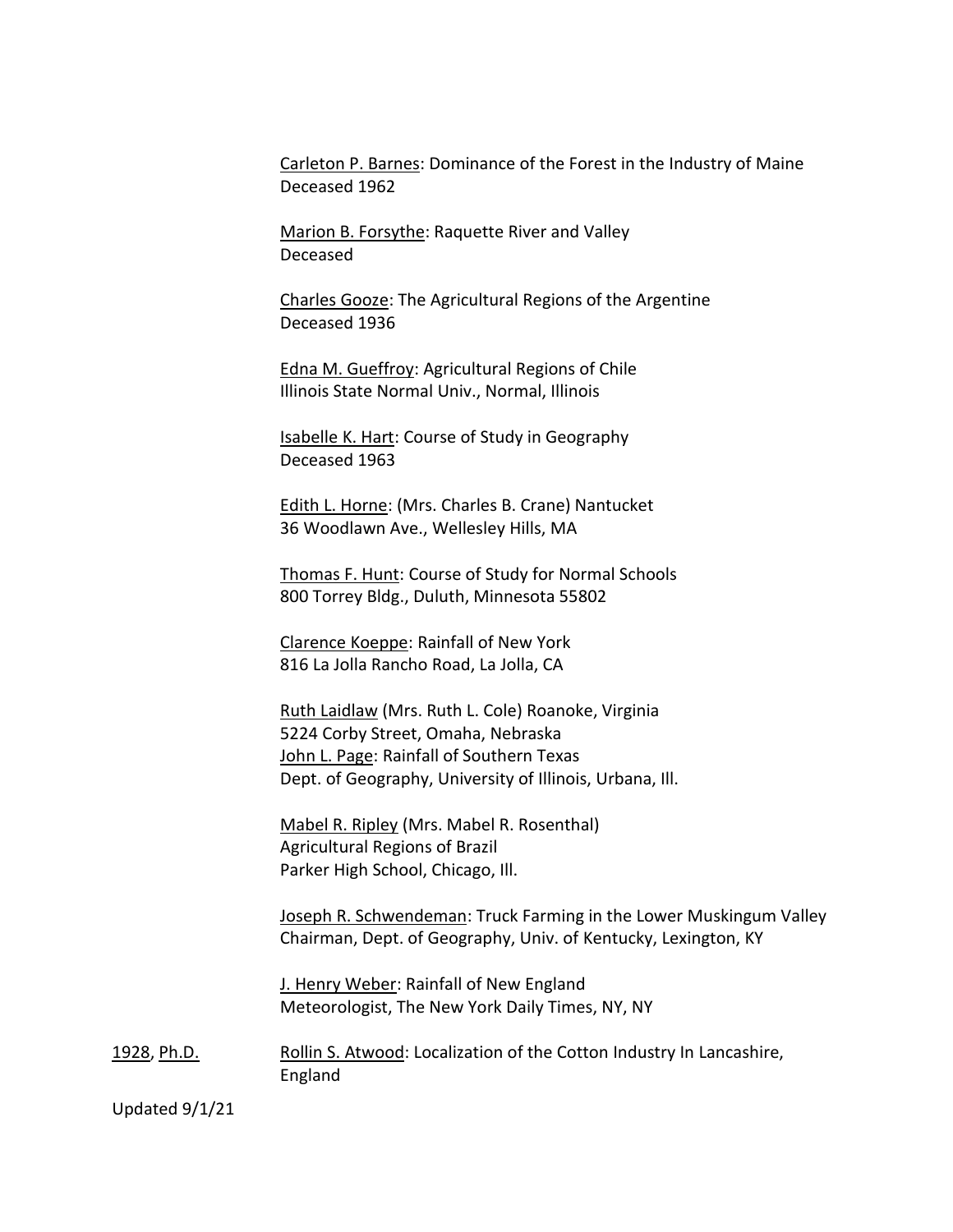7809 Raeburn Road, Bethesda, Maryland

Julia M. Shipman: Worcester's Water Supply East Arlington, Vermont

Willem Van Royen: Geographic Studies of Population in Worcester Dept. of Geog., Univ. of Maryland, College Park, MD

1928, M.A. Harold B. Addicott: Cacao Industry of the Gold Coast. Chairman, Dept. of Geog., Moorhead State College, Moorhead, Minn.

> Floyd F. Cunningham: Relation of Tree and Shrub Invasion to the Charlton Soil Types Dept. of Geography, Southern Illinois Univ., Carbondale, Ill.

Anna Hanratta: Michigan State Course of Study in Geography Deceased 1956

Carl F. Holzhauer: Ceylon's Tea Industry 15311 Eastburn Ave., Detroit, Mich. 48205

Edith E. Hoyt (Mrs. Carl F. Holzhauer) Geographic Factors in the Origin and Development of Marietta, Ohio 15311 Eastburn Ave., Detroit, Mich. 48205

Yu-Jung Huang: Development of China's Export Trade, 1901-1925 Yenching University, Peking, China (Canton China)

Harriet E. Lee (Mrs. Roy L. Hirst): Land Utilization in Barrington and Starkey Townships, Yates County, NY Head, Geography Dept., The Brearley School, NY, NY

M. Adelphia Mitchell: Geography of Prince Edward Island 326 East Main Street, Manly, Iowa, 50456

Robert W. Rucker: Land Utilization in the Town of Bolton, MA 39 Pleasant Street, Bridgewater, MA

George W. Schlesselman: The Sugar Industry in Cuba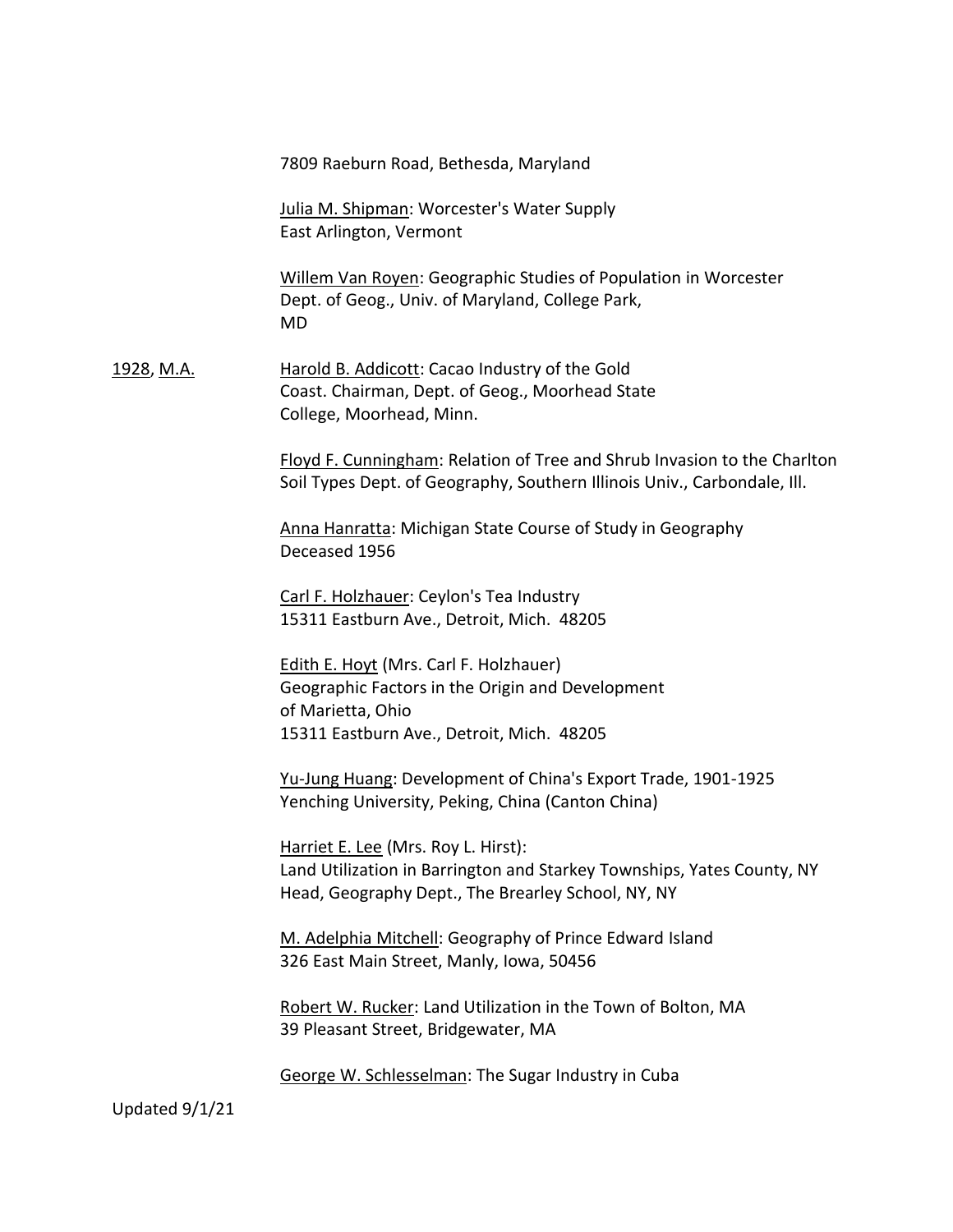Texas A&M, College Station, Texas

1929, Ph.D. Carleton P. Barnes: Geographic Influences in the Present Distribution of the Forests of Nearctic North America Deceased 1962

> Ruth E. Baugh: The Geography of the Los Angeles Water Supply 1514C North Allen Ave., Pasadena, CA

Otis W. Freeman: Human Geography of the Scablands of Eastern Washington Deceased 1964

Charles Gooze: Northern Mendoza, an Argentine Oasis Deceased 1936

Clarence E. Koeppe: The Climate of Canada and Newfoundland 816 La Jolla Rancho Rd., La Jolla, CA

Albert La Fleur: A Geographic Analysis of the Tobacco Industry of the Connecticut Valley Lowland in Massachusetts Makefield Road, RFD #2, Morrisville, PA

John L. Page: Climate of Mexico Dept. of Geog., Univ. of Illinois, Urbana, IL

Moina M. Prator: A Geographic Study of the Cotton Manufacturing Industry of the Southeastern States Deceased 1930

1929, M.A. **Eula V. Avery: The Milk Supply of Worcester, Mass.** 2104 Needham Road, Ann Arbor, Mich.

> Edith M. Fitton: The Climate of Alaska 104 Tenney Court, Oxford, Ohio

James H. Glasgow: Land Utilization in the Town of Oakham, Worcester County, Mass. Dept. of Geog., Eastern Michigan College, Ypsilanti, Mich. 48197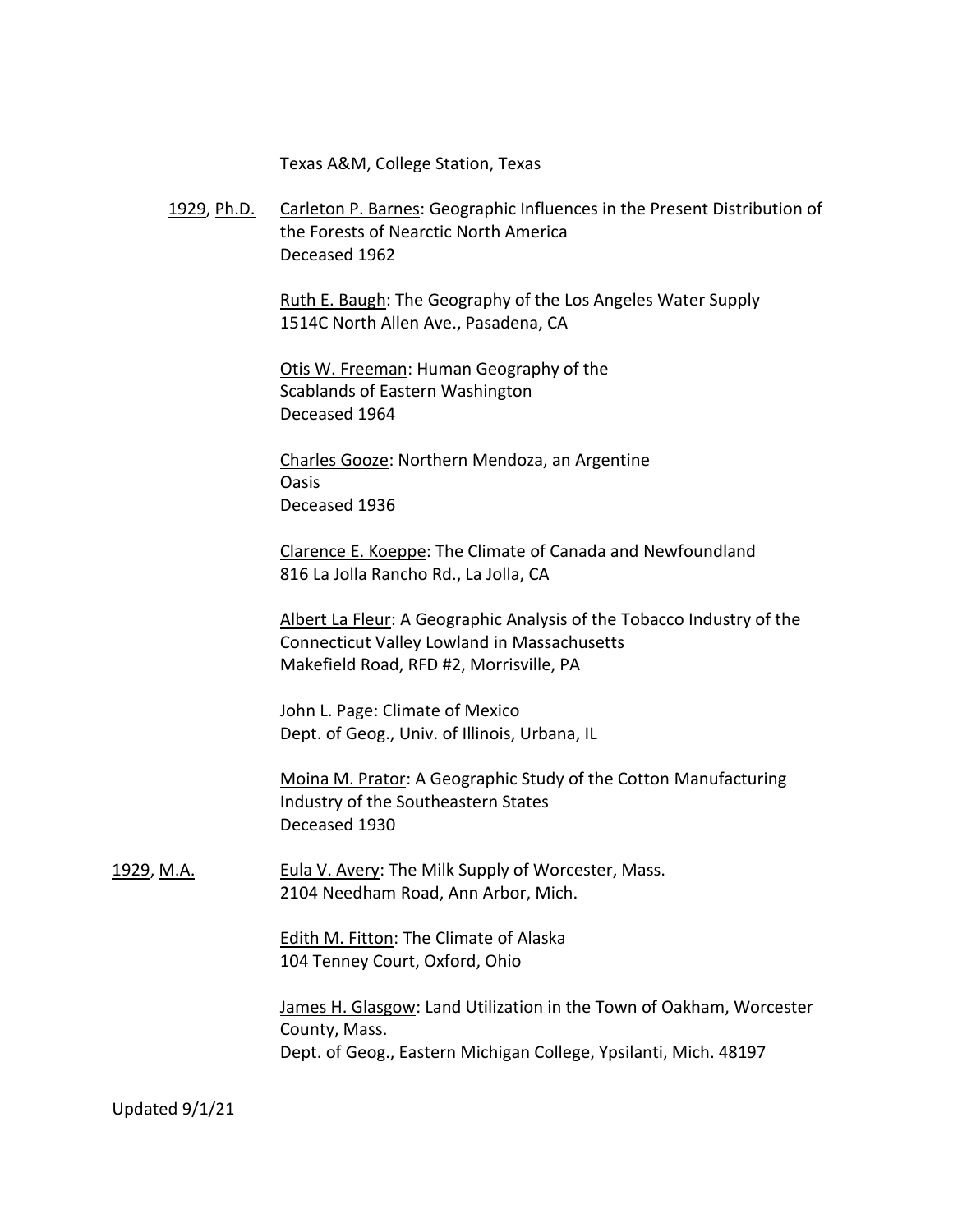Paul Huffington: Land Utilization in New Braintree Town, Worcester County, Mass. 173 Pleasant Street, Bridgewater, MA

Lois R. Keller: Geographic Principles of the Agriculture of S. America 3232 E. Fairfax Rd., Cleveland Heights 18, OH

Neva McDavitt: The Fresh Fruit Supply of Worcester, Mass. 402 Normal Avenue, Normal, Ill.

Margaret Means: Land Utilization of Towanda Township, McLean County,Ill. 516 South Clayton St., Bloomington, Ill.

1930, Ph.D. Wallace W. Atwood, Jr.: The Physiographic Relationships Between the Causses and Cevennes of Southern France. Director, Office of International Relations, Nat. Academy of Sciences, Nat. Research Council, Washington 25, D.C.

> J. Herbert Burgy: New England Cotton Textile Industry 248 Lafayette Street, Salem, Mass.

Meredith F. Burrill: Studies in the Industrial Geography of Montreal. Board on Geographic Names, Dept. of the Interior, Washington 25, D.C.

Floyd F. Cunningham: The Relation of Forest Invasion and Succession to Major Soil Types of the Central Massachusetts Upland Dept. of Geog., S. Illinois Univ., Carbondale, Ill.

Bert Hudgins: A Geographic Study of the Water Supply Problem of Detroit, Michigan 16609 Oakfield, Detroit 35, Mich.

1930, M.A. Katherine Clarke (Mrs. Katherine Hafstad) Some Effects of the Atlantic Ocean Upon the Climate of Eastern U.S. Snowberry Farm Ski Lodge, RFD #2, Harbor Springs, MI

> Franklin C. Erickson: Land Utilization in the Town of Leicester, Mass. 355 Cabot Street, Newtonville, Mass.

Elizabeth E. Gregory (Mrs. Andres R. Benedictus)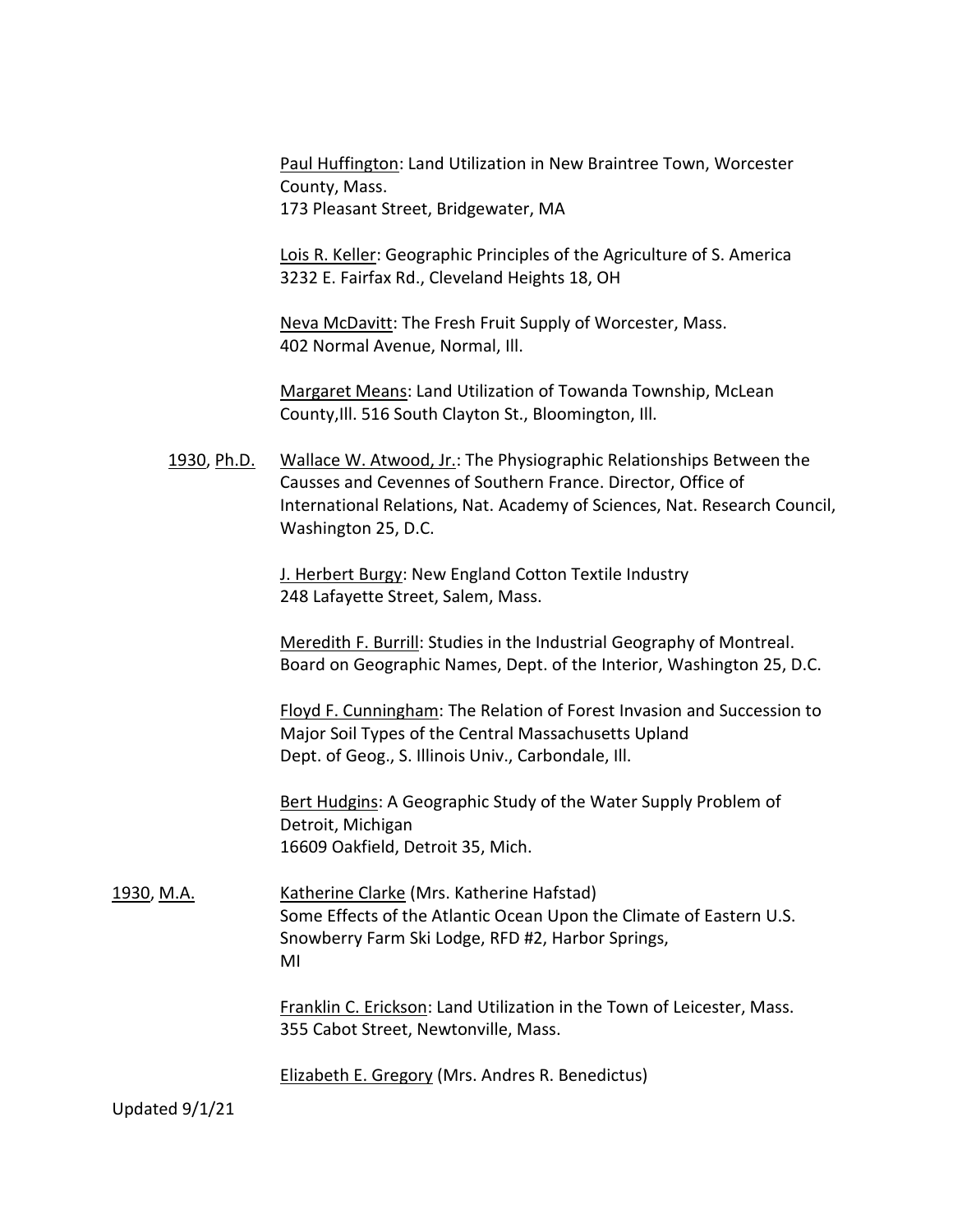The Paper Industry of Holyoke, Mass. 34-36 Rue Meleseus, Brusselles, Belgium

Harry K. Hutter: Land Utilization in the Town of Holden, Mass. Chairman, Dept. of Geog. and Geol., University of Toledo, Toledo, Ohio

Theresa F. McQueeny: The Industrial Development of Mill River Valley 35 Westminster Street, Worcester 5, MA

Leonard R. Schneider: The Airport- A New Feature in Geography John Jay High School, Cleveland, Ohio

Vina E. Spence (Mrs. Francis E. Hughes) The Manufacturing Industries of the City of Chicopee, MA Box 236, Brookfield, Conn.

Anthony J. West: Land Utilization of the Town of Paxton, Mass. 46 Monroe Avenue, Brockport, NY

Rose Zeller: The Fresh Vegetable Supply of Worcester, Mass. Deceased 1962

1931, Ph.D. Edna Fay Campbell: The Port of New Orleans Brown-Campbell Cottage, San Grands, Boulder,CO

> George B. Cressey: The Ordos Desert of Inner Mongolia Deceased 1963

Sigismond DeR. Diettrich: Historical Geography of the Thames River Valley, Connecticut PO Box 1293, Hato Rey, Perto Rico

Edwin J. Foscue: Agricultural Geography of the Lower Rio Grande Valley of Texas Chairman, Dept. of Geog, Southern Methodist Univ., Dallas 5, Texas

1931, M.A. Adelbert K. Botts: Industrial Geography of Northbridge, Mass. Head, Dept. of Geog., State College, Trenton, NJ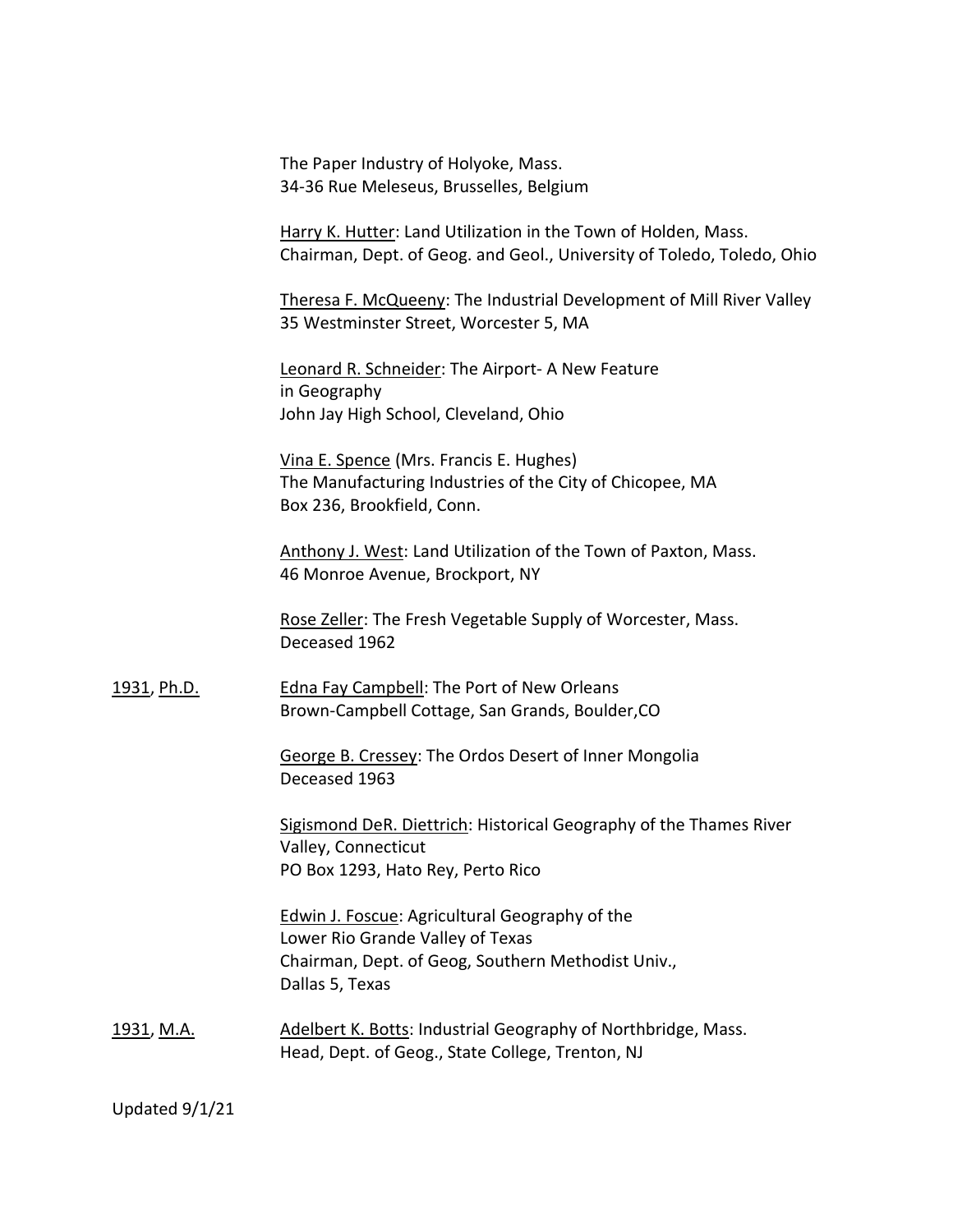|                    | Albert S. Carlson: The Causes of Material Welfare in the Cities of<br>Worcester, Springfield, Fall River, Brockton, and Fitchburg, Mass.<br>7 Conant Rd., Hanover, New Hampshire |
|--------------------|----------------------------------------------------------------------------------------------------------------------------------------------------------------------------------|
|                    | George Corfield: Aruba: A Study of Human Adjustment to a Tropical Arid<br><b>Island Environment</b><br>Nebraska Wesleyan Univ., Lincoln 4, Nebraska                              |
|                    | Guilbert R. Graham: Land Utilization of the town of Rutland, Mass.<br>Dpt. of Geol. & Geog., U of S. Carolina, Columbia, SC                                                      |
|                    | Eunice Gronvold (Mrs. Parker C. Kalloch Jr.)<br>The Industrial Development of the Upper French River Valley<br>417 So. Carlisle, Albuquerque, NM                                 |
|                    | Liu En-Lan: Climate: A Dictator of China<br>Ginling College, China                                                                                                               |
|                    | Elisabeth Merriman (Mrs. James W. Davis)<br>Geographic Factors Affecting Population Distribution in Ireland<br>2858 Lake Road, Ontario, NY (RD #1)                               |
|                    | <b>Grace Muse (Mrs. Charles Stube)</b><br>The Evolution of the Wheat Industry of Argentina<br>Route 4, Hendersonville, NC                                                        |
|                    | Victor E. Pitkin: The Geographic Factors of the Maple Sugar Industry with<br>Specific Reference to Vermont<br>Deceased 1961                                                      |
|                    | Rebecca Taliaferro (Mrs. Garland L. Truitt)<br>The Banana Industry of the Caribbean<br>116 Briar Lane, Newark, Delaware                                                          |
| <u>1932, Ph.D.</u> | Esther S. Anderson: The Sugar Beet Industry in the Intermontane and the<br>Great Plains Regions of the US                                                                        |
| <u>1932, M.A.</u>  | Myrtle Cash: Industrial Geography of Clinton, MA<br>1020 Central Ave., Wilmette, Ill.                                                                                            |
|                    | Phil E. Church: The Temperatures of New England                                                                                                                                  |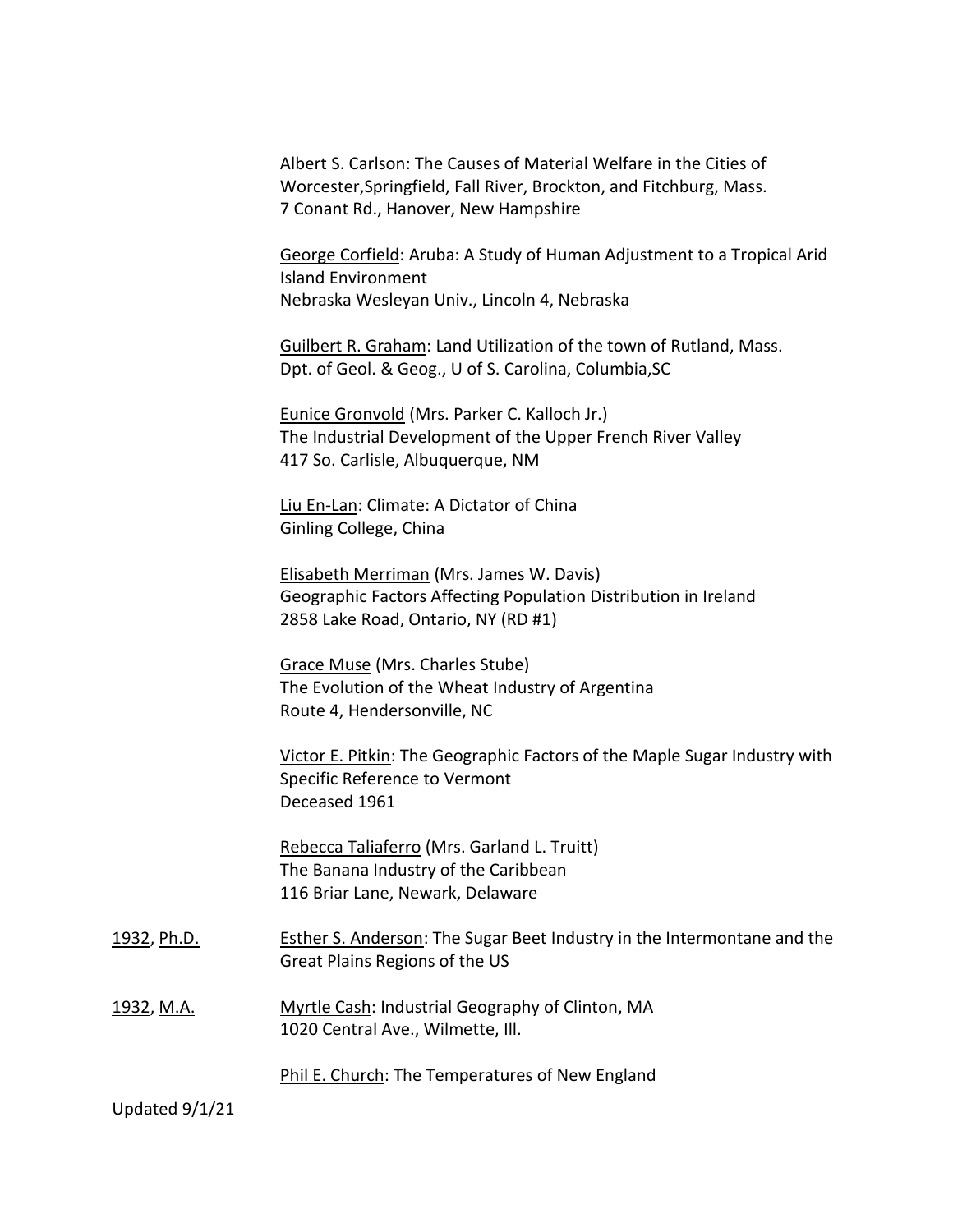7034, 17th N.E., Seattle 5, Washington

Celia C. Kingman (Mrs. Wallace W. Atwood Jr.) Glacial History of Monadnock, New Hampshire 6416 Brookside Drive, Chevy Chase 15, Maryland

Minnie E. Lemaire: Land Utilization of Boylston and West Boylston Chairman, Dept. of Geol., & Geog., Mt Holyoke College, S.Hadley, Mass.

George R. Means: The Industrial Development of Webster, Mass. 3015 Simpson Avenue, Evanston, Ill.

G. Etzel Pearcy: The Urban Geography of San Juan The Geographer, Dept. of State, Washington 25, D.C.

Meta H. Pils: The Distribution of Population in Central America 921 N. Marshall, Milwaukee, Wisc. 53202

M. Catherine Roberts: Land Utilization of the Town of Lowville, Lewis County, NY 10 1/2 Leroy Street, Potsdam, NY

Ann E. Scharf: Crop Distribution in Central America 1105 Linden Avenue, Long Beach, Calif.

1933, Ph.D. Harley P. Milstead: Grenada: A Geographic Study of a Humid Tropical Island Dept. of Geog., Arizona State Univ., Tempe, AZ

> George H. Primmer: The Influence of Location on the Evolution of Duluth, Minnesota Deceased 1946

Earl B. Shaw: Geographic Studies on the Virgin Islands of the U.S. 46 Elm Street, Worcester, Mass.

1933, M.A. **Gordon G. Darkenwald: Calvillo: An Isolated Mexican Community** Deceased 1961

Robert B. Simpson: Greenfield Mass.: A Study in Urban Geography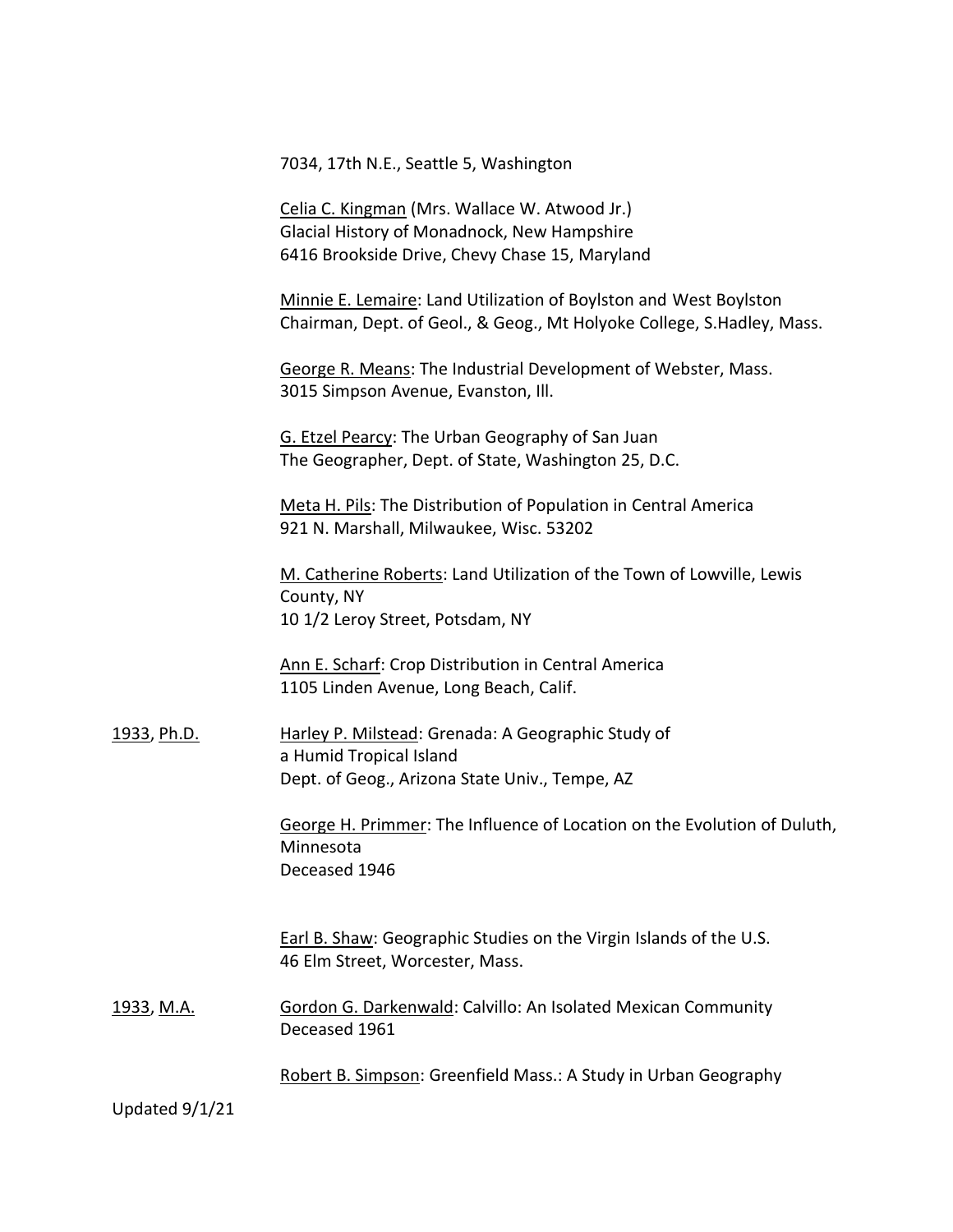711 Coral Lane, Alexandria, VA

Alfred R. Sumner: Land Utilization in St. Catherine, Jamaica San Francisco State College, San Francisco 27, CA

Albert R. Thomas: Climatic Control of the Growth of Bearing Apple Trees 20037 Stratford, Detroit, Michigan 48221

Sara F. Waites (Mrs. Robert E. Guthrie) The Industrial Geography of Millbury, MA 2820 Surrey Road, Birmingham 13, Ala.

1934, Ph.D. **Adelbert K. Botts: Geographic Aspects of Water Power Development on** the Deerfield River System Head, Dept. of Geog., State College, Trenton, NJ

> Gordon G. Darkenwald: Geographic Studies in Southwest Pinar del Rio. Deceased 1961

Sidney E. Ekblaw: Geographic Backgrounds of Babylonian Culture 5810 Wayne Avenue, Kansas City 10, Mo.

J. Sullivan Gibson: The Land Economy of Warren County, Kentucky Dept. of Geol., & Geog., U of N. Carolina, Chapel Hill, NC

George Tatham: The Cumberland Valley of Pennsylvania: A Study in Regional Geography Dept. of Geog., York University, Toronto, Canada

1934, M.A. Agnes M. Allen: Domestic Economy of the Prairie Pioneers Head, Science Dept., Arizona State College, Flagstaff, Arizona

> Carl J. Blomfield: Climatic Control of the Growth of Bearing Peach Trees 11508 Lansdowne, Detroit 24, Mich.

J. Norman Carls: Industrial Geography of Turners Falls, Mass. Box 33, New Market, Va.

Margery D. Howarth: Climatic Studies of Puerto Rico USAID, Djakarta, APO 156, San Francisco, CA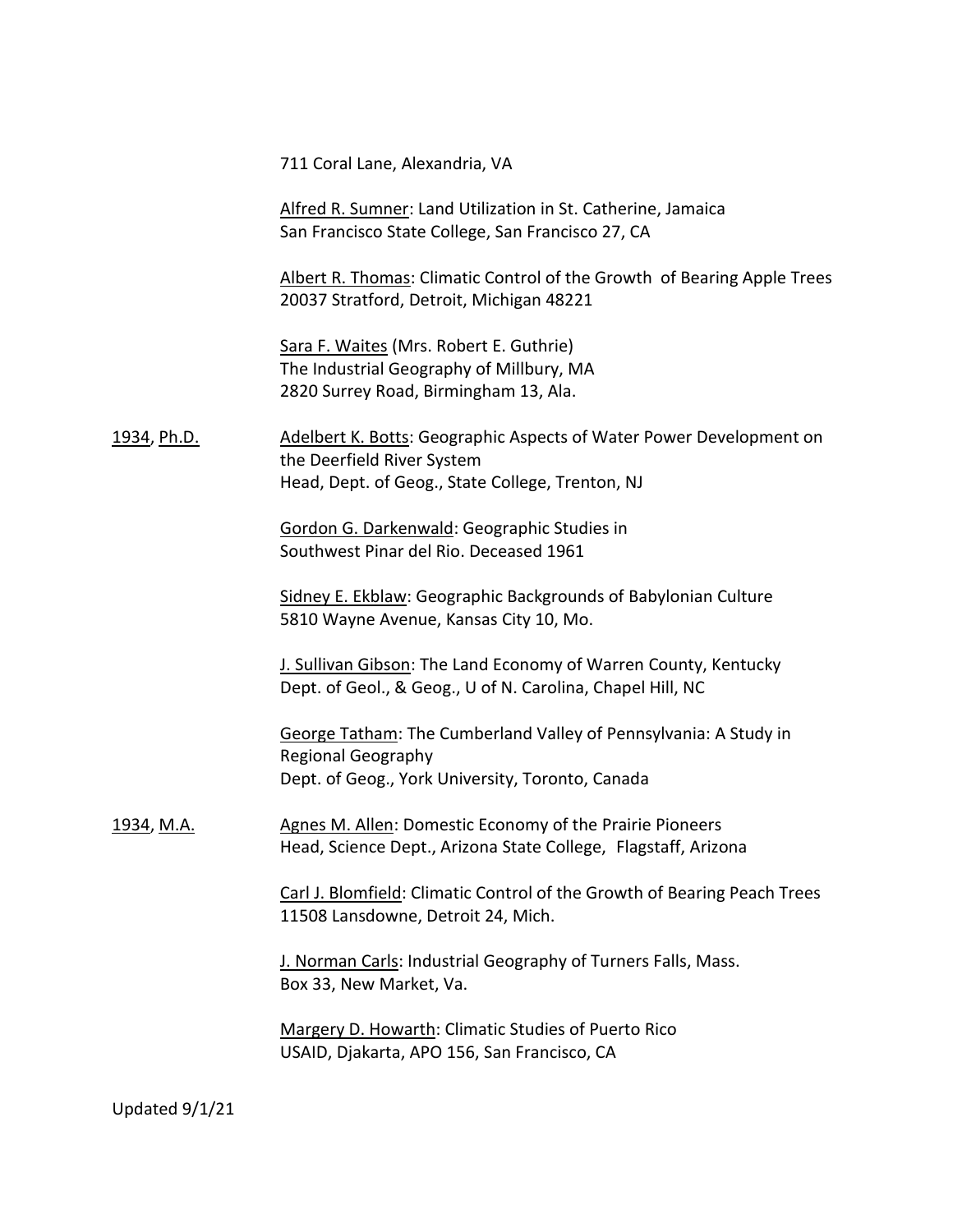|                    | Kathleen M. Kennedy (Mrs. Clement E. Garrity)<br>The Rice Industry of Japan and its Application to the School Curriculum<br>31 Chestnut Street, Worcester 9, Mass.                   |
|--------------------|--------------------------------------------------------------------------------------------------------------------------------------------------------------------------------------|
|                    | Ruben L. Parson: Relation of the Land Economy to the Soils of Sutton,<br>Mass.<br>Dept. of Earth Sciences, N. Illinois U., DeKalb, IL                                                |
|                    | Rafael Pico: The Isabela District: A Regional Study in Northeastern Puerto<br>Rico Independencia #564 Baldrich, Hato Rey, Puerto Rico                                                |
|                    | M. Virginia Robinson: A Comparative Study of Population Changes Due to<br>Local Land Utilization: Leicester, Paxton, Oakham, New Braintree Towns<br>Real Estate RD #1, Malvern, PA   |
|                    | M. Winifred Smith: The Silk Industry of Japan and its Application to the<br>School Curriculum, 15 Blaine Avenue, Worcester, Mass.                                                    |
|                    | Althea C. Stautz (Mrs. Althea S. Larzalers)<br>Land Utilization in Three Contrasted Townships in North Dakota<br>Seattle, Washington                                                 |
| <u>1935, Ph.D.</u> | J. Norman Carls: Studies on the Economic Geography of Anderson<br>County, S. Carolina, Box 33, New Market, Virginia                                                                  |
|                    | Franklin C. Erickson: Schachenthal: A Regional Study of a Swiss Alpine<br>Valley 355 Cabot St., Newtonville, MA (Dpt. of Geog. B.U.)                                                 |
|                    | Minnie E. Lemaire: The Quasi-Piedmont<br>Characteristics of Marlborough, Southborough, and Westborough, MA<br>Chairman, Dept. of Geol. & Geog., Mt Holyoke College, S. Hadley, Mass. |
| <u>1935, M.A.</u>  | Gertrude Grady (Mrs. Carl J. Blomfield)<br>The Evolution of the Cattle Industry in the Pampa of Argentina<br>11508 Lansdowne, Detroit 24, Mich.                                      |
|                    | Anne P. Kennedy (Mrs. William R. O'Brien)<br>The Fishing Industry of Japan<br>123 Monadnock Road, Worcester 9, MA                                                                    |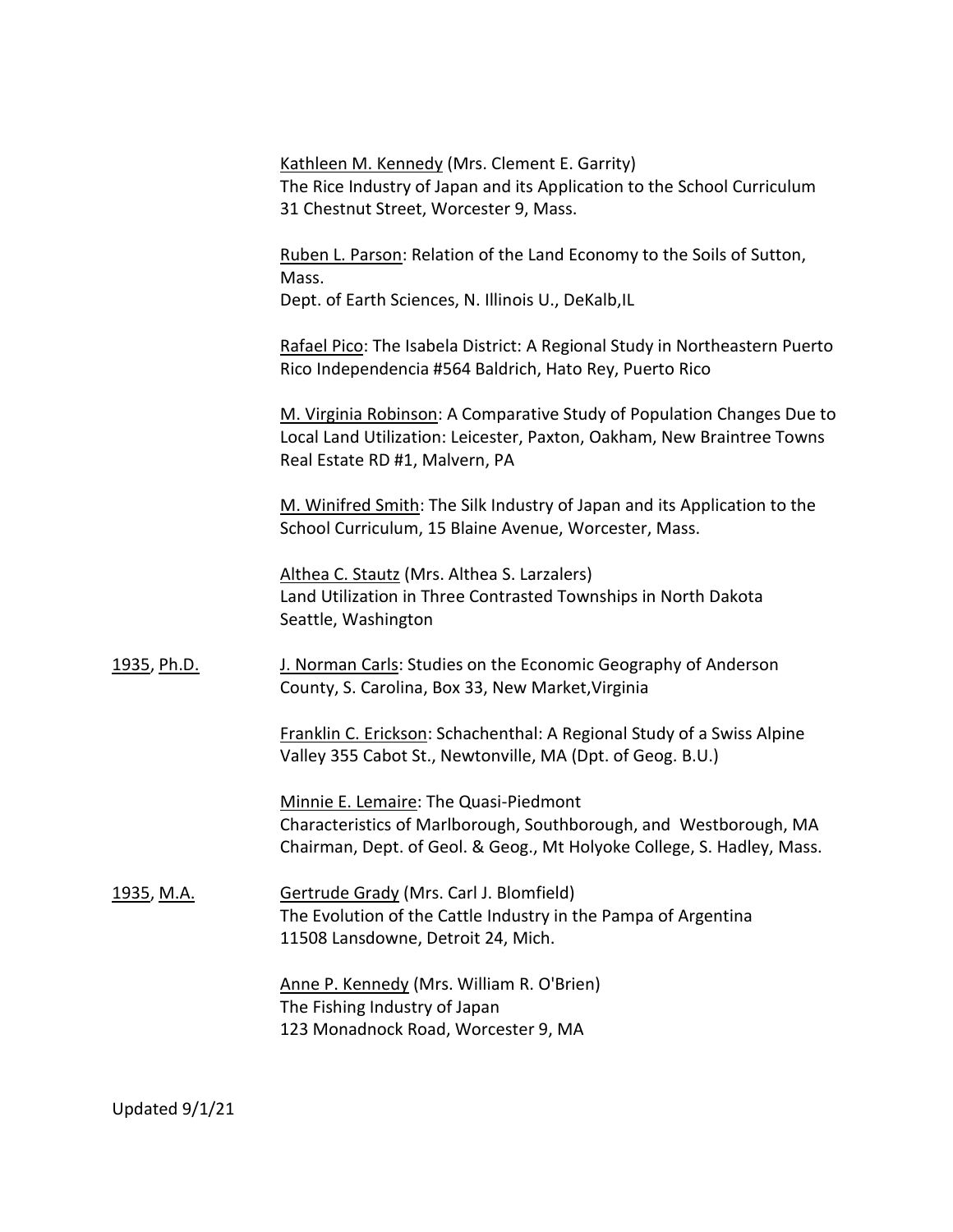|                    | Walter E. Kirkendall: Glacial Features of the Upper Green River Valley,<br>Wyoming, 155 Hillcrest Drive, Grand Junction, Colorado                                                                              |
|--------------------|----------------------------------------------------------------------------------------------------------------------------------------------------------------------------------------------------------------|
|                    | Anna G. E. Simmons: Glacial Lake Contoocook, New Hampshire<br>500 S. El Molino, Apt 10, Pasadena, CA                                                                                                           |
| <u>1936, Ph.D.</u> | Carol Y. Mason: Problems of New England Municipal Water Supplies<br>Deceased 1956                                                                                                                              |
|                    | Katheryne C. Thomas (Mrs. Katheryne Whittemore)<br>Geographic Influences in the Building of Buffalo Harbor<br>270 Middlesex Rd., Buffalo 16, NY                                                                |
| <u>1936, M.A.</u>  | Lloyd D. Black: Evolution of Industry in Burrillville, Rhode Island<br>10700 Montrose Ave, Garrett Park, MD                                                                                                    |
|                    | William B. Brierly: Effect of Paxton and Sutton Soils Upon the Character of<br>Vegetation Types in Worcester County, Mass.<br>13 Hawthorne Street, Millbury, MA                                                |
|                    | Johnson E. Fairchild: Geographic Studies in the Cul de Sac Plain, Haiti<br>Director, Adult Education, Cooper Union Forum, c/o Cooper Union<br>College, New York 3, NY                                          |
|                    | James A. Minogue: Geographic Factors in Subsistence Agriculture as<br>Exemplified in the Cut-over Lands of the Lake States in Michigan,<br>Wisconsin, and Missouri<br>704 South Overlook Drive, Alexandria, VA |
|                    | Angelika Sievers: Agricultural Divisions of Pomerania, Germany<br>Muhlenstras 41 Vechta (Oldenburg) West Germany                                                                                               |
|                    | Lester W. Trueblood: The Grain Situation of the European Nations: A<br>Study in Political Geography<br>Box 70, RFD 1, Leesburg, VA                                                                             |
| <u>1937, Ph.D</u>  | Agnes M. Allen: The Sequence of Human Occupancy in the Middle Rio<br>Verde Valley, Arizona<br>Head of the Science Dept., Arizona State College, Flagstaff, Arizona                                             |
|                    | Phil E. Church: Surface Temperatures of the Western North Atlantic                                                                                                                                             |
| Updated 9/1/21     |                                                                                                                                                                                                                |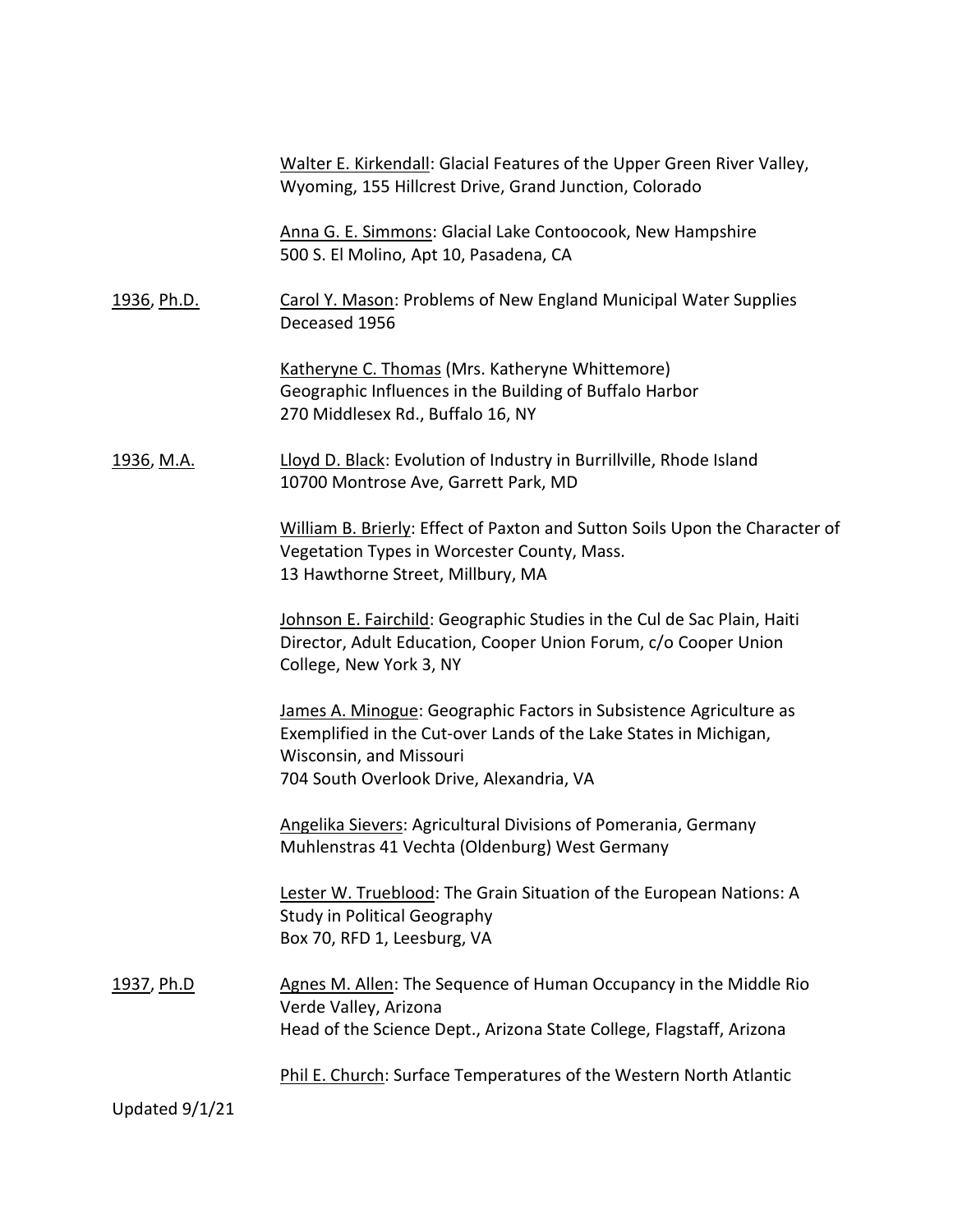70343, 17th N.E., Seattle 5, Washington

A. Russell Oliver: Land Utilization in the Judith Basin of Montana Deceased 1974

Walter W. Ristow: Geographic Studies in Orangeburg County, So. Carolina 320 Ingleside Avenue, McLean, VA

Carl L. Stotz: Bursa: A Study in Regional Geography Deceased 1957

1937, M.A. George Beishlag: The Effect of Slope on Forest Succession on the Charlton Soils of the Central Massachusetts Upland Dept. of Geog., State College, Towson 4, MD

> Thomas W. Chamberlin: The Climate of Cuba 1215 University Circle, Duluth 11, Minn.

Wilma Belden Fairchild (Mrs. Wilma B. Fairchild) Changes in Industry in Upper Housatonic Valley 610 W. 116th St., New York 27, NY

Asbjorn Fause: The Trade of Puerto Rico Research Dept., Pan American World Airways, NY,NY

Mary C. Hutchinson: The Climatic Regions of Jamaica The Dwight School for Girls, Englewood, NJ

Richard F. Logan: Drainage Changes Involving the Housatonic River in **Massachusetts** Univ. of Calif., Los Angeles 24, CA

Merle W. Meyers: The Industrial Geography of the Town of Grafton Mississippi State University, State College, Miss.

J. Warren Nystrom: The Colonial Value of Certain of the British Lesser Antilles Allen, Murden & Nystrom, 1616 H Street., Washington 6, DC

Margaret Quimby: Eupen-Malmedy, Belgium: A Study in Political Geography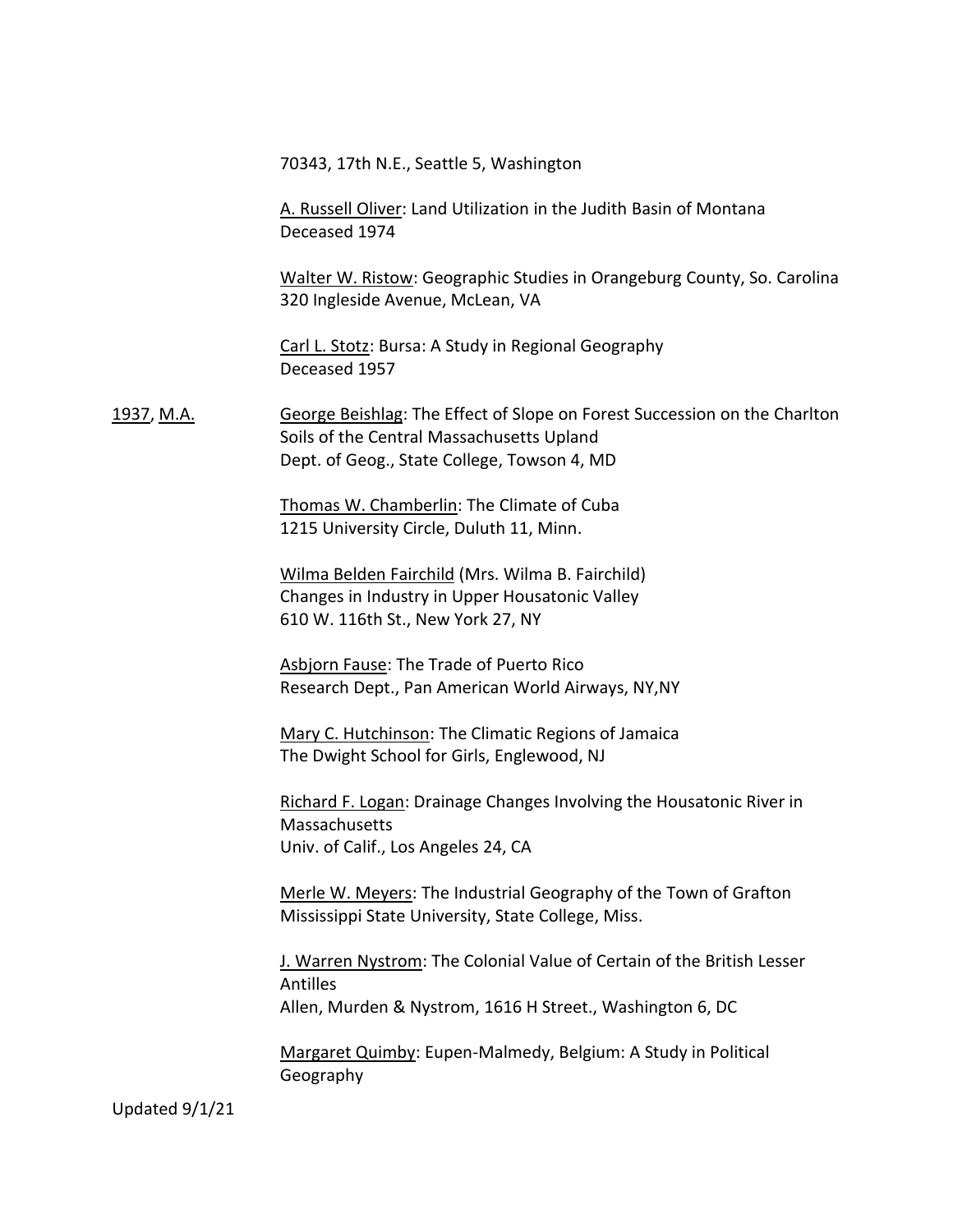Time Magazine, New York

Francis J. Schadegg: Discussion of Geographic Elements in Relation to Farm Development in Uxbridge, Mass. 202 Fifth Street, Cheney, Washington

1938, Ph.D. Rafael Pico: Geographical Regions of Puerto Rico Independencia #564 Baldrich, Hato Rey, Puerto Rico

> Louis O. Quam: Morphology of Landscapes of the Estes Park Area, Colorado 300 Forest Drive, Falls Church, VA

M. Catherine Roberts: Cultural Adjustments in the Central Mass. Upland 10 1/2 Leroy Street, Potsdam, NY

1938, M.A. **Helen M. Boyer (Mrs. Marion F. Smith)** The Distribution of Sugar Cane Production in Cuba 32 Harvard Lane, Napa, CA

> Hester D. Chisolm (Mrs. Clinton C. Underhill) A Colonial Evaluation of the British Leeward Islands and the Virgin Islands of the United States Prospect Street, Princeton, MA

J. Nelson Clifford: The Evolution of Industry at Quincy, MA 41 Libert Pole Road, S. Hingham, MA

James I. Culbert: Geographic Influences on the History of Kittery, Maine New Mexico A & M College, State College, NM

Esther L. Kistler: Geographic Factors Affecting the Population Changes in Union Township, Luzerne County, Pennsylvania 212 State Street, Nanticoke, PA

Robert M. Ney: Colonial Value of British Honduras, British Guiana and Jamaica 421 N. 23rd Street, Allentown, PA

Harry C. Parker: The Mammalian Geography of Worcester County, Mass. Deceased 1961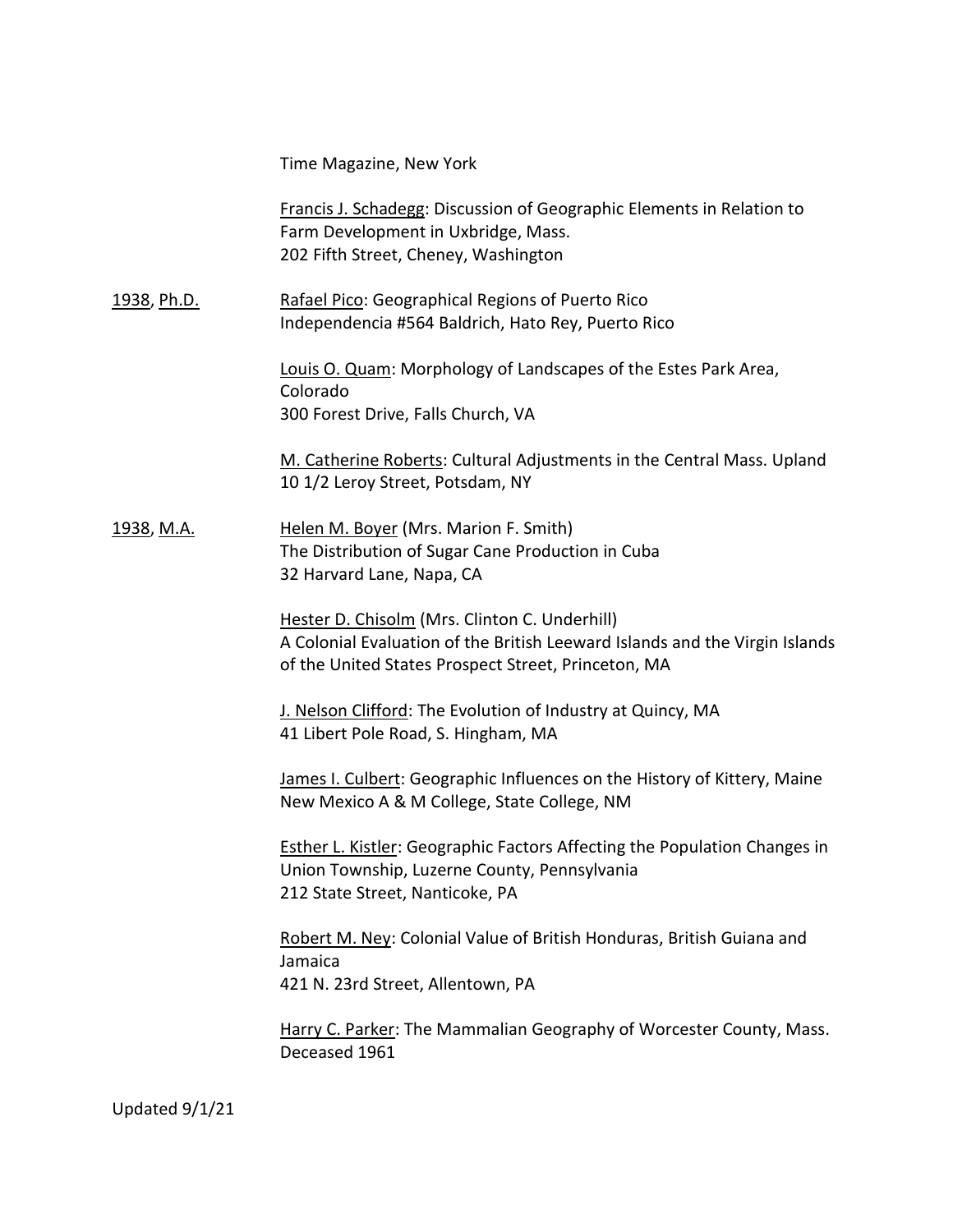|                    | Maria A. Sanjurjo: An Approach to the Colonial Evaluation of the French<br>West Indies and French Guiana, Deceased 1939                                                 |
|--------------------|-------------------------------------------------------------------------------------------------------------------------------------------------------------------------|
| 1939, Ph.D.        | Albert S. Carlson: An Economic Geographic Analysis of Industry in the<br>Cities of Franklin, Laconia, Concord, Nashua, and Manchester, NH<br>7 Conant Road, Hanover, NH |
|                    | James I. Culbert: Coastal Features of Southern Maine and Their Influence<br><b>Upon Human Occupancy</b><br>New Mexico A & M College, State College, NM                  |
|                    | Shannon B. McCune: The Climatic Regions of Toysen, Korea<br>Consultant, Office of the President & Executive Vice President, U of<br>Illinois, Urbana, Ill. 61803        |
|                    | Paul A. Siple: Human Adjustments to the Polar Climates of Antarctica<br>Scientific Attache, American Embassy, Canberra,<br>A.C.T., Australia                            |
| <u>1939, M.A.</u>  | Leo Alpert: The Climate of Hispaniola<br>U.S.A. Research & Development Office, PO Drawer 1942, Fort Clayton,<br>Canal Zone, Panama                                      |
|                    | Ira B. Berman: The Mexican Petroleum Industry<br>C.C.N.Y., New York, NY                                                                                                 |
|                    | Arthur L. Burt: Geographic Aspects of the Port of Rotterdam and its<br><b>Import Traffic</b><br>Coordinator for Maps, Dept. of State, Washington, DC                    |
|                    | Mary E. Fontaine: The Rayon Industry of the U.S.<br>1020 Shorewood Drive, La Crosse, Wisconsin                                                                          |
|                    | Norman E. Greenwalt: Human Geography of Buchanan Valley,<br>Pennsylvania, 1024 Knoll Drive, Falls Church, VA                                                            |
|                    | Clare Scott (Mrs. Franklin P. Huddle)<br>Geographic Influences Affecting Early American Homes<br>1937 Elsinore Ave., Orange, CA, 92666                                  |
| <u>1940, Ph.D.</u> | Tevor Lloyd: The Red River Valley of Manitoba: A Regional Study                                                                                                         |
| Updated 9/1/21     |                                                                                                                                                                         |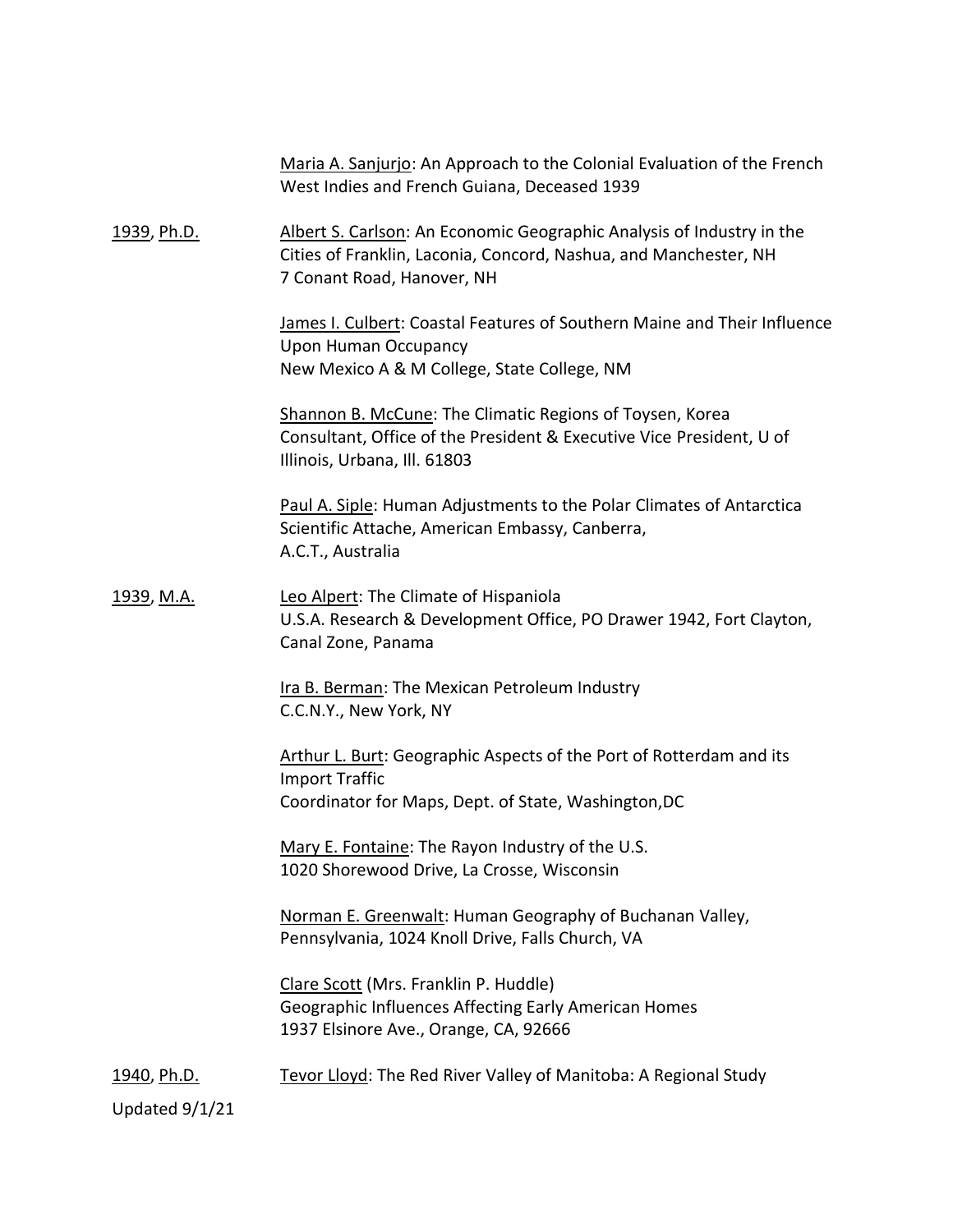|                   | Dept. of Geog., McGill University, Montreal, Canada                                                                                                              |
|-------------------|------------------------------------------------------------------------------------------------------------------------------------------------------------------|
|                   | G. Etzel Pearcy: Avignon: A Study in Urban Geography<br>The Geographer, Dept. of State, Washington 25, DC                                                        |
|                   | Rose Zeller: Changes in the Ethnic Composition and Character of<br><b>Worcester's Population</b><br>Deceased 1962                                                |
| <u>1940, M.A.</u> | Veva K. Dean: Economic Geography of Martha's Vineyard<br>State College, Fitchburg, MA                                                                            |
|                   | Albert H. Farnsworth: Geographic Factors Influencing the Evolution of<br>Land Tenure at Wellfleet, Mass.<br>Holiday Magazine, Curtis Publ. Co., Philadelphia, PA |
|                   | <b>Esther P. Kinch (Mrs. Esther K. Hunter)</b><br>Shifts in Cotton Production Since the World War<br>16 Croft Road, Poughkeepsie, NY                             |
|                   | Frances M. Lathrope: An Urban Study of Danville, Illinois<br>2475 Virginia Ave, Apt 213, Washington, DC 20037                                                    |
|                   | Agnes C. Renner: Trends in the Trade of Jamaica<br>St. Ambrose College, Davenport, Iowa                                                                          |
|                   | John L. Taylor: The Industrial Geography of Fargo and Moorhead<br>1324 New House Office Bldg., House Of Rep., Washington, D.C.                                   |
| 1941, Ph.D.       | Lawrence F. Fountain: Evolution of Land Utilization in the Adirondack<br>Massif                                                                                  |
|                   | Susque View Home, Susquehanna Ave, Lock Haven, PA 17745                                                                                                          |
|                   | Jackson E. Guernsey: Climate of Jamaica<br>9707 Parkwood Drive, Bethesda 14, MD                                                                                  |
|                   | Paul C. Morrison: The Limestone Quarrying Industry of Michigan: A Study<br>In Economic Geography<br>Dept. of Geol. & Geog., Michigan State U., E. Lansing, Mich. |
|                   |                                                                                                                                                                  |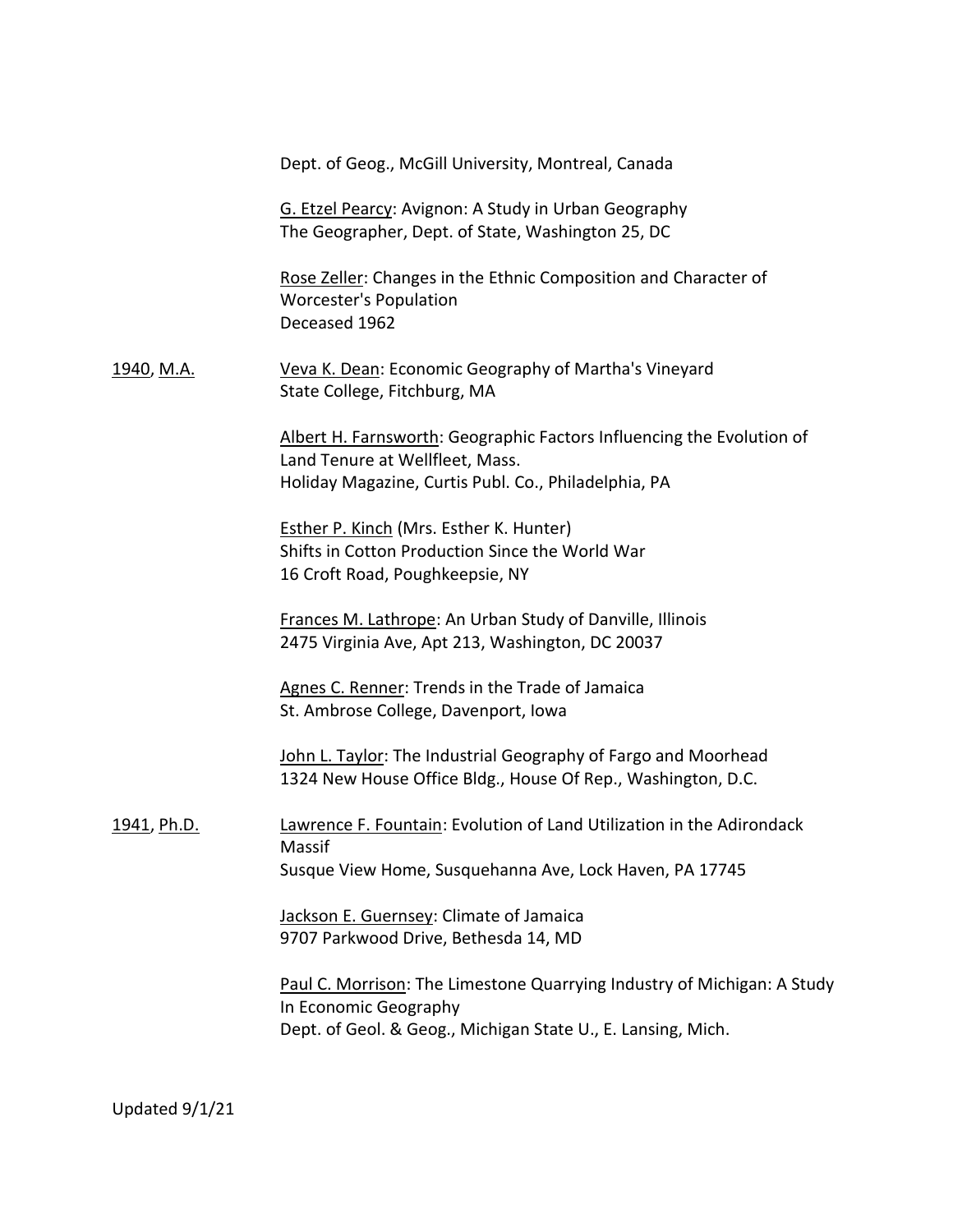Joseph R. Schwendeman: Water Supply Geography of the Basin of the Red River of the North of the U.S. Chrmn, Dept. of Geog., U Of Kentucky, Lexington, KY

Robert B. Simpson: Studies in Population Geography, Canadaigua Lake Region, New York 711 Coral Lane, Alexandria, VA

1941, M.A. Kenneth A. Battersby: Land Use and Economy of Prince Edward Island 5606 Virginia Ave., Falls Church, VA

> Celeste Budd (Mrs. H. Louis Kostanick) Trade of Cuba 22338 Philiprimn Woodland Hills, CA

Helen M. Carey: Distribution and Contributions of the Seven Major Ethnic Groups in New England 30 Maywood Street, Worcester 3, MA

Lee A. Diehl: Land Patterns of Lurgan and Southhampton Townshipships Franklyn County, Penna. 107 Sunnydale Way, Reisterstown, MD

Hazel G. Handel (Mrs. Philip W. Baker) Geographic Factors in the Evolution of the Present Population Pattern of Ohio 36A Bank Street, Painesville, Ohio

Lillian H. Holland (Mrs. G. Edmund Wallace) Five Foreign Population Groups of Haverhill, Mass. 64 Western Ave., Westfield, MA

Harriet R. Long: Changes in Character and Composition of Buffalo's Population Dept. of Geog., Edinboro State College, Edinboro,PA

Mary L. MacDonald (Mrs. Fred S. Kramer) Southbridge Mass.: A Study in Urban and Industrial Geography 5073 Val Verde Lane, Houston 27, Texas

Sidley K. Macfarlane: The Urbanization of Auburn,MA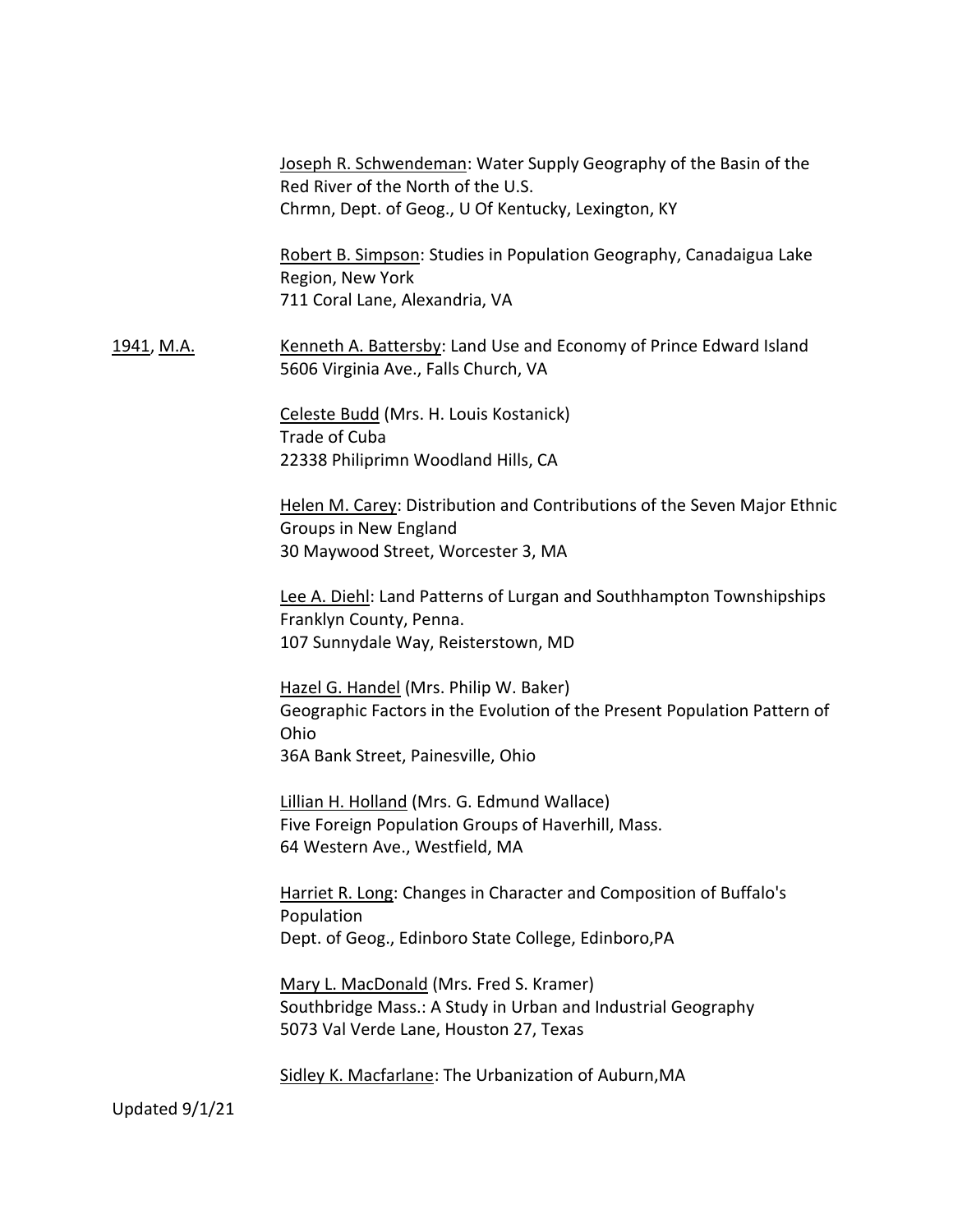Dept. of Geog., Utica College of Syracuse University, Utica, NY

Paul F. Martin: Glacial Features of the Township of Worcester, Mass. Box 846, Palmer, Alaska, 99645

Mary M. Murphy (Mrs. Arthur L. Burt) A Course of Study in the Economic Geography of the United States and Latin America for the Eighth Grade, Washington, D.C. 5710 Stillwell Road, Rockville, MD

Merle W. Myers: Geography of the Mississippi Black Prairie

John W. Reith: Agricultural Land Use of West Earl Township, Lancaster County, Pennsylvania Head, Dept. of Geog., U.S.C., Los Angeles, CA

Jessie M. Thorton (Mrs. Norman L. Jesseman) Character, Composition and Distribution of the Southern Europeans Worcester 267 South Street, Concord, MA

Seymour West: Trade of the United States with Columbia and Venezuela Since 1900 105 Martha's Road, Alexandria, VA

1942, Ph.D. Burton W. Adkinson: The Alpine Glacial History and Post-Glacial Adjustments of a Section of the Cabinet Mountains, Montana 5907 Welborn Drive, Wood Acres, MD

> William B. Brierly: Geographic Factors Influencing the Prevalence and Distribution of Malaria, with Specific Reference to the U.S. 13 Hawthorne Street, Millbury, MA

Van H. English: Cordilleran Glaciation in a Section of the Cabinet Mountains, Montana Norwich, CT

J. Warren Nystrom: Surinam: A Geographic Study Allen, Murden & Nystrom, 1616 H St., Washington 6, DC

1942, M.A. Carl G. Berg: The Swedish Settlement in Northeastern Connecticut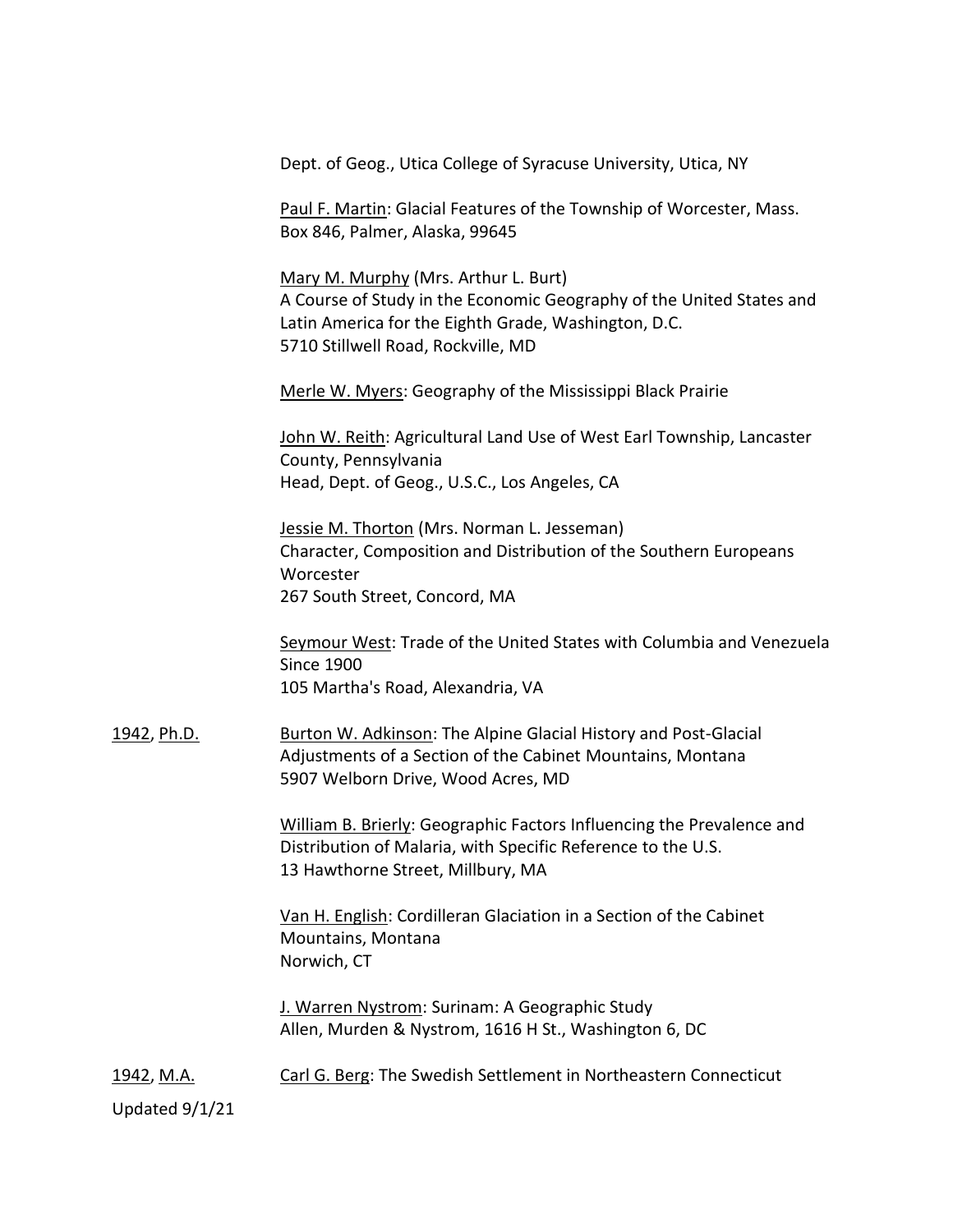243 Heard Street, Worcester, MA

James A. Brammell: Recent Changes in Crops and Animals in the Pampa of Argentina 3428 Fairhill Drive, Anacostia, Washington, DC

Catherine E. Cox: Intra-Latin American Trade State College, Fitchburg, MA

Samuel C. Dashiell: Urban and Industrial Geography of Leavenworth, Kansas HQ. 809 Eng. Bn. Const., APO 331, San Francisco, CA

J. Granville Jensen: Recent Changes in the Commercial Banana Industry of the Americas Dept. of Geog., Oregon State U., Corvallis, OR

Harold T. Jogensen: Relation of Land Economy to Taxation in Upton, Mass. Bureau of Land Mgmt., Dept. of Interior, Washington 25,DC

Rita L. Kelly: Trade Relations of Mexico with the United States 1219 Delafield Place N.W., Washington 11, DC

H. Louis Kostanick: The Trade of Germany and the Balkans Dept. of Geog., UCLA, Los Angeles 24, CA

Wensel W. Moberg: Swedish Elements in the Land Utilization of Northeastern Connecticut Gorham State College, Gorham, Maine

Mary E. Quirk (Mrs. Mary Bradshaw) Deceased 1944

Noreen F. Schneider: An Industrial Study of Fulton, New York 80 Indian Road, Port Chester, NY

Stephen A. Tutko: Trends in Argentine Trade From 1910-1940 Senior High School, Easton, PA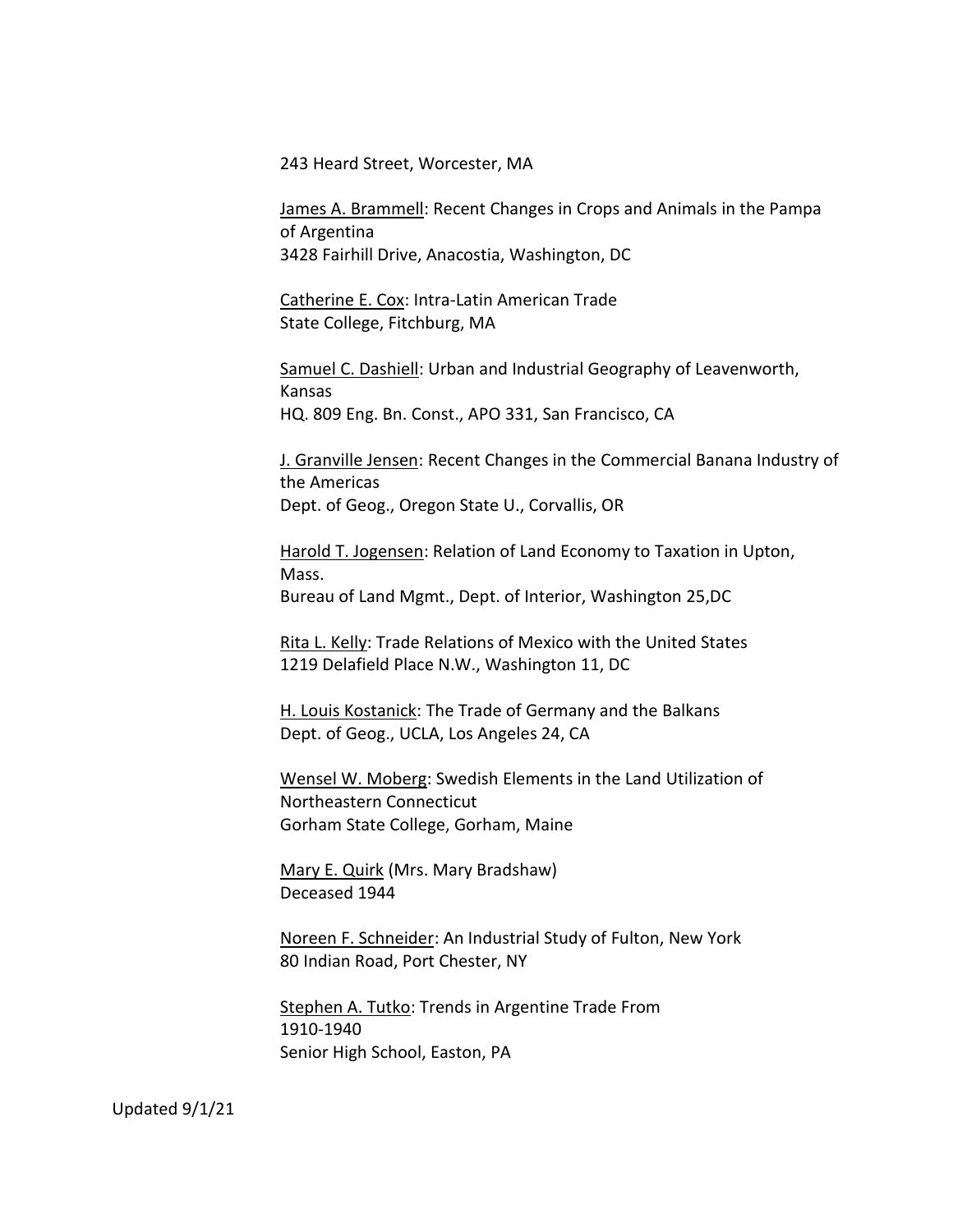|                    | Mary F. Williamson (Mrs. Nathan H. Hixson)<br>Glacial Physiography of Auburn, Mass.<br>Combat Development Agency, Fort Benjamin Harrison, Indianapolis,<br>Indiana |
|--------------------|--------------------------------------------------------------------------------------------------------------------------------------------------------------------|
| <u>1943, Ph.D.</u> | Ruben L. Parson: Geographic Factors in American Tung Culture<br>Dept. of earth Science, N. Illinois U., Dekalb. Ill.                                               |
|                    | Anthony J. West: The Montezuma Marshes: A Study in Land Utilization<br>46 Monroe Avenue, Brockport, NY                                                             |
| <u>1943, M.A.</u>  | Lemonis Argyropais: The Drought Areas (Famine Areas) of the World<br>Washington, DC                                                                                |
|                    | Helen H. Balk (Mrs. Helen B. Elwell)<br>Geographic Distribution of Greeks in the U.S.<br>Stephens College, Columbia, Missouri                                      |
|                    | Mildred M. Danklefsen (Mrs. William E. Walmsley)<br>A Geographic Study of Bellevue and Vicinity, Ohio<br>19201 Van Aken Blvd., Cleveland 22, Ohio                  |
|                    | Archie Greenberg: The Dodecanese Islands<br>Bancroft Hotel, Miami Beach, Florida                                                                                   |
|                    | David Kai-Foo Loa: Climatic Changes of China Proper<br>Research Inst. of Geog., Chungking, China                                                                   |
|                    | Mary C. Vogt (Mrs Bertram G. Woodland)<br>The Genese River in Monroe County, New York<br>Resident Geologist, U.S. Geological Survey, Washington, D.C.              |
| <u>1944, Ph.D.</u> | Helen H. Balk (Mrs. Helen B. Elwell)<br>The Expansion of Worcester and its Effect on the Surrounding Towns<br>Stephens College, Columbia, Missouri                 |
|                    | David Kai-Foo Loa: Climatic Atlas of China Proper<br>Research Inst. of Geog., Chungking, China                                                                     |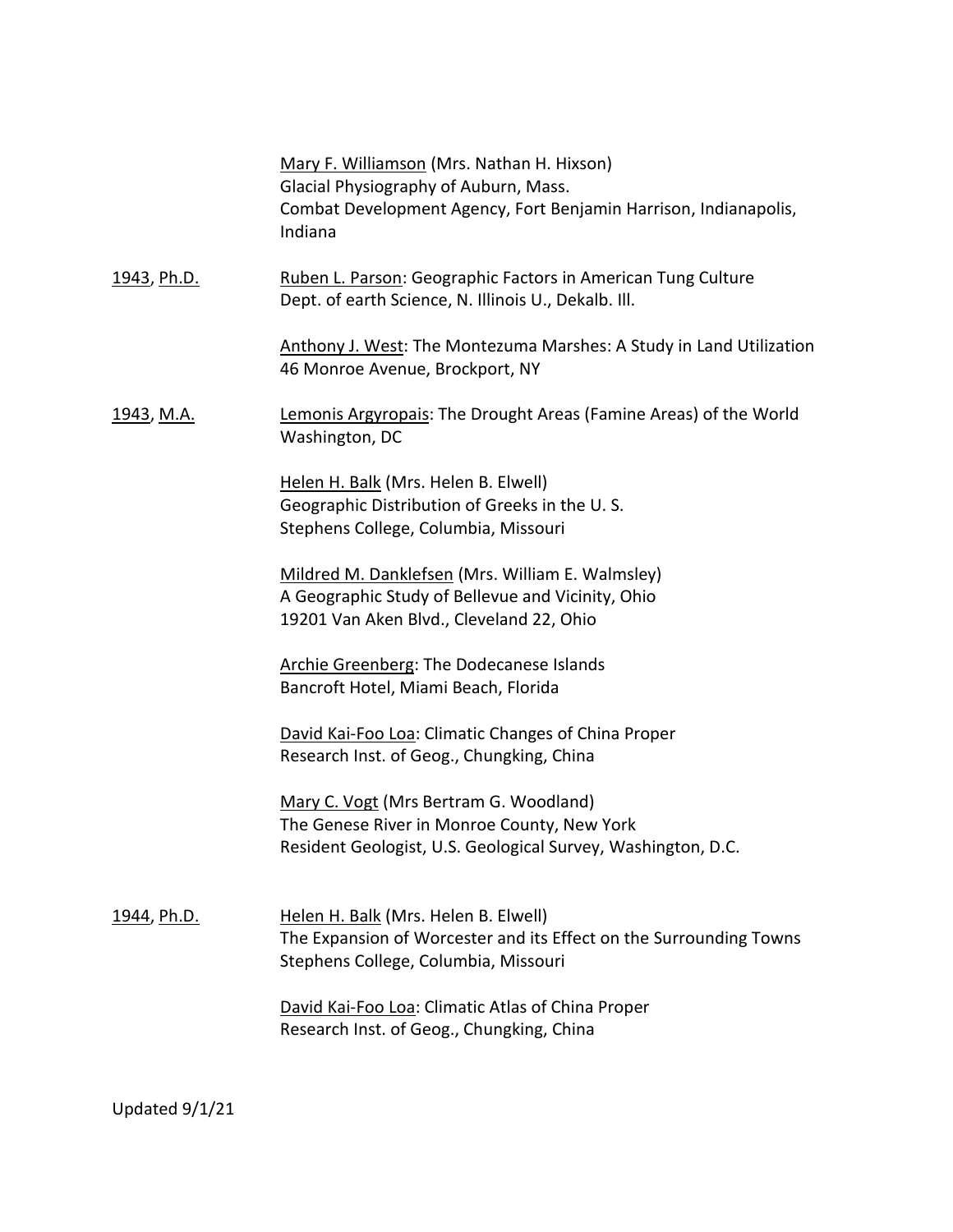|                    | Merle C. Prunty, Jr. Evolution of the Agricultural                                                          |
|--------------------|-------------------------------------------------------------------------------------------------------------|
|                    | Geography of Dyer County, Tennessee                                                                         |
|                    | Dept. of Geog., U of Georgia, Athens, GA                                                                    |
| <u>1944, M.A.</u>  | Marion B. Banks (Mrs. Hilary N. Wilkinson)                                                                  |
|                    | The Isle of Orleans: A Study of the Influences of a River Island                                            |
|                    | Environment on the Life of a People                                                                         |
|                    | Apt. 501, 2 Sultan Street, Toronto 5, Canada                                                                |
|                    | <b>Eleanor L. Fass: Geographic Elements in the Aerial Expansion of</b><br>Milwaukee                         |
|                    | The Annie Wright Seminary, Tacoma 3, Washington                                                             |
|                    | Eva E. Martens: The Influences of the Fox River of Illinois on the<br>Settlement and Economy of Kane County |
|                    | Mary A. Roper: Land Utilization of the Town of Princeton, Mass.<br>24 Oakhurst Ave, Beverly, MA             |
|                    | John C. Sherman: The Dutch West Indies                                                                      |
|                    | Dept. of Geog., U of Washington, Seattle, Wash.                                                             |
| 1945, Ph.D.        | Henry J. Warman: The Population and Land Utilization of the Manor<br><b>Counties of Maryland</b>            |
|                    | Dept. of Geography, Clark University, Worcester, MA                                                         |
| <u>1945, M.A.</u>  | Agrippina A. Macewicz: The Polish Groups in Worcester County: Their<br>Adjustment to American               |
|                    | Life and Environment Dept. of Geog., Bridgewater State College,<br>Bridgewater, Mass.                       |
| <u>1946, Ph.D.</u> | Leo Alpert: Contributions to the Climate of the<br><b>Tropical Eastern Pacific Ocean</b>                    |
|                    | U.S.A. Research & Development Office, PO Drawer 942, Fort Clayton,<br>Canal Zone, Panama                    |
|                    | Thomas W. Chamberlin: Phases of the Urban and Industrial Geography of<br>Havana, Cuba                       |
|                    | 1215 University Circle, Duluth 11, Minnesota                                                                |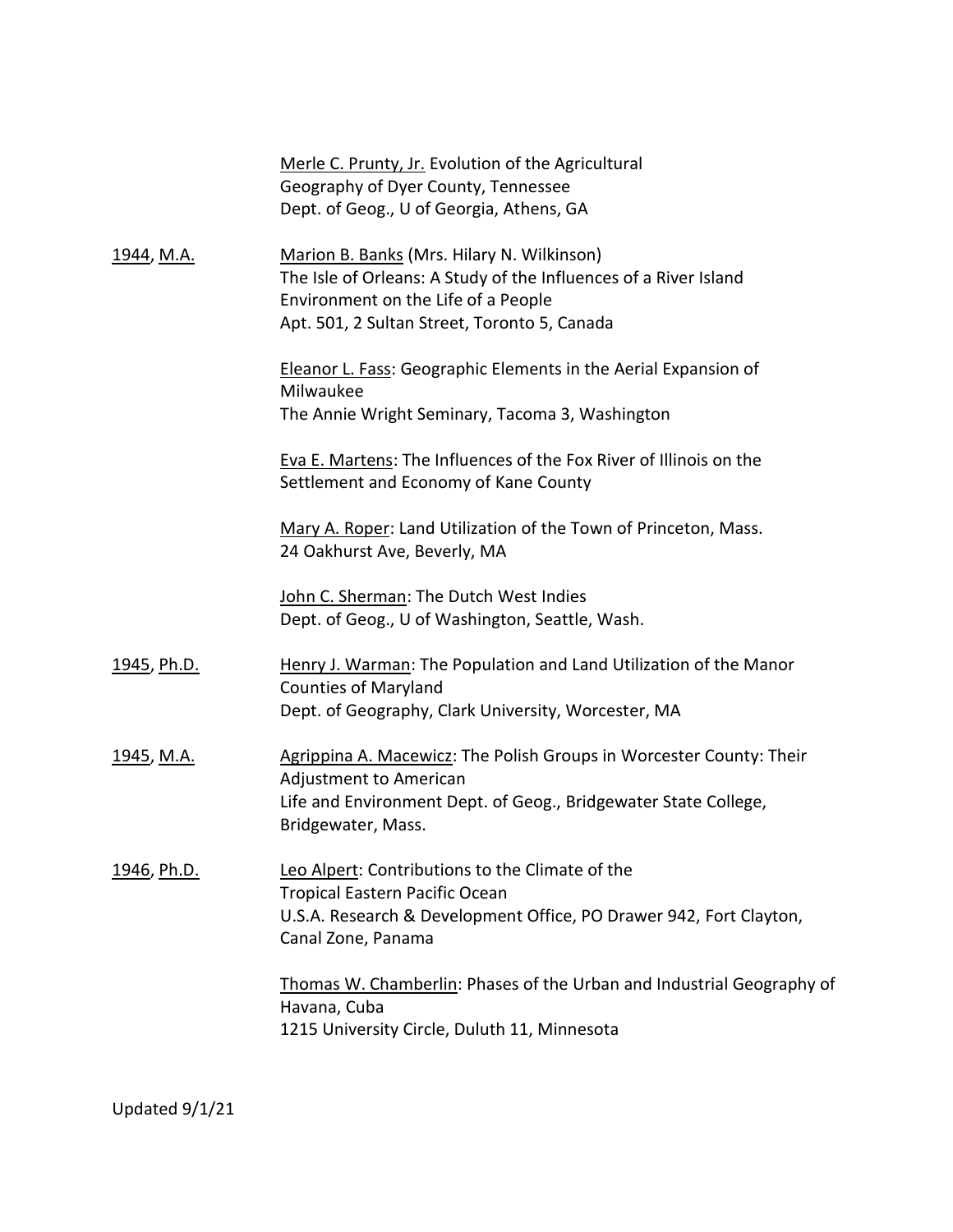|                   | J. Granville Jensen: Settlement Pattern of the Providence Region as an<br>Adjustment to its Geography                                                                                                                                    |
|-------------------|------------------------------------------------------------------------------------------------------------------------------------------------------------------------------------------------------------------------------------------|
|                   | Ralph E. Olson: Luxembourg: A Study in Political Geography<br>Dept. of Geog., U of Oklahoma, Norman, Oklahoma                                                                                                                            |
|                   | J. Lewis Robinson: The Canadian Eastern Circle: A Geographic Study<br>Dept. of Geog., U of British Columbia, Vancouver 8, B.C. Canada                                                                                                    |
| <u>1946, M.A.</u> | William Dacey: Geographic Origins of Art- A Regional Concept of<br>Classification<br>c/o Merle Libby, Caribou, Maine                                                                                                                     |
|                   | Bernice Elenbass (Mrs. Bernice E. Vossbeck)<br>The Nooksack Valley: A Regional Study<br>Route 2, Box 140, Lynden, Washington                                                                                                             |
|                   | James Haratani: Geographic FActors Affecting Apple Production in<br><b>Worcester County</b><br>2207 East 33rd Street, Oakland 2, CA                                                                                                      |
|                   | Clarke Hess: A Contribution to the Climate of Turkey                                                                                                                                                                                     |
|                   | Emeline C. Highberg (Mrs. Frank H. Scheel)<br>A Contribution to the Climate of Columbia<br>53 Bonny View Road, West Hartford, CT                                                                                                         |
|                   | Louis E. Leipold: Land Utilization of Northborough Town, MA<br>300 Mt. Vernon Place, Rockville, MD                                                                                                                                       |
|                   | Urban J. Linehan: Type of Air Mass and Certain Features of the Associated<br>Weather at Each Synoptic Hour at Pittsburgh for Selected Months: A<br><b>Contribution to Air-Mass Climatology</b><br>3605 Greenly Street, Silver Spring, MD |
|                   | Frederick S. Merriman: Geographic Factors and Their Effect Upon Land<br>Use and Population in Montgomery County, Maryland<br>25 Bank Street, New York, NY 10014                                                                          |
|                   | Midori Nishi: The Geography of The Brookfields<br>1149 Brier Cliff Way, Monterey Park, CA                                                                                                                                                |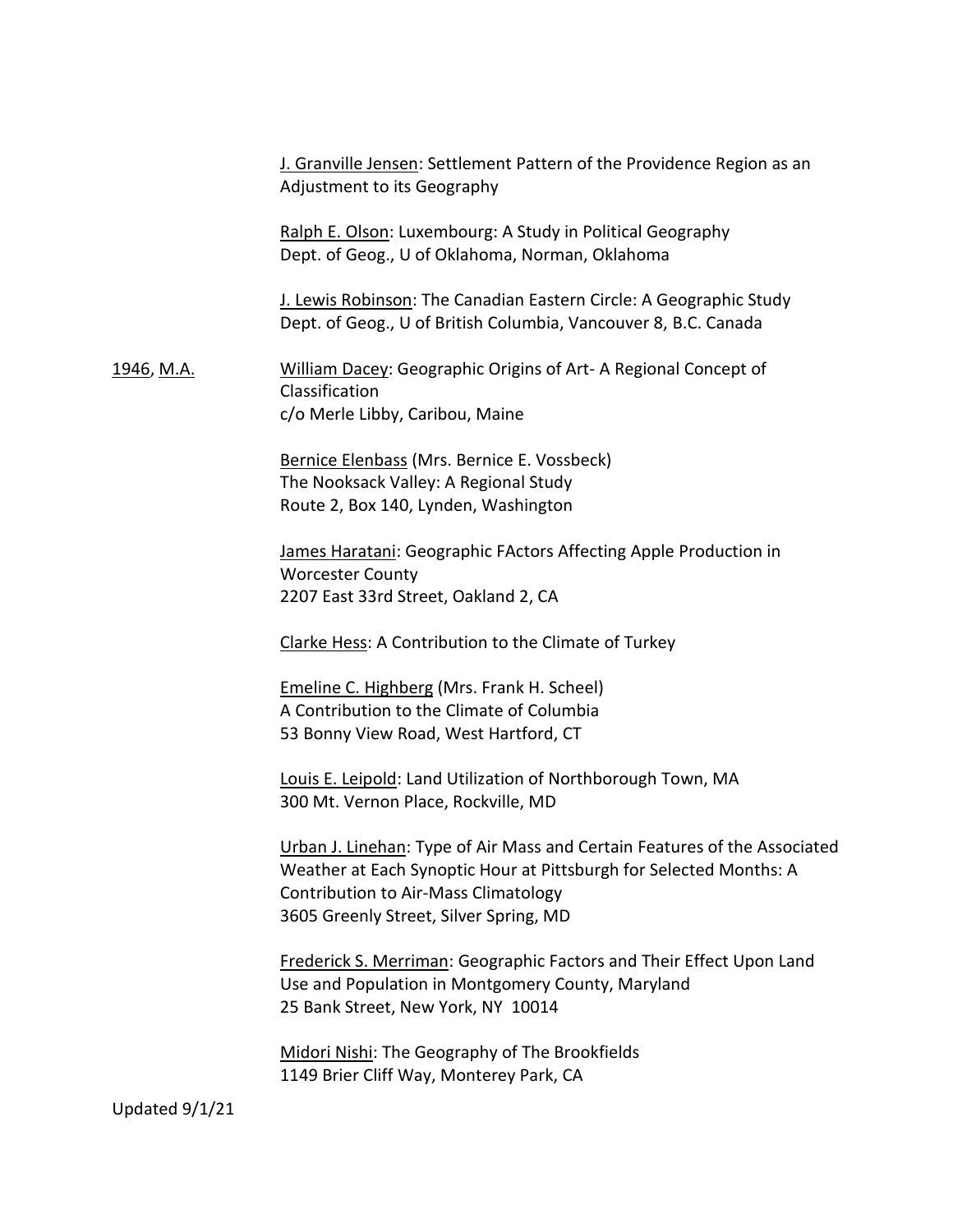|                    | Pearl I. Noland (Mrs. Pearl N. Fincher)<br>Geographic Factors in the Farm Economy of Griggs County, North Dakota<br>1320 Lonora, West Sacramento, CA                                |
|--------------------|-------------------------------------------------------------------------------------------------------------------------------------------------------------------------------------|
|                    | Marion I. Wright: Distribution of Ethnic Groups in Providence County,<br>Rhode Island<br>Rhode Island College, Providence, RI                                                       |
| <u>1947, Ph.D.</u> | <b>Gabriel A. Leroux: A Political Geography of South Africa</b><br>P.O. Box 280, Aliwal North, South Africa                                                                         |
| <u>1947, M.A.</u>  | Dorothea E. Burton (Mrs. Howard O. Hawley)<br>Trends in the Coffee Production of Puerto Rico<br>504 Cedarwood Court, Bancroft Woods, Falls Church, VA                               |
|                    | <b>Everett H. Bush: Geography of the Potash Water Supply in the</b><br><b>Connecticut Valley in Massachusetts</b><br>Chairman, Earth Science Dept., Wittenburg U, Springfield, Ohio |
|                    | Mali Korgen: Adjustment to Environment by Prehistoric Indians in<br>Minnesota<br>Dept. of Geog., U of S. Carolina, Columbia, SC                                                     |
|                    | <b>Wallace E. McIntyre: Land Utilization of Three Upland Prairie Townships</b><br>4710 Craig Lane, McLean, VA                                                                       |
|                    | Howard L. Ohman: A Contribution to the Climate of Iberia                                                                                                                            |
|                    | Guy N. Parmenter: Glacial Water Levels in Naragansett Basin and the<br><b>Blackstone River Valley</b><br>4000 Tunlow Road, NW, Washington 7, DC                                     |
|                    | Harold J. Retalliek: Life and Land Use in the Quinebaug Drainage Basin<br>847 S. Holland, Springfield, Missouri                                                                     |
|                    | Raymond E. Specht: Human Geography of Manitowac County, Wisconsin<br>Chairman, Dept. of Geog., Wisconsin State College, Stevens Point, Mass.                                        |
|                    | Clarence S Williams: Geography of the Arkansas Coal Industry<br>Chairman, Dept. of Geog., Arkansas State College, Conway, Ark.                                                      |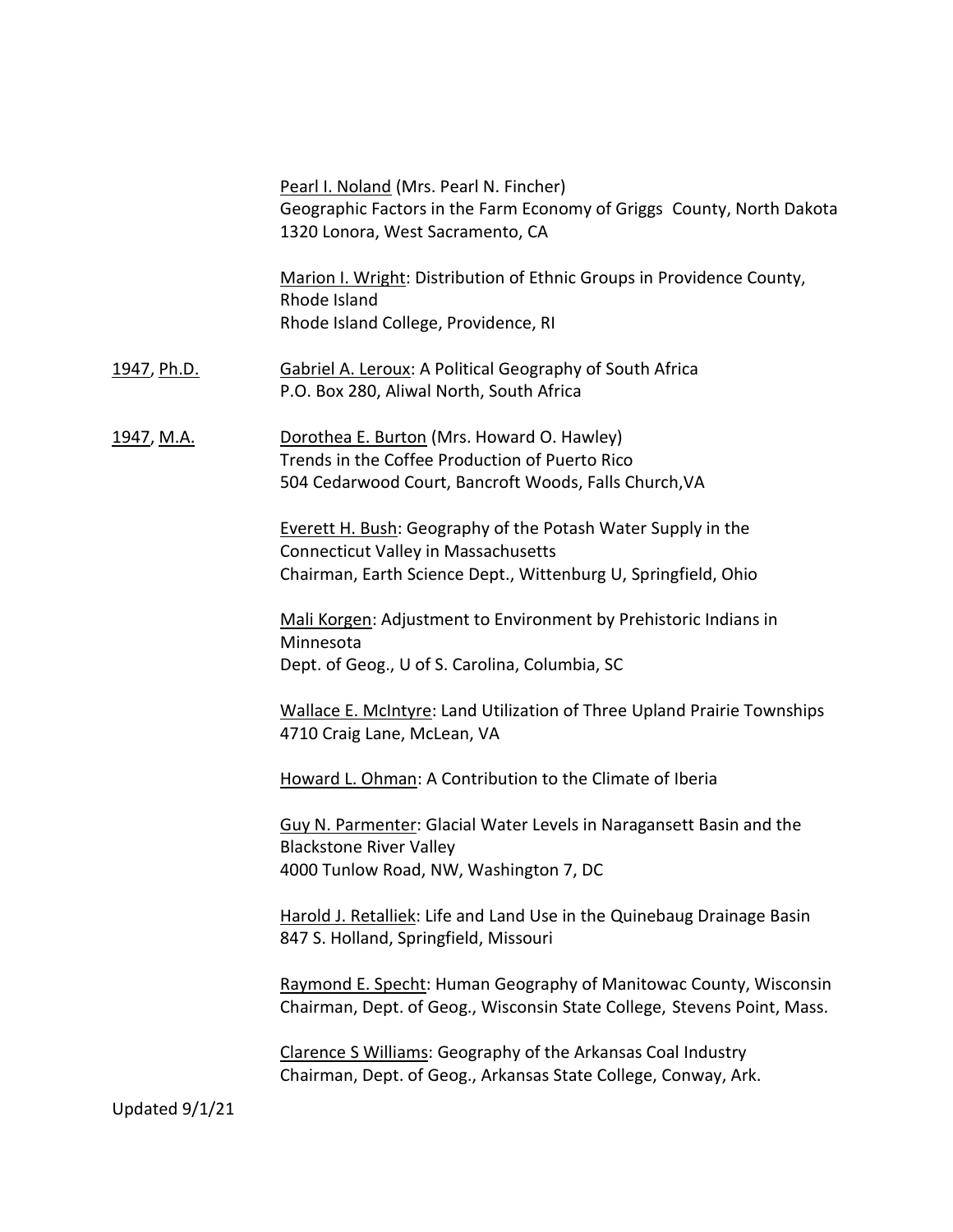1948, Ph.D. Sung-Chiao Chao: Geographic Regions of China: Their Component Factors and Chief Characteristics Inst. of Geog., Academia Sinica, Nanking, China George F. Deasy: A Geographical Analysis of Economic Activities in Luce County, Michigan Dept. of Geog., Penn State U, University Park, PA Huey L. Kostanick: Macedonia: A Study in Political Geography Dept. of Geog., UCLA, Los Angeles 24, CA Merle W. Meyers: Geography of the Mississippi Black Prairie Dept. of Geog., Mississippi State U., State College Mississippi Gordon B. Schilz: Rural Population of Iowa as Affected by Soils 3105 S. 106th Street, Omaha, Nebraska 68124 David C. Winslow: Geographical Implications of Soil Conservation Districts in the Southwest: A Land Use Study 1021 Church St., Indiana, PA 1948, M.A. Sherman R Abrahamson: Climatic Regions of Africa 1325 Larchmont Drive, Annandale, VA Lewis M. Alexander: Geographical Aspects of Recreation in Dennis Township, Mass. Dept. of Geog., U of Rhode Island, Kingston, RI Beatrice L. Burke: The Geography of Petroleum Refining in the United States Capt. 2004th ASU, WAC Training Center, Fort Lee, VA Genevieve Clark: Glacial Physiography of the Quinsigamond River Valley, Grafton, Mass. 517 Grove Street, Farmingham, Mass. John H. Dean: A Contribution to the Climate of British Eastern Africa Dept. of Geog. & Geol., Hunter College, NY, NY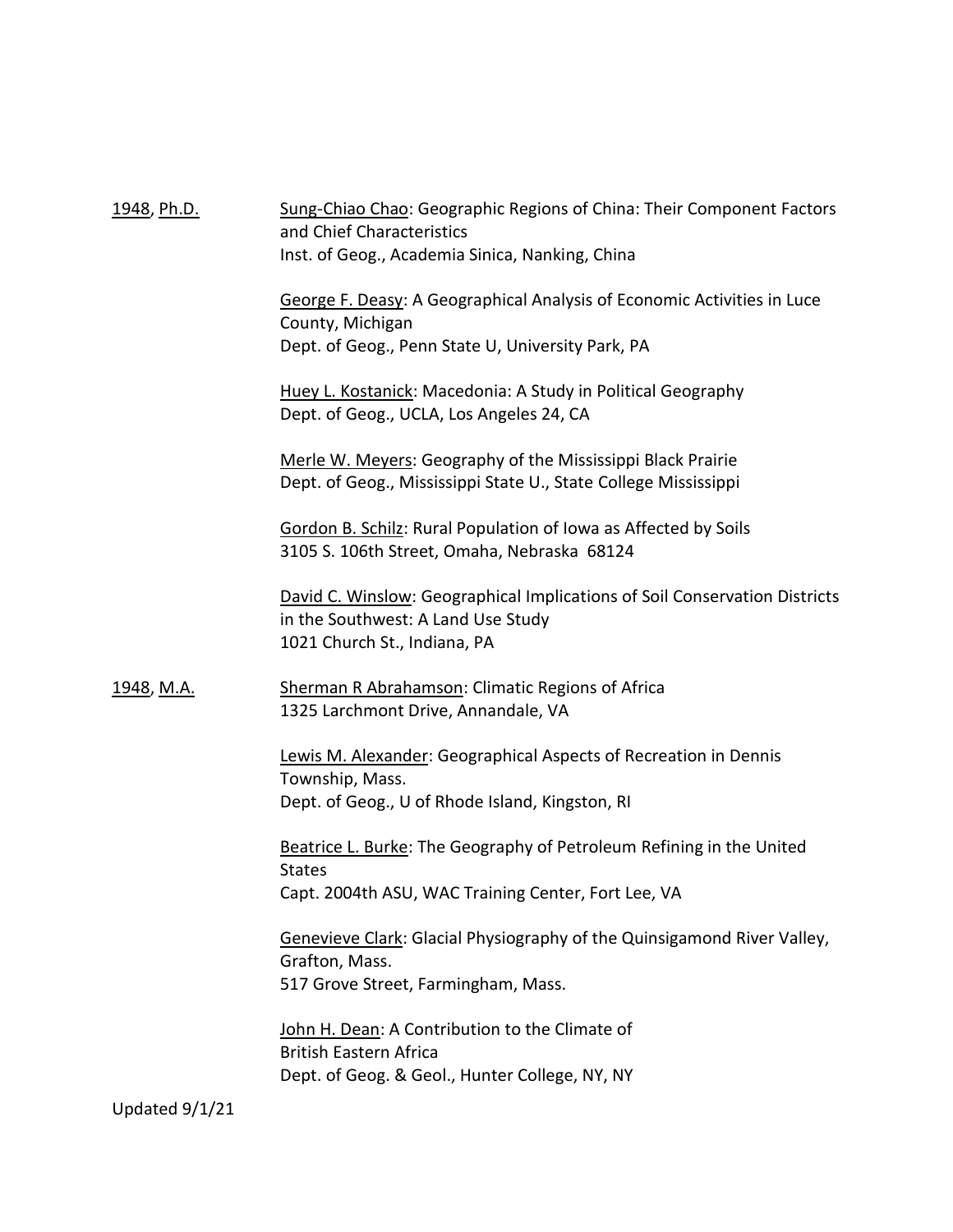Ernest S. Dix: Land Utilization of Prince Edward County, Ontario Deceased 1952

Mohamed Bahy El-Din El-Hefny: A Contribution to the Climate of East Africa North of the Equator United Nations Office 1778, New York, NY

Lea T. Hearn: Life of the Aborigines Along the Taunton River Basin 12028 N.E. 8th Midlake Arms, Bellevue, Washington

Hazel M. Latendress (Mrs. Robert N. Stickney) Commercial Rice Production in Rio Grande do Sul Livingston State Teachers College, Livingston,Ala.

Theodore J. Liard Jr.: The Potable Water Supply of Providence, RI 2007 Rittenhouse Street, W. Hyattsville, MD

Natalie E. Nason: Geographic Role of Tourism in the Town of Naples, Maine, Seventh Heaven, 7th Inf. Div., APO #7, San Francisco, CA

Marguerite Plante (Mrs. Alvin S. Keinard) The Essential Oils of Brazil 416 West Nield Street, West Chester, PA

1949, Ph.D. Sherman RE. Abrahamson: Geography of the Naknek Region, Alaska 1325 Larchmont Drive, Annandale, VA

> Lewis M. Alexander: Benelux: A Geographic Evaluation Dept. of Geog., U of Rhode Island, Kingston, RI

Dorothea E. Burton (Mrs. Howard O. Hawley) A Geographic Study of Panama's Basic Economy 504 Cedarwood Court, Bancroft Woods, Falls Church,VA

Robert D. Campbell: Geography of Recreation in the United States Dept. of Geog. & Regional Science, George Washington University, Washington, D.C.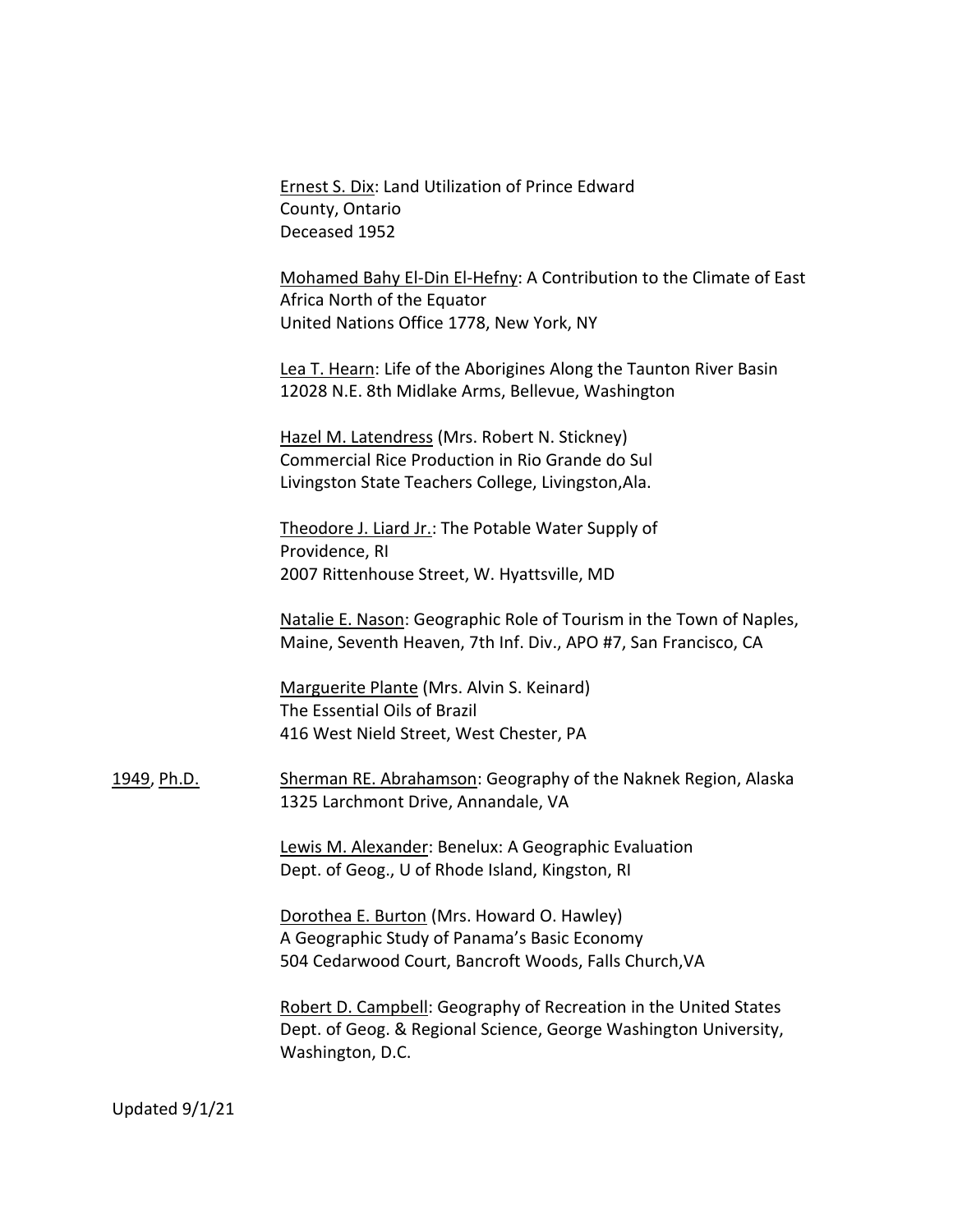|                   | Veva K. Dean: Newfoundland: A Study in Political Geography<br>Dept. of Geog., State College, Fitchburg, MA                                                                                                                         |
|-------------------|------------------------------------------------------------------------------------------------------------------------------------------------------------------------------------------------------------------------------------|
|                   | Mohamed I. Hassan: Geographic Elements in Dairy Trends of New<br>England.<br>Fouad First University, Dept. of Geog., Faculty of Arts, Cairo, Egypt                                                                                 |
|                   | Colbert C. Held: The Political Geography of the Saarland<br>Foreign Service, Dept. of State, Washington, D.C.                                                                                                                      |
|                   | Alfred R. Sumner: Standard Deviation of Mean Monthly Temperature<br>from the Long-Period Mean in Anglo-America<br>San Francisco State College, San Francisco 27, CA                                                                |
|                   | Roy P. Terrell: Geography of Settlement and Land Use in Alachua County,<br>Florida<br>Western State College, Bowling Green, KY                                                                                                     |
| <u>1949, M.A.</u> | Henry L. Buzzard: A Chronological Study of Maps in Elementary<br><b>Geography Textbooks</b><br>3702 Shepard Street, Chevy Chase 15, MD                                                                                             |
|                   | Ching C. Chang: The North China Plain in Chinese History<br>4212 Knox Road, College Park, MD                                                                                                                                       |
|                   | Capt. John M. Collins: Beachhead at St. Louis: A Study in Military<br>Geography                                                                                                                                                    |
|                   | Howard L. Green: Land Use Mapping of Springfield, Mass. with Emphasis<br>Upon Commercial and Industrial Aspects<br>Manager, Distribution Plan. Dept., Mkt. & Distr. Plan Office, Ford Motor<br>Co., American Road, Dearborn, Mich. |
|                   | <b>Engbert J.C. Kiewiet de Jonge: Some Geographic Aspects of the Land</b><br>Utilization and Wine Industry on Keuka Lake<br>5689 1/2 Montezuma Rd., San Diego, Calif. 92115                                                        |
|                   | John Francis Foley: Changes in Distribution Patterns of Population in<br>Ireland since the Great Famine                                                                                                                            |
|                   |                                                                                                                                                                                                                                    |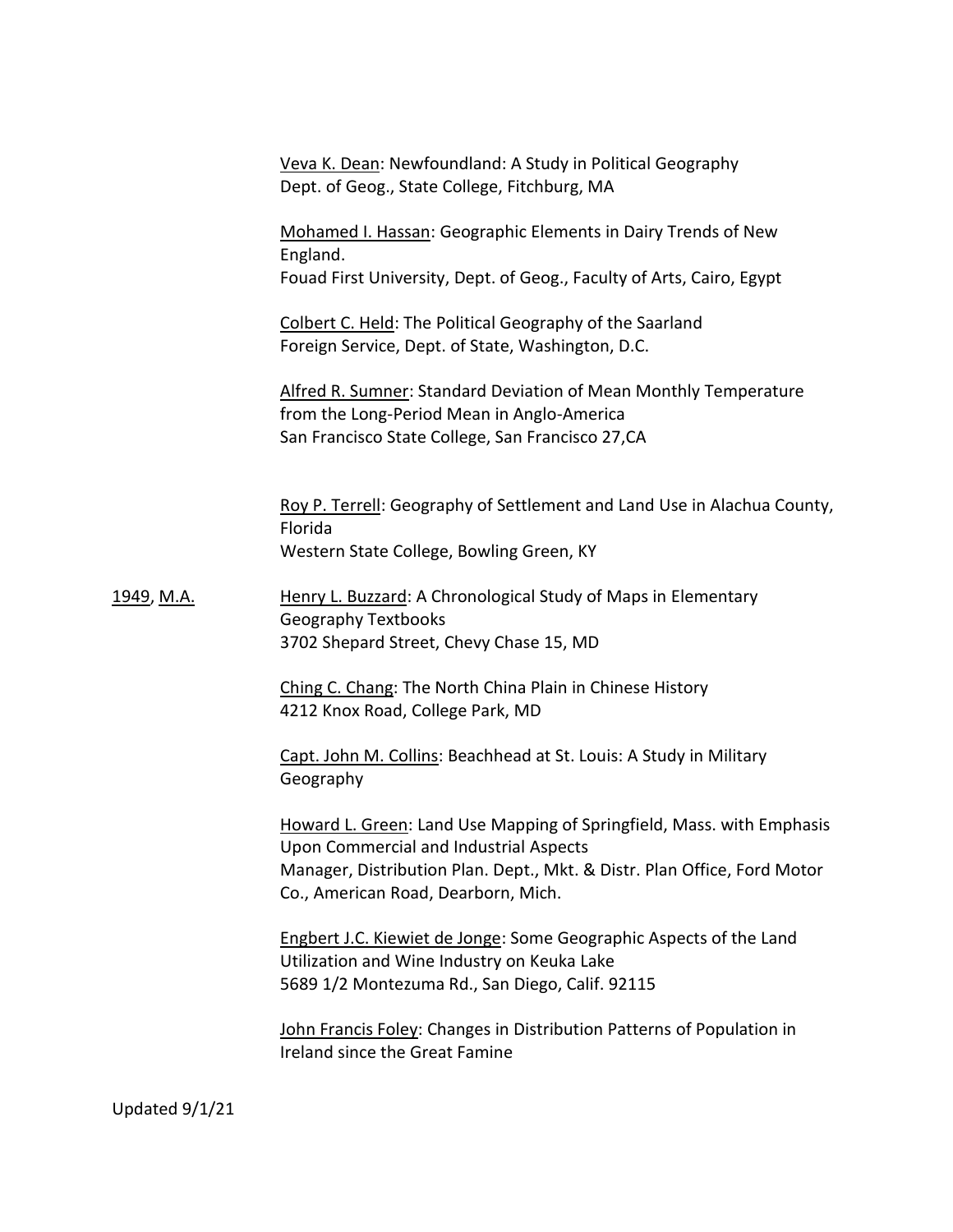Oliver H. Laine: Geographic Characteristics of Finnish Settlement and Land Use in St. Louis County, Minnesota Catonsville Community College, Catonsville, MD

Aldonna Lapinskas: St. Pierre and Miguelon: A Study in Political Geography State College, Jersey City, New Jersey

Bruce C. Ogilvie: Development of the Tobacco Belt of Georgia and Florida: A Study in Economic Geography Editor, Maps, Globes & Educ. Division, Rand McNally & Co., Chicago, Ill.

Louis T. Reinwald: Some Ascpects of Statistically Interpreting the Manufactural Functions of United States Cities 10002 Cedar Lane, Kensington, MD

John A. Sobol: The Chicle Industry of Guatemala 1590 Poplar Avenue, Memphis, Tennessee 20795

1950, Ph.D. Mohamed Bahy El-Din El Hefny: Climate and Agriculture in Florida United Nations Office 1778, New York, NY

> Mohamed F. A. Hebrawi: Geographic Aspects of Lower Nubia Farouk First University, Dept. of Geog., Alexandria, Egypt

Ma Thin Kyi: Changes in Agricultural Land Utilization in Hampshire County, Mass. U of Rangoon, Rangoon, Burma

Harold J Retallick: Geography of the Region of Umiat, Alaska 847 S. Holland, Springfield, MO

Elvyn A. Stoneman: The Partition of Ireland 2615 Parker Ave, Wheaton, MD

1950, M.A. Siddik A.R. Atrushi: Geographic Regions of Iraq Higher Teachers College, Baghdad, Iraq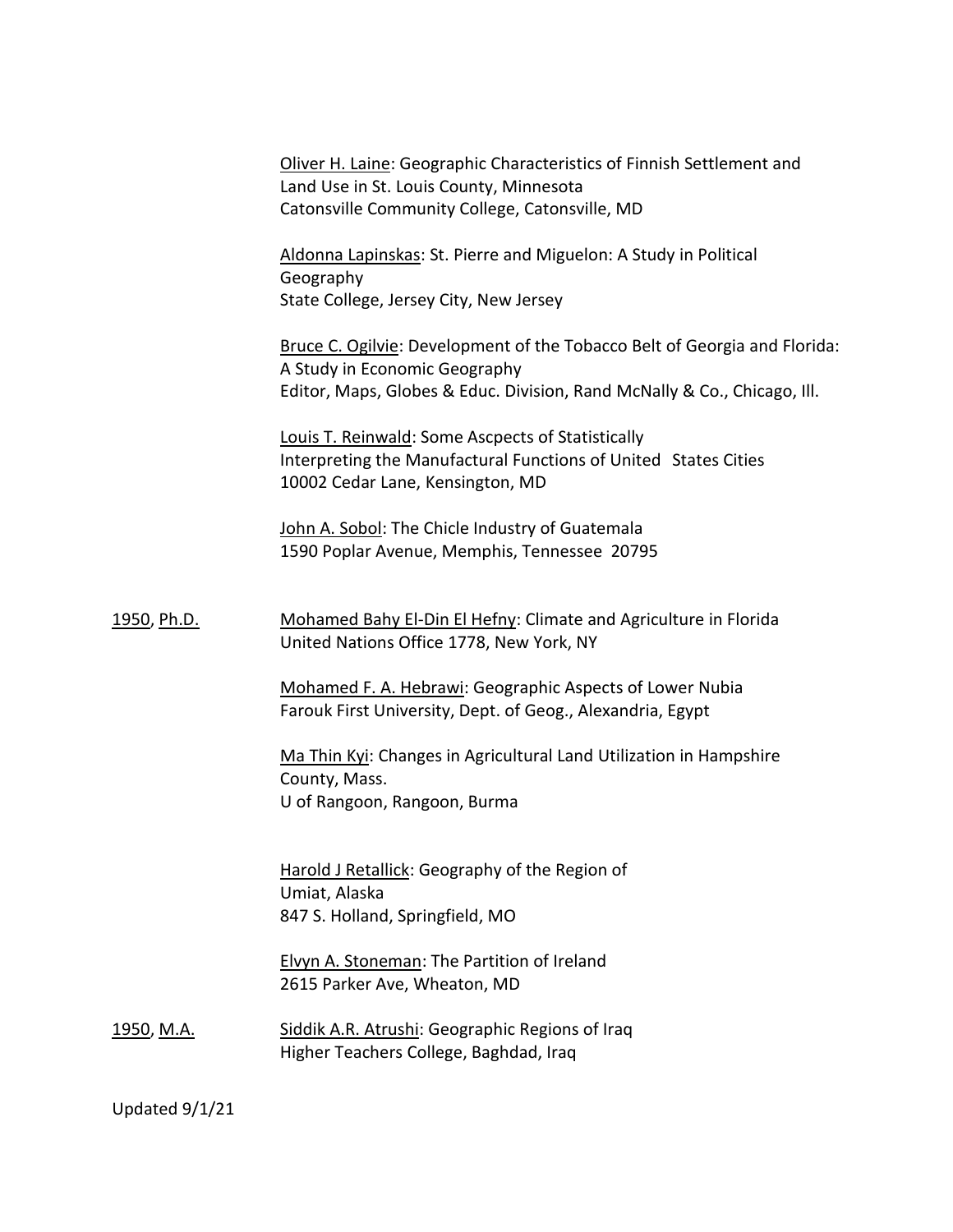Mildred Berman: A Geographical Analysis of the Neighborhoods of Boston

So. Connecticut State College, New Haven, CT

Richard L. Day: The Wildlife of Maine: A Geographic Study College of Mines, U of Idaho, Moscow, Idaho

Willard C. Hessen: The Commercial Fishing Industry of Lake Superior East Shore Drive, Detroit Lakes, Minnesota

Lenore M. Kelly (Mrs. Joseph T. Hennessey) Intensity of Land Use in the Commercial Core Area of Worcester, MA 2 University Drive, Potsdam, NY 13676

Pierce C. Lalor: The Effect of Physiography Upon the Railroad Pattern of New England PO Box 309, Stockbridge, Mass.

Abdul A. Majeed: Land Use in the Town of Berlin, Worcester County, Mass.

George C. MacGillivray: Geography of Western Samoa

Norton Nichols, Jr.: Land Utilization of Cucamonga Alluvial Fan, Calif. 1144 West Avenue, J-13, Lancaster, CA

Lawrence E. Randall: Some Geographic Aspects of Ramie Fiber Production 169 Cannon Drive, Travis AFB, Calif.

Edward A. Sibley: Aquidneck, the Island of Rhode Island: A Study in Historical Geography Box 276, Leicester, MA

James E. Vance, Jr.: A Geographic Approach to Prediction of the Future Population of Leicester,MA Dept. of Geog., U of Calif., Berkeley 7, CA

William A.R. Wikkramatileke: A Geography of the Highlands of Ceylon University of Malaya, Singapore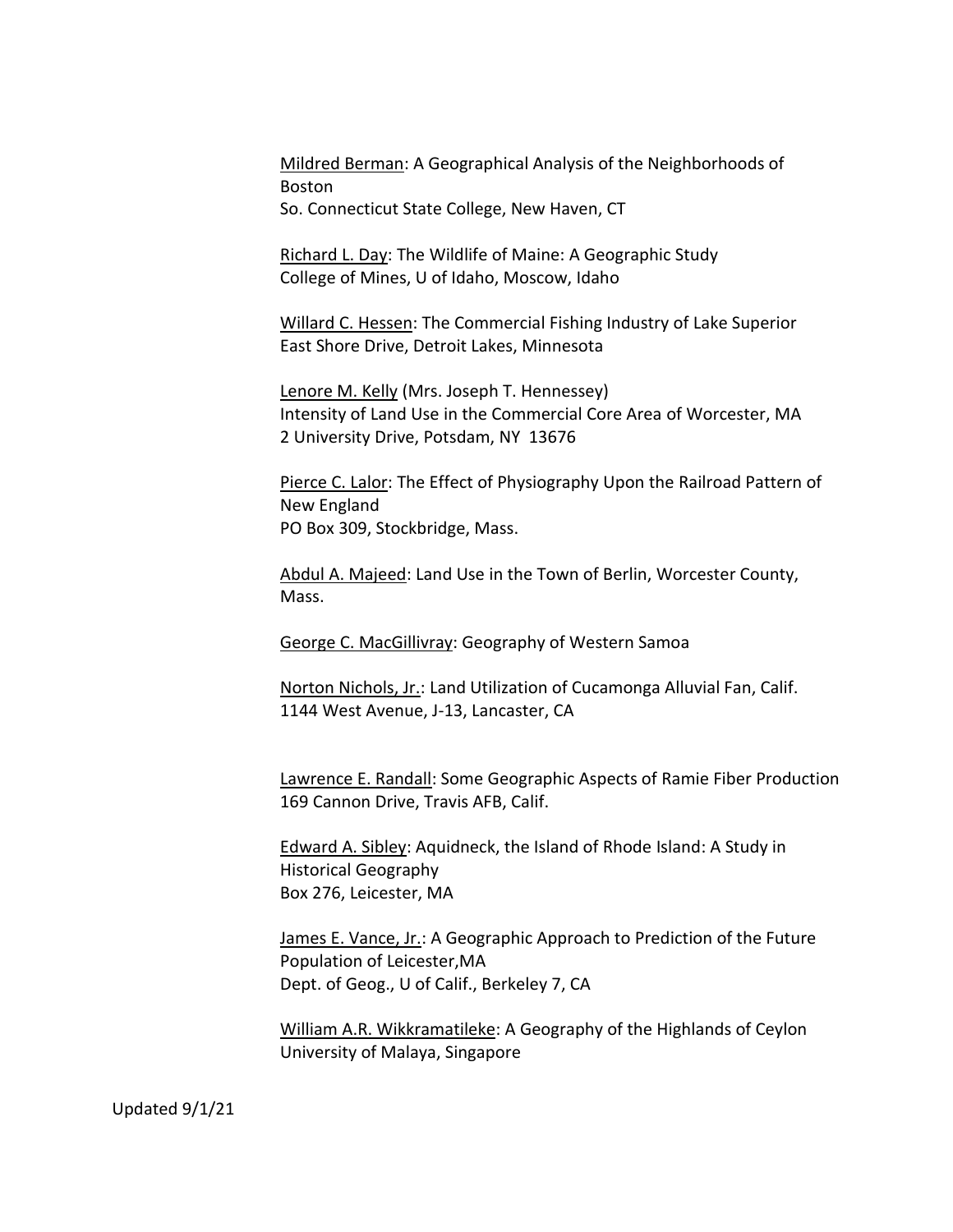1951, Ph.D. Savitri G. Burman: Geographic Problems of Land Use in Nova Scotia c/o Mr. Shellay Burman, Roclier Mills, Pondicherry, India

> Arthur L. Burt: Geography and Commercial Air Transportation 5710 Stillwell Road, Rockville, MD

Harry L. Caldwell: Tourism in Idaho: A Study in Tourist Resource Development Dept. of Geog., U of Idaho, Moscow, Idaho

Harold F. Creveling: The Pattern of Cultural Groups in Worcester 911 North 9th St., Stroudsburg, PA

Engbert J.C.K. de Jonge: Glacial Water Levels in the St. John River Valley 5689 1/2 Montezuma Road, San Diego, CA 92115

John L. Jenness: Oceanography and Physiography of the Canadian Western Arctic 2215 Springside Street, Ottawa 8, Canada

Wallace E. McIntyre: Niagara Falls Hydroelectric Industry 4710 Craig Lane, McLean, Virginia

A. Joseph Wraight: A Climatic Survey of Cuba Semnate Courts, Apt. 107, 120 C St. N.E., Washington 2, DC

1951, M.A. Naji M. Abbas: Geographic Background of the Development of Modern Turkey Dept. of Geog., Higher Teachers College,Baghdad, Iraq

> Orton C. Butler: Variability of Climate in South Africa Dept. of Geog., Memphis State U, Memphis, TN

Mary L. Caruso: Burlington, New Jersey: An Urban Study 6 Edwards Street, Apt. 2A, Roslyn Heights, Long Island, NY

Sister Mary Clarissima: A Study of the Geography of Berks County, Penna. Bernadine Sisters O.S.J., Mt. Alvernia, Reading, PA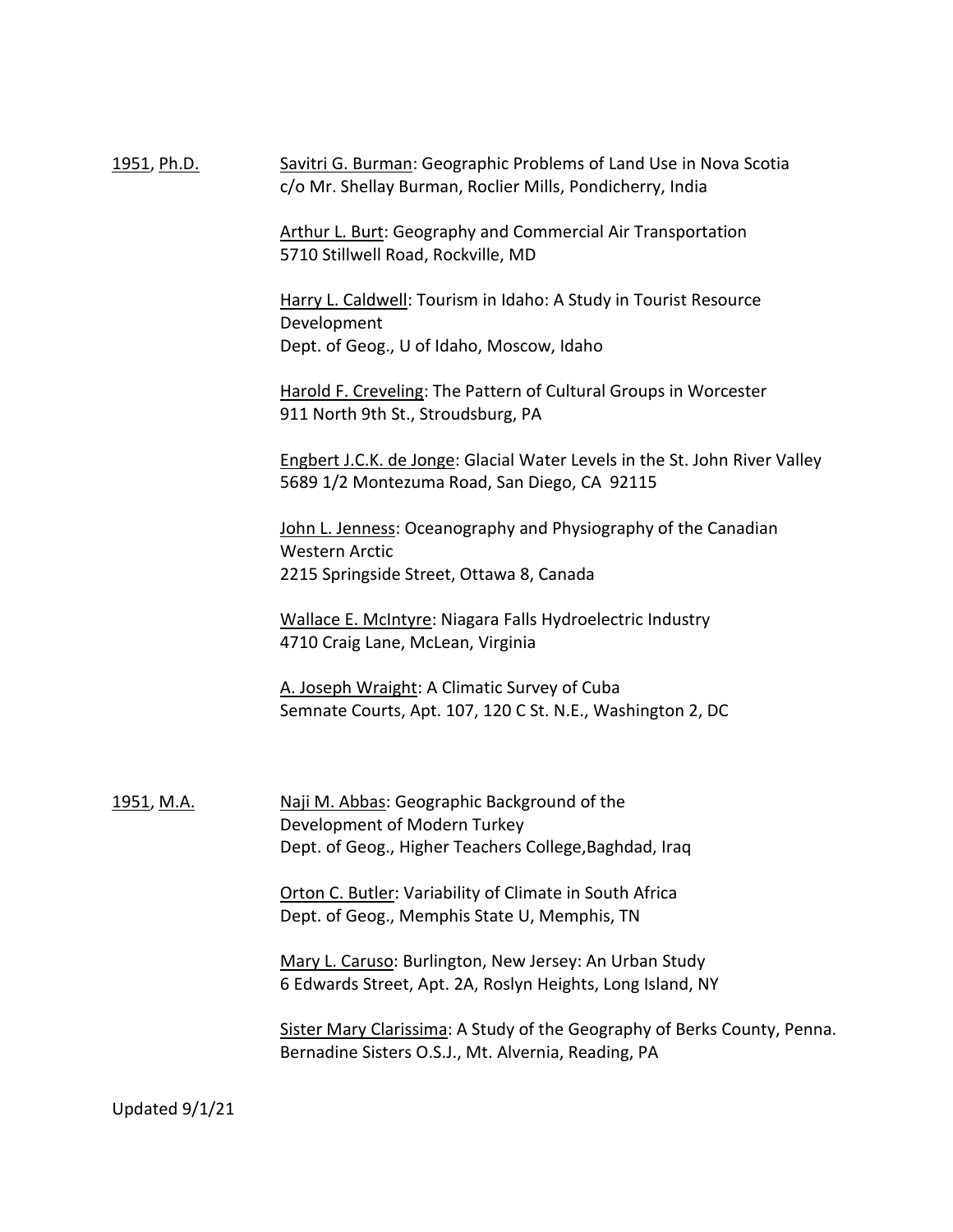John M. Collins: Beachhead to St. Lo: A Study in Military Geography US Army Offices, 3 La Poterie, Ft. Bragg, NC 28037

Bradley Fisjk, Jr.: Outline for an Urban Study of Worcester: Procedures, Techniques, and Sources Box 188, West Chatham, MA

Thomas L. Goodman: Sapin: A Study in Political Geography PO Box 14498, Westlands, Nairobi, Kenya

Andreas P. Grotewold: Physiographic Development of the Lake Quinsigamond Valley Dept. of Geog., U of Missouri, Columbia, MO

Neil W. Halkyard: Bath and the Lower Kennebec Diamond Hill Ave., Boylston, MA 01505

Peter Hirschberg: Shifts in the Importance of Various United States Ports: 1947-1937 U.S. Army Map Service, Far East, APO 67, San Francisco, CA

William L. Jeyasingham: The Kalutara District, with Special Reference to Settlements, Jaffna College, Vaddukoddai, Green Villa, Manipay, Ceylon

James P. Jones: New England's Tidewater Coal Supply Chairman, Dept. of Geog., State College, Boston,MA

David H. Kellogg: The Swift River Drainage Basin and Quabbin Reservoir Director, Central Mass. Regional Planning District, Worcester, MA

Dana A. Little: A Classification of the Climates of South America 60 Federal Street, Brunswick, Maine

Gloria I Manter (Mrs. George C. MacGillivray) A Contribution to the Climate of Continental Southeast Asia 6510 Kenhowe Drive, Bethesda, MD

Wojciech Monkiewicz: Polish Settlement in New Britain, Conn. 5834 Sherrier Place NW, Washington 16, D.C.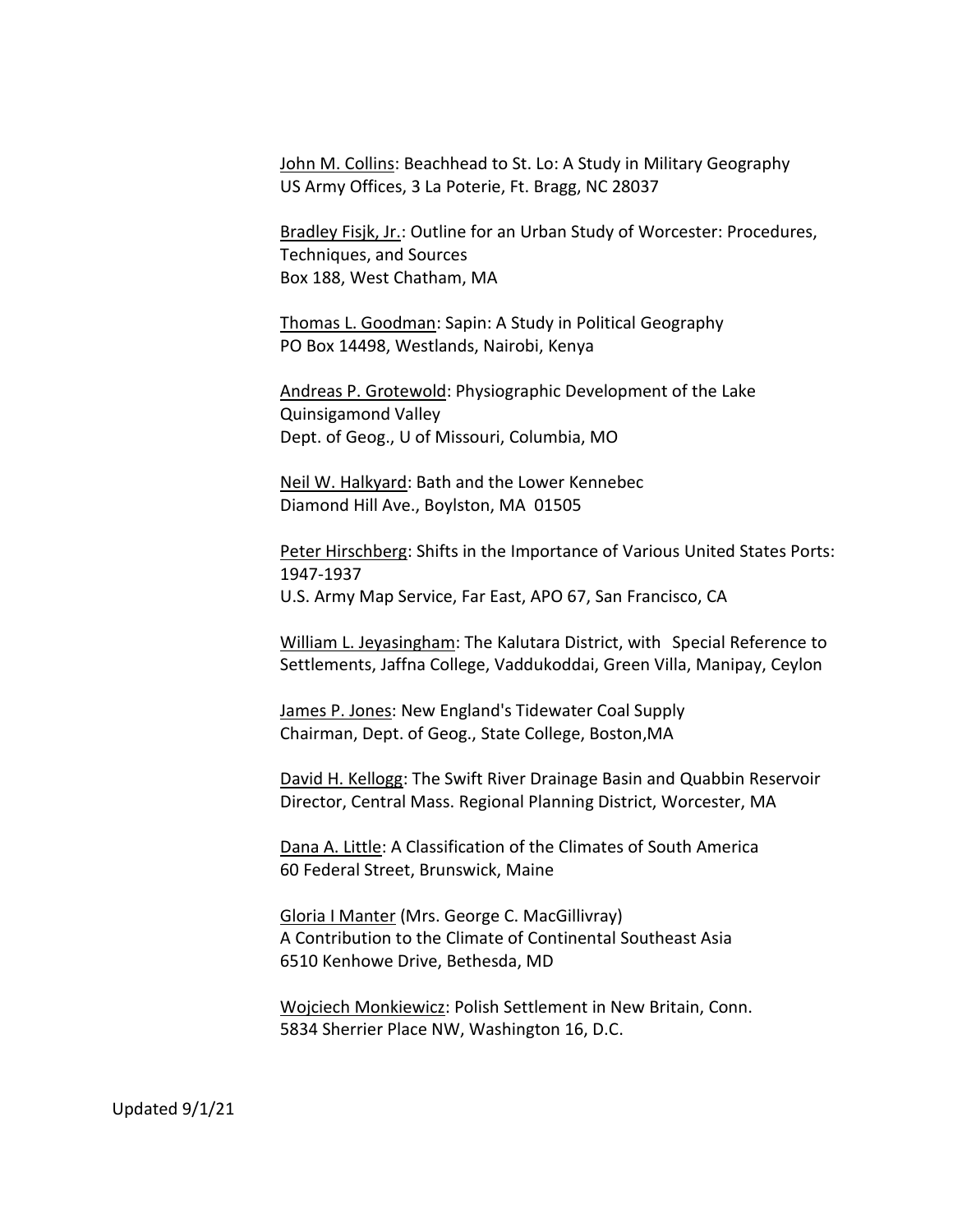Andrew S. Moreland: The Human Response to a Seaboard Location: Atlantic City, NJ 100 Arlington Ave., Linwood, NJ 08221

Paul V. Salley: Development and Distribution of the Tatnuck Area 53 Western Ave., Beverly, MA

Li-Chang Shih: The Kansu Corridor, China 608 Packard , Ann Arbor, Nich. 48104

Paul P. Vouras: A Geographic Study of Educational Land Use in Meriden, Conn. Paterson State College, Wayne, NJ

Miles W. Weaver: Urban Land Use Patterns in Worcester, Mass. 240 Middle Road, Falmouth, MA

1952, Ph.D. Siddik A.R. Atrushi: Geographic Elements in Irrigation Agriculture in Boise Valley, Idaho Higher Teachers College, Baghdad, Iraq

> Mildred M. Danklefsen (Mrs. William E. Walmsley) Recent Trends in the Sugar Industry of Jamaica 19201 Van Aken Blvd., Cleveland 22, Ohio

Francis E. Elliott: Physical Types and Regional Pattern of the Marine Surface Waters of the Earth 204 Oakmont Drive, Syracuse 14, NY

George L. Langdon: A Comparative Analysis of the Two Mining Regions: The Mesabi Iron Ore District and the Northern Anthracite Field 34 Penn Drive East, North Hill, West Chester, PA

James A. Shear: The Variability of the Monthly Precipitation from the Long Period Mean in the U.S. c/o Dept. of Geog., U of Georgia, Athens, GA

James E. Vance, Jr.: The Growth of Suburbanism West of Boston: A Geographic Study of Transportation-Settlement Relationships Dept. of Geog., U of CA, Berkeley, CA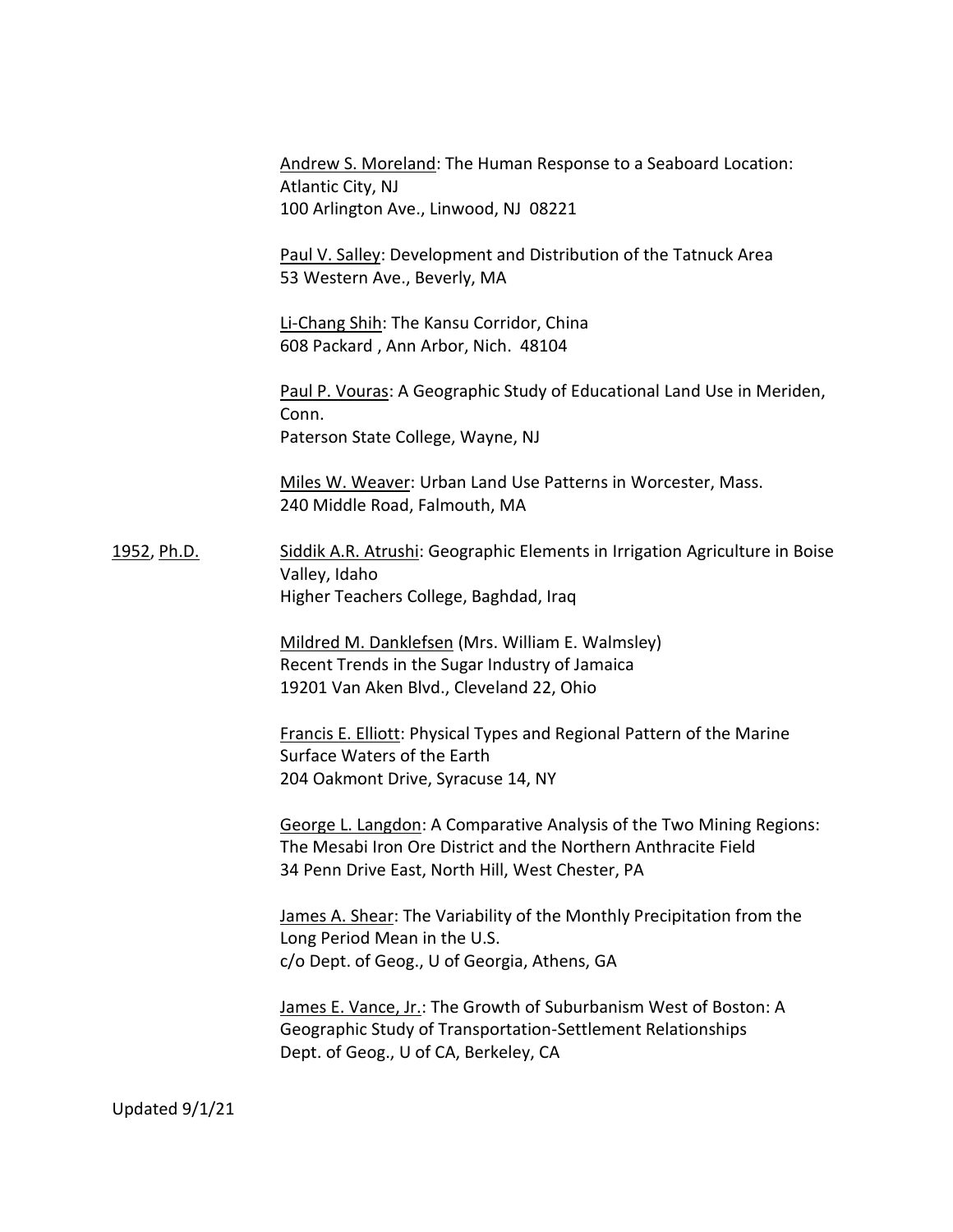1952, M.A. **Donald L. Atwell: Population Changes in the Boston Area 1940-1950** USOM Tunis, Dept. of State, Washington 25, D.C.

> Mildred S. Bradford: The Tobacco Industry in the Prince Georges County, MD

1230-45th Pl. S.E., Washington 19, D.C.

Jen Hu Chang: Agricultural Geography of Formosa Experiment Station, Hawaiian Sugar Planters Assoc., Honolulu 14, HI

David H. Hokans: Glacial Water Levels in the Housatonic and Naugatuck River Valleys of Western, Connecticut P.O. Box 7, East Holton, Maine

John T. Hughes: Trends and Patterns in the Expansion of the Steel Industry with Special Reference to the Fairless Works 7611 New Castle Drive, Annandale, VA

Thein Maung: The Agricultural Geography of the Madaya-Amarapura Region Dept. of Geog., Mandalay University, Mandalay, Burma

Walter K. Morrison: A Census Tract Plan for Worcester, Mass. RR#1 Whycoco Magh, Nova Scotia, Canada

Paul Porochniak: World Geography Orientation: A Scientific Experiment in High School Geography 55 Tremont Street, Salem, MA

Peter T. Sardo: Geography of the Full-Fashioned Hosiery Industry of the Reading Industrial Area

Nancy M. Waterman: Evolution and Delimitation of Quinsigamond Village c/o Jelle, Apt. 92, 606 West 116th Street, New York 27, New York

1953, Ph.D. Eleanor E. Hanlon: The Upper Susquehanna Valley, New York: A Geographic Interpretation Dept. of Geog., Syracuse University, Syracuse, NY Albert H. Jackman: Physiography of the Big Delta Region, Alaska 1405 Meadowbrook Lane, Kalamazoo, Mich.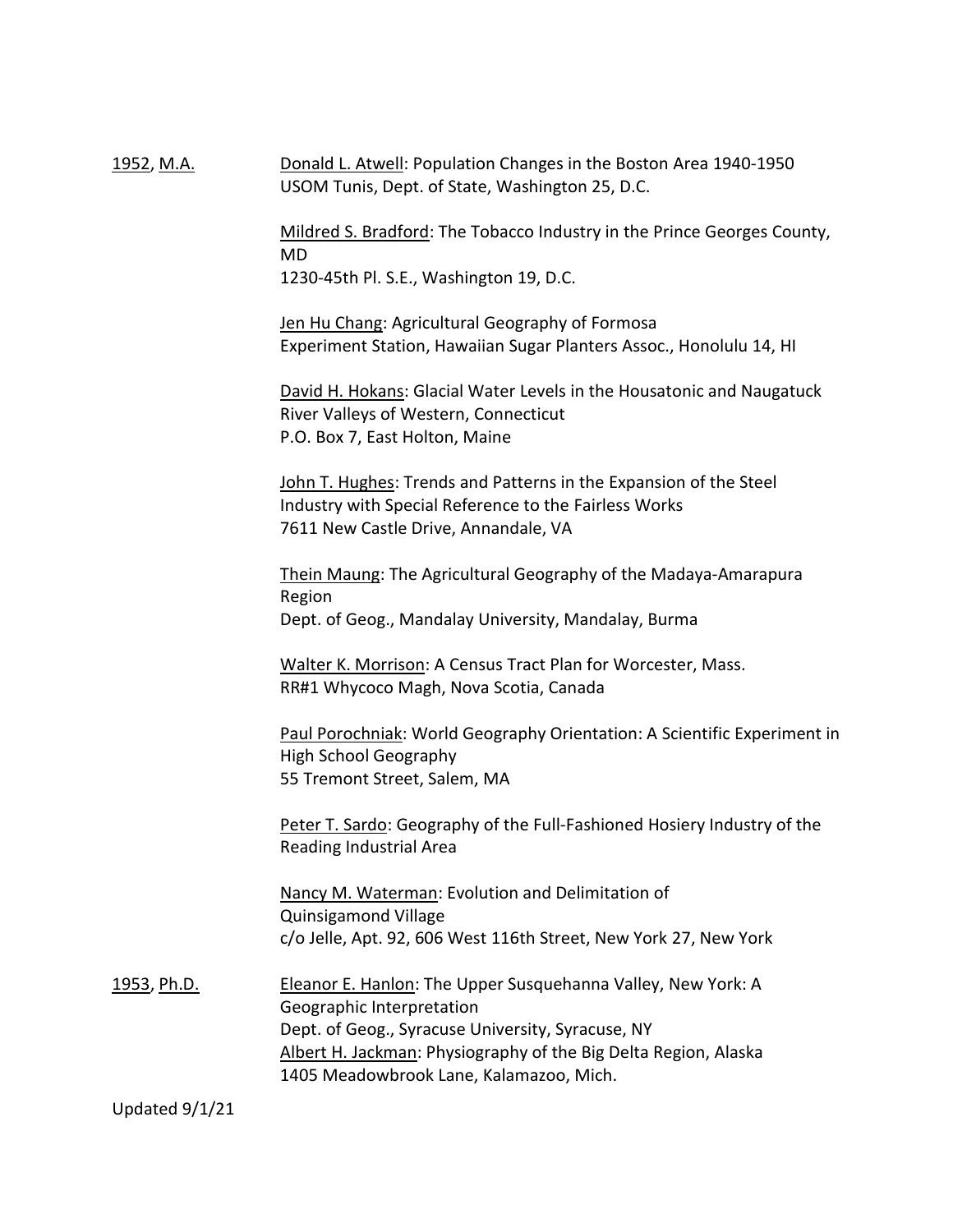Oliver H. Laine: Towson: A Geographic Study of an Urban Community 1929 Old Fred Road, Baltimore 28, MD

John L. Taylor: Waikiki- A Study in the Development of a Tourist CommunityCommittee on Interior & Insular Affairs, House of Representatives, 1324 New House Office Bldg., Washington, DC

1953, M.A. Frank H. Bellinger: Residential Structure of Springfield, Mass. Dept. of Geog., Wheaton College, Wheaton, Ill.

> Dorothy M. Day (Mrs. Dorothy Williams) Azusa- A Ranch That Became a City 7032 North Ranger Drive, Glendora, CA

Lawrence M. Delliquadri: Physiography of Glacial Lake Arthur CARE, 660 First Ave., New York, NY

Ian S. Fraser: The Renfrew Region in the Middle Ottawa Valley 7 Wychwood Park, Toronto, Ontario, Canada

Gerald H. Hones: Economic Geography of the Kaolin Industry of the U.S. 40 Chichester Raod, Sandgate, Kent, England

Curtis V. Martin: Delimitation of the Hartford-Springfield Service Area Divide State Teachers College, Towson, MD

John E. O'Shea: A Geographic Study of Westfield, Mass. (designed for use in Westfield's Schools) Main Street, Montgomery, MA

Paul A. Prince: Geographical Aspects of Lackawanna County, Penna. 124 Elkin Avenue, Indiana, PA

Sawat Senanarong: Rice Growing in the Menam Delta 39 Bangone, Bangkok, Thailand

Chester E. Smolski: Physiography of Glacial Marine Deposits at Ipswich, Mass.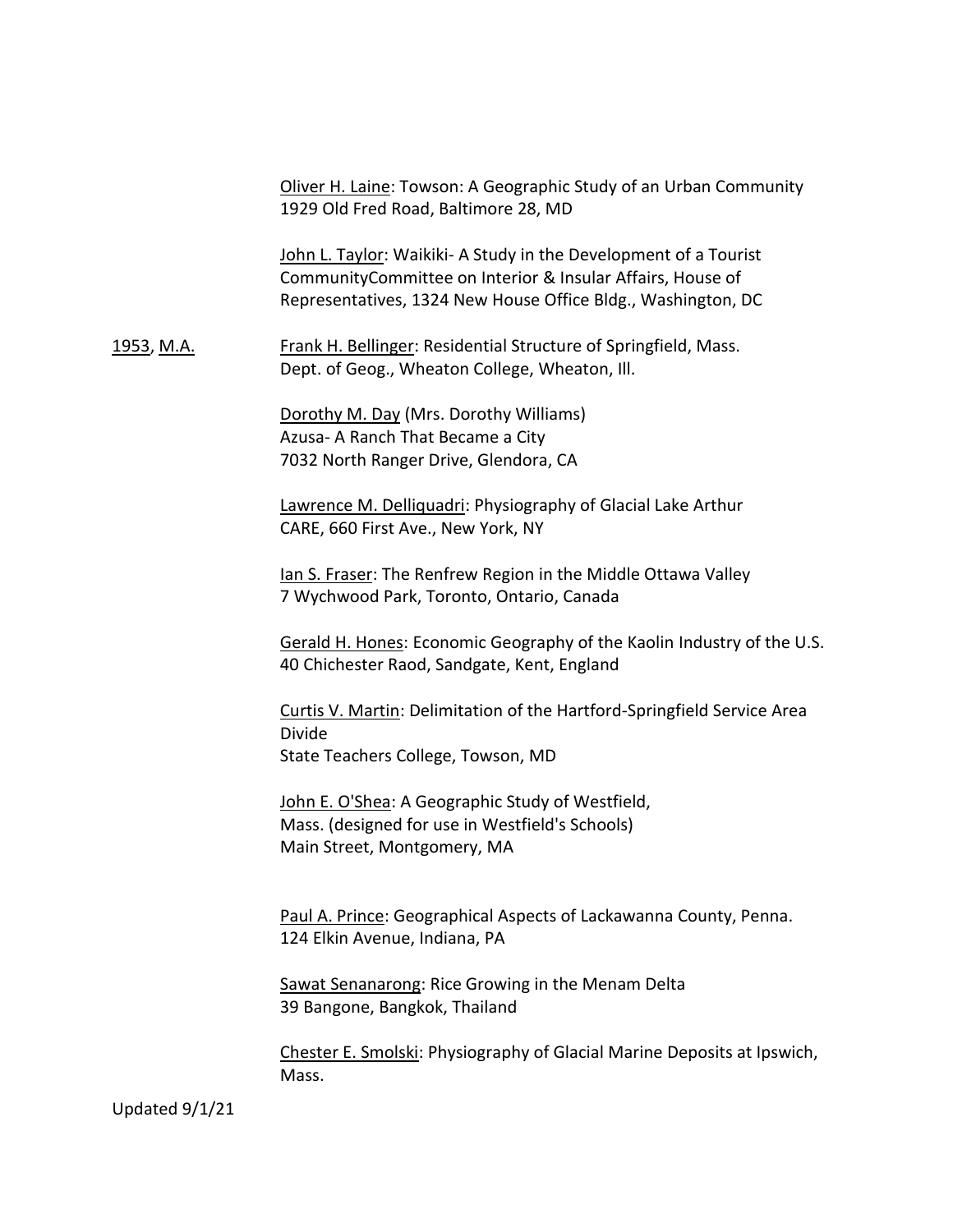Dept. of Geog., Rhode Island College, Providence, RI

Ray W. Tobey: A Geographic Study of Fairfield, Maine Pine Cone Farm, Fairfield, Maine

Charles B. Varney: Patterns of Social Influence of Worcester, Mass. Wisconsin State College, Dept. of Geog., Whitewater, Wisc. 53190

Adrian Vander Pyl: Glacial Water Levels in the Thames-Willimantic River Valley Rutland, Mass.

Pearl Wickrema: A Population Study of Ceylon with Special Reference to the Western Province

1954, Ph.D Jen-Hu Chang: Variability of the Monthly Precipitation from the Long Period Mean in Europe Experiment Station, Hawaiian Sugar Planters Assoc., Honolulu 14, Hawaii

> John H. Dean: Land Utilization in Uganda Dept. of Geog. & Geol., Hunter College, NY

Mohammed H. Ganji: A Contribution to the Climate of Iran Dept. of Geog., Tehran University, Tehran, Iran

Joseph B. Hoyt: Historical Geography of Berkshire County, Mass. Johnson Road, Woodbridge, Conn.

Herman L. Nelson: Some Manufactural Aspects of Worcester Social Science Dept., State College of Iowa, Cedar Falls, Iowa

Azra Husain Rahman-Khan: Climatic Variability of Northern West Pakistan B-2 GOR, Hyderabad, West Pakistan

Ibrahim Showket: Arab Geography- Till the End of the Tenth Century 9/1/205 Zahawi Street, Baghdad, Iraq

Lester W. Trueblood: Burma: A Study in Political Geography Box 70, RFD #1, Leesburg, VA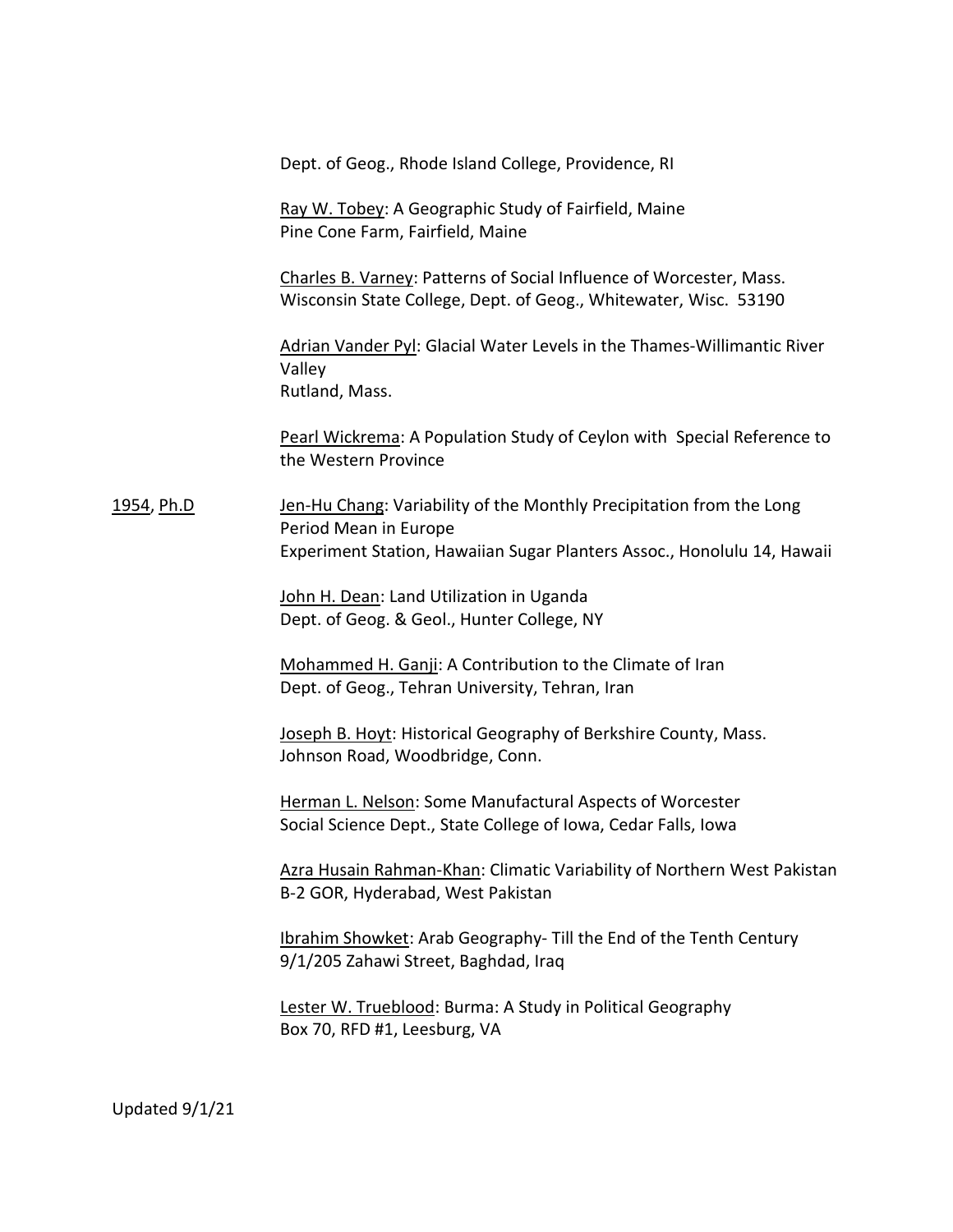| <u>1954, M.A.</u> | Lane J. Johnson: Establishments Characteristic of the Fringe Area of the<br>Central Business District of Worcester, MA<br>Dept. of Geog., Wayne State U., Detroit, Mich.                  |
|-------------------|-------------------------------------------------------------------------------------------------------------------------------------------------------------------------------------------|
|                   | William F. Kane, Jr.: The Economic Base and Services of Marlboro, Mass.<br>36 Garrison, Avenue, Worcester, MA                                                                             |
|                   | Frank F. Kelland: A Contribution to the Geography of Chukotsky Peninsula<br>Montclair State College, Upper Montclair, NJ                                                                  |
|                   | Marylin Coombs Morgan (Mrs. Frank S. Kelland)<br>Use of Aerial Photographs in the Delimitation of the Central Business<br><b>District</b><br>Montclair State College, Upper Montclair, NJ |
|                   | Etha M. Pruser: A Classification of the Capital<br>Cities of the U.S.<br>6 Cedar Trail, Fayson Lake, Butler, NJ 07405                                                                     |
| 1955, Ph.D.       | John R. Dunkle: St. Augustine, Florida- A Study in Historical Geography<br>Dept. of Geog., U of Florida, Gainesville, FL                                                                  |
|                   | Urban J. Linehan: Tornado Deaths in the United States<br>3605 Greenly Street, Silver Spring, MD                                                                                           |
|                   | Harriet R. Long: Distinguishing Features in the Economic Function Profiles<br>of Mass. Urban Areas<br>Dept. of Geog., Edinboro State College, Edinboro, PA                                |
|                   | C. Josephine Moyer: The Structure of Greater Reading: An Urban-Political<br>Study<br>305 W. Race Street, Fleetwood, PA                                                                    |
|                   | Bruce C. Ogilvie: Unincorporated Urban Settlement in Butte County,<br>California: A Case Study in Urban Geography<br>2726 Central Street, Evanston, Ill., 60201                           |
|                   | Richard R. Randall: Political Geography of the Klagenfurt Plebiscite Area<br>1133, 24th Street N.W., Washington, D.C. 20037                                                               |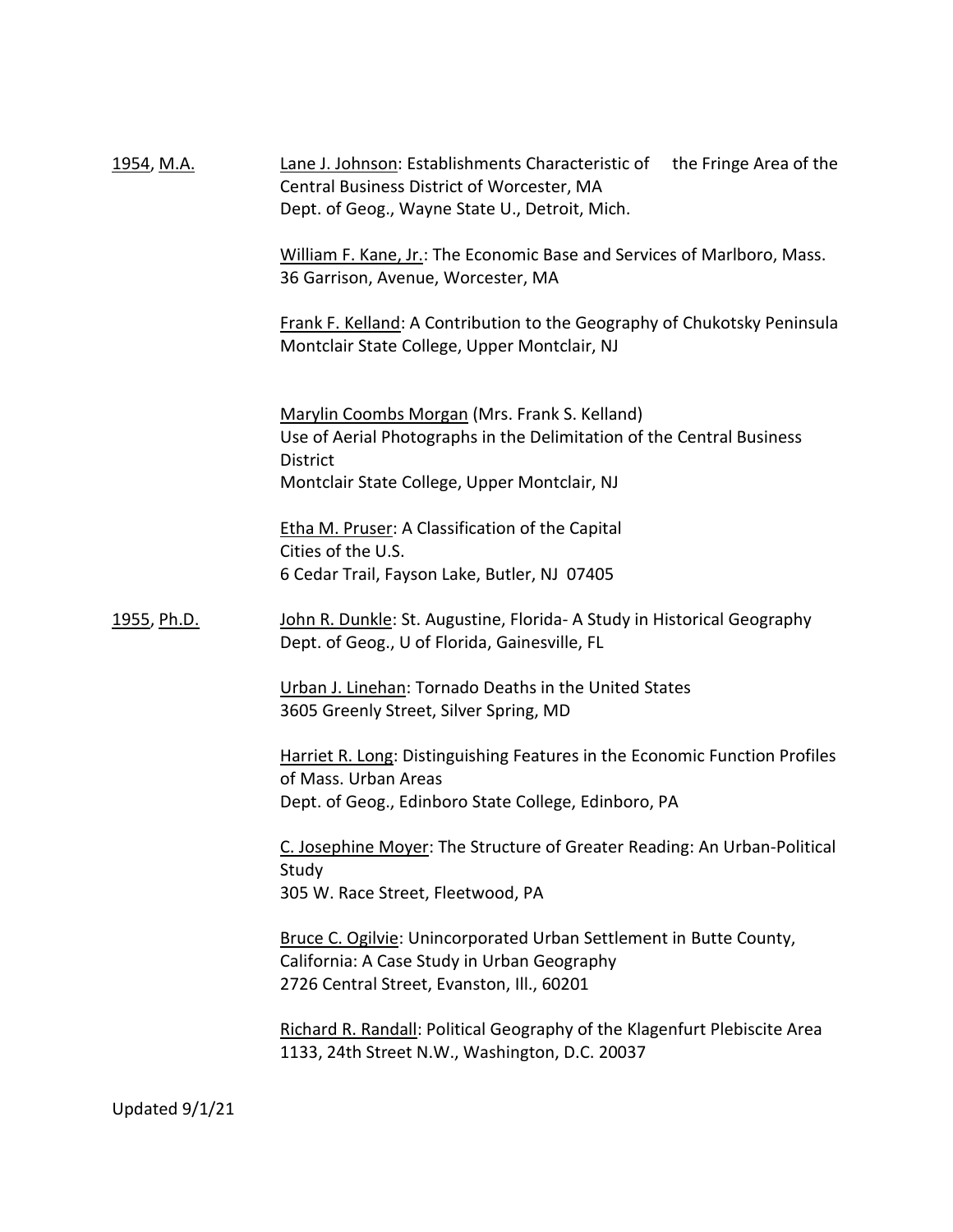|                    | Karl Stacey; Petroleum and Gas in the Economy of Oklahoma<br>Kansas State College, Manhattan, Kansas                                                                                             |
|--------------------|--------------------------------------------------------------------------------------------------------------------------------------------------------------------------------------------------|
| <u>1955, M.A.</u>  | Khattab S. Al-Ani: Geographic Aspects of Mount Desert Island, Maine<br>Ministry of Education, Baghdad, Iraq                                                                                      |
|                    | Wafig H. Al-Khashab: Population and Settlements of Holden, Mass.<br>Ministry of Education, Baghdad, Iraq                                                                                         |
|                    | Phyllis R. Boucher: Plymouth: A Study of Historical Landmarks as a Factor<br>in Land Use Dept. of Social Sciences, Carver High School, Plymouth, Mass.                                           |
|                    | Warren H. Burton, Jr.: The Agriculture Problem of the Navajo Indian<br>Reservation<br>Meany Jr. High School, Seattle, Washington                                                                 |
|                    | Woodford M. Garrigus: Surface Relief and<br>Agricultural Land Use, with Special Reference to A Strip of 23 Contiguous<br>Counties in Eastern U.S.<br>3395 Connorton Lane, Victoria, B.C., Canada |
|                    | Margaret J. Goodfellow: Seasonality as a Factor in the Use of Aerial<br>Photographs for Geographic Purposes<br>Deceased 1960                                                                     |
|                    | Jever Sternberg: Iceland: A Political Study                                                                                                                                                      |
| <u>1956, Ph.D.</u> | Bart J. Epstein: The Quincy Food Market-A Study in Marketing Geography<br>1959 Ganyard Road, Akron 13, Ohio                                                                                      |
|                    | George M. Howe: Climates of the North Atlantic<br>7 Clover Lane, Bloomfield, Conn.                                                                                                               |
|                    | Clara R. Lougee: Climate Classification and the Practice of Irrigation in<br>Norway<br>4352 Windom Place N.W., Washington, D.C. 20016                                                            |
|                    | <b>Guy N. Paramenter: Glacial Levels in Naragansett Basin and the</b><br><b>Blackstone River Valley</b><br>4000 Tunlaw Road N.W., Washington 25, D.C.                                            |
|                    |                                                                                                                                                                                                  |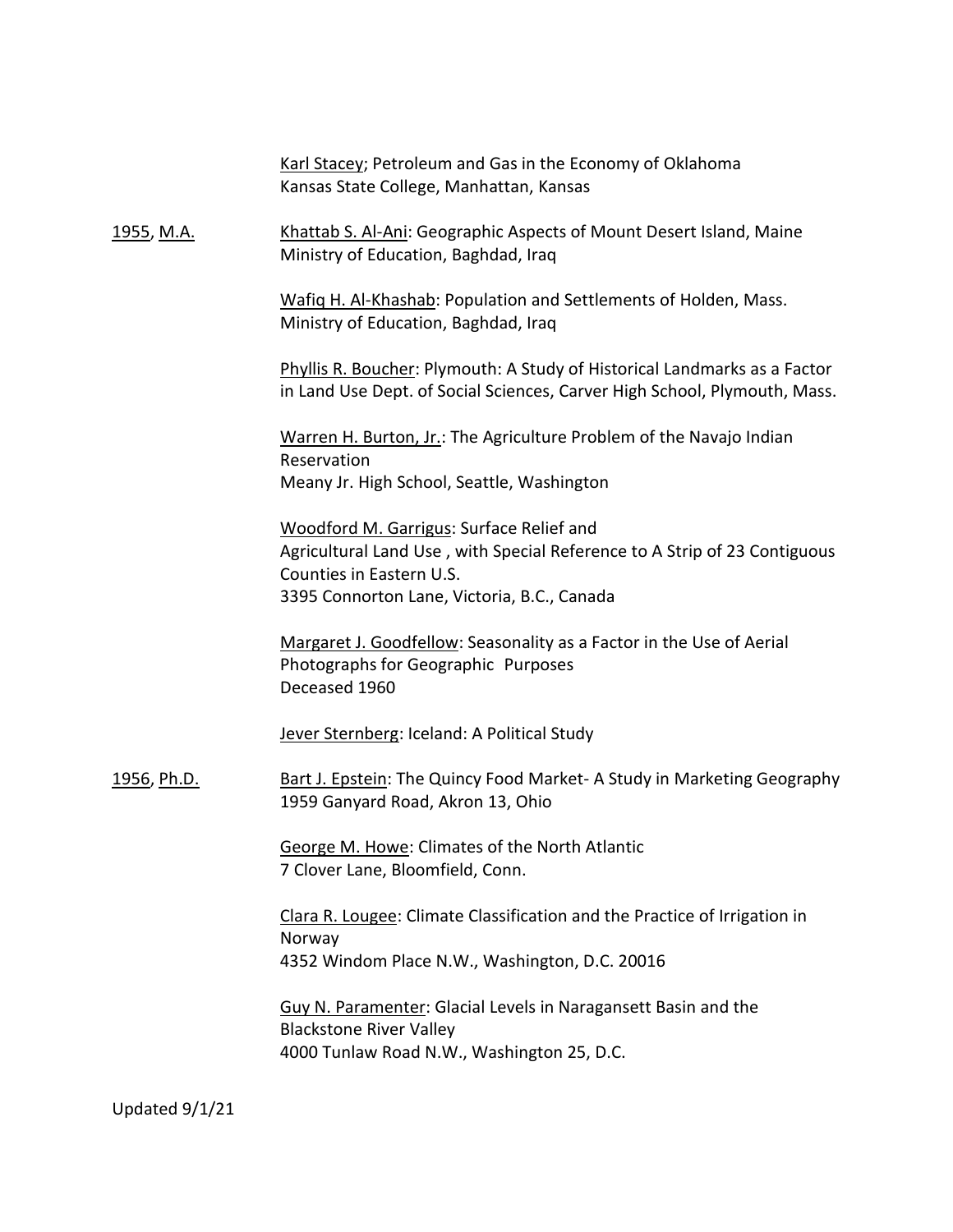|                     | Kripa N. Varma: Population Problems in the Ganges Valley<br>Mahakoshal Mohavidyalay College, Jahalpur, M.P., India                                             |
|---------------------|----------------------------------------------------------------------------------------------------------------------------------------------------------------|
| 1956, M.A.          | Ali M. Al-Mayah: Agricultural Land Use, Town of Holden, Mass.<br>Dept. of Geog., State U of Iowa, Iowa City, Iowa                                              |
|                     | Eugene S. T. Chin: Distribution and Movement of Drug Stores in<br>Worcester, MA, 1900-1950 by Decades<br>826 S. Wabash Avenue, Chicago 5, Ill.                 |
|                     | Pearl M. Corea: A Population Study of Ceylon with Special Reference to<br>the Western Province<br>31 King Albert Park, Singapore 21, Malaya                    |
|                     | Raquel M. P. de Leon: Geography in the Social Studies Program in the<br>Republic of Panama<br>Dept. of Geog., U of Panama, Box 1992 Panama, Republic of Panama |
|                     | Aubrey Diem: A Political Geography of the Val D'Aosta<br>Dept. of Geog., Waterloo Univ. College, Waterloo, Ontario, Canada                                     |
|                     | John L. George: Glacial Water Levels in the Nashua River Valley, Mass.<br>Dept. of Geog., Salem State College, Salem, MA                                       |
|                     | Telesforo W. Luna, Jr.: Distribution of Negro Population in the U.S.<br>1953 Pasuquin Ilocos Norte, Phillipines                                                |
|                     | John W. Pawling: The Climate of Central America<br>Dept. of Geog, Western Michigan U., Kalamazoo, Mich.                                                        |
| <u>1957</u> , Ph.D. | Monir S. Girgis: A Fertile Crescent Federation<br>10 El Nasharti Street, Cairo, Egypt                                                                          |
|                     | Mohammed H. Khan: Muslims in India After 1947-A Study in Political<br>Geography<br>Dept. of Geog., Gadjah Mada Un., Jogjakarta, India                          |
|                     | Telesforo W. Luna, Jr.: Distribution Pattern of High Quality Residential<br>Land Use in Worcester, MA<br>1953 Pasuquin Ilocos Norte, Phillipines               |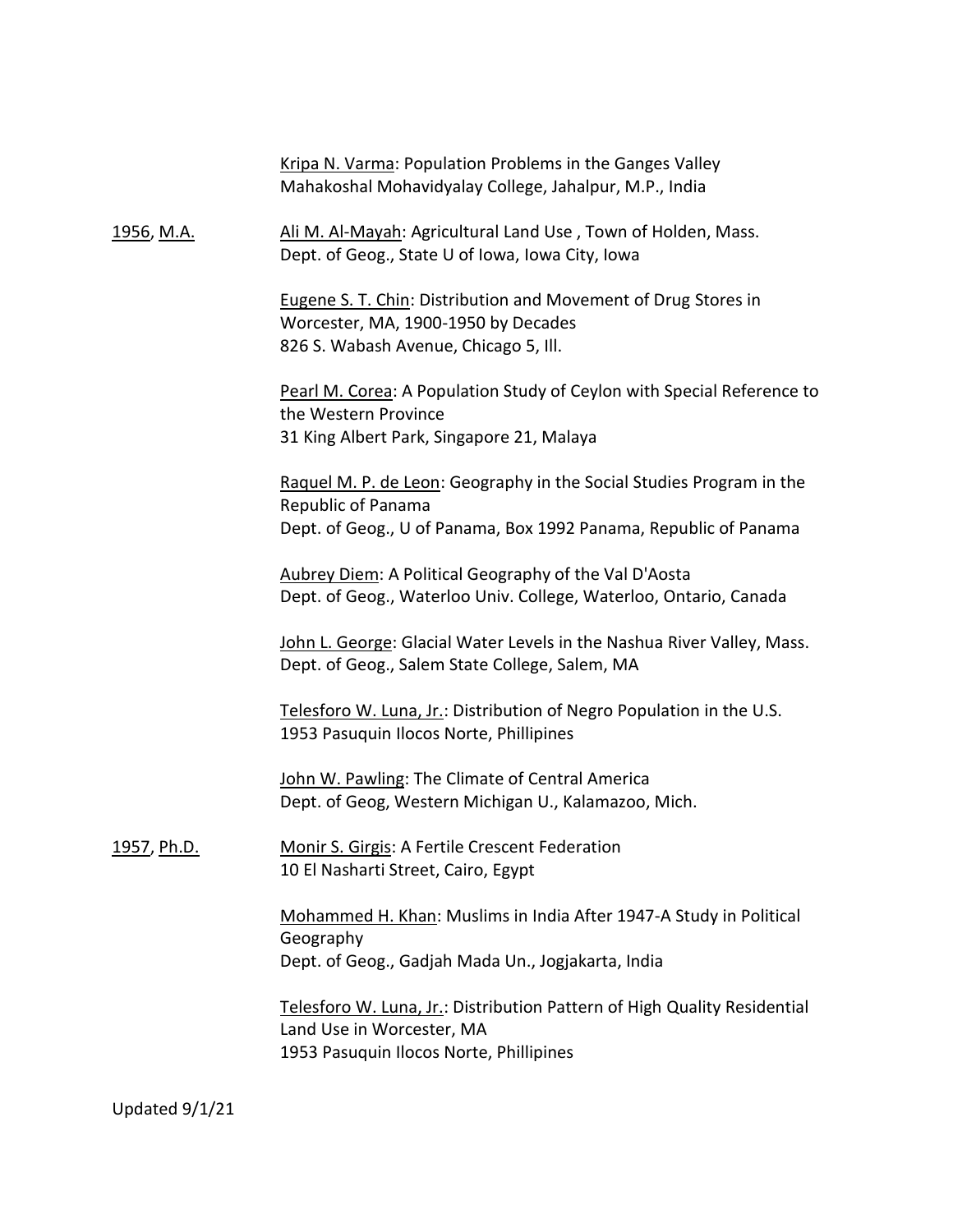| Richard E. Murphy: Land Ownership of the Wilderness Areas of U.S. |
|-------------------------------------------------------------------|
| <b>National Forests</b>                                           |
| Dept. of Geog., U of Hawaii, Honolulu, Hawaii                     |

Robert F. Perry, Jr.: Land Utilization in Sullivan County, New Hampshire: A Critique and Evaluation of the County's Rural Land Resources Dept. of Geog., Worcester St. College, Worcester, MA

Anthony Sas: Dutch Migration to and Settlement in Canada: 1945-1955 Dept. of Geog., Madison College, Harrisonburg, VA Deceased 1988

Grady O. Tucker, Jr.: Development of the Central Business Area of Worcester, Mass. 1923 Rosemary Hills Drive, Apt. 3, Silver Spring, MD

Cheng Tsu-Wu: Chinese People and Chinatown in New York City Dept. of Geog., Hunter College, New York

1957, M.A. Dave Dichter: Pakhtunistan: A Study in Political Geography

Roland J. Fuchs: Clermont Township, New York: A Study in Historical Geography Dept. of Geog., U of Hawaii, Honolulu, Hawaii

John P. Johnson, Jr.: Summer Ice Conditions in Baffin Bay Box 121, Manotick, Ontario, Canada

Edith M. Levo (Mrs. Richard A. Lockhart) The Federation of the British West Indies: Development and Prospects Planning Services Group, 58 Fayerweather St., Cambridge 38, MA

Richard A. Lockhart: A New England Rural-Urban Fringe: A Study of the Immediate Rural-Urban Fringe of Worcester, MA Planning Services Group, 58 Fayerweather St., Cambridge 38, MA

Salvatore J. Natoli: The Chesapeake and Delaware Canal: A Geographic Study of its Border Areas Grad. School of Geog., Clark Un., Worcester, MA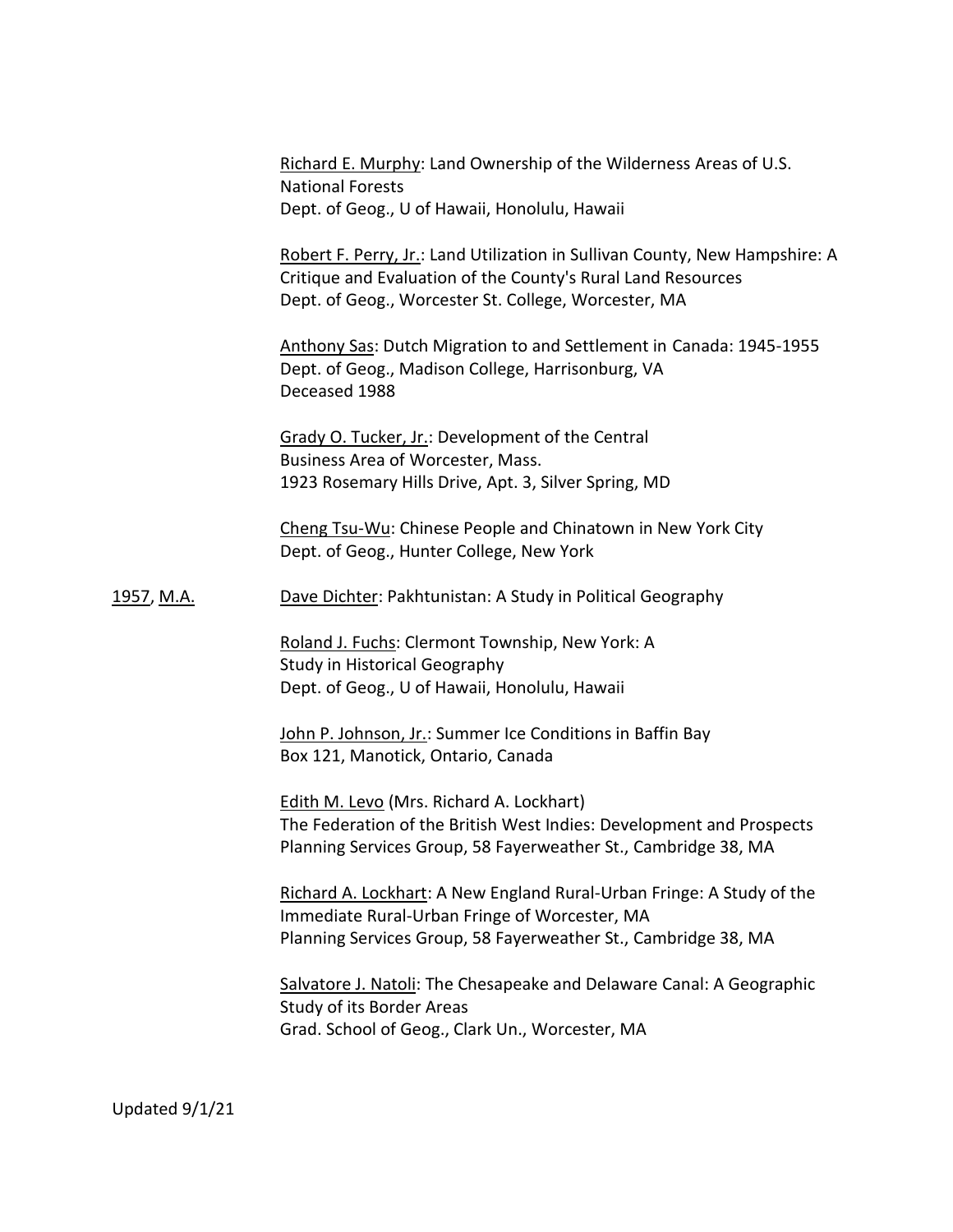|                    | Edward Renny: Glacial Water Levels in the Quinsigamond River Valley,<br>Mass.<br>Seinban Quarter, Mandalay, W. Burma                                                         |
|--------------------|------------------------------------------------------------------------------------------------------------------------------------------------------------------------------|
|                    | Fredric A. Ritter: Kent Island, Maryland, Development Study<br>1420 W. Joppa Road, Towson 4, Maryland                                                                        |
|                    | Victor W. Sim: A Comparison of the Site and Function of Four Towns in<br>Northeast Newfoundland<br>Dept. of Geog., U of W. Ontario, London, Ontario, Canada                  |
| <u>1958, Ph.D.</u> | Lawrence M. Delliquadri: A Contribution to the Climate of Ethiopia<br>c/o CARE Office, 660 First Ave., New York                                                              |
|                    | Charles N. Forward: The Shipping Trade of Newfoundland<br>Dept. of Geog., Victoria College, Victoria, B.C. Canada                                                            |
|                    | <b>Woodford M. Garrigus: Average Slope and Agricultural Productivity in</b><br>Ohio<br>Dept. of Geog., Victoria College, Victoria, B.C., Canada                              |
|                    | Sister Mary Ursula Hauk: Changing Patterns of Catholic Population in<br>Relation to Total Population in Eastern United States<br>Mount Aloysius Junior College, Cresson, PA  |
|                    | William L. Jeyasingham: The Geography of Jaffna Town<br>Jaffna College, Baddukoddai, Ceylon                                                                                  |
|                    | Wilfred G. Myatt: The Willamette Valley<br>Dept. of Geog., Oregon State College, Corvallis, OR                                                                               |
|                    | Helen L. Smith: Urban Study of Three Townships in Illinois<br>Dept. of Geog., Wheaton College, Wheaton, Ill.                                                                 |
|                    | Jean B. L. Vance (Mrs. James E. Vance, Jr.)<br>The Central Business District of the British City-With Special Reference to<br>Nottingham<br>696 San Luis Rd., Berkeley 7, CA |
| <u>1958, M.A.</u>  | Richard A. Ellefsen: Displacement of Dairy Farm Land by Subdivision<br>Encroachment in the San Francisco Bay Area                                                            |
|                    |                                                                                                                                                                              |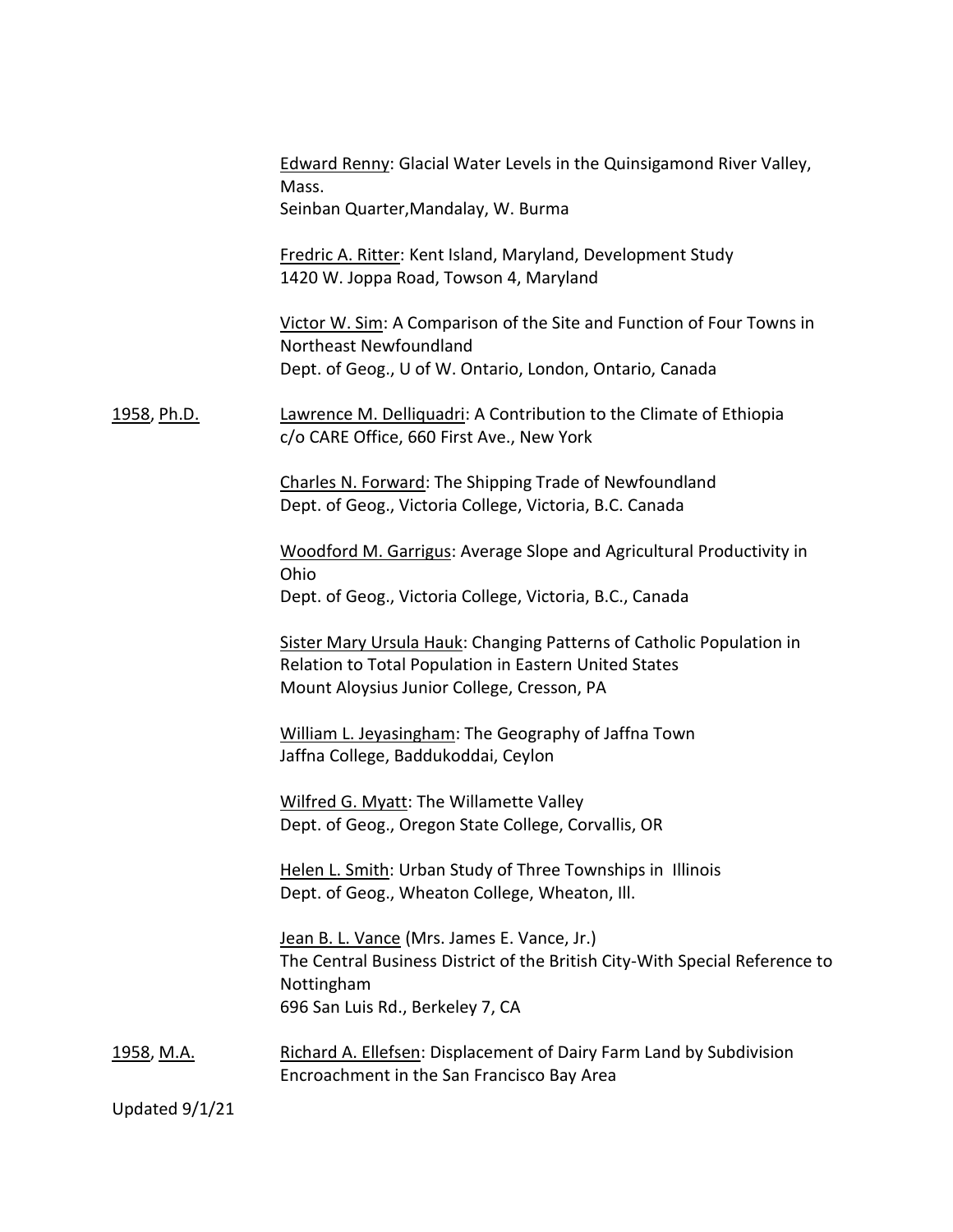Dept. of Geog., San Jose State College, San Jose, CA

Joseph E. Hickey, Jr.: Central Ungava, Labrador Connecticut Dev. Commission, Hartford, CT

Maartini Karne: Population Characteristics of Kansas City, Missouri by Census Tracts

Edward S. Kersch: Israel Detroit City Planning Commission, Detroit, Mich.

Elaine I. Potter: Industrial Development of Dalton, Mass. 121 East Street, Dalton, Mass.

1959, Ph.D. Donald L. Atwell: East Pakistan: A Study in Political Geography USOM Tunis, Dept. of State, Washington 25, D.C.

> Roland J. Fuchs: Intra-Urban Variation of Residential Quality Dept. of Geog.,, U. of Hawaii, Honolulu, HI

Joseph A . Tosi, Jr.: Forest Land Utilization in Western Puerto Rico Apt 2732, San Jose, Costa Rica

I. Made Sandy: A Contribution to the Study of the Rainfall of Java Geog. Inst. of Army Balai, Geografi A.D. Djl., Dr. Wahidin, No. 11 Djakarta, Indonesia

Harland W. Westermann: An Analysis of the Non-basic Industrial Development Potential of Fairfax County, Virginia Dept. of Geog., George Washington U., Washington, DC

Kaniz F. Yusuf: Economic and Political Cooperation of Pakistan, Iran, and Afganistan Govt. College for Women, Rawalpindi, West Pakistan

1959, M.A. Nidia Avila: The Town of Oxford Bethania 6122, Panama, Republic of Panama

Marcia Davidson (Mrs. Richard D. Erickson)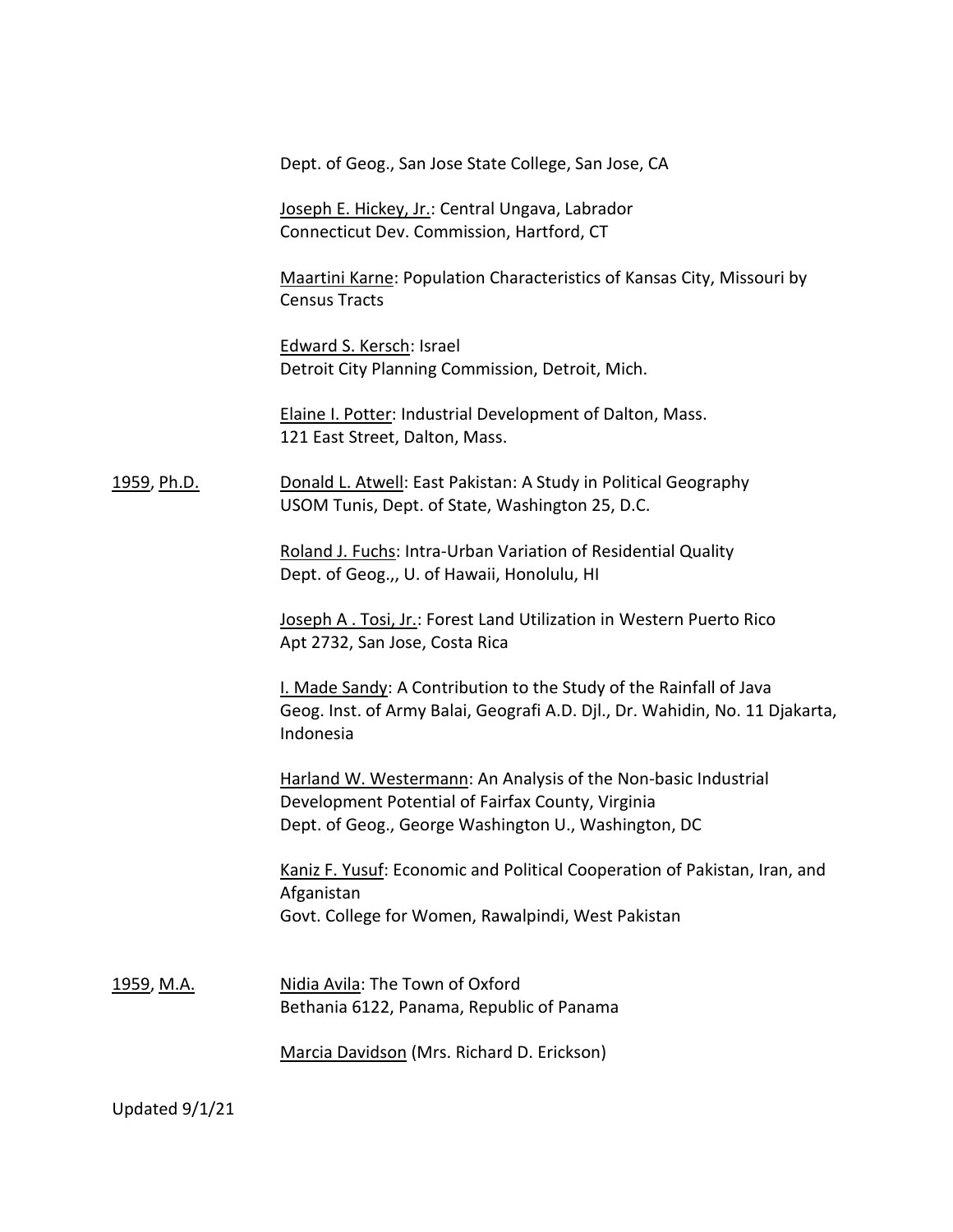The Changing Significance of Manufacturing in the Millers River Valley Mass.

170 Broadway, Norwich, Conn.

Richard B. Erickson: A Population Study of Cape May County, New Jersey 170 Broadway, Norwich,, Conn.

Jon A. Glasgow: An Experimental Method for the Evaluation of Two Concepts of Urban Structure Dept. of Geog., Bloomsburg State College, Bloomsburg, PA

Loren N. Gould: Crescent City, Florida: Problems and Potentials of a Retirement Town Dept. of Geog., Worcester St. College, Worcester, MA

Elisabeth C. Huka: The Changing Geography of an Old New England Town, East Haddam, CT Djl. Dr. Wahidin-H3, Djakarta, Indonesia

Gilbert J. Hunter: Midsummer Automobile Tourist Traffic at Cody Wyoming Dept. of Geog., State College, Kutztown, Penn.

William A. Koelsch: Historical Geography: Perspective on the Past Dept. of Geog., Florida Presbyterian College, St. Petersburg, Fla. 33711

Rajnikorn Kunawat: Foreign Trade of Thailand Faculty of Arts, Chulalongkorn U., Bangkok 13-1, Thailand

Arthur C. Lord, Jr.: Glacial Water Levels in Southeastern Massachusetts Dept. of Geog., Millersville State College, Millersville, PA

Pauline E. Riordan: A Comparative Culture Study of Certain Ethnic Groups, Boston, Mass. Arctic Institute, N. America, Washington, DC

Robert J. Sullivan: Land Use in a Rhode Island Coastal Area Subject to Hurricane Flooding Mansfield State College, Mansfield, PA

Nadirsjah H. A. Zaini: Transmigration in Indonesia-Java to Lampong 339C Smeru St., Tandjungkarang, Lampung, Indonesia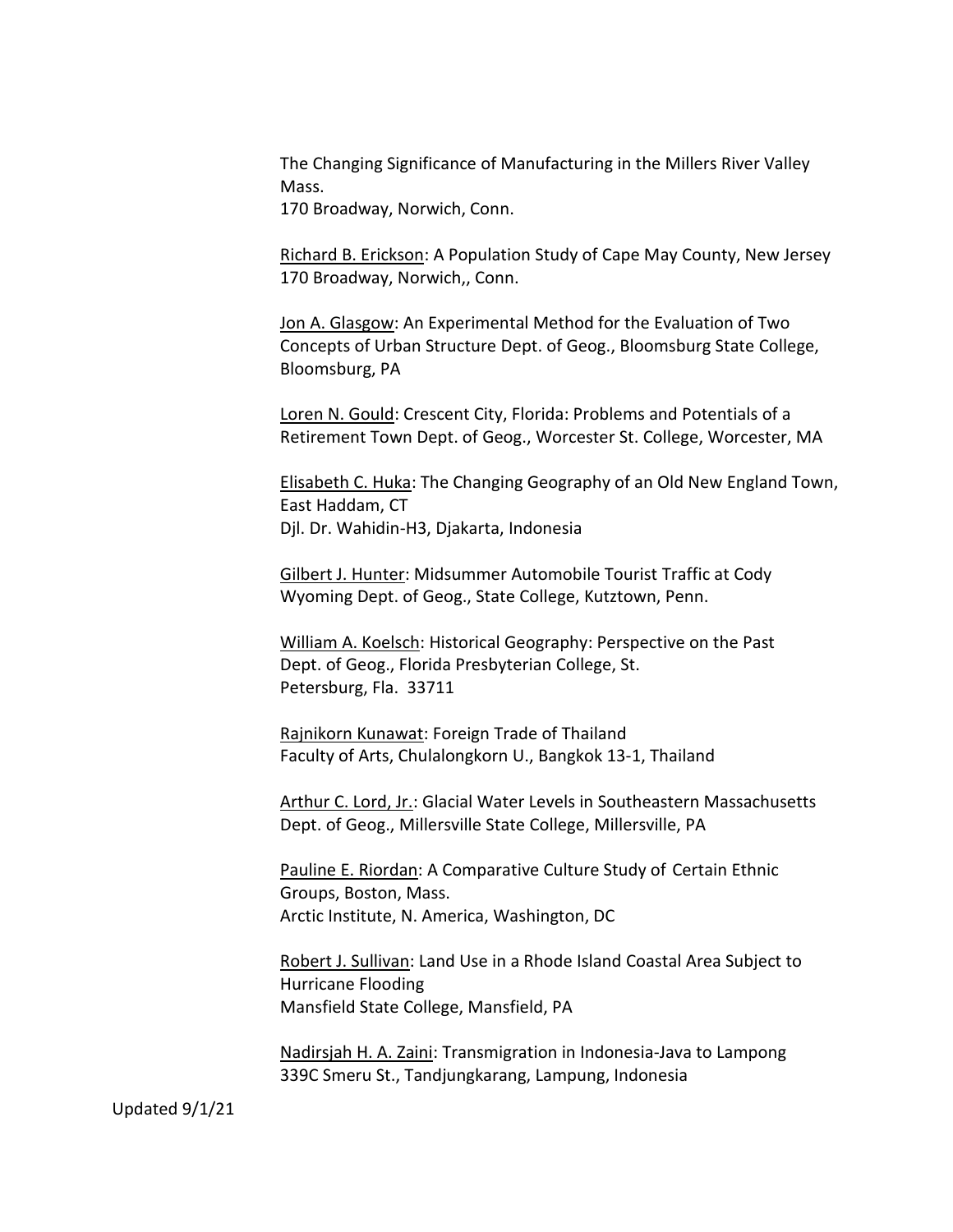| <u>1960, Ph.D.</u> | Margaret S. Chew: A Geographical Study of Urban<br>Service Areas with Specific Reference to LaCrosse, Wisconsin<br>Dept. of Geog., Wisconsin St. College, LaCrosse, WI   |
|--------------------|--------------------------------------------------------------------------------------------------------------------------------------------------------------------------|
|                    | John T. Davis: Land Use Characteristics in and Around the Central<br>Business Districts of Eight American Cities,<br>Dept. of Geog., George Washington U, Washington, DC |
|                    | Lane J. Johnson: Capabilities of Independence Among Communities<br>within the SMA of Boston<br>Dept. of Geog., Wayne State U., Detroit, Mich.                            |
|                    | John E. Rickert: A Comparison of Intra-City Selected Retail Business Land<br>Values in Worcester, MA<br>Dept. of Geog., U. of Pittsburgh, Pittsburgh, PA                 |
|                    | Richard D. Sands: Dynamic Factors in the Precipitation Pattern of Mexico<br>Dept. of Geog., U of Denver, Denver, CO 80210                                                |
|                    | William F. Thompson, Jr.: The Regional Morphological Character of New<br><b>England Mountains</b><br>53 Delmar Avenue, Framingham, Mass.                                 |
| <u>1960, M.A.</u>  | David D. Brodeur: Decline of Private Estates in Eastern Essex County,<br>Mass.<br>Relief Admin., CARE Inc., New York, NY                                                 |
|                    | <b>Frederick W. Csizmesia: The Influences of the Garden Tractor upon the</b><br>Agriculture of Vermont<br>Principal, Wallingford High School, Wallingford, VT            |
|                    | Aleta L. Grillot (Mrs. Robert B. Looker)<br>The Central Business District of Cleveland<br>1286 Avon Blvd., Cheshire, CT                                                  |
|                    | Marilyn A. Hayden: Locational Trends of the Textile Industries in the<br><b>United States</b><br>Dept. of Geog., Bridgewater State College, Bridgewater, NH              |
|                    |                                                                                                                                                                          |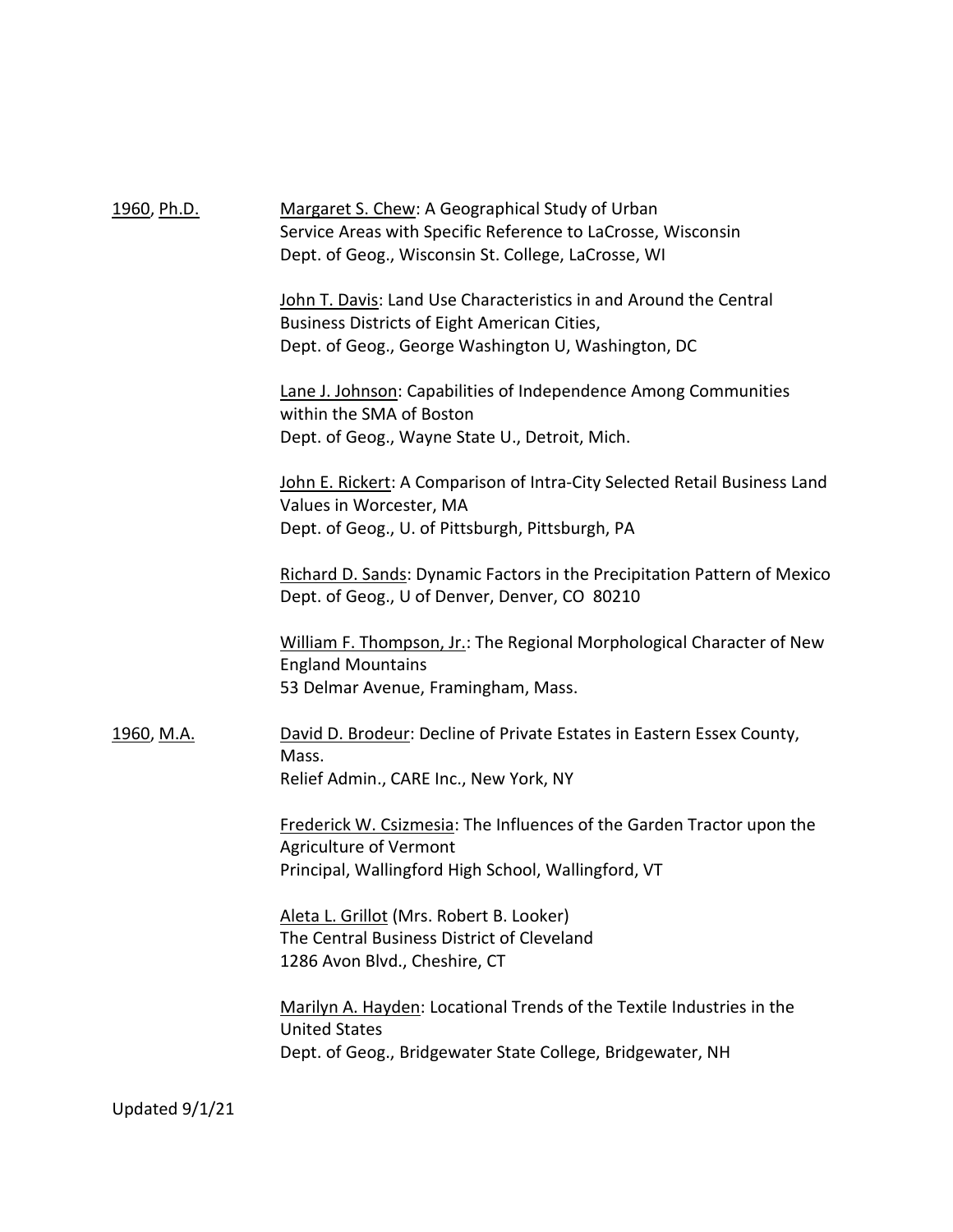Eloise N. Johnson (Mrs. Eloise Nolde) A Phytogeography of a Coastal Transition Zone Box 121, Manotick, Ontario, Canada

Robert B. Looker: Rock Terraces in the Connecticut River Gorge, Conn. Planner, Goodkind & O'Dea, Hamden, CT

Albert R. Mitchell: Maine Population Study Dept. of Geog., Farmington State College, Farmington, Maine

Fiske E. Rawden: A Key to the Identification of Japanese Agriculture from Air Photos Dept. of Geog., State U. College, Potsdam, NY

Carolyn A. Steidle: The Investigations of the Voting Patterns of Cincinnati, Ohio 1928-1960

William R. Tyson: A Study of Worcester's Vacant Areas 648 Cumnor Road, Glen Ellyn, Illinois 60137

1961, Ph.D. Roger J.E. Brown: Permafrost in Canada: Its Effects on Developments in a Region of Marginal Human Activity Box 575 RR1, Ottawa, Ontario, Canada

Aubrey Diem: Land Reform and Reclamation in Sicily

Alfonso J. Freile: Agricultural Geography of Panama Prof. of Meterology, U of Central de Venezuela, Caracas, Venezuela

Harry B. Kircher: A Geography of Financial Agglomeration in the United **States** Federal Reserve Bank of St. Louis, St. Louis, MO

Emanuel Maier: Reforestation to Reestablish a Balanced Land Use and Water Cycle in the Valley of the Aude, in Aude, France

Hazel L. Stickney (Mrs. Hazel Latendress) The Conversion from Cotton to Cattle Economy in Alabama Black Belt, 1930-1960 State College, Livingston, AL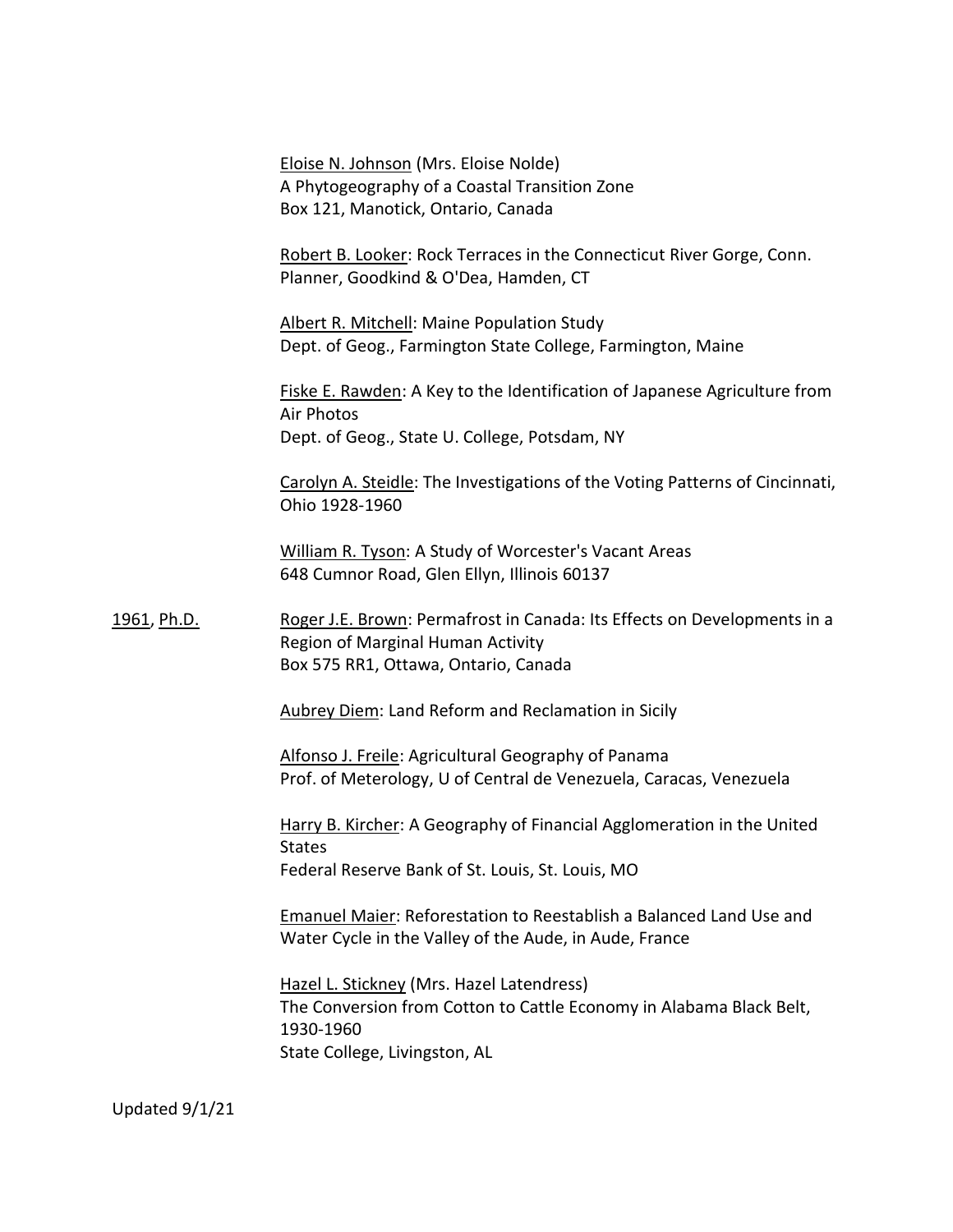| 1961, M.A.        | Paul R. Beaudet: The Climate of the Aleutian Islands<br>Dept. of Geog., State U of Education, Buffalo, NY                                                                                          |
|-------------------|----------------------------------------------------------------------------------------------------------------------------------------------------------------------------------------------------|
|                   | Harold F. Keuper: An Economic Classification of<br><b>Standard Metropolitan Statistical Areas</b><br>26 Bricker Road, Waterloo, Ontario, Canada                                                    |
|                   | Jesse L. S. Pendleton, Jr.: Structural Changes of the Peruvian Population,<br>1940-1955<br>Grad. School of Geog., Clark Un., Worcester, MA                                                         |
|                   | Carolyn A. Steidle (Mrs. David N. Clodfelter)<br>Political Regions of the City: An Analysis of Voting Data in Cincinnati<br>601 McAlpin Avenue, Cincinnati 20, Ohio                                |
|                   | Lester I. Unterberg: An Analysis of Some Aspects of the Changing<br>Population of Nassau and Suffolk Counties, L.I. for the Period 1930-57<br>Senior Planner, Candeub Cabot & Assoc., Scranton, PA |
| 1962, Ph.D.       | Susan L. M. Huck: British Honduras: A Problem in<br><b>Political Geography</b><br>81 Greenway Terrace, Forest Hills 75, NY                                                                         |
|                   | Govind S. Singh: An Evaluation of the State of Maharashtra: Its Historical<br>Development and Present Factors of Unity and Disunity<br>Defence Academy, Khadakvasla, Poona, India                  |
| <u>1962, M.A.</u> | Robert J. Gardula: Trends in the Nature and Intensity of Agricultural<br>Activity in the North East for the Period 1930-1960<br>Dept. of Geog., Illinois State Univ., Normal, Ill.                 |
|                   | Benjamin F. Howatt: Pattern of Specialization in<br>Each Sector of the Economy of Venezuela<br>City Planning Staff, Portland, Maine                                                                |
|                   | Robert J.H. Huhtanen: Tax Exempt Property in Worcester, Mass.<br>Worcester Redevelopment Authority, Worcester, MA                                                                                  |
|                   | Lawrence T. Lewis: Climate of Worcester, Mass.<br>6981st Scty. Group, APO 942, Seattle, Washington                                                                                                 |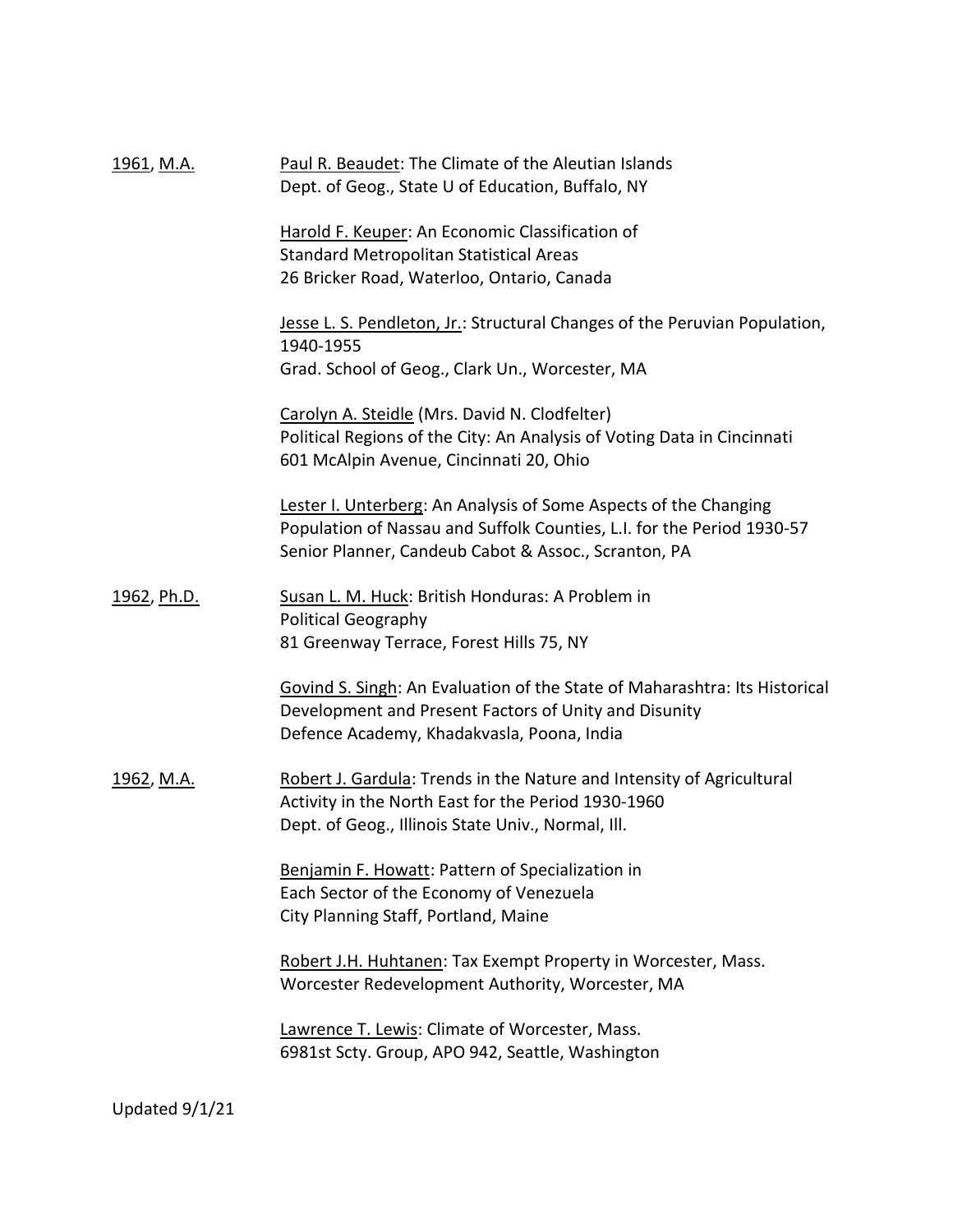|                   | John Lier: Population Movement in New England From<br>1950-1960                                                                                                                    |
|-------------------|------------------------------------------------------------------------------------------------------------------------------------------------------------------------------------|
|                   | Norine M. Mattimore: Koeppen Map of the Sub-Continent of India<br>10 Montrose St., Worcester 10, MA                                                                                |
|                   | Elise S. Patterson (Mrs. Elise Simmons)<br>The Fishing Industry of the Port of New Bedford<br>35229 Rutherford Drive, Mt. Clemens, Mich.                                           |
|                   | Richard W. Reseska: The Wholesale Structure of the Columbus Urbanized<br>Area<br>12 Wyman Street, Worcester, MA                                                                    |
| 1963, Ph.D.       | Mildred Berman: The Role of Beersheba as a Regional Center<br>Dept. of Geog., So. Connecticut State College, New Haven, CT                                                         |
|                   | David D. Brodeur: Geographic Consequences of the Location of Some<br>New England Town Commons and Greens                                                                           |
|                   | Donald W. Griffin: A Central Commercial Area Fringe on the Basis of<br><b>Valuation Data</b><br>Dept. of Geog., U of California, Los Angeles, CA                                   |
|                   | <b>Sister Marion Lyons: Area Study of Cali, Columbia</b><br>Academy of the Assumption, Wellesley Hills 82, MA                                                                      |
|                   | Gertrude L.M. Reith: Geographic Factors in the Historical Development of<br>Ventura, Calif.<br>Dept. of Geog., Orange State College, Fullerton, CA                                 |
|                   | Charles B. Varney: Economic and Historical Geography of the Gulf Coast<br>of Florida, Cedar Keys to St. Marks<br>Wisconsin State College, Dept. of Geog., Whitewater, Wisc., 53190 |
| <u>1963, M.A.</u> | William R. Anderson: Steppe-Humid Boundaries in Nebraska, Using a<br><b>New Moisture Index</b><br>Colorado Academy, Denver, CO                                                     |
|                   | Farouk M.M. El Gammal: Changes in the Distribution Patterns of Fruit<br>Agriculture in California, 1939-59                                                                         |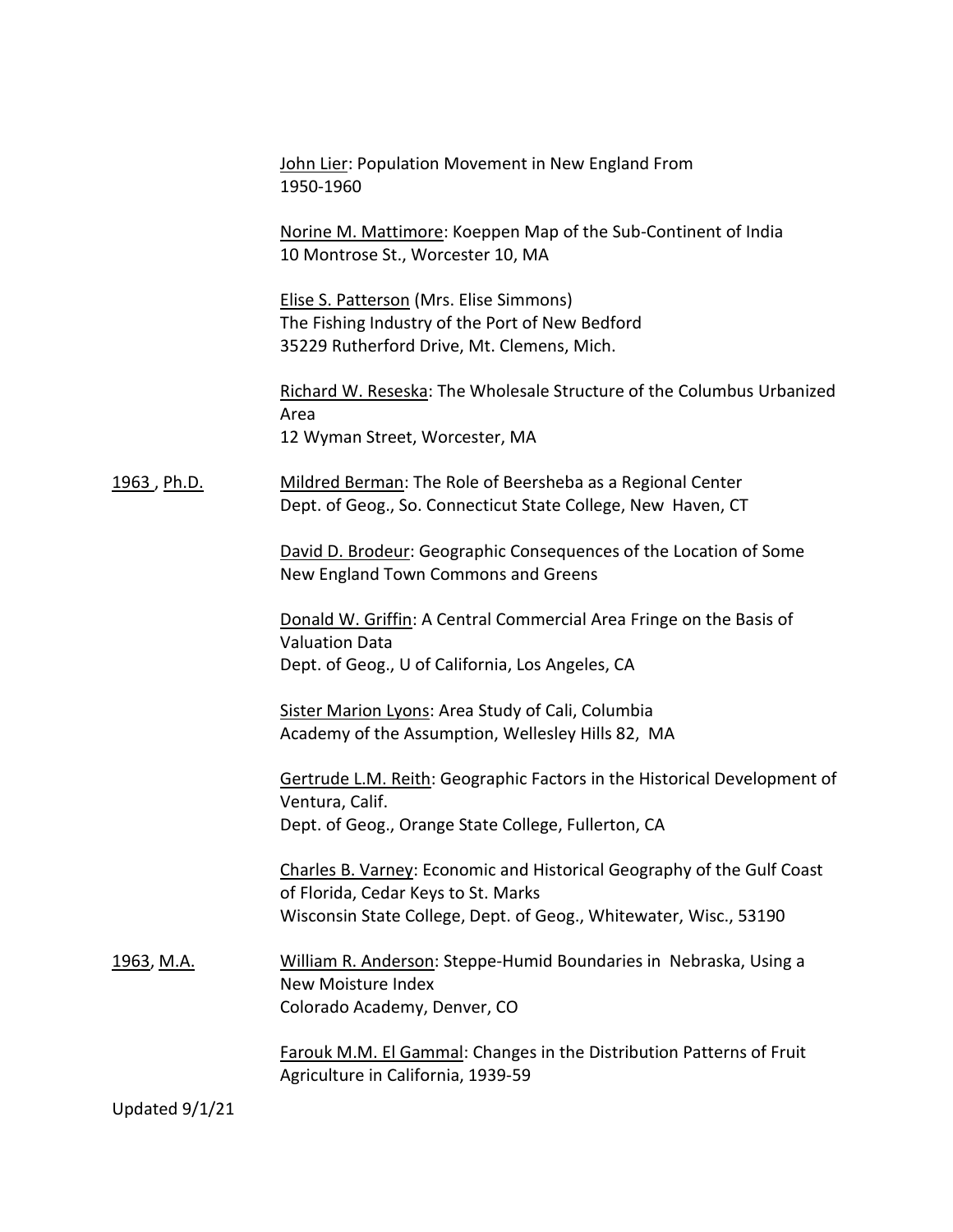Grad. School of Geog., Clark U., Worcester, MA

Ronald M. McCall: Characteristics of Countries with High Unemployment in the United States

Wolde Mesfin Mariam: Ethiopia: A Study in Complexity Dept. of Geog., University College of Addis Ababa, Addis Ababa, Ethiopia

Richard J. Pike, Jr.: Landform Regions of Southern New England: A Quantitative Delimitation Dept. of Geol. and Mineralogy, U of Michigan, Ann Harbor, Michigan

Carolyn J. Ryan: Industrial Changes in New England 1950-1960 Grad. School of Geog., Clark Univ., Worcester, MA

Barbara T. Saydam: Effects of Freeways and Urban Renewal Projects on Churches in Providence Hedding Station, Epping, NH

Harley E. Scott: Coverage Areas of VHF-TV in New England as Determined by Survey Methods Dept. of Geog., U of Syracuse, Syracuse, NY

Frank J. Sparicio: A Geographic View of a New Retailing Phenomenon Director, Market and Location Research, Stop & Shop Inc., Boston, MA

Reed Stewart: A Case Study in Religious Research Geography Religious Res. Geographer, Episcopal Church Center, NY

David E. Vincent: Lake Quinsigamond: An Assessment of Past and Present Land Use Dept. of Geog., Plymouth Sta. College, Plymouth,NH

Stephen O. Wilson: Changes in the Patterns of Space Uses in the Central Areas of Worcester, MA Geographer, New Hampshire State Planning Project, Concord, NH

1964, Ph.D. John K. Fraser: The Physiography of the Boothia Peninsula Area, Northwest Territories: A Study in Terrain Analysis and Photo Interpretation 571 Fraser Ave., Ottawa 3, Ontario, Canada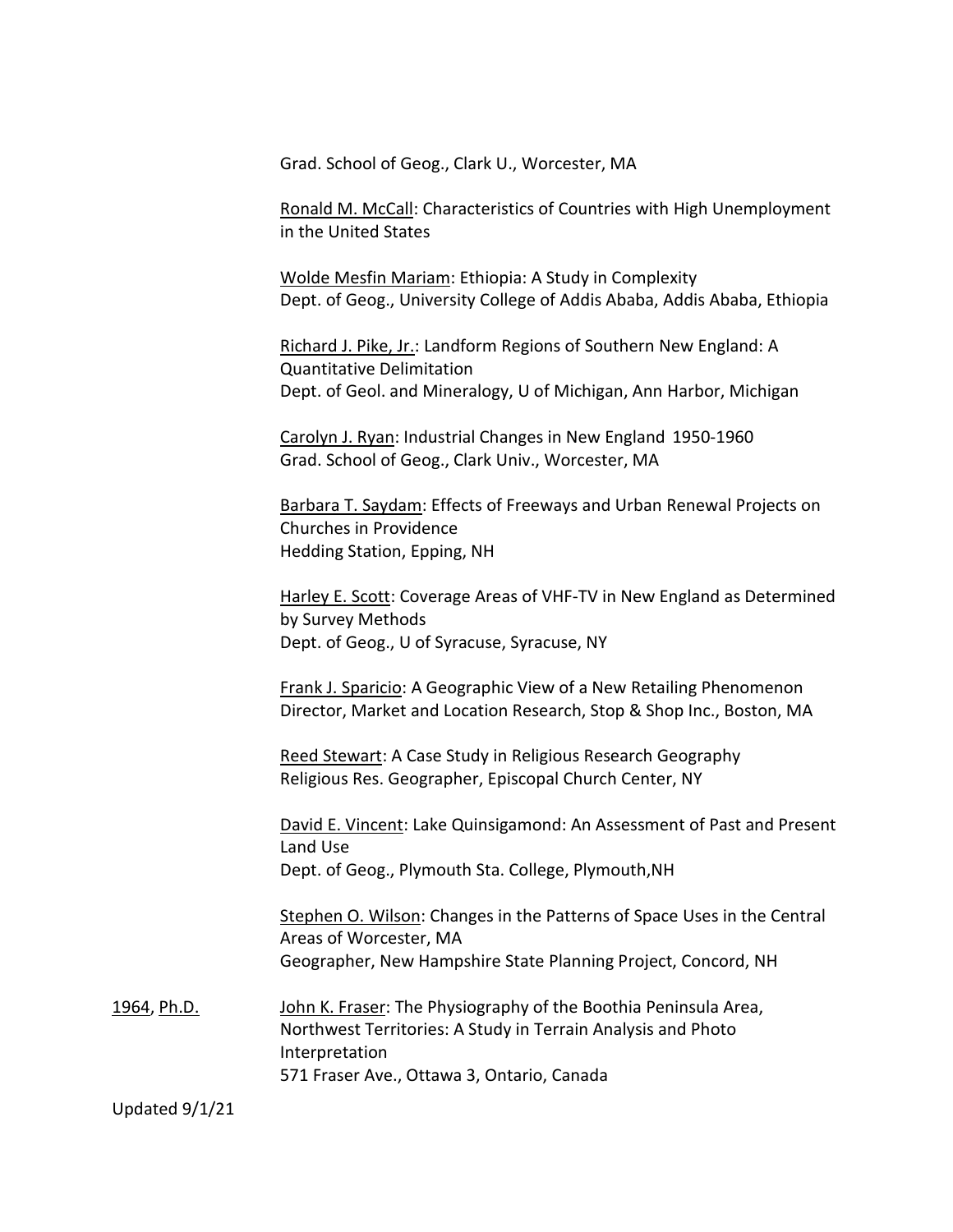Mohammed A. Islam: Crop Combination Regions in East Pakistan Dept. of Geog., U of Dacca, Dacca 2, Pakistan

Agrippina A. Macewicz: Changes in the Land Use Patterns in Pomerania, Poland, 1938-1960 Dept. of Geog., Bridgewater State College, Bridgewater, MA

Richard E. Preston: A Study of the Transition Zone that Borders the Central Business District Dept. of Geog., San Fernando Valley State College, Northbridge, CA

Carolyn J. Ryan: Intra-City Patterns of Residential Vacancy Rates Grad. School of Geog., Clark U., Worcester, MA

Gerald W. Schultz: A Study of Urban Settlements in Turkey Dept. of Geog., Drake University, Des Moines, Iowa

1964, M.A. Robert H. Arnold: The Role of the Waterfront in the Economic Development of Newburyport 396 Main Street, West Newbury, MA

> Hla Tun Aung: Cotton Production in Central Burma, 1946-61 No. 51, Salin Street, Kemmendine, Rangoon, Burma

Peter G. Goheen: The Central Places of Southern Ontario: A Geographic Study of their External Relations Dept. of Geog., U of Chicago, Chicago, IL

Lillian Kent: Comparative Study of Fitchburg and Leominster, Mass. 1171 Main Street, Leominster, MA

Maria Maso Fernandez: Rice Production in Consolacion del Sur, Cuba Apartado 10010, Caracas, Venezuela

Nathan H. Meleen: The Changing Geography of the California Prune Industry Grad. School of Geog., Clark Univ., Worcester, MA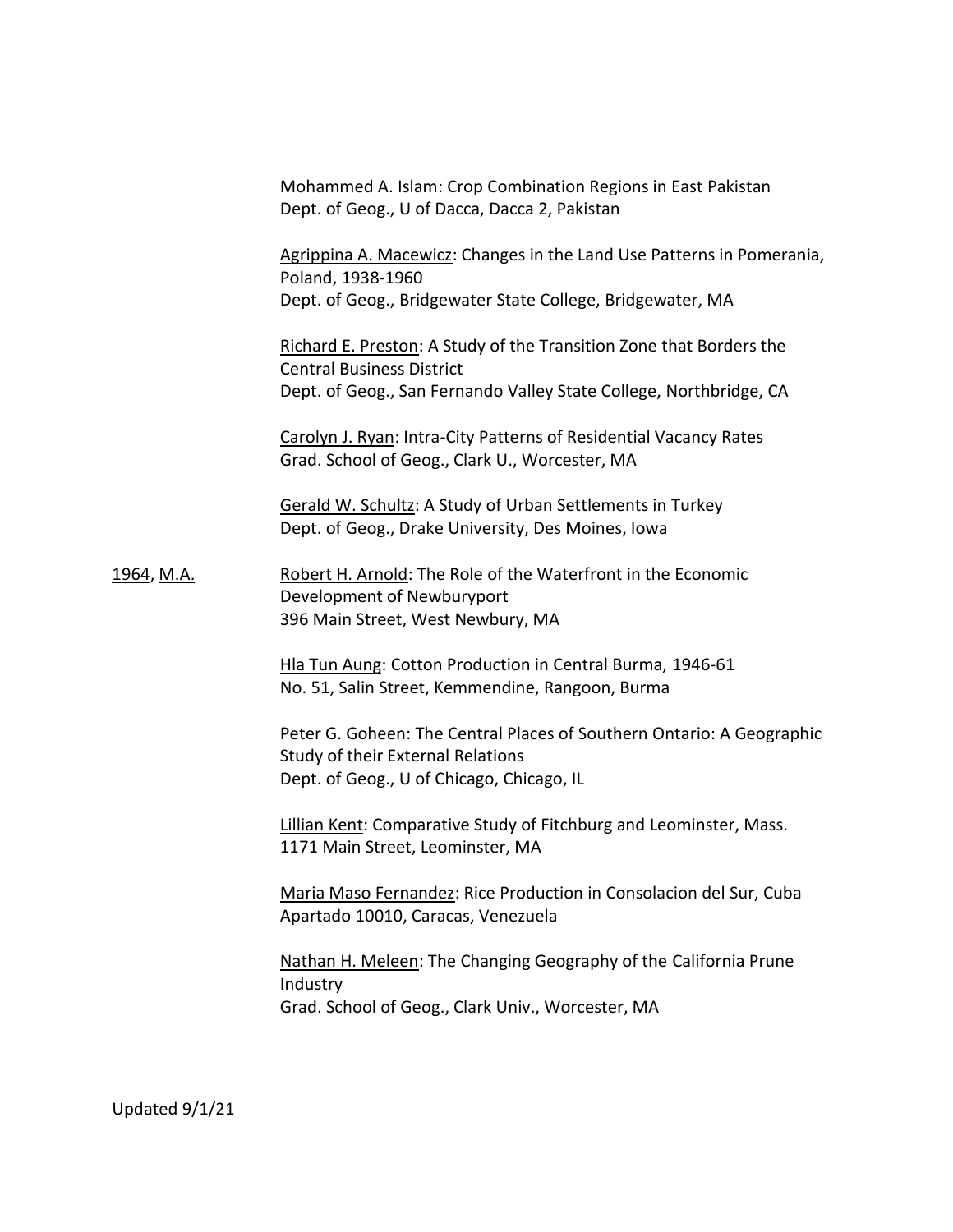|                    | Theodore S. Pikora: An Investigation of the Seasonal Changes in the<br>Distribution of the Influence of Maritime and Continental Factors in the<br>Northeast<br>89 West Main Street, Webster, MA |
|--------------------|--------------------------------------------------------------------------------------------------------------------------------------------------------------------------------------------------|
|                    | George B. Priddle: Recreational Use of Algonquin Park, Ontario<br>Grad. School of Geog., Clark Univ., Worcester, MA                                                                              |
|                    | Harry A. Sickler: Changes in Agricultural Land in Gloucester County, New<br>Jersey<br>Warren County Planning Commission, Warren, PA                                                              |
|                    | Hamideh Mahroo Tavakolian (Mrs. Barrett Morgan)<br>The Role of Petroleum in Iran's Economy<br>Bahar Ave., Maney-Kashi 40, Tehran, Iran                                                           |
| <u>1965, Ph.D.</u> | Simon Baker: Land Use Along a Tropical Climatic<br>Boundary: The Walawe Ganga Basi of Ceylon                                                                                                     |
|                    | Leonard Walter Bowden: Pump Irrigation in the Colorado Northern High<br>Plain.<br>David E. Buerle: Some Measurements of Boston and New York City Social<br>Influence on their Common Hinterland  |
|                    | Richard Joeseph Kopec: Areal Extent of the Great Lakes' Significant<br>Influence on Vicinal Temperature Regimes                                                                                  |
|                    | Paul John Mika: A Comparative Study of Some English and American<br><b>Central Business Districts</b>                                                                                            |
| 1965, M.A.         | Syed Shamimuddin Ahmad: Areal Variation in Flood Control Expenditures<br>and Flood Damages                                                                                                       |
|                    | David Gordon Arey: The Measurement and Projection of Industrial Water<br>Use: New England, A Case Study                                                                                          |
|                    | George Thomas Downey: A Statistical Determination of the Physiographic<br><b>Regions of Massachusetts</b>                                                                                        |
|                    | <b>Bobbie Gupton Newman: Bus Transportation in Relation to Various</b><br>Factors in Worcester, Mass.                                                                                            |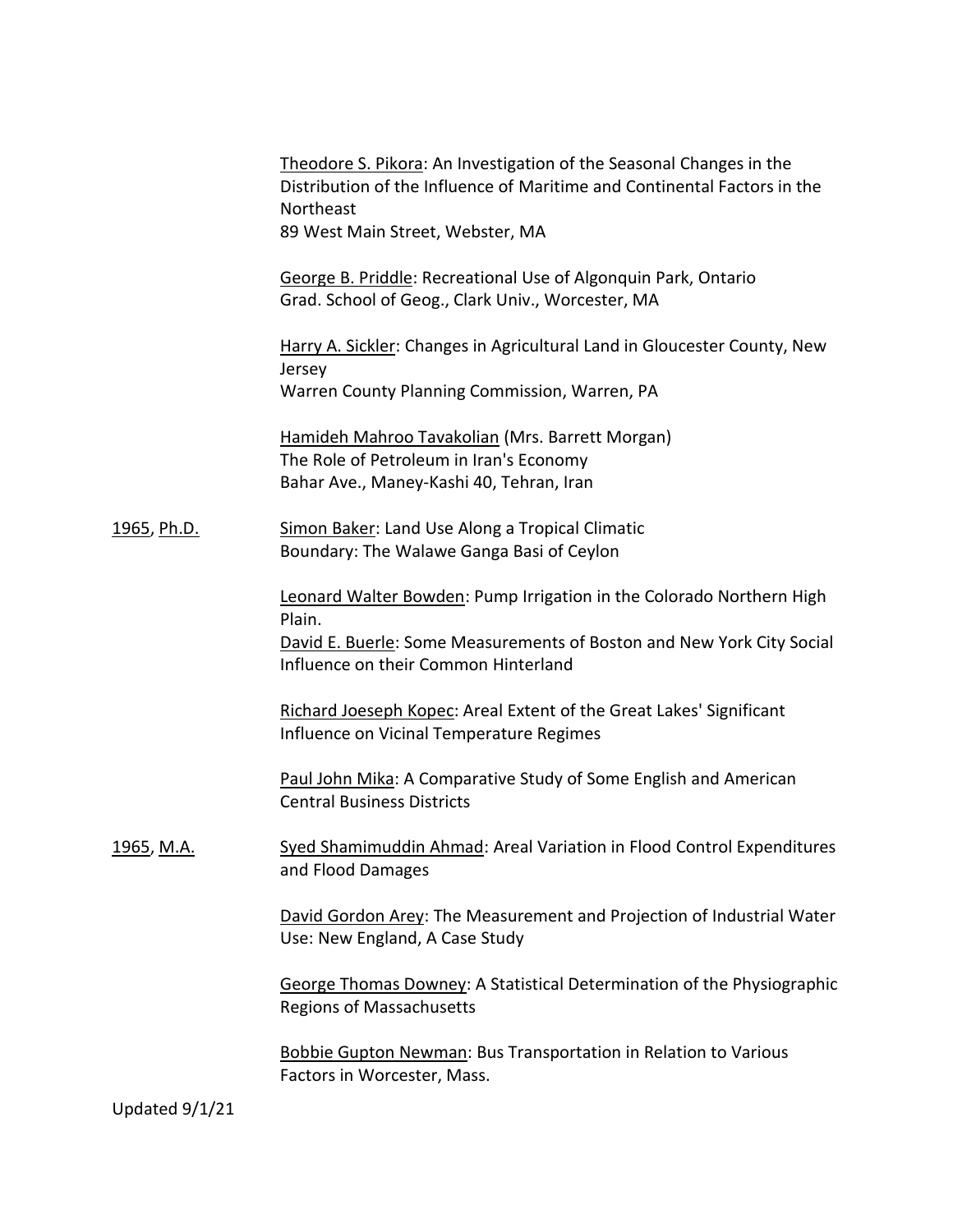Doris Jones Peontak: Spatial Patterns of Ethnic Groups in Fitchburg, Massachusetts, Determined by Surnames

Roger Adrian Roberge: The Three-Decker: Structural Correlate of Worcster's Industrial Revolution

Bryan Thompson: Regional Retail Expansion and Urban Retail Structure: The Supermarket Sector

1966, Ph.D. Farouk Mohammed Mohammed El Gammal: Theory and Reality in the Use of Urban Land For Residential Purposes: The Case of Mobile Home Parks in Massachusetts. 2 Vols.

> Richard Douglas Hecock: Public Beach Recreation Opportunities and Patterns of Consumption on Cape Cod

John Francis Rooney, Jr.: The Urban Snow Hazard: An Analysis of the Disruptive Impact of Snowfall at Ten Cities in the Central and Western United States

1966, M.A. Robert Lord Arthur Adams: The Demand for Wilderness Recreation in Algonquin Provencial Park

> Claira Pirozzi Campbell: A Study of the Relatonship Between Commuter Income Levels and the Decline in Passenger Volume on the Boston and Maine Railroad

Norman Howard Goldman: Sleet Distribution in the Conterminous United **States** 

Franklin Donald Hodges: Migration of Senior Citizens to Retirement Areas in the United States

Merlin Paul Lawson: Problems of Interpretation of Glacial and Proglacial Geomorphology: Georgiaville Quadrangle, Rhode Island

Henry Richard McCutcheon: Patterns of Residential Water Consumption: Worcester, Mass.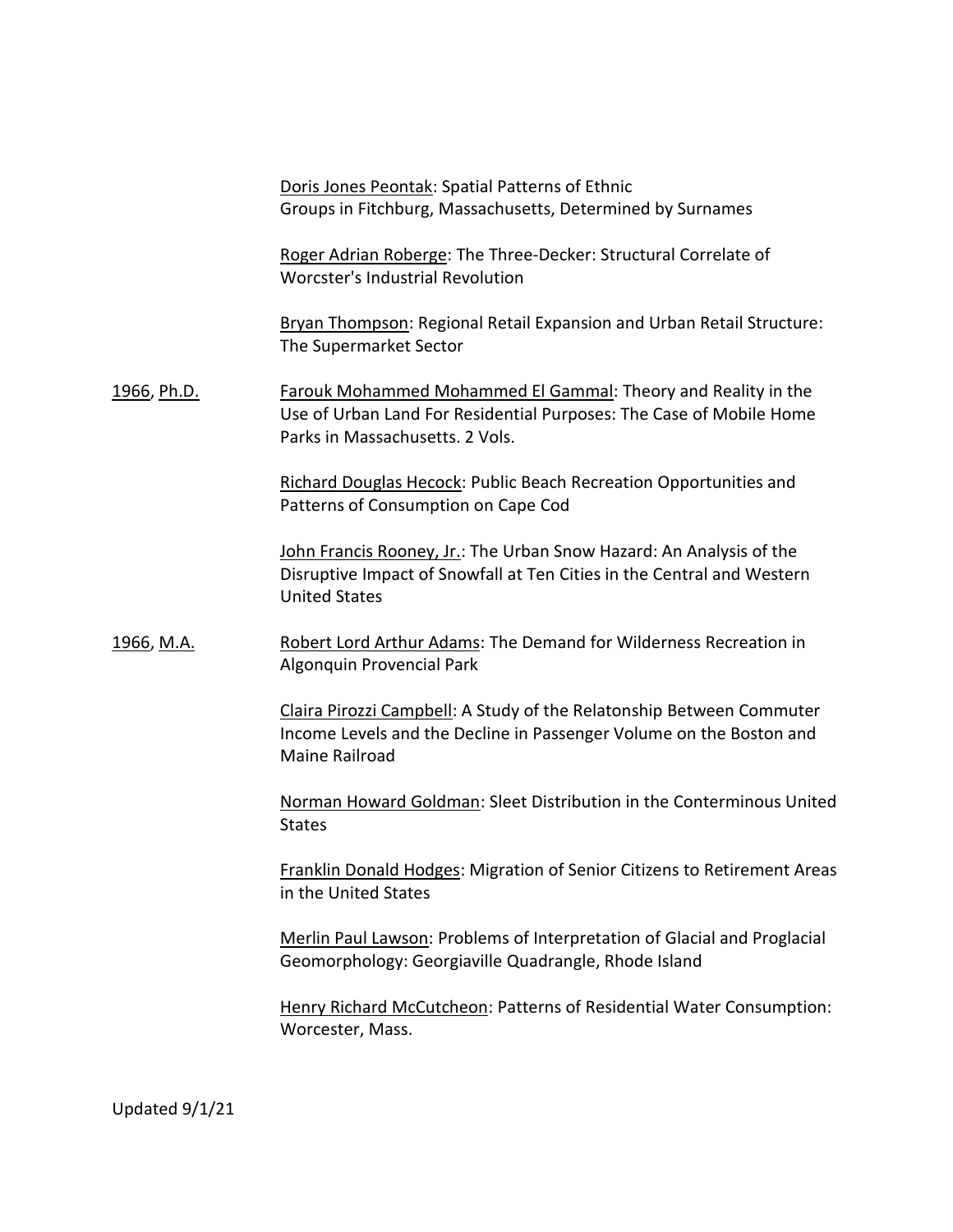Robert Armand Paul: The Location and Intensity of the American Shoe Manufacturing Industry to 1958

Chatchai Pongprayoon: Processes and Problems of Urbanization in Thailand

Peter Paul Sakalowsky, Jr.: The Spatial Aspects of Arrests for Inebriety in Worcester, Mass.

Vincent Joseph Talarico, Jr.: The Glacial Geomorphology of Shirley Quadrangle, Shirley, Mass.

1967, Ph.D. Nicholas Bariss: Geomorphological Characteristics of Loess Terrain

Gwendolyn Kay Bell: Factors in the Selection and Development of Organized Industrial District Sites in Massachusetts

John Ellis Dornbach: An Analysis of the Map as an Information System Display

Salvatore John Natoli: Effects of Zoning Upon the Development of Urban Land Use Patterns: A Case Study of Worcester, Mass. 2 copies

1967, M.A. **Abdul Wahab Aldabbagh:** The Development of Agriculture in Coachella Valley, California, Before and After the Importation of the Colorado

> Rohan Stewart Andrew: Towards a Central Force Model of an Intra Urban System: A Study in the Distributional Changes Occurring in Eight Central Functions in Worcester, MA 1950-1960

Robert Edward Black: A Comparison of the Physical Land and Building Capabilities with Assessed Evaluation of Farm Units within the Zone of Urban Influence: A Case Study in the Northwest Worcester, Massachusetts Area

Thomas Edward Gledhill: Rhode Island's Sparsely Settled Towns: A Study in Population Geography

Bruce Lee LaRose: The Emergence of the Vermont Settlement Pattern 1609-1830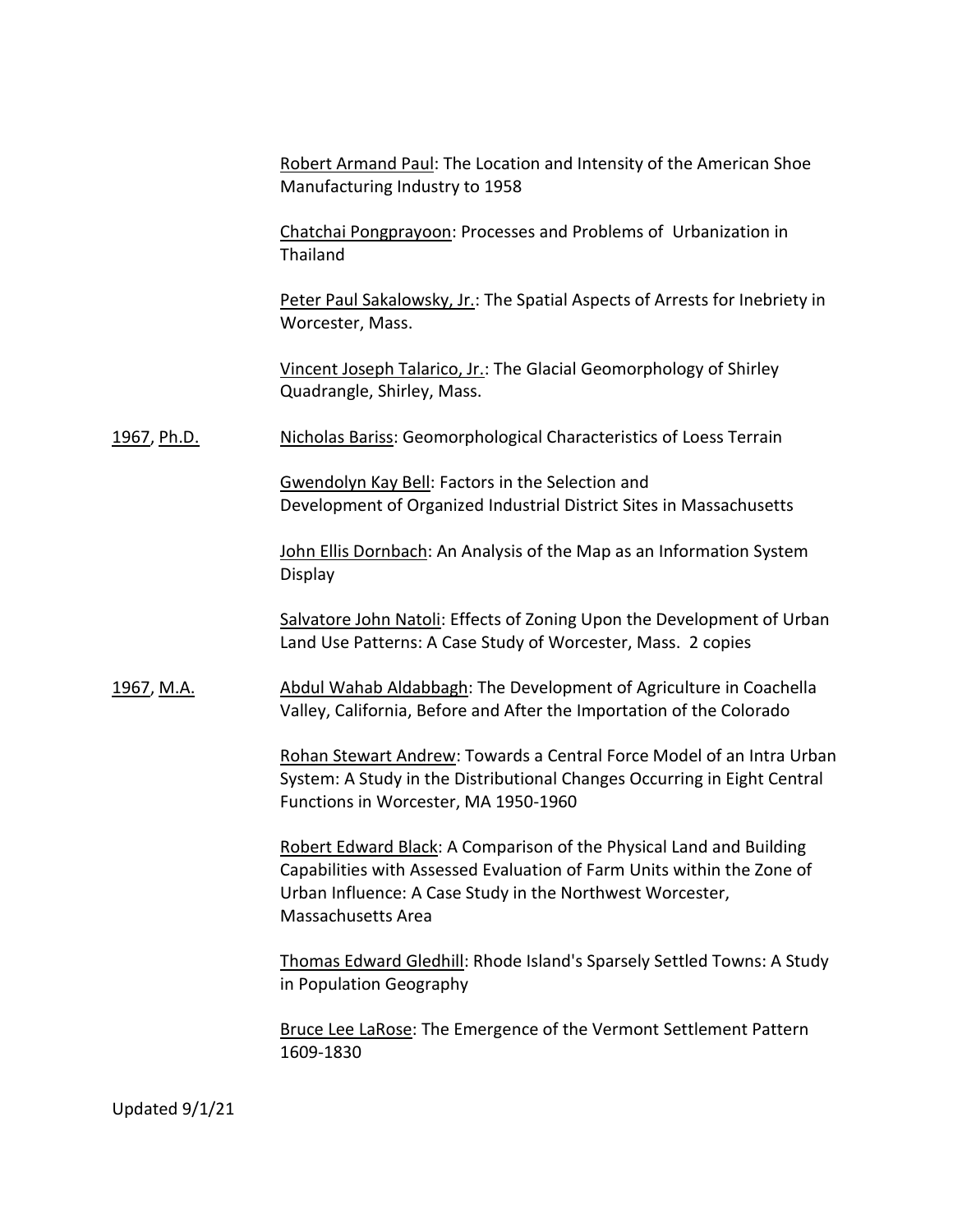|                   | Robert William Thompson: The Intracity Taxicab Transportation Patterns<br>of Worcester, Mass.                                                               |
|-------------------|-------------------------------------------------------------------------------------------------------------------------------------------------------------|
| 1968, Ph.D.       | Duane Dennis Baumann: The Recreational Use of Domestic Water Supply<br>Reservoirs: Perception and Choice                                                    |
|                   | Paul Roland Beaudet: The Concepts of Suburb, Balanced Suburb, and<br>Satellite Applied to the Buffalo, New York Area                                        |
|                   | Frederic Arnold Ritter: The Park Premium Effect in the Assessed Land<br>Value of Single-Family Residential Land Use: A Case Study of Baltimore,<br>Maryland |
| <u>1968, M.A.</u> | Chelvadurai Manogaran: Changes in the Production of Tobacco and its<br>Impact on Peasant Farming in the Jaffna Peninsula, Ceylon                            |
|                   | James E. McCormick: The Fresno Irrigation District: A Study of Urban and<br>Agricultural Water Resource Management in the San Joaquin Valley                |
|                   | <b>Russell Walter Muncaster: Theoretical Spatial Implications of Mixed</b><br><b>Central Place Hierarchies</b>                                              |
|                   | Frederick Edward Oxtoby: The Spatial Impact of Political Processes on the<br>Industrial Structure of the United States                                      |
|                   | Suk-Han Shin: An Evaluation of the "Mokpo-Yongsan Scheme": Resource<br>Utilization of the Tidal Land in the Mokpo-Yongsan Area, Korea                       |
|                   | Carl Neils West: An Analysis of the Regional Variation in Fish<br>Consumption in the United States                                                          |
| 1969, Ph.D.       | John Logan Allen: The Geographical Images of the American Northwest,<br>1673-1806: A Historical Geosophy 2 vol                                              |
|                   | David L. Ames: The Utility and Dynamics of Commercial Industrial Blight:<br>A Case Study of the Core Area of Worcester, Massachusetts 2 copies              |
|                   | David Gordon Arey: The Role of Drought in the<br>Augmentation of Municipal Water Supplies in Mass.                                                          |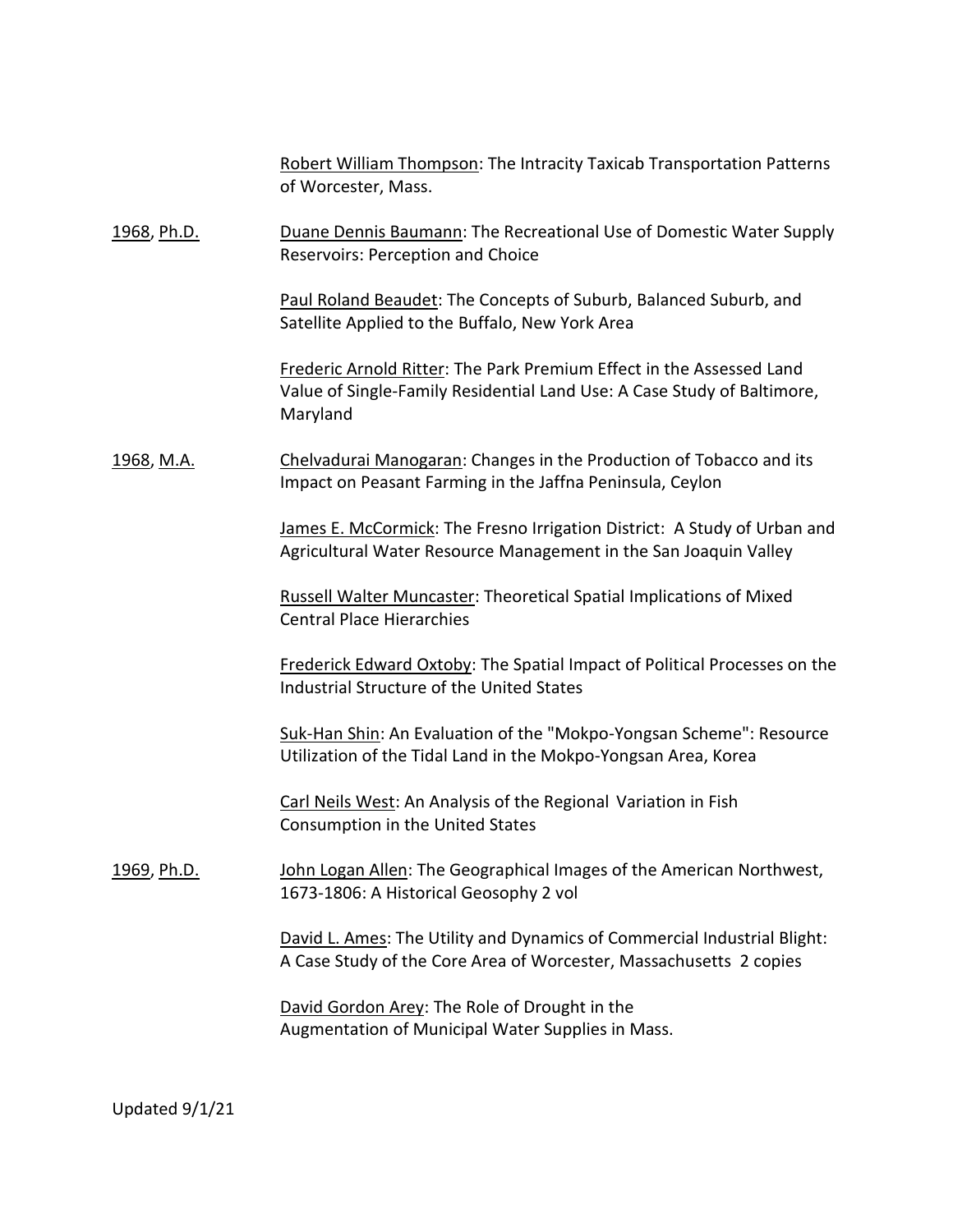George Thomas Downey: The Significance of Governmental Policies and Attitudes in Water Pollution Control: A Case Study of the Merrimack River Valley

Roy Jackson Fletcher: The Meteorological Conditions and Related Causes of Extreme Departures from Mean Monthly Predipitation within the Southeastern U.S.

John C. Lowe: Economic Diversification and Size of Standard Metropolitan Statistical Areas 2 copies

Ranganathan Ramachandran: Spatial Diffusion of Innovation in Rural India: A Case Study of the Spread of Irrigation Pumps in the Coimbatore Plateau

1969, M.A. Kang-tsung Chang: A Psychophysical Study of Quantitative Map Symbols

Gordon Alfred Hinzmann, Jr.: The Influence of the Interstate Highway System on Urban Morphology

Stephen Paul Hobart: The Role of Inertia and Shape as Modifiers of Zonal Land Use: The Case of the Abandoned North Shore Railway

John B. Jacobs: A Model of the State: An Ecological Approach

Jonathan Alan Leach: The Disposal of Scrap Automobiles in New England: An Application of Von Thunen Theory

Ali Asghar Pourabbas: An Evaluation of the Growth of Geographic Thought in the Muslim World 800-1450 A.D.

Michael Schwartz: A Hierarchy of Political Sciences

David A. Smith: An Analysis of American Industrial Parks

Charles H. Teller: Domestic Water Use in Tarija Valley, Bolivia

William R. White: Location of Motels in a Resort Area: An Analysis of Motel Location in Barnstable County, Massachusetts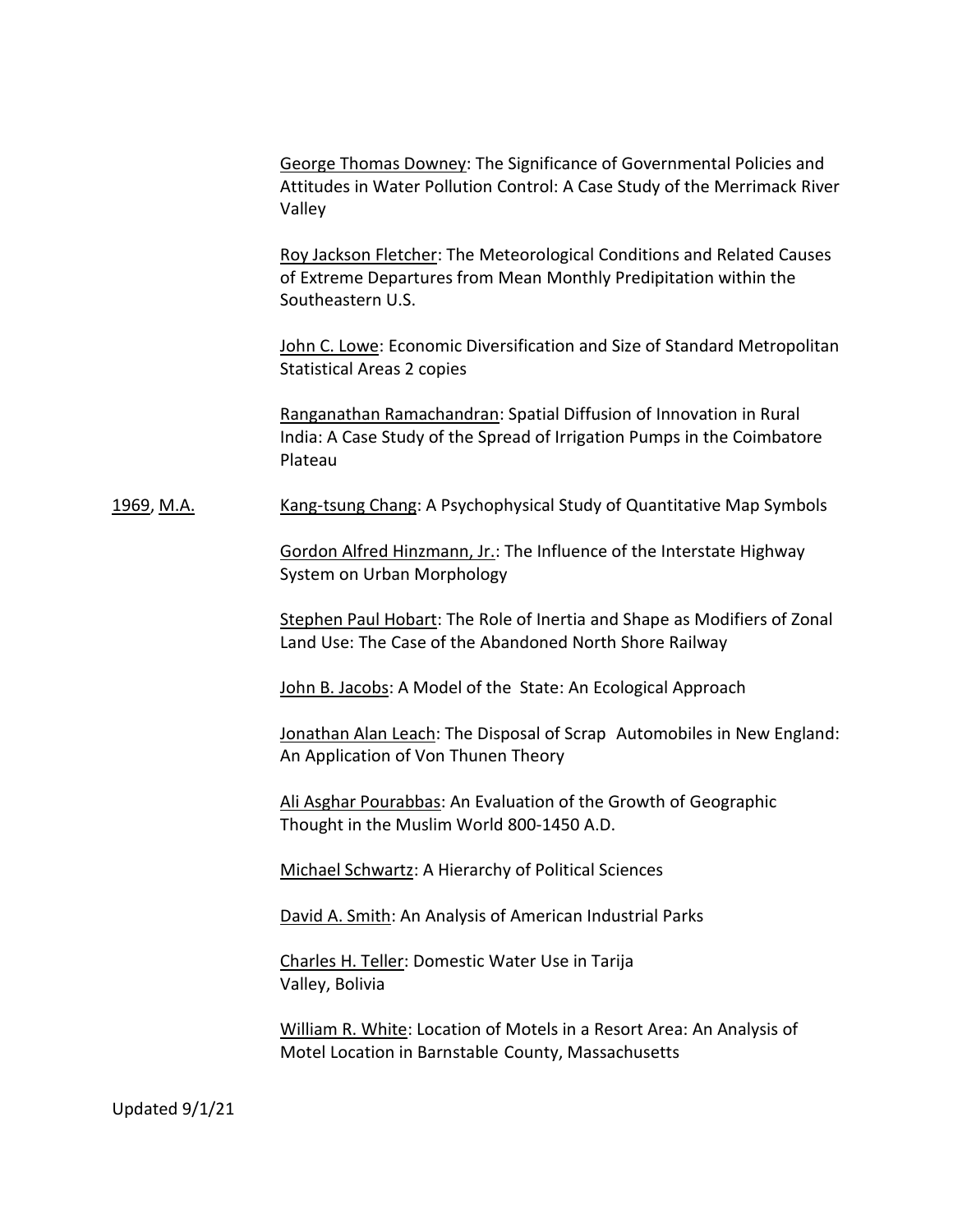|                    | Gary Whiteford: An Analysis of Political Areal Variation: The Tenth<br><b>Congressional District of Massachusetts</b>                                                                    |
|--------------------|------------------------------------------------------------------------------------------------------------------------------------------------------------------------------------------|
| 1970, Ph.D.        | Robert Henry Arnold: Commercial Recreation in the Urban Environment,<br>A Case Study in Midwestern United States                                                                         |
|                    | <b>Borden Devon Dent: Perceptual Organization and Thematic Map</b><br>Communication: Some Principles for Effective Map Design with Special<br>Emphasis on the Figure-Ground Relationship |
|                    | Richard H. Jackson: Myth and Reality: Environmental Perception of the<br>Mormons, 1840-1865; and Historical Geosophy                                                                     |
|                    | Henry Richard McCutcheon: Town Formation in Eastern Massachusetts,<br>1620-1802: A Case Study in Political Areal Organization                                                            |
|                    | Laurence W. Murray, Jr.: The Spatial Structure of Polish Industry: 1950-<br>1970                                                                                                         |
| 1970, M.A.         | Maryann M. Johnston: Settlement Patterns of Puerto Rican Migrants<br>Selected Urban Areas of the U.S.                                                                                    |
|                    | Merrie Ellen Muir: The Use of Aerial Photographs as an Aid in Teaching<br>Map Skills in the First Grade                                                                                  |
|                    | Nora G. Neilson: Bound for the Barriadas Marginales: A Study of<br>Migrations to the Peripheral Squatter Settlements of Lima, Peru                                                       |
|                    | A. Keith Van Winkle: The Landscape Impact of Interstate Highway 91 in<br>Vermont                                                                                                         |
|                    | <b>Edwin Theodore Weiss, Jr.: The City and its Cultural Role: Spatial and</b><br><b>Conceptual Implications</b>                                                                          |
| <u>1971, Ph.D.</u> | Robert L.A. Adams: Weather, Weather Information, and Outdoor<br>Recreation Decisions: A Case Study of the New England Beach Trip                                                         |
|                    | Kang-tsung Chang: A Probilistic Approach to Spatial Theory: The<br>Distribution of Places in Indiana, 1860-1960                                                                          |
|                    |                                                                                                                                                                                          |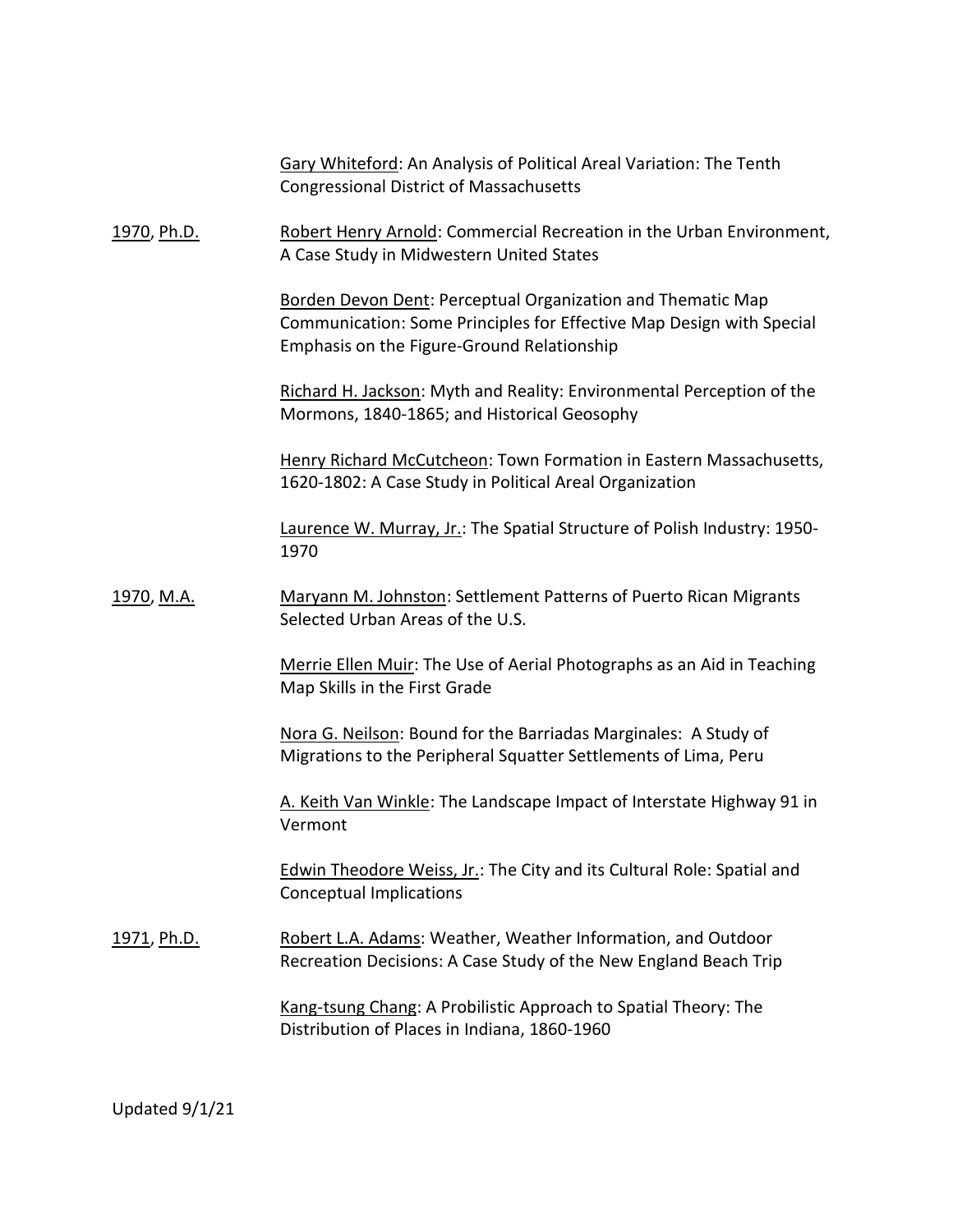Alexander Ramsey Gassaway: The Geography of Food Supply of Finmark, Fylke, Northernmost Norway: 1945-1965 11/29/72

Jon Glasgow: Changes in the Governmental Geography of the Urbanized Areas of the United States, 1950-1960 7/14/71

Lawrence T. Lewis: Some Migration Models: Their Applicability to Negro Urban Migration

Bryan Thompson: Cultural Ties as Determinants of Immigrant Settlement in Urban Areas: A Case Study of the Growth of an Italian Neighborhood in Worcester, Massachusetts, 1875-1922 6/71

1971, M.A. Cecil Charles Bench: Population Distribution in Early Missouri

Russell Beckett Capelle, Jr.: The Impact of Snow-Making Technology on the Development of Southern New England Ski Areas

Robert Phippen Donnell: Locational Response to Catastrophe: The Dynamics of Locational Change in the Shoe and Leather Industry of Salem, Mass. After the Conflagration of June 25, 1914

Roger Andrew Hart: Aerial Photography: An Experiment in Elementary Education

Herbert Kendrick McGinty III: The Abolition of Legalized Slot Machine Gambling in Southern Maryland: A Study in Political Geography

Barrett Morgan: Locational Shifts in the San Juan Dairy Industry, 1935- 1969

Gary Roboff: Transport, Development, Innovation and City Growth. A Historical Study in Worcester, Mass. 1825-1875

Sue Carolyn Simonds: The Microgeography of Cranberry Farming in Plymouth County, Massachusetts

Margaret Anne Tindal: The Home of Black Elementary School Children: An Exploratory Study in the Measurement and Comparison of Home Range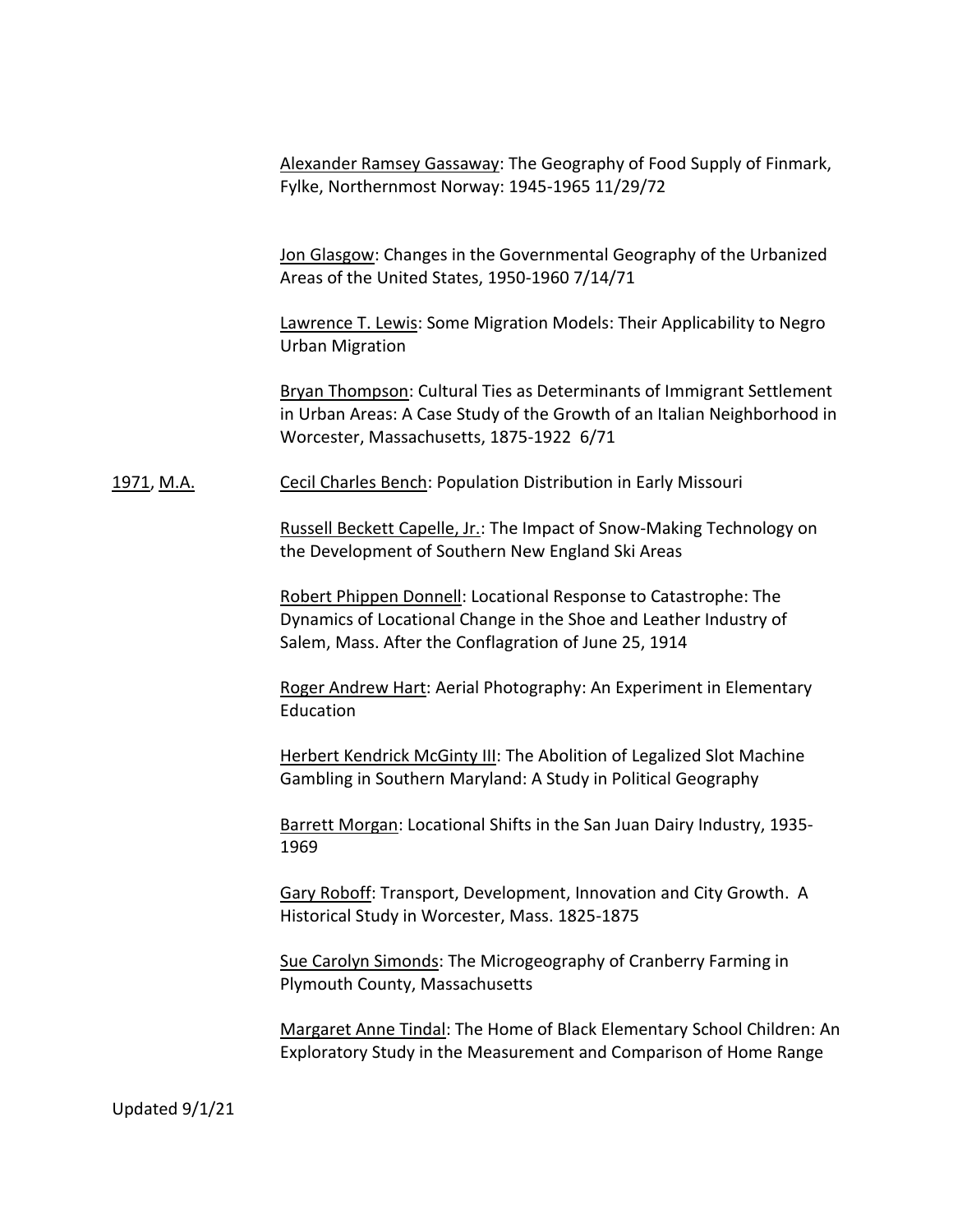Denis Wood: Fleeting Glimpses, or, Adolescent and Other Images of the Entity Called San Cristobal, Las Casas, Chiapas, Mexico

Edwin T. Weiss: The City and its Cultural Role: Spatial and Conceptual Implications

1972, Ph.D. Alfred Hecht: An Analysis of Urban Residential-Work Location Structures and the Impact of Industrial Decentralization: A Nonaggregated Areal Approach

> John B. Jacobs, Jr.: The Reciprocal Relationships Among Political Process, Technological Change and Political-Spatial Organization: An Analysis Using Communication Satellites, Jet Aircraft in Civil Aviation and Cable Television as Examples of Technological Change 7/14/72

Russell Walter Muncaster: A Model for Mixed Urban-Place Hierarchies:An Application to the London,Ontario Urban-Place System 3/18/72

George Burton Priddle: Driving for Pleasure: The Behavioral Pattern, Landscape Perception, and Consequent Implications of an Outdoor Recreational Activity 6/72

Robert A. Roberge: The Timing, Type and Location of Adaptive Inventive Activity in the Eastern Canadian Pulp and Paper Industry: 1806-1940 6/72

Robert William Spayne: A Unified Concept of Drumlins Based on an Investigation of Eastern Massachusetts Drumlins 6/72

Robert Crunn Wright: Urban Political Geography: A Black Perspective of Political Behavior in the 1961, 1965, 1969 Mayoral Elections of Detroit, Mich. 6/72

1972, M.A. Robert Joseph French: A Grass Roots Approach to Historical Geography

Perry A. Massey: Residential Satisfaction in Plumley Village East: A Study in Urban Social Geography

D. David Miller: Growth Pole Theory as a Tenet of Regional Planning Policy in the United States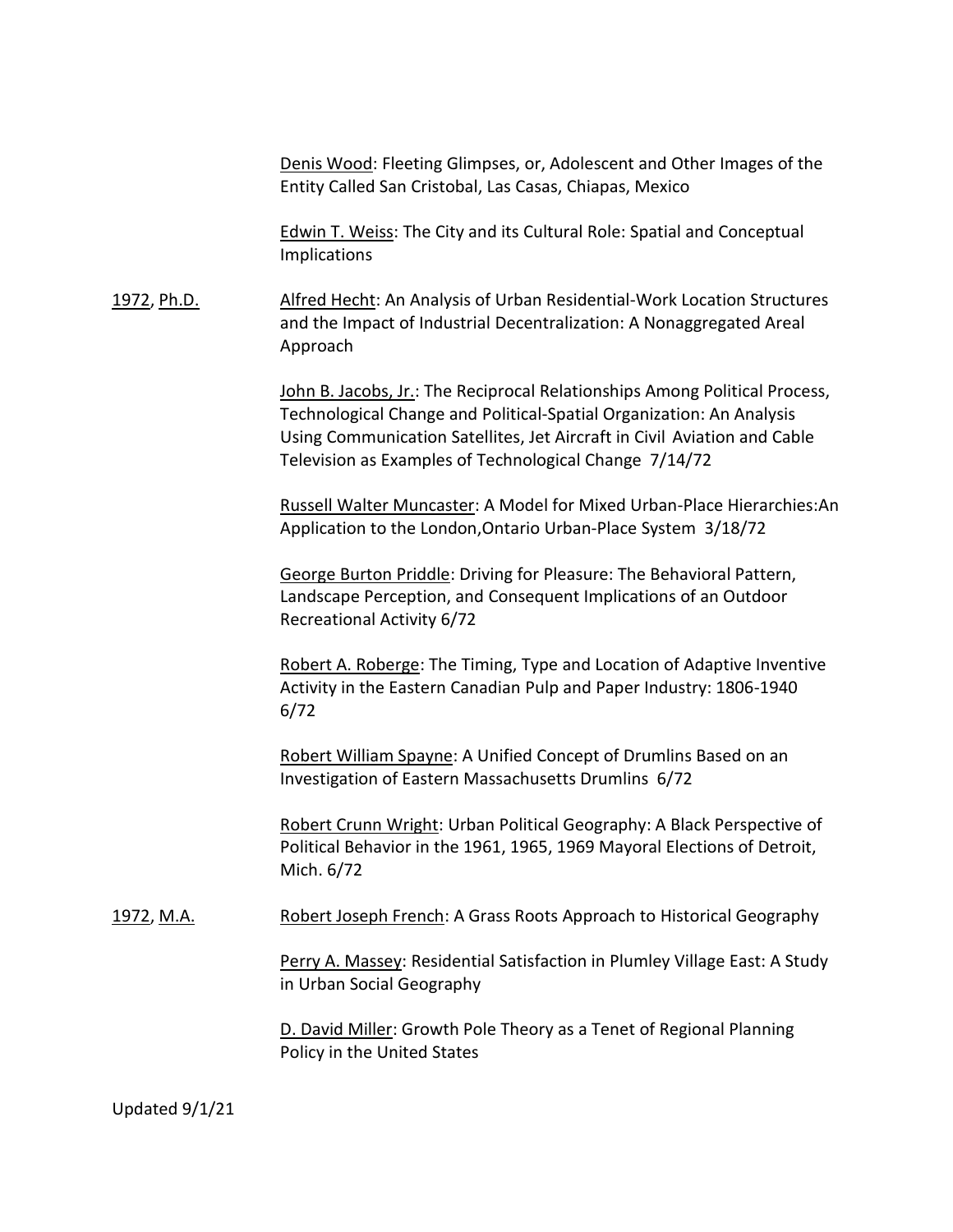| 1973, Ph.D.       | Jerry A. Hall: Mennonite Agriculture in a Tropical Environment: An<br>Analysis of the Development and Productivity of a Mid-Latitude<br>Agricultural System in British Honduras |
|-------------------|---------------------------------------------------------------------------------------------------------------------------------------------------------------------------------|
|                   | Merlin Lawson: The Climate of the Great American Desert:<br>Reconstruction of the Climate of Western Interior United States, 1800-<br>1850                                      |
|                   | <b>Edwin T. Weiss: Patterns and Processes of High Value Residential</b><br>Districts: The Case of Worcester, 1713-1970                                                          |
|                   | Denis Wood: I Don't Want to, But I Will                                                                                                                                         |
|                   | <b>Ervin Zube: Scenic Resources and the Landscape Continum Identification</b><br>and Measurement                                                                                |
| <u>1973, M.A.</u> | Agnes Wilma Zetterman Hall: A Comparison of Retail Diversity Founds in<br>the Four City System of South Central Ontario                                                         |
|                   | Joe L. Cope: Predoctoral                                                                                                                                                        |
|                   | Kirsten Johnson Haring: Predoctoral                                                                                                                                             |
|                   | F. Harry Cummings: Predoctoral                                                                                                                                                  |
|                   | Melsetta Inez Harrison: Crime and Its Association with Urban Socio-<br>Economic and Demographic Characteristics; A Case Study in<br>Massachusetts                               |
|                   | Daniel M. Dworkin: Predoctoral                                                                                                                                                  |
|                   | <b>Nubia V. Morales Hinzmann: The Distribution of Educational Facilities,</b><br>Antiquia, Columbia                                                                             |
|                   | Peggy Anne Lentz: Predoctoral                                                                                                                                                   |
|                   | Mark Rugemalira Mujwahuzi: Predoctoral                                                                                                                                          |
|                   | Ernest A. Wight, Jr.: Environment as Human Experience-An Essay                                                                                                                  |
|                   | Bobby McClain Wilson: Predoctoral                                                                                                                                               |
| Updated 9/1/21    |                                                                                                                                                                                 |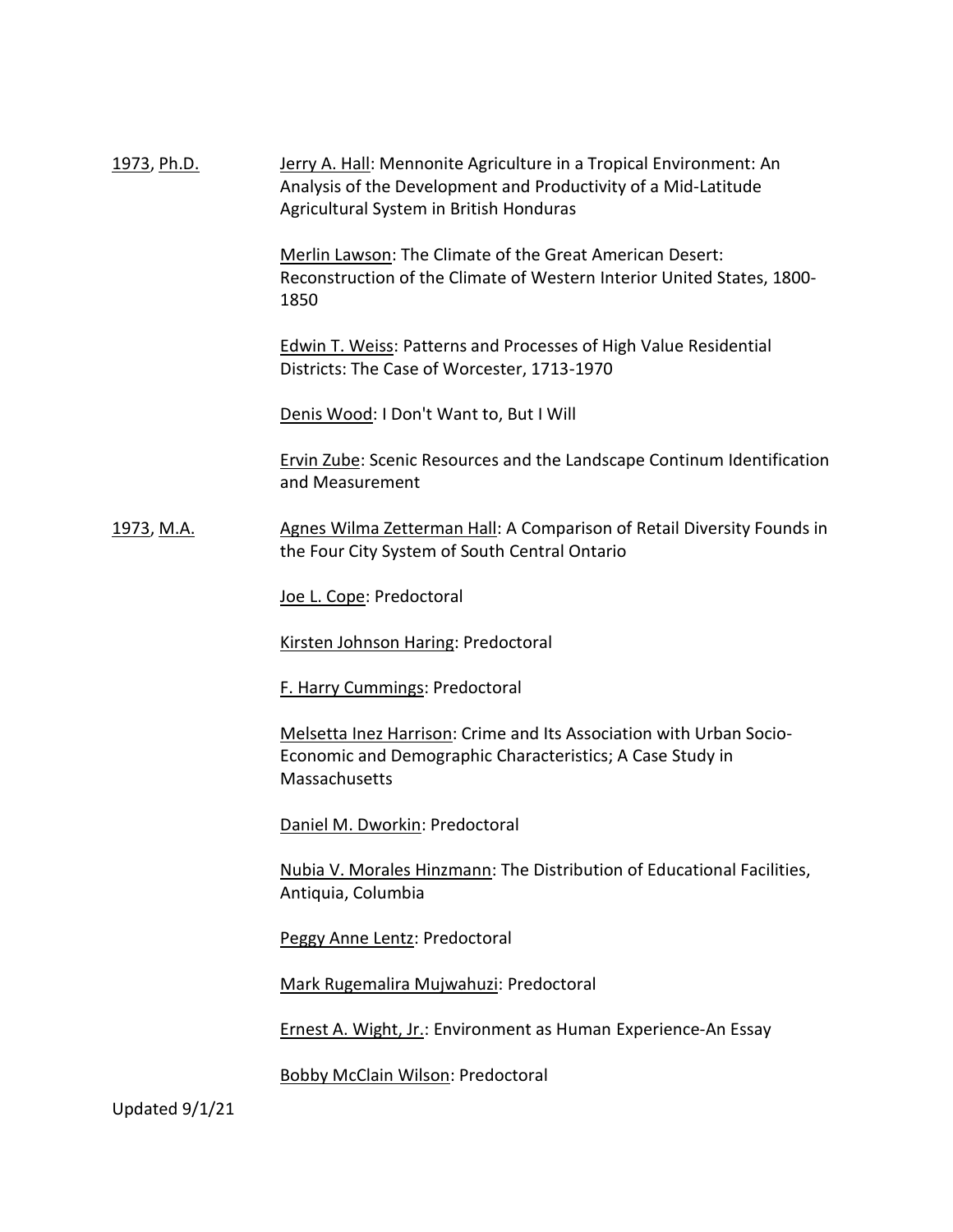**May**1974, Ph.D. Christopher Clayton: The Spatial Structure of a Settlement System in Terms of Interactional Relations 7/11/73

> Joe Lenon Copes: A Model for Studying the Geomorphology of Drainage Basins 7/11/73

Laurence W. Murray, Jr.: Spatial Structure of Polish Industry 1950-1970 5/27/73

Daniel M. Dworkin: The Value of Water Reuse for Municipal Supply: A Simulation of Colorado Springs 5/19/74

Thomas D. Hankins: So You Get Out Early To Plant, Who Are You Ahead Of? --The Role of Cotton Planting Time in Sukuma Agriculture

Peggy A. Lentz: The Influence of a Socialist Economic Environment Intra-Urban Residential Spatial Structure 7/2/73

Kao-Lee Liaw: An Application of Simultaneous Linear Difference and Differential Equations to the Analysis of Interregional Population Dynamics 1/18/74

Robert Morrill: A Political Geography of Educational Systems 9/12/73

John P. Radford: Culture, Economy and Urban Structure in Charleston, South Carolina, 1860-1880

Joseph D. Sage: Mathematical Synthesis of Hourly Snowfall for the Analysis of Long-Term Municipal Adjustments to Snowfall Hazards by Simulation

Roberta Smilnak: A Political Geography of Educational Systems 9/12/73

Leslie D. Solomon: The Structure of the Spatial Delivery of Medical Services: The Case of Maternity Services in Worcester, Massachusetts Between 1940 and 1970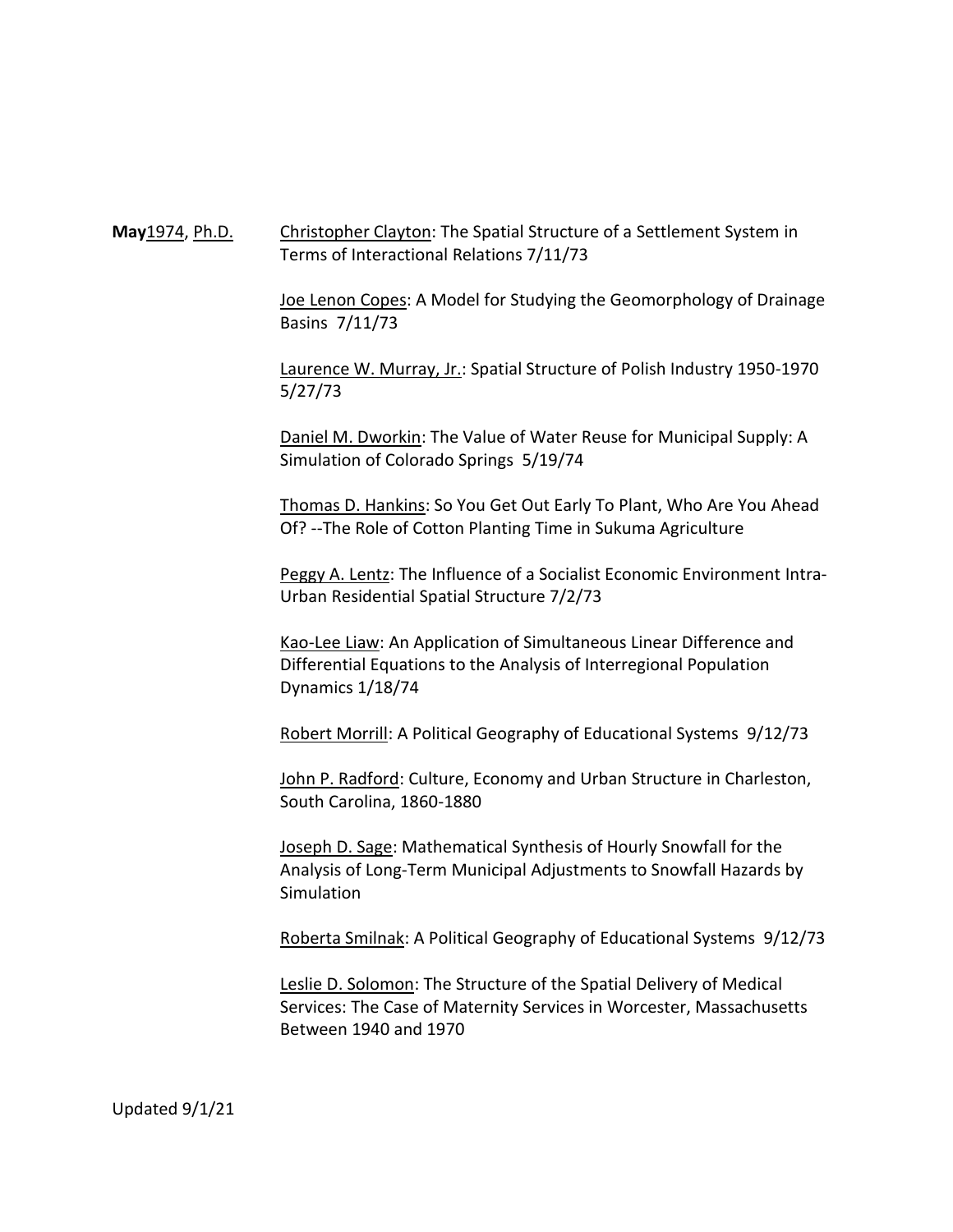| Aug. 1974, Ph.D.        | Frank Leroy Mills: The Development of Alternative Farming Systems and<br>Prospects for Change in the Structure of Agriculture in St. Kitts, West<br>Indies 2 copies      |
|-------------------------|--------------------------------------------------------------------------------------------------------------------------------------------------------------------------|
|                         | Bobby McClain Wilson: The Influence of Church Participation on the<br>Behavior in Space of Black Rural In-Migrants Within Bedford-Stuyvesant:<br>A Social Space Analysis |
| 1974, M.A.              | Elaine Frances Bosowski: Cartography as Language: An Argument and a<br><b>Functional Application</b>                                                                     |
|                         | Sally Jane Lemaire: The Ecology of Infections Drug<br>Induces Diseases: Case Studies of New York City and Worcester,<br>Massachusetts                                    |
|                         | Alan L. Marcus: Predoctoral                                                                                                                                              |
|                         | Margaret Ella Stephenson: The Relationship of Selected Socioeconomic<br>Characteristics with Mortality in Hartford, Connecticut 1960                                     |
|                         | Leslie Solomon: Predoctoral                                                                                                                                              |
| <b>Jan.</b> 1975, Ph.D. | Bradley Howard Baltensperger: Plains Promoters and Plain Folk: Pre-<br>Migration and Post-Settlement Images of the Central Great Plains<br>11/20/74                      |
|                         | James William Fonseca: Linkage Development in the<br>International System 2 copies 11/20/74                                                                              |
|                         | Gordon Alfred Hinzmann: Accessibility: A Cognitive<br>Approach 12/20/74                                                                                                  |
|                         | Lawrence Stephen Klugman: The FHA and Home Ownership in the<br>Baltimore Housing Market 1963-74                                                                          |
|                         | Jessie Louis Scott Pendleton: The Role of Freight Transportation in the<br>Economic Growth of the Norfolk-Portsmouth-SMSA 11/20/74                                       |
|                         |                                                                                                                                                                          |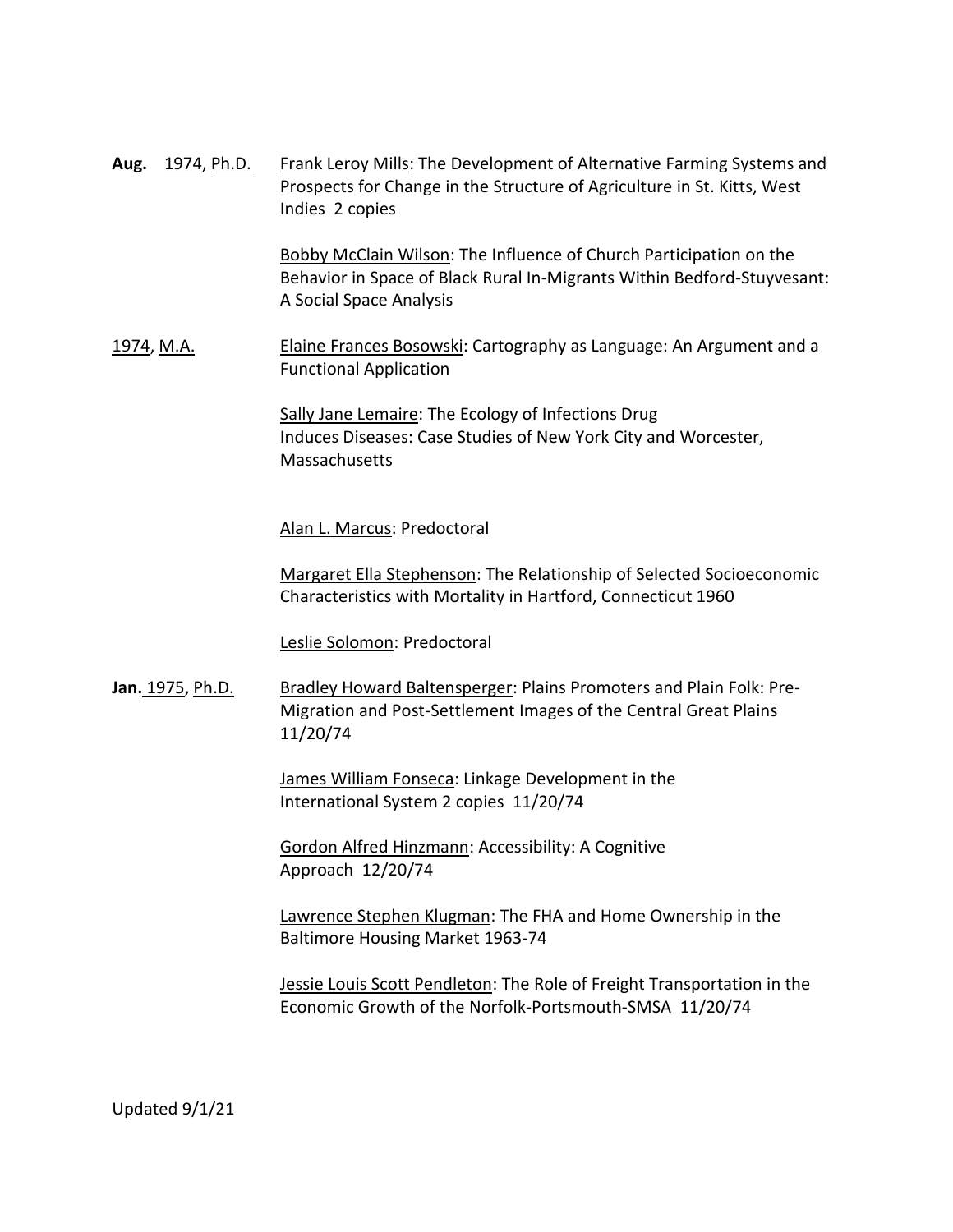| May 1975, Ph.D.         | Francis Harry Cummings: Migrational and Regional Development<br>Implications for Planning in Indonesia, Thailand and the Philippines<br>5/11/75          |
|-------------------------|----------------------------------------------------------------------------------------------------------------------------------------------------------|
|                         | Robert J. Gardula: Intra-Urban Spatial Patterns of Industrial Structural<br>Expenditures, Worcester, Massachusetts 1944-1975                             |
| <u>1975, M.A.</u>       | Daniel Joseph Amaral: Predoctoral                                                                                                                        |
|                         | David Dronsick: Problems in Choropleth Mapping                                                                                                           |
|                         | Kenneth Gelman: Predoctoral                                                                                                                              |
| May 1976, Ph.D.         | Marc Alan Eichen: Wishes, Dreams and Lies: Congressional Redistricting<br>after the 1970 Decennial Census in Ohio, Massachusetts and New York<br>5/14/76 |
|                         | Mark Rugemalira Mujwahuzi: The Role of Self-Help in Rural Water<br>Development in Tanzania                                                               |
| <u>M.A.</u>             | Beverly Rina Cofrancesco: The Gateway Concept--An<br>Analysis of Regional Action                                                                         |
|                         | Stephen A. Williams: The Role of Swamps in Drainage Basins in Glaciated<br>Areas                                                                         |
| 1976, Ph.D.<br>Aug.     | John Pearce Auwerter: The Role of Migrant Attributes in Successful<br>Relocation in Accra, Ghana                                                         |
|                         | Alan Lee Marcus: The First-Order Drainage Basin: A<br>Morphological Analysis                                                                             |
|                         | <b>Graham David Rowles: Exploring the Geographical Experience of Older</b><br>People                                                                     |
| <u>M.A.</u>             | Michael Jeffrey Enders: Predoctoral                                                                                                                      |
|                         | <b>Edwin Lawrence Hubbard: Predoctoral</b>                                                                                                               |
| <b>Jan.</b> 1977, Ph.D. | Robert John Dillman: Assessing the Effectiveness of Urban<br>Decentralization: An Analysis of Users of Boston's Little City Halls                        |
| Updated 9/1/21          |                                                                                                                                                          |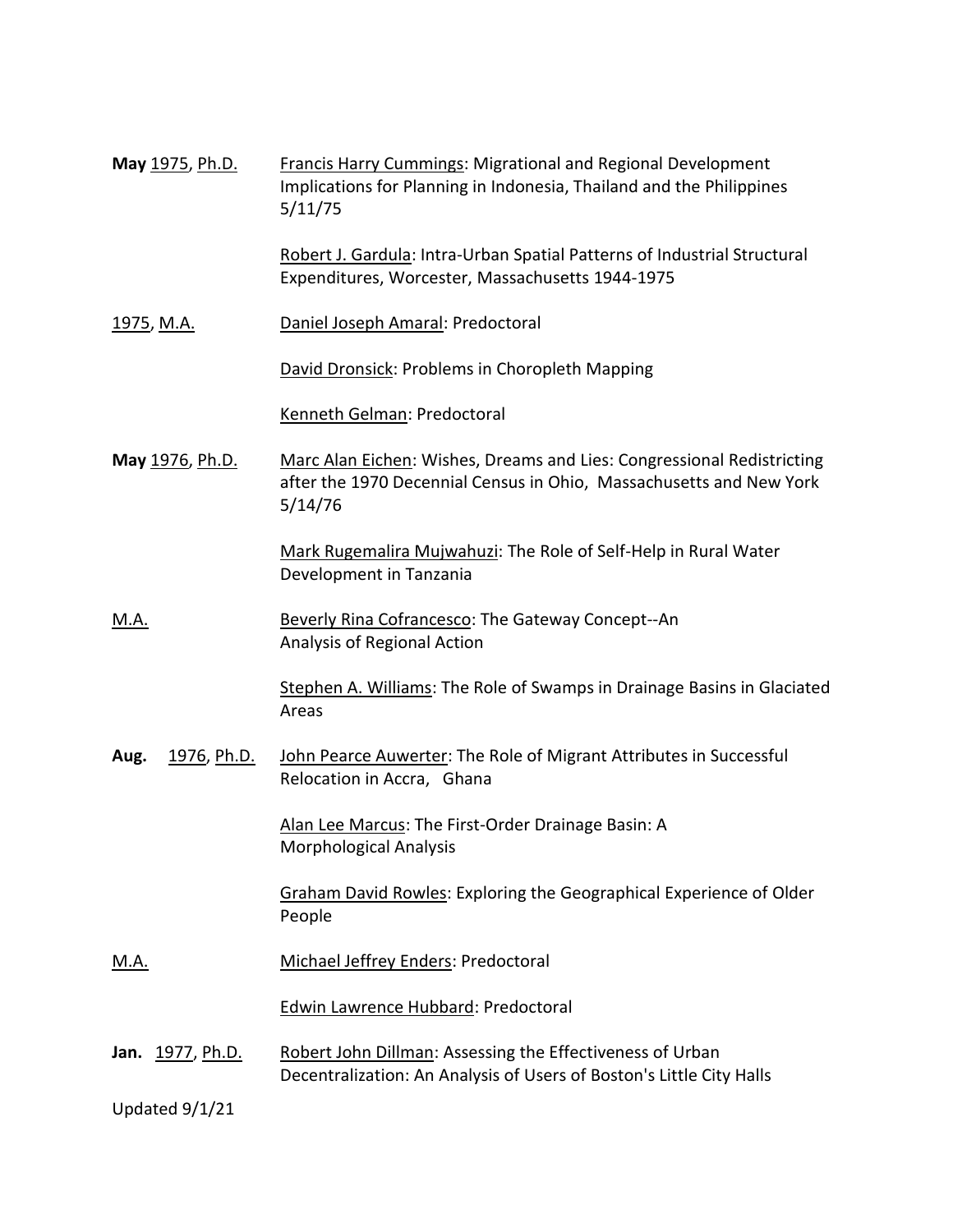### M.A. Courtice Rose: Predoctoral

May 1977, Ph.D. David J. Campbell: Strategies for Coping with Drought in the Sahel: A Study of Recent Population Movements in the Department of Maradi, Niger (5/8/77)

> Clifford B. Craig: Interpersonal Interaction in Space: A Geographical Analysis within the Mormon Culture Region (5/8/77)

Garry K. Kessler: The Interrelationship Between Alternative Configurations and Function of Land Transportation Networks (5/8/77)

Nathan H. Meleen: Strip Mines & Fluvial Systems: Geomorphic Effects and Environmental Impact in Northeastern Oklahoma (5/8/77)

M.A. Michael A. Godkin: Predoctoral

William H. Renwick: Predoctoral

James R. Wood: Predoctoral

**May** 1978, Ph.D. Myrna Marguiles Breitbart: Community and Environment: Anarchism and Social Revolution in Spain, 1936-1939 (1/11/78)

> Nicholas Charles Crawford: Subterranean Stream Pircy and Slope Retreat: A Surface-Subsurface Erosion Model for Areas of Carbonate Rock Overlain by Less Soluble and Impermeable Cap Rock (5/14/78)

Judith Marcia Dworkin: Decision-Making and Wastewater Management: Community Acceptance of Land Treatment (5/14/78)

Michael Anthony Godkin: Space, Time and Place in the Human Experience of Stress (1/11/78)

Kirsten J. Johnson: Do as the Land Bids: A Study of Otomi Resource Use on the Eve of Irrigation (8/17/77)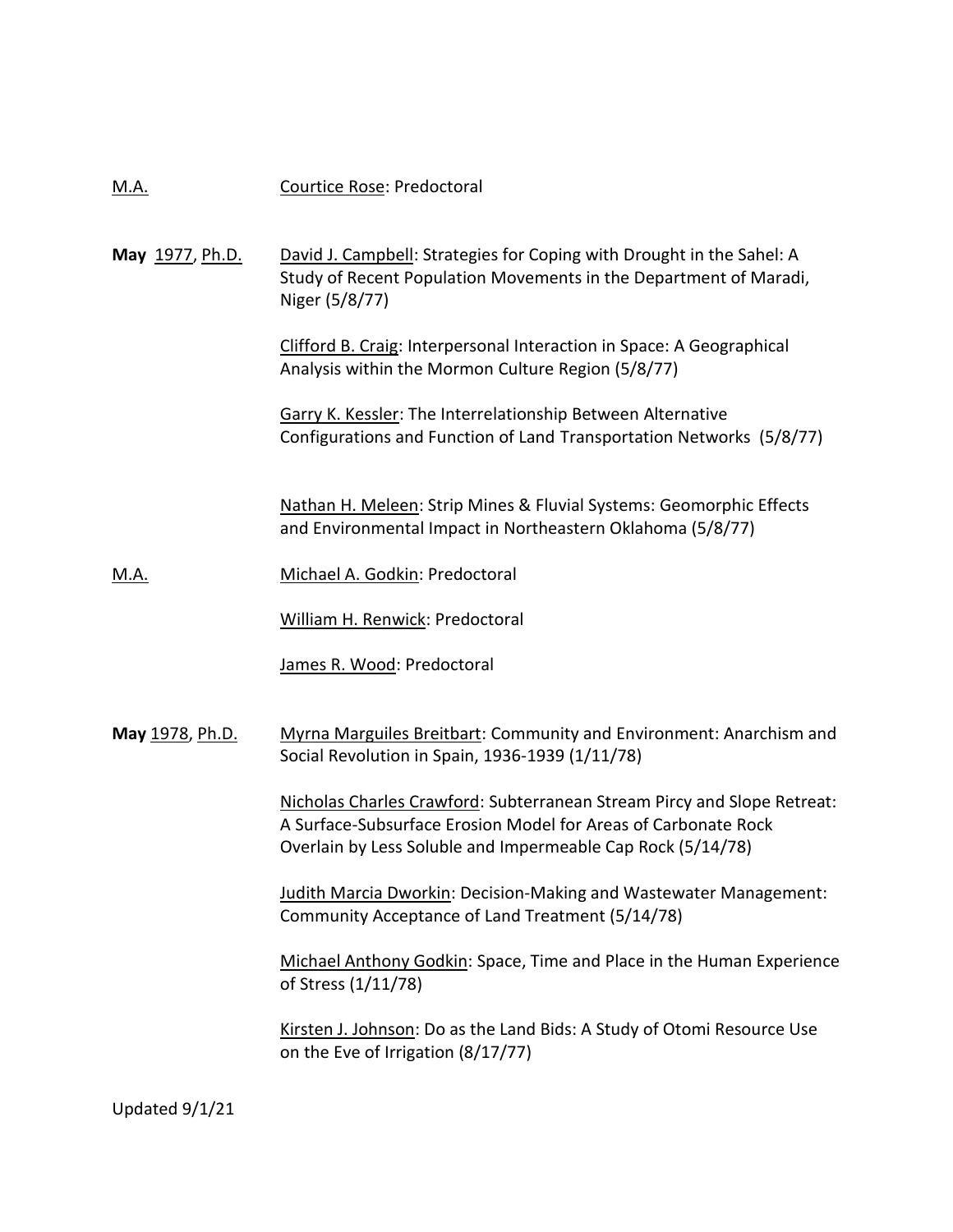Dhevrah Sunderajh Rajah: An Analysis of the Family Status Dimension Among the Indian Population in Durban, South Africa: An Experiment in Urban Factional Ecology (6/29/77)

Courtice George Rose: The Concept of Reach and Its Relevance to Social Geography (1/11/78)

David Richard Seamon: A Phenomenology of Everyday Environmental Experience (8/17/77)

Alan Barry Sharaf: Local Citizen Opposition to Nuclear Power Plants and Oil Refineries (5/14/78)

Benjamin Goodwin Wisner: The Human Ecology of Drought in Eastern Kenya (1/11/78)

Henry Aay: Conceptual Change and the Growth of Geographic Knowledge: A Critical Appraisal of the Historiography of Geography

Nurit Kliot: The Political Landscape: A Geographical Analysis of the Impact of Idealogy on the Landscape

**May** 1978, M.A. **Eileen Hadley Berry: Alternative Program** 

Forrest Milton Cason: Alternative Program

Leban Obande Masimba: The Political Economy of the Development of Kenya's Coffee Industry: A Case of Dependence

K. David Pijawka: Alternative Program

Stephen W. Sawyer: Alternative Program

August 1978, M.A. Sister Louise M. Burnard: Predoctoral

Vernon Albert Domingo: Predoctoral

Katherine Drayton Sibold: Predoctoral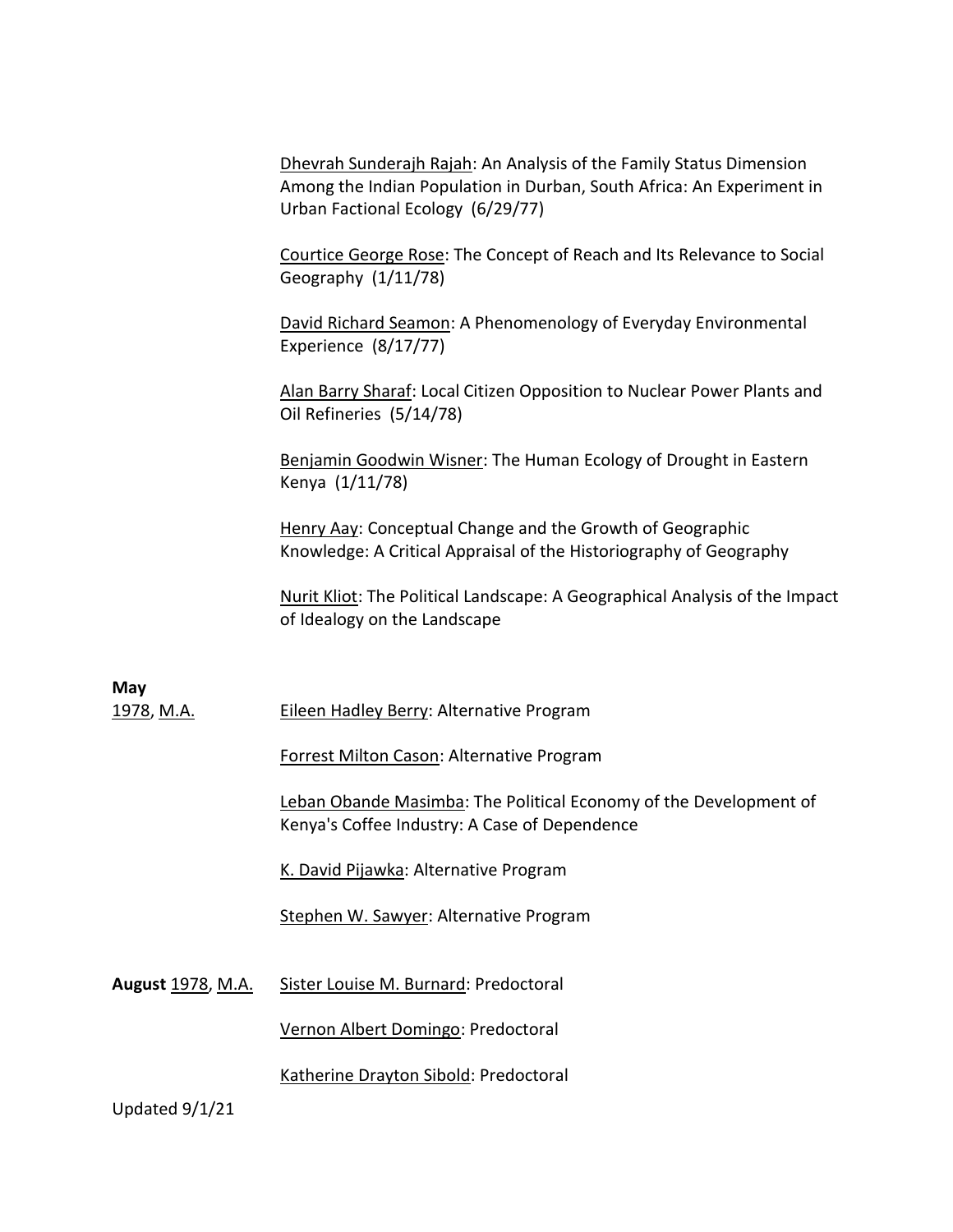| January 1979, M.A.                 | Raban Chanda: Rural-Urban Migration in Zambia: An Eco-Economic<br>Imperative?                                                                                                                                    |
|------------------------------------|------------------------------------------------------------------------------------------------------------------------------------------------------------------------------------------------------------------|
|                                    | <b>Beatrice Ruth Fincher: Predoctoral</b>                                                                                                                                                                        |
|                                    | Bret McLean Halverson: Predoctoral                                                                                                                                                                               |
| May 1979, M.A.                     | Mohammed Nazar Memon: Regionalization Schemes for Sing: Delineating<br><b>Subregions for Planning</b>                                                                                                            |
|                                    | J. Sipho Talane: Geographical Variations in Social Well-Being: The Case of<br>South Africa                                                                                                                       |
|                                    | <b>Hilary Renwick: Predoctoral</b>                                                                                                                                                                               |
|                                    |                                                                                                                                                                                                                  |
| <b>August</b><br><u>1979, M.A.</u> | Paul Hideo Kariya: Predoctoral                                                                                                                                                                                   |
|                                    | Cindi R. Katz: Predoctoral                                                                                                                                                                                       |
| <b>January</b>                     |                                                                                                                                                                                                                  |
| 1979, Ph.D.                        | Daniel Jose Amaral: Family, Community and Place: The Experience of<br>Puerto Rican Emigrants in Worcester, Massachusetts                                                                                         |
|                                    | Michael Jeffrey Enders: The Impact of National Territorial Size on the<br>Utilization and Management of the Environment                                                                                          |
|                                    |                                                                                                                                                                                                                  |
| May<br><u>1979, Ph.D.</u>          | Roger Andrew Hart: Aerial Geography: An Experiment in Education                                                                                                                                                  |
|                                    | Edwin Lawrence Hubbard: The Effects of Numberous Old Mill<br>Dams on Lower Basin Stream Development: 250 Years of<br>Industrial Use of the French River and Its Tributaries,<br>Southern Worcester County, Mass. |
|                                    | <b>Amram Pruginin: Citizen Participation Program and Process: Applications</b><br>to the Case of Highways and Wastewater Management                                                                              |
|                                    | William Renwick: Short-Term Sediment Movements and Related Channel<br>Changes: The Piciance Basin, CO                                                                                                            |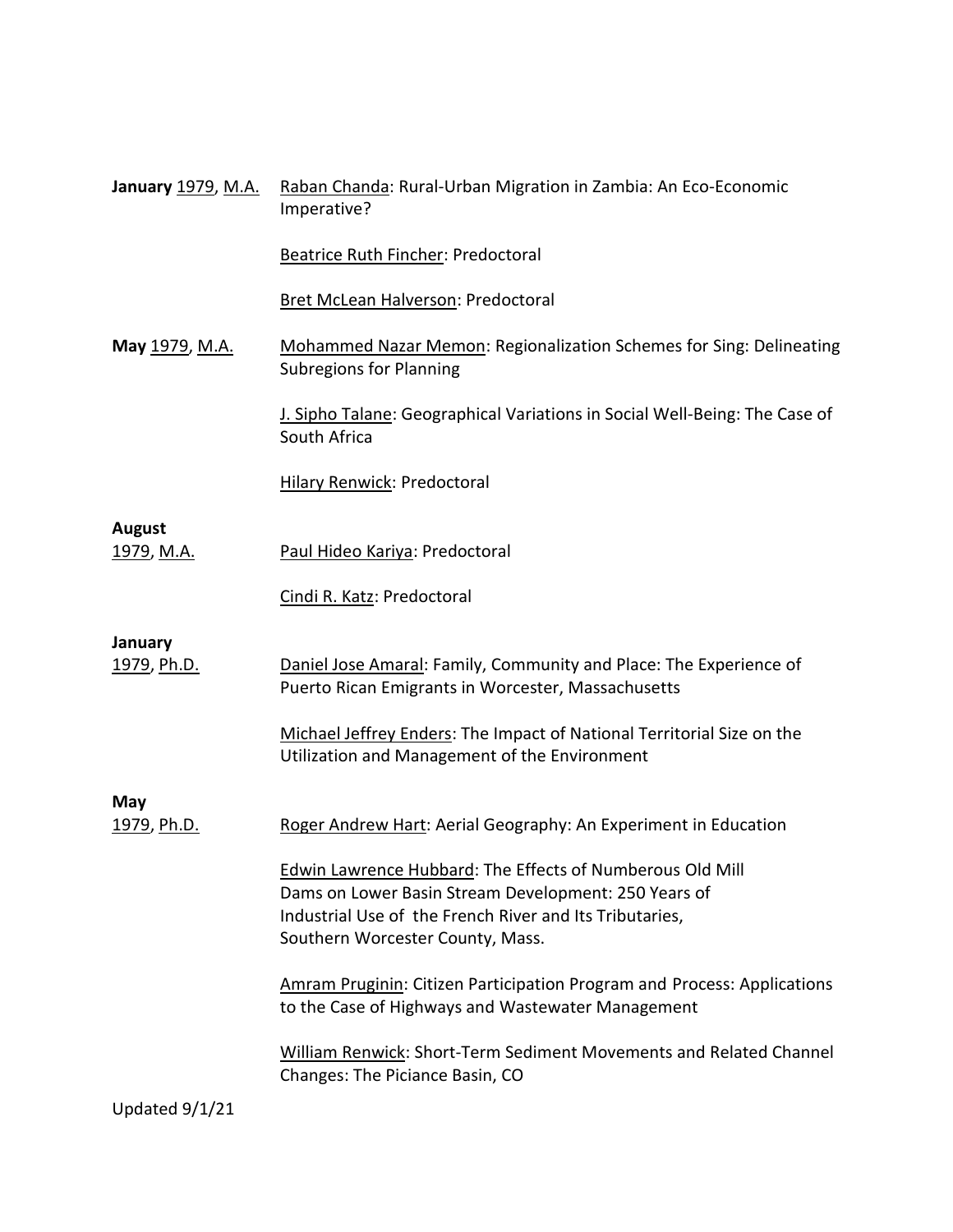|                                      | Robert Wirtshafter: Shelter Design and Energy Usage--A Methodology for<br>Evaluating the Impacts of Residential Space Conditioning Technologies on<br>the Consumer, the Electric Utility, and Society |  |
|--------------------------------------|-------------------------------------------------------------------------------------------------------------------------------------------------------------------------------------------------------|--|
| <b>August</b><br><u>1979</u> , Ph.D. | Paul H. Susman: Problems of Regional Decline in Advanced Capitalist<br>Countries: The Case of Northeast England                                                                                       |  |
| May<br><u>1980, M.A.</u>             | Katherine D. Gibson: Predoctoral                                                                                                                                                                      |  |
| January<br>1980, Ph.D.               | Beatrice Ruth Fincher: The Local State and the Urban Built Environment:<br>The Case of Boston in Late Capitalism                                                                                      |  |
|                                      | Bret McClean Halverson: The Concept of Individual Difference in<br>Adolescents and Its Relevance for Urban Geographical Education                                                                     |  |
|                                      | Arthur James Krim: Imagery in Search of a City: The Geosophy of Los<br>Angeles                                                                                                                        |  |
| May<br>1980, Ph.D.                   | Stephen W. Sawyer: Residential Solar Energy Use: A Comparative<br>Assessment by Solar Consumers and the Solar Research Community                                                                      |  |
|                                      | Vernon Albert Domingo: The Underdevelopment of Ex-Colonial<br>Immigrants in Metropolitan Society: A Study of Surinamers in the<br>Netherlands                                                         |  |
| <b>August</b>                        |                                                                                                                                                                                                       |  |
| 1980, M.A.                           | Francis Obukowo Odemero: Predoctoral                                                                                                                                                                  |  |
|                                      | Lewis Daniel Rosenthal: A Geographical Model for Political Systems<br>Analysis                                                                                                                        |  |
| 1980, Ph.D.                          | Tim William Hudson: The Politics of Industrial Development in Mississippi:<br>A Spatial Analysis                                                                                                      |  |
| May<br>1981, M.A.                    | Ann Dennis: Predoctoral                                                                                                                                                                               |  |
| Updated 9/1/21                       |                                                                                                                                                                                                       |  |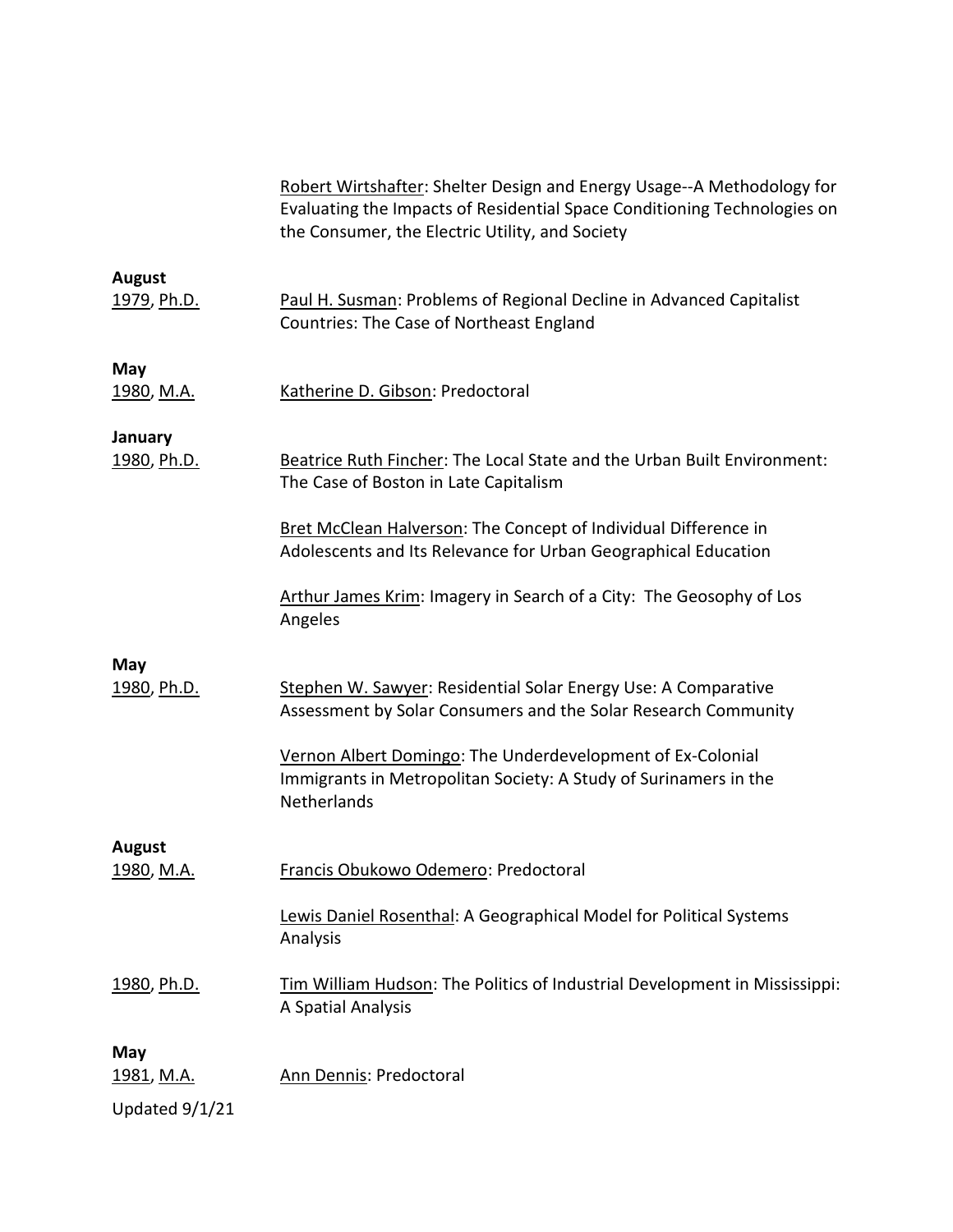|                              | Larissa Hanuszczak-Sacovitch: The Influence of                                                                                                              |
|------------------------------|-------------------------------------------------------------------------------------------------------------------------------------------------------------|
|                              | Daniel Weiner: Exploring the Potential Global Consequences of a<br>Recurrence of a 1930's Magnitude Drought in the United States Great<br>Plains            |
| February<br>1981, Ph.D.      | Branden B. Johnson: Congress as Technological Hazard Manager: An<br>Analysis of Legislation of Technological Hazards, 1957-1978                             |
| <b>April</b><br>1981, Ph.D.  | Abraham Zahavi: Movement of Bed Material in a Small Reach of a<br>Perrenial Stream                                                                          |
| May<br>1981, Ph.D.           | Perry A. Massey: A Comparative Spatial Analysis of the Processes of Black<br>Suburbanization in the SMSAS of Cleveland, Birmingham, and Seattle-<br>Everett |
|                              | William Edward Riebsame: Adjustment to drought in the Spring Wheat<br>Area of North Dakota: A Case Study of Climate Impacts on Agriculture                  |
| November<br>1981, Ph.D.      | Eileen Berry: The African Family-Household A Behavioral Model                                                                                               |
| <b>August</b><br>1981, Ph.D. | Katherine Dorothea Gibson: Structural Change Within the Capitalist Mode<br>of Production: The Case of the Australian Economy                                |
| 1982, M.A.                   | Anwar Sheilkhelden Abdu: Predoctoral                                                                                                                        |
|                              | Abdulhamed Aaleh Benkhail: Predoctoral                                                                                                                      |
|                              | Andrew Bomah: Predoctoral                                                                                                                                   |
|                              | George J. Guillory Cravins: Predoctoral                                                                                                                     |
|                              | Kevin William Ferguson: Predoctoral                                                                                                                         |
| Updated 9/1/21               | Jose Molinelli Freytes: Predoctoral                                                                                                                         |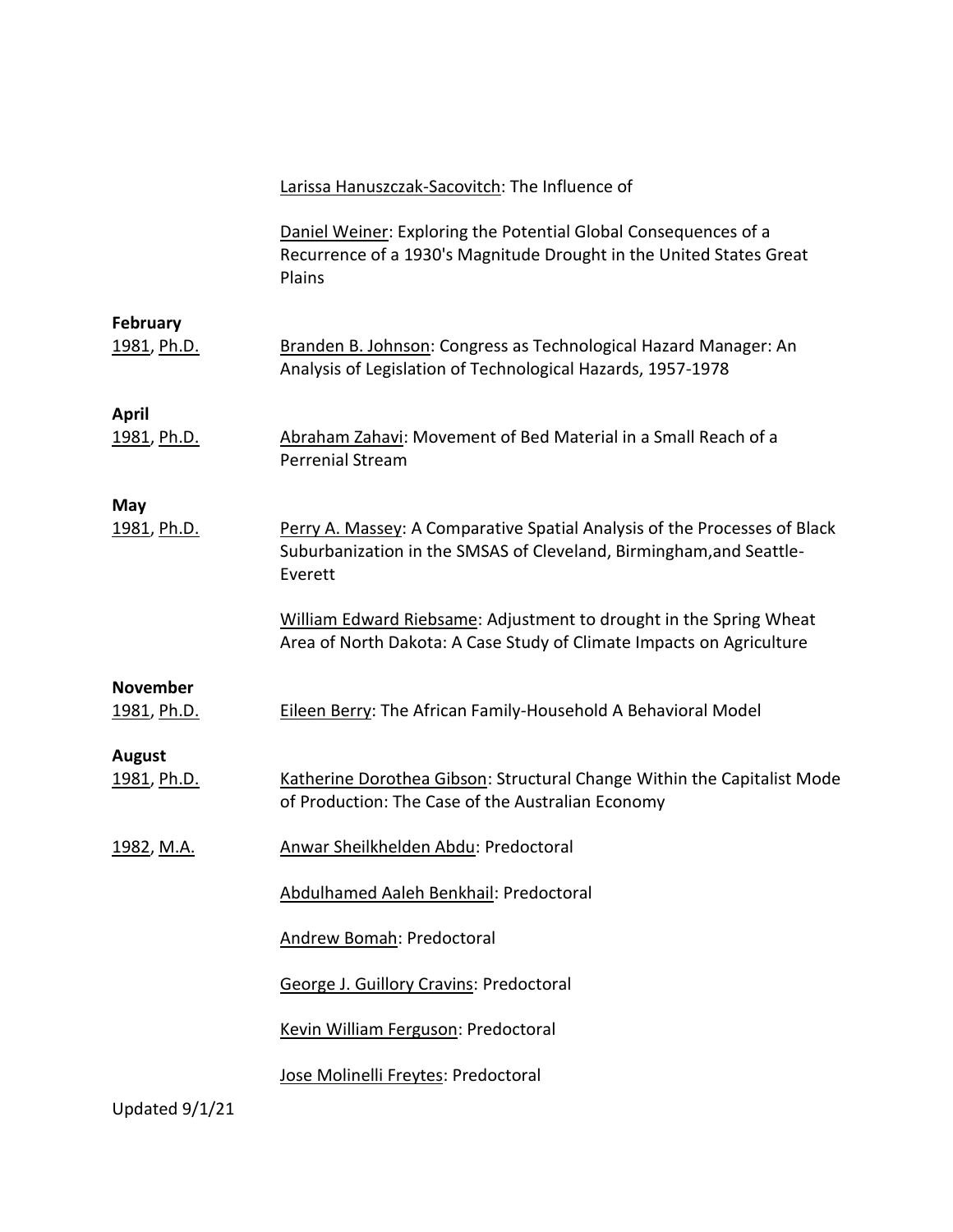# Jonquil Kim Seager: Predoctoral

# Michael Peter Steinitz: Predoctoral

| May                        |                                                                                                                                                                                             |
|----------------------------|---------------------------------------------------------------------------------------------------------------------------------------------------------------------------------------------|
| 1982, Ph.D.                | Andrew Kelvinson Bomah: An Analysis of the Physical and Land Use<br>Variables Affecting Soil Erosion in the Njala Area of Sierra Leone,<br>Southern Province                                |
|                            | Kevin Ferguson: Human Activity and Slope Contribution of Sediment to an<br>Estuarine Basin: Case Study: North River Massachusetts)                                                          |
|                            | Richard Hosier: Something to Buy Parrafin With: An Investigation Into<br>Domestic Energy Consumption in Kenya                                                                               |
|                            | Francis Obukowo Odemerho: The Dynamics of Stream Hydraulic<br>Variables: Implications for Planning Traditional Agriculture in Southwest<br>Nigeria                                          |
|                            | Douglas Way: Drainage Density: A Function of Rock Properties, Relief,<br>and Climate                                                                                                        |
| May                        |                                                                                                                                                                                             |
| <u>1983, M.A.</u>          | Mona Domosh: Predoctoral                                                                                                                                                                    |
|                            | Anne Godlewska: Predoctoral                                                                                                                                                                 |
|                            | Emilias Kalapula: Predoctoral                                                                                                                                                               |
| 1983, Ph.D.                | David K. Pijawka: A Comparative Study of the Regulation of Pesticide<br>Hazards in Canada and the United States                                                                             |
| <b>October</b>             |                                                                                                                                                                                             |
|                            | Herman L. Jenkins: Stratification and Integration in Regional Systems: The<br>Effect of Systematic Status Inconsistency on the Process of Political<br>Integration in Africa from 1965-1980 |
|                            |                                                                                                                                                                                             |
| <b>March</b><br>1984, M.A. | Ute J. Dymon: Predoctoral                                                                                                                                                                   |
|                            | Jane Jedd Hayes: Predoctoral                                                                                                                                                                |
|                            | Susanna Mach Leers: Predoctoral                                                                                                                                                             |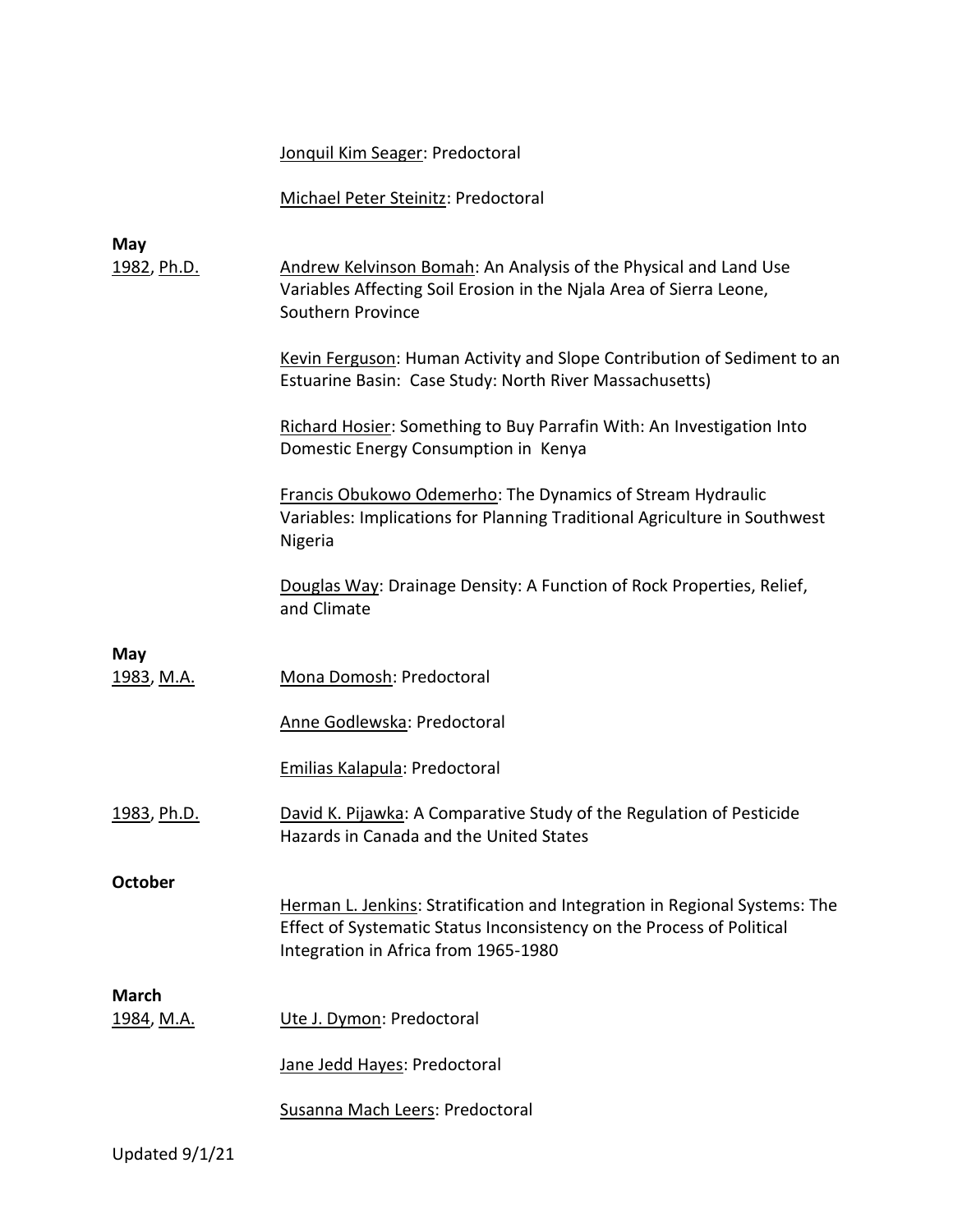| Izhak Schnell: Predoctoral<br>Abraham C. Goldman: Predoctoral                                                                                                                   |  |
|---------------------------------------------------------------------------------------------------------------------------------------------------------------------------------|--|
| Arnold L. Gray: Predoctoral                                                                                                                                                     |  |
| Richard Warren Perritt: Predoctoral                                                                                                                                             |  |
| Ophelia Cyrilla Mascarenhas: Predoctoral                                                                                                                                        |  |
| Jose Antonio Molinelli: Geomorphic Processes Along the Autopista Las<br>Americas in North Central Puerto Rico: Implications of Highway<br>Construction, Design, and Maintenance |  |
| Emilias Shamilupa Kalapula: Back to the Land: Youth-Based Agricultural<br>Land Settlement Centres for Economic and Social Development in<br>Southern, Zambia                    |  |
| Hilary Lambert Renwick: The Decorated Desert: A Comparative Study of<br>Vegetation Resource Cognition in the Choachella Valley, California                                      |  |
| Julie Graham: Economic Restructuring in the United States, 1958-1980<br>Theory and Identification                                                                               |  |
| Izhak Schnell: Human Agency, Place, and the Experience of Immigration                                                                                                           |  |
| David Munasirei: Predoctoral                                                                                                                                                    |  |
| Anwar Sheikh Eldin Abdu: Patterns of Rural Household Energy Use: A<br>Study in the White Nile Province-The Sudan                                                                |  |
| Mona Domosh: Scrapers of the Sky: The Symbolic and<br><b>Functional Structures of Lower Manhattan</b>                                                                           |  |
| Anne Marie Claire Godlewska: Compilation and the Napoleonic Mapping<br>of Egypt: An Historical Reconstruction                                                                   |  |
| Abdulhamed Saleh Benkhial: The Socio-Economic Impacts of Wadi<br>Irrigation Projects: The Case of Wadi Darnah/Al-Fatayah Scheme, Libya                                          |  |
|                                                                                                                                                                                 |  |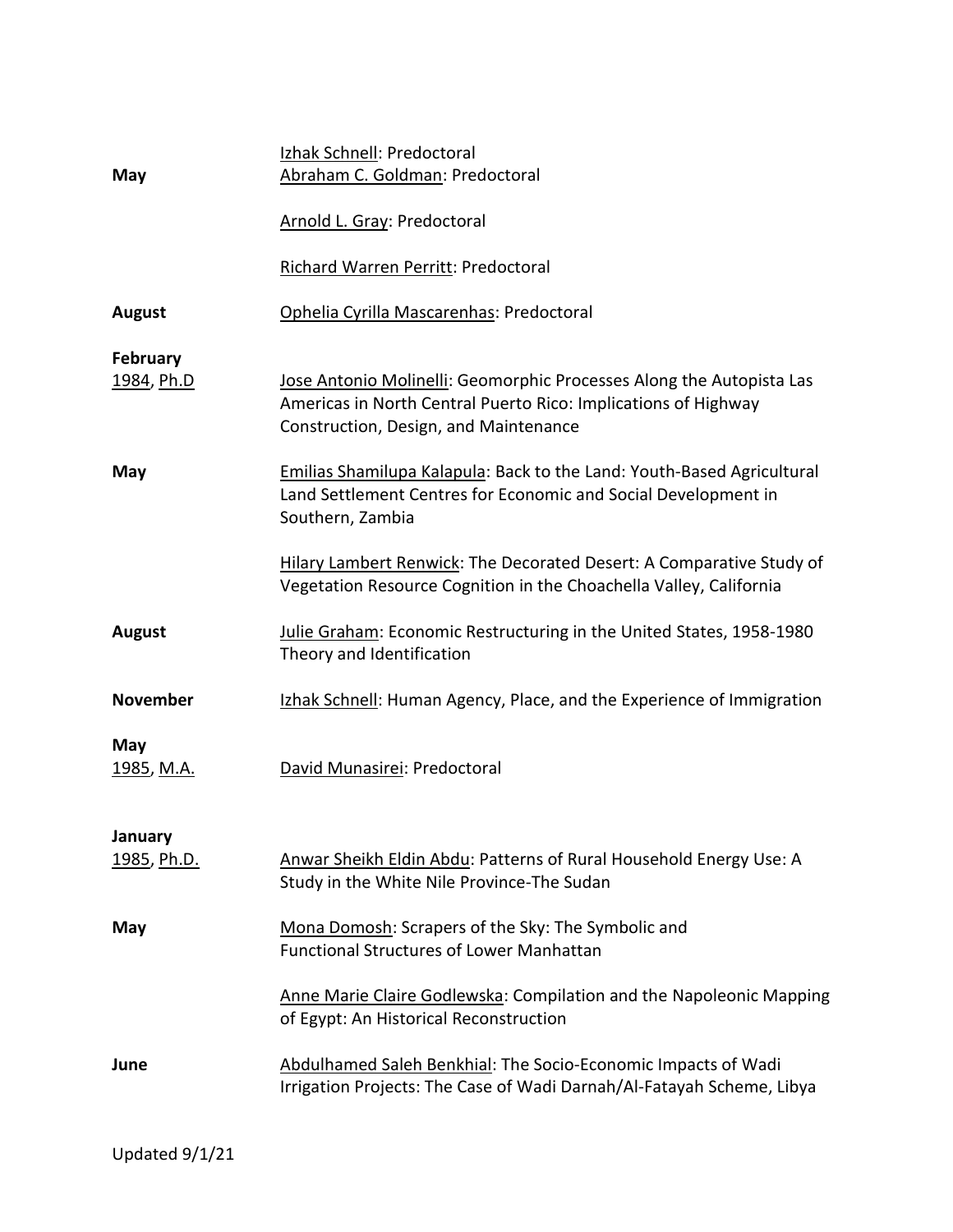## **October** Ute Janik Dymon: Groundwater Mapping: The Information Exchange Between Map Users and Map Makers

# *Please note: the following degree recipients are listed by calendar year and not by Board of Trustees Meeting Dates:*

1986, M.A. Isabel Clos I Costa: The Journey to Work in the Conurbation of Barcelona Lee Ann Dillard: Predoctoral

Myron L. Gildesgame: Predoctoral

Jimmy Y. Levy: Predoctoral

James V. Lyons: Predoctoral

Michele Marie Masucci: Predoctoral

Thomas L. Millette: Predoctoral

Ann Marie Oberhauser: Predoctoral

1986, Ph.D. Raban Chanda: Relations Between Migration and Rural Resource Management and Development in the Samfya Area, Zambia

> Abraham C. Goldman: Pest Hazards and Pest Management by Small Scale Farmers in Kenya

Ophelia C. Mascarenhas: Adaptation or Adoption? Ecological and Socio-Economic Implications of Technological Changes in Smallholder Food Production Systems in Tanzania

Fujio Mizouka: Annihilation of Space: A Theory of Marxist Economic Geography

Hezekiel Mbelwa Mushala: An Analysis of Soil Loss Measurements on Small Agricultural Plots and the Implications for Soil Conservation in Kondoa District, Tanzania

Robert David Obeiter: On the Innovative Pricing for Residential Water Supply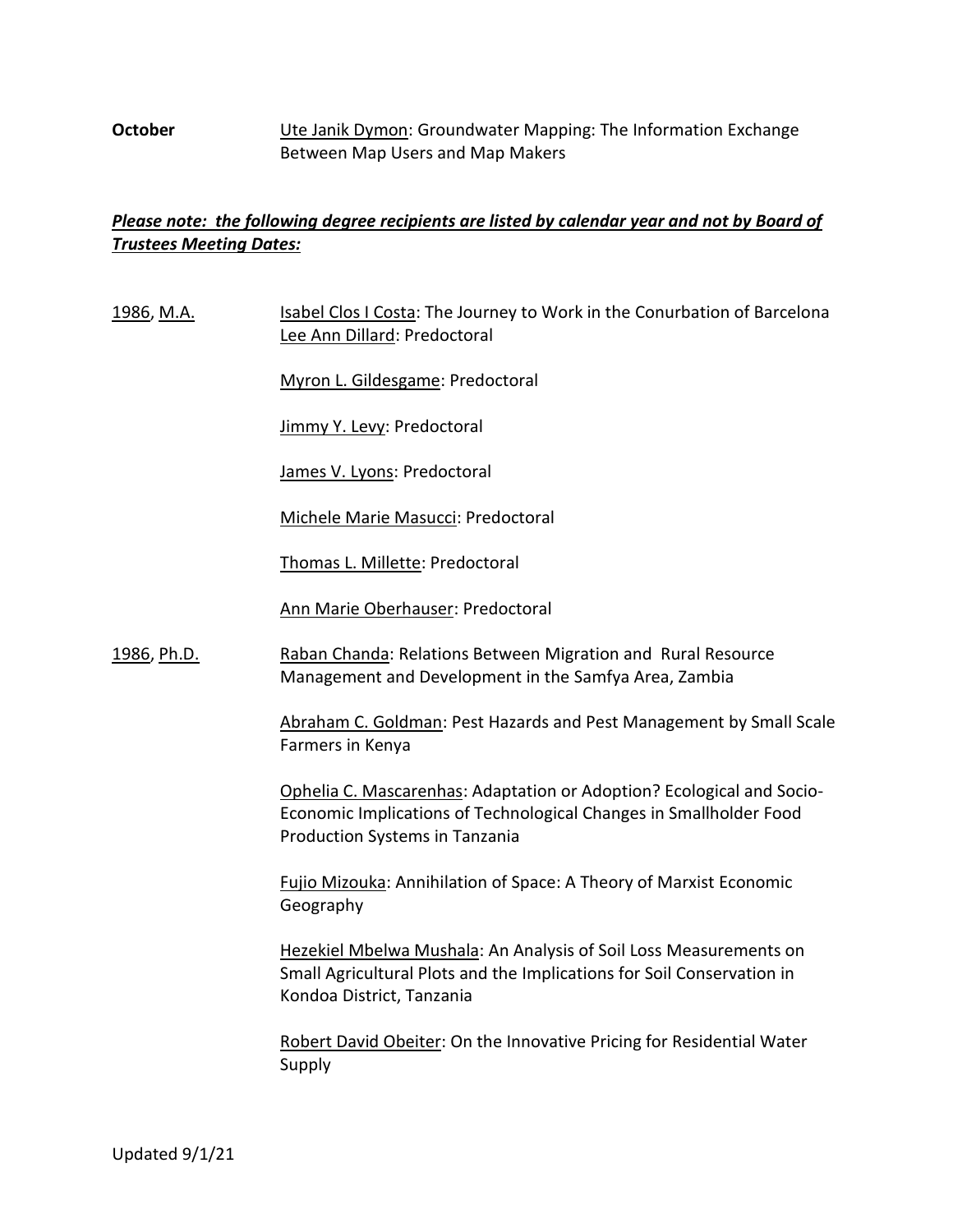Reed Francis Stewart: Mande-Speaking Peoples of West Africa: A Study of Culture Change Along Language and Environmental Continua

Abdellatif Bencherifa: Agropastoral Systems in Morocco: Cultural Ecology of Tradition and Change

Jane Jedd Hayes: Not Enough Wood For the Women: How Modernization Limits Access to Resources in the Domestic Economy of Rural Kenya

Cindi Katz: If There Weren't Kids There Wouldn't Be Fields: Children's Environmental Learning, Knowledge and Interactions in a Changing Socio-Economic Contest In Rural Sudan

Daniel Weiner: Energy Use in Agruiculture and the Articulation of Modes of Production in Zimbabwe

1987, M.A. Usama Osman Abdelgadir: Predoctoral

Abdalla A.S. Al-Ghahaity: Predoctoral

Jonathan Dustin Cheney: Predoctoral

Dominic Golding: Predoctoral (October 31, 1986)

Ibipo Johnston-Anumonwo: Predoctoral

Linda D'Angelo Logan: Predoctoral

Eugenie Leigh Rovai: Predoctoral

Robert Arthur Scarfo: Predoctoral (December 19, 1986)

Margo Schwab: Predoctoral (December 19, 1986)

1987, Ph.D. **Abu Muhammad Shajaat Ali: Changes in Near-Saturated Agro** Ecosystems: A Comparison of Paddy Agriculture in Six Villages in Bangladesh

> Ibipo Johnston-Anumonwo: A Geographic Perspective on Occupational Segregation: A Case Study of the Workforce in Worcester, Massachusetts

Linda D'Angelo Logan: The Geographical Imagination of Frederick Remington: A Chapter in the Geosophy of the American West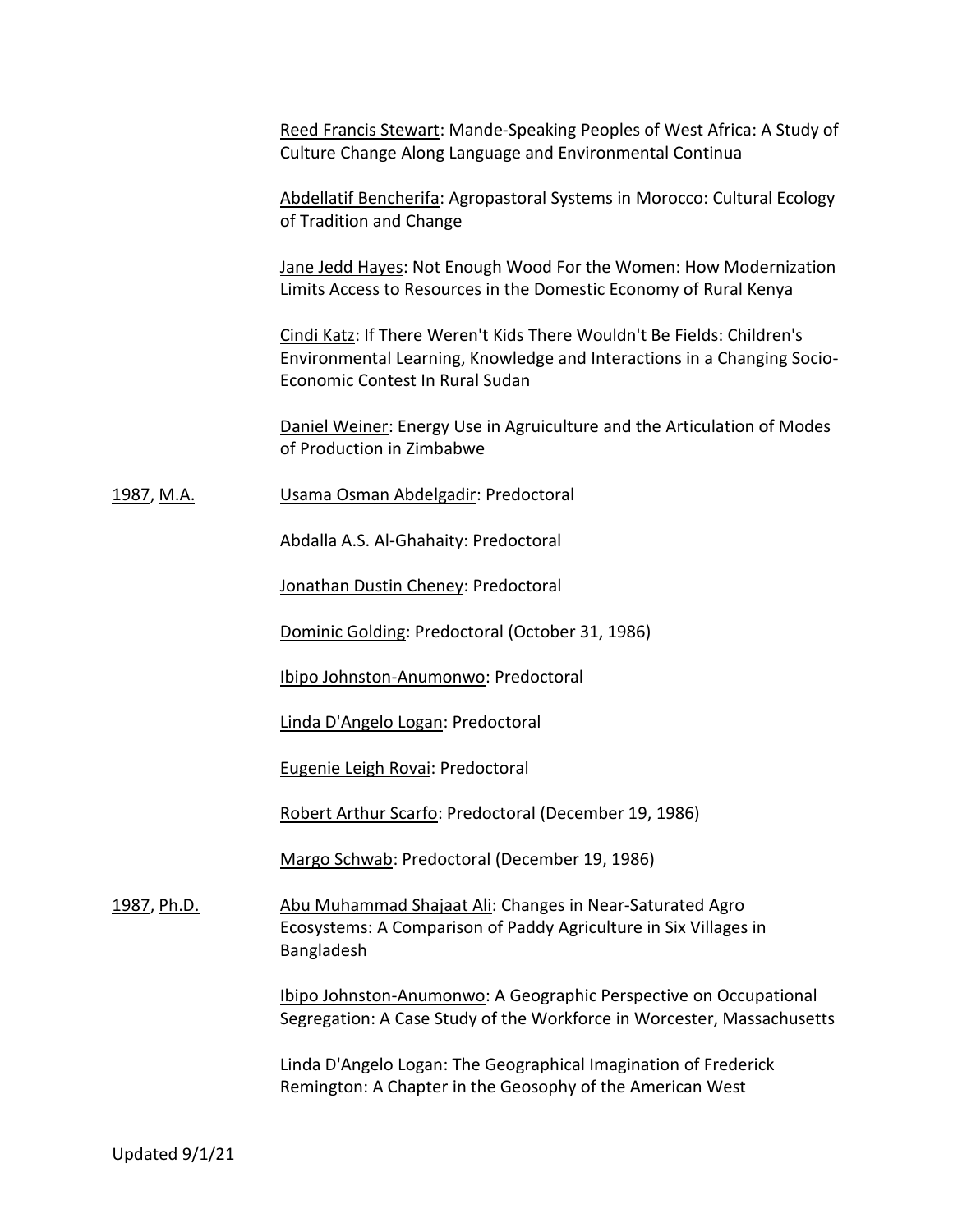Christine Mary Rodrigue: An Evaluation of Ritual Sacrifice as an Explanation for Early Animal Domestications in the Near East

Paul Hideo Kariya: The Indian Reserve as a Negotiated Reality: The Social Worlds of Indian Leaders and Department of Indian Affairs Officials in the Northwest District of British Columbia

Martin Koeppl: Place, Power, and Aesthetics in the Urban Landscape of Children's Imagination: An Evaluation of a Multimedia Based Neighborhood Design Project at Public School 15 in Brooklyn, New York (deceased)

Michele Masucci: A Simulation of Regional Planning Decision-Making Processes

Nomcebo Olivia Simelane: Household Morbidity Patterns and Choice of Health Care Service Utilized in Manzini District, Swaziland

1988, M.A. **Anthony James Bebbington: Predoctoral** 

Mark Olof Johnson: Predoctoral

Dara Entekhabi: Predoctoral

Jennifer Santer: Households and Industrial Restructuring: Toward an Open-Ended Theory of Social Reproduction

Anne Gibson: Predoctoral

Martin Koeppl: Predoctoral

Murdo Morrison: A Methodology for Assessing the Timeliness of Managerial Response to Technological Hazards

Michael Phoenix: Predoctoral

Stacey Warren: Housing and Ideology: The Menace of the Three-Decker

Mustafa Omer M. El-Jaili: Predoctoral

Nancy Villanueva-Colon: Predoctoral

1988, Ph.D. Eric Stephen Belsky: Realism and Regional Development: The Case of the Structuration of the Potato Marketing System in Tungurahua, Ecuador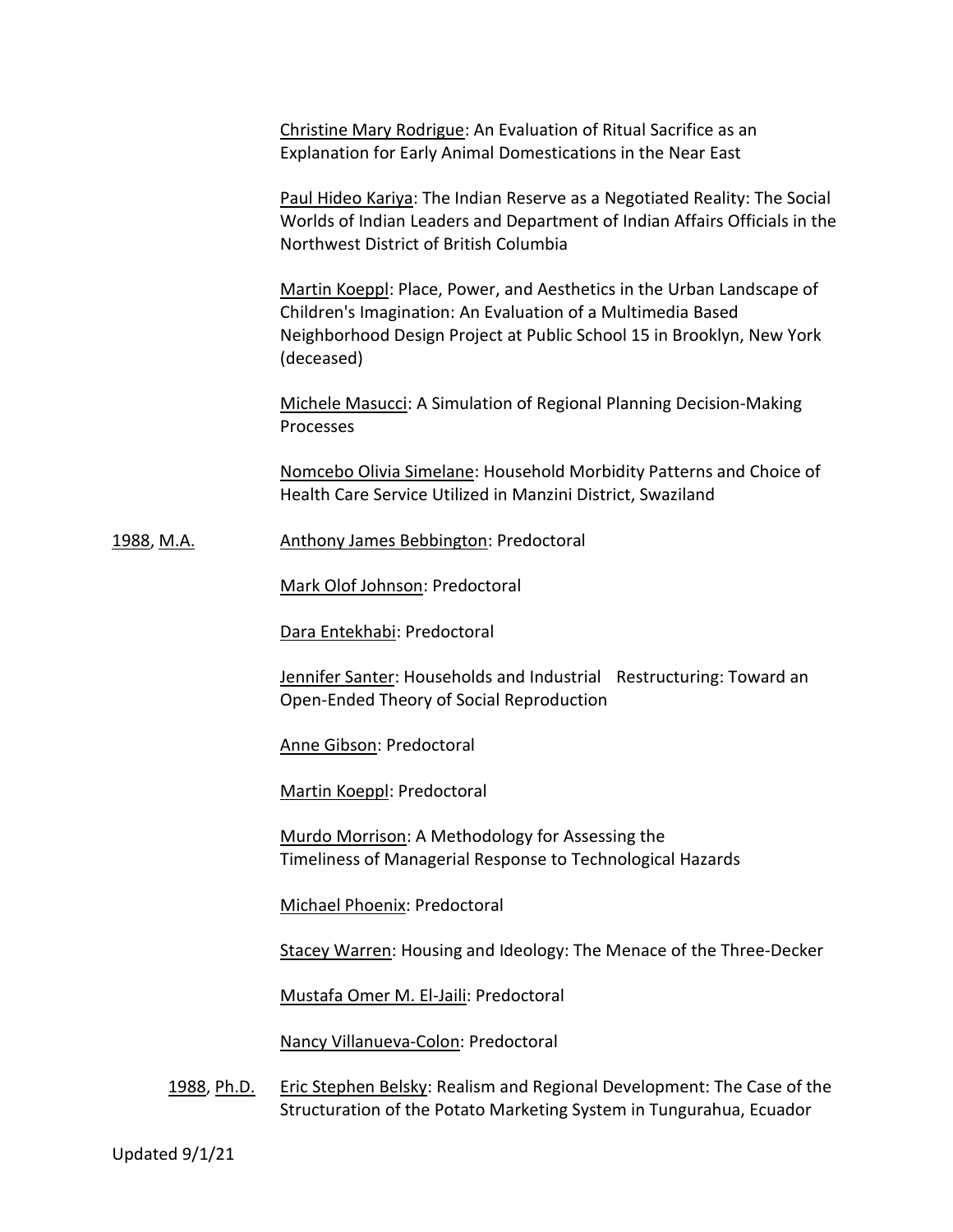George G. Cravins: Industrial Restructuring and Its Impact on Communities and Populations of Northern Mature Regions: A Case Study of Worcester County, Massachusetts, 1965-80

Thomas Edward Downing: Climatic Variability, Food Security and Smallholder Agriculturalists in Six Districts of Central and Eastern Kenya

Mustafa Omer M. El-Jaili: Environmental Management: Traditional Versus Modern (Case Study: Um-Ruaba District, Sudan)

Dominic Golding: The Differential Suseptability of Workers to Occupational Hazards: A Comparison of Policies in Sweden, Britain, and the United States

Arnold Leroy Gray: The Relationship of Production Type to Resource Stock Manipulation in Chipinge District, Zimbabwe: A Micro-Agricultural Geography

Ann Marie Oberhauser: The Social and Spatial Reorganization of the French Automobile Industry: 1950-1985

Richard Warren Perritt: Small Farmer Resource Management: Case of Pesticide Use in Rio Grande Do Sul, Brazil

Jonquil Seager: 'Father's Chair', Domestic Reform and Housing Change in the Progressive Era

Michael Peter Steinitz: Landmark and Shelter: Domestic Architecture in the Central Uplands of Massachusetts in the Eighteenth Century

Margo Schwab: Differential Exposure to Carbon Monoxide Among Sociodemographic Groups in Washington, D.C.

1989, Ph.D. Usama Osman Abdelgadir: The Impact of Education, Migration, and Remittances on Rural Agricultural Households in El-Obeid Area, Sudan

Forrest Milton Cason: Local Government Mercantilism

Benjamin F. Howatt: Central Place Theory and Produce Marketing in the Ambato Region of Ecuador: The Case for Microsystems Analysis in Third World Regional Planning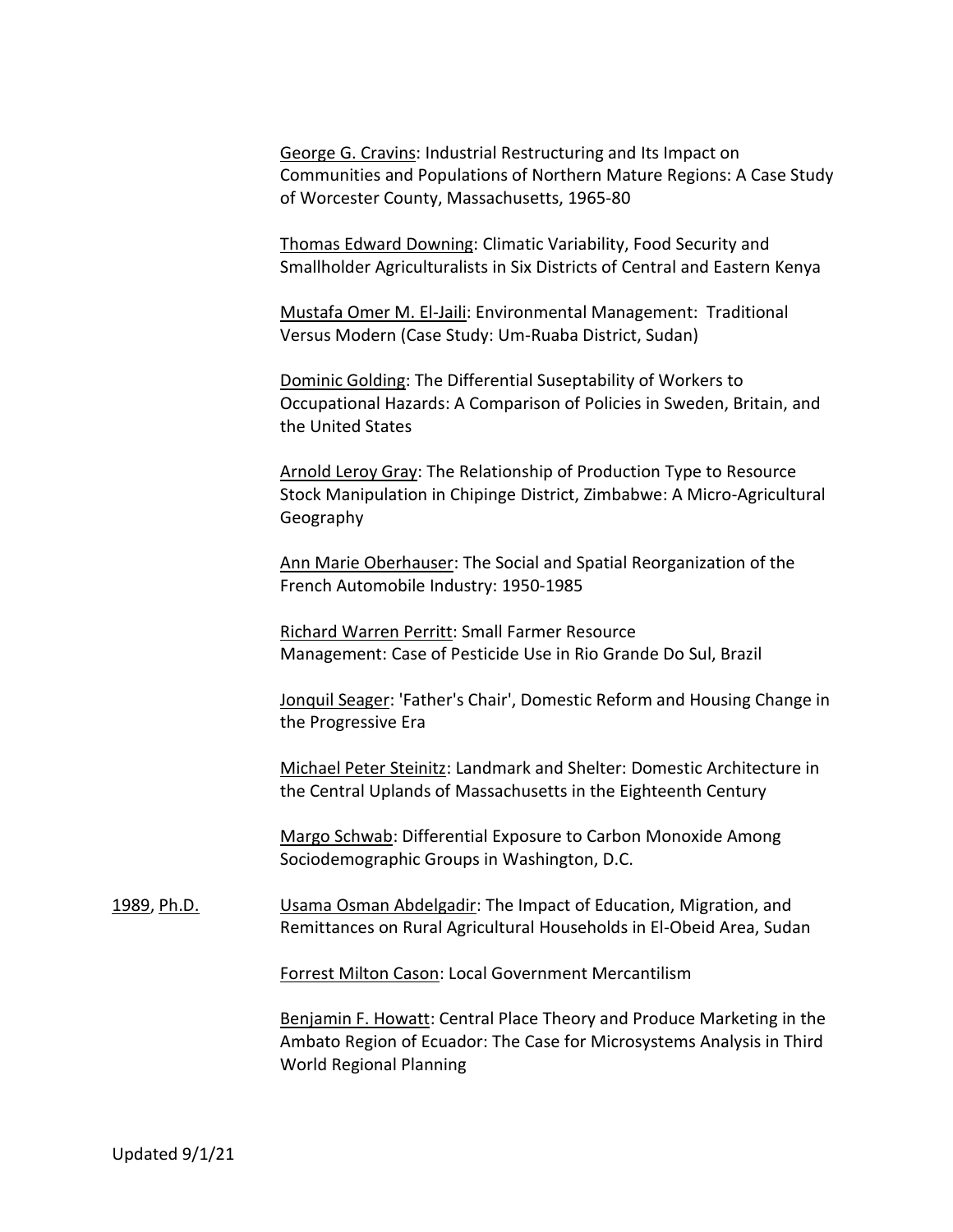Thomas L. Millette: Remote Sensing Pathways: A Model for Digital and Nondigital Remote Sensing Strategy Development

1989, M.A. Mary Theresa Picard: Predoctoral

Thomas M. Whitmore: Predoctoral

1990, Ph.D. Anthony Bebbington: Indigenous Agriculture in the Central Ecuadorian Andes. The Cultural Ecology and Institutional Conditions of its Construction and its Change

> Myron Leo Gildesgame: Conserving Tropical Forest Resources in the National Park System of Costa Rica

Mary Theresa Picard: Local Participation in Integrated and Multiobjective River Basin Planning: A Case Study of the Senegal River Basin

David Sauri-Pujol: From Mayordomos to State Engineers: Historical Change in New Mexico Water Rights

Robert Arthur Scarfo: Transforming the Meaning of Space: The Socialization of Professional Landscape Architects

Laurence Roger Simon: Poverty Relief and the Geography of Modernization

Thomas M. Whitmore: The Sixteenth-Century Amerindian Population Collapse in the Basin of Mexico: A Systems Dynamics Examination

William Bruce Meyer: Everyman His Own Location Theorist: Spatial Generalization in Early American Thought

Eugenie Rovai: A Method for Delineating Resource Policy Management Areas

1990, M.A. Matthew Bampton: Predoctoral

Simon P.J. Batterbury: Predoctoral

Joseph C. Guardiano: Predoctoral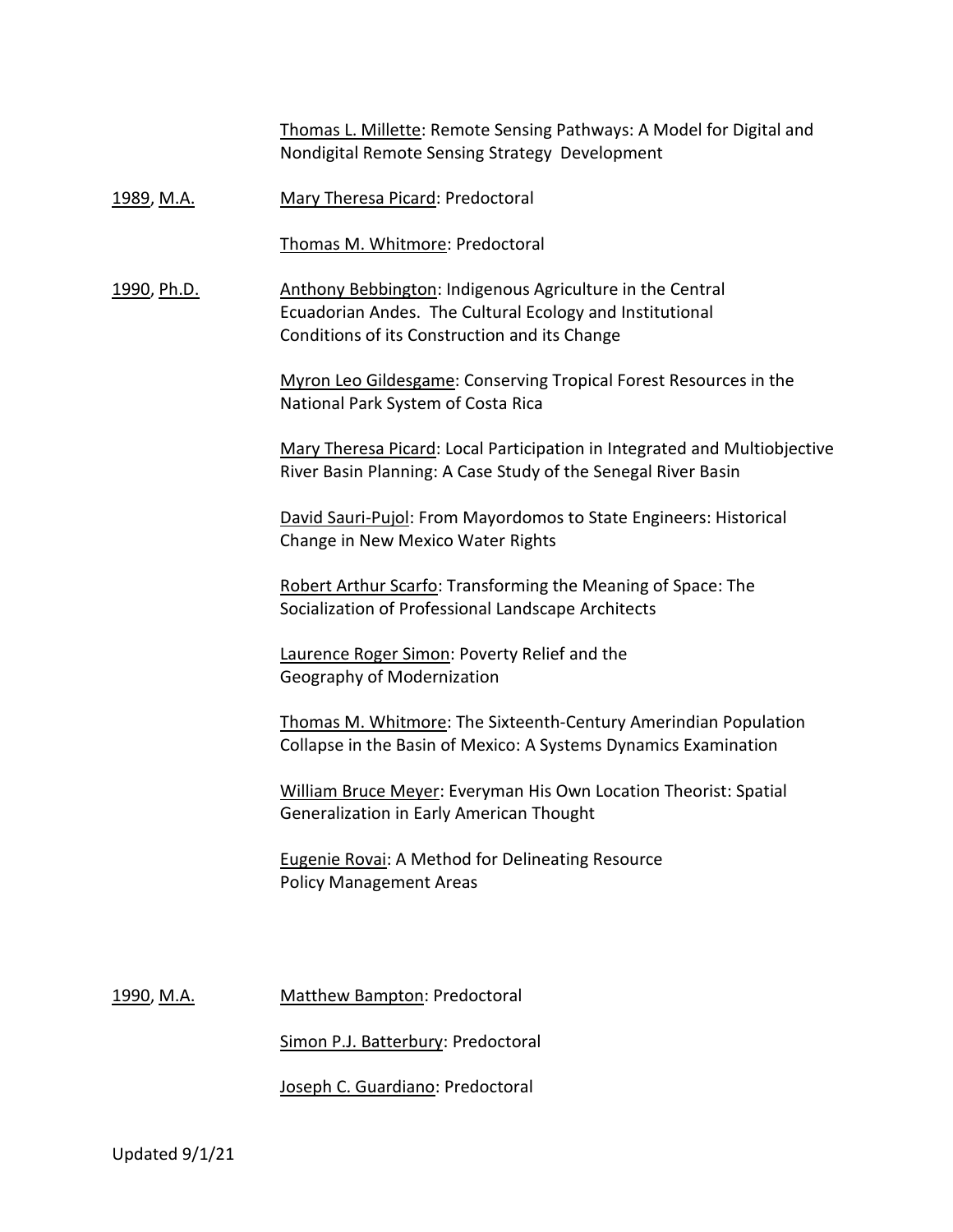Jeffrey Mitchell: Predoctoral

| 1991, Ph.D. | Yosef Gotlieb: Geo-Ethnic Imperatives of      |
|-------------|-----------------------------------------------|
|             | Development: The Inter-Dynamics of Territory, |
|             | Society and the State in the Third World      |

Jimmy Y. Levy: A Study of the Regulatory Policies Adopted by Canadian and American Authorities to Regulate Occupational Exposures to Carcinogenic Substances: Does a Lifetime Risk of One Excess Cancer Death Per One Thousand Workers Constitute an 'Acceptable' Level of Risk?

David Mazambani: Labor Migration Impacts on Communal Land Agriculture: Case Studies from Manicaland Province, Zimbabwe

1991, M.A. Melissa Gilbert: Predoctoral

Yosef Gotlieb: Predoctoral

Ragnar E. Lofstedt: Predoctoral

James Toledano: Predoctoral

1992, Ph.D. Matthew Bampton: Anthropological Influences on the Geomorphology of the Ebro Delta

> Joseph C. Guardiano: Prescriptive Regional Rural Planning for the Misgav Bloc in Israel's Northern District of the Galilee and the Differential Effects on its Jewish and Bedouin Settlements

1992, M.A. Gamini Premaratna Batuwitage: Predoctoral

Kirsten M. Dow: Predoctoral

Yu Zhou: Predoctoral

1993, Ph.D. Wei Du: Managing Uncertainties in Water Resources Planning: Developing a Waterway Management Model

> Melissa Wender Gilbert: Ties to People, Bonds to Place: The Urban Geography of Low-Income Women's Survival Strategies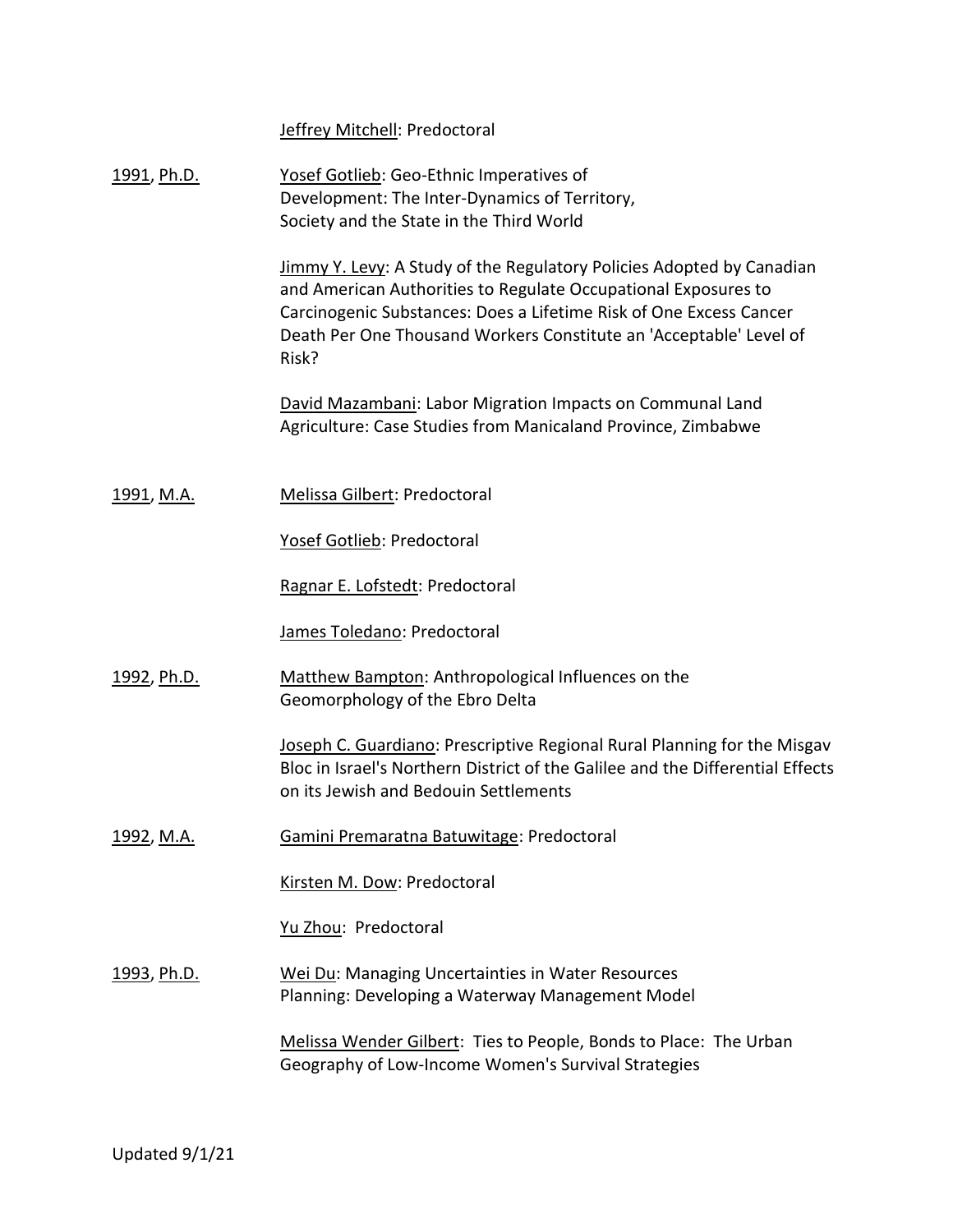|                   | Mark Olof Johnson: The Beginnings of Capitalist<br>Agriculture Among the Dinka of Sudan                                                                          |  |  |
|-------------------|------------------------------------------------------------------------------------------------------------------------------------------------------------------|--|--|
|                   | Ragnar E. Lofstedt: The Swedish Energy Policy<br>Dilemma and the Role of Behavioral Energy Conservation                                                          |  |  |
|                   | Camillus J. Sawio: Feeding the Urban Masses?: Towards an<br>Understanding of the Dynamics of Urban Agriculture and Land-Use<br>Change in Dar-es-Salaam, Tanzania |  |  |
|                   | Francis Nyongesa Wegulo: Farm and Non-Farm Activities: A Study of<br>Their Linkages and Impact upon Rural Development in Kakamega District                       |  |  |
|                   | Yu Zhou, The Effects of Scale Change on Map Structure                                                                                                            |  |  |
| 1993, M.A.        | Patricia A. Benjamin: Predoctoral                                                                                                                                |  |  |
|                   | Srinivas Emani: Predoctoral                                                                                                                                      |  |  |
|                   | Vincent Nyamulinda: Predoctoral                                                                                                                                  |  |  |
| 1994, Ph.D.       | <b>Francis Kibuba Lelo: Humanization of Wildlife Management: A Case</b><br>Study of Ol Donyo Sabuk National Park, Kenya                                          |  |  |
| <u>1994, M.A.</u> | Glen Strauch Elder: Predoctoral                                                                                                                                  |  |  |
|                   | James Denton Engstrom: Predoctoral                                                                                                                               |  |  |
|                   | Brad D. Jokisch: Predoctoral                                                                                                                                     |  |  |
|                   | Jean Ellen McKendry: Predoctoral                                                                                                                                 |  |  |
|                   | Paul Robbins: Predoctoral                                                                                                                                        |  |  |
|                   | Lydia Anne Savage: Predoctoral                                                                                                                                   |  |  |
|                   | Philip Edward Steinberg: Predoctoral                                                                                                                             |  |  |
|                   | <b>Gregory Robert Theyel: Predoctoral</b>                                                                                                                        |  |  |
| 1995, Ph.D.       | Scott Carlin: Rediscovering Boston Harbor: The Political Geography of<br>Urban Environmental Agendas                                                             |  |  |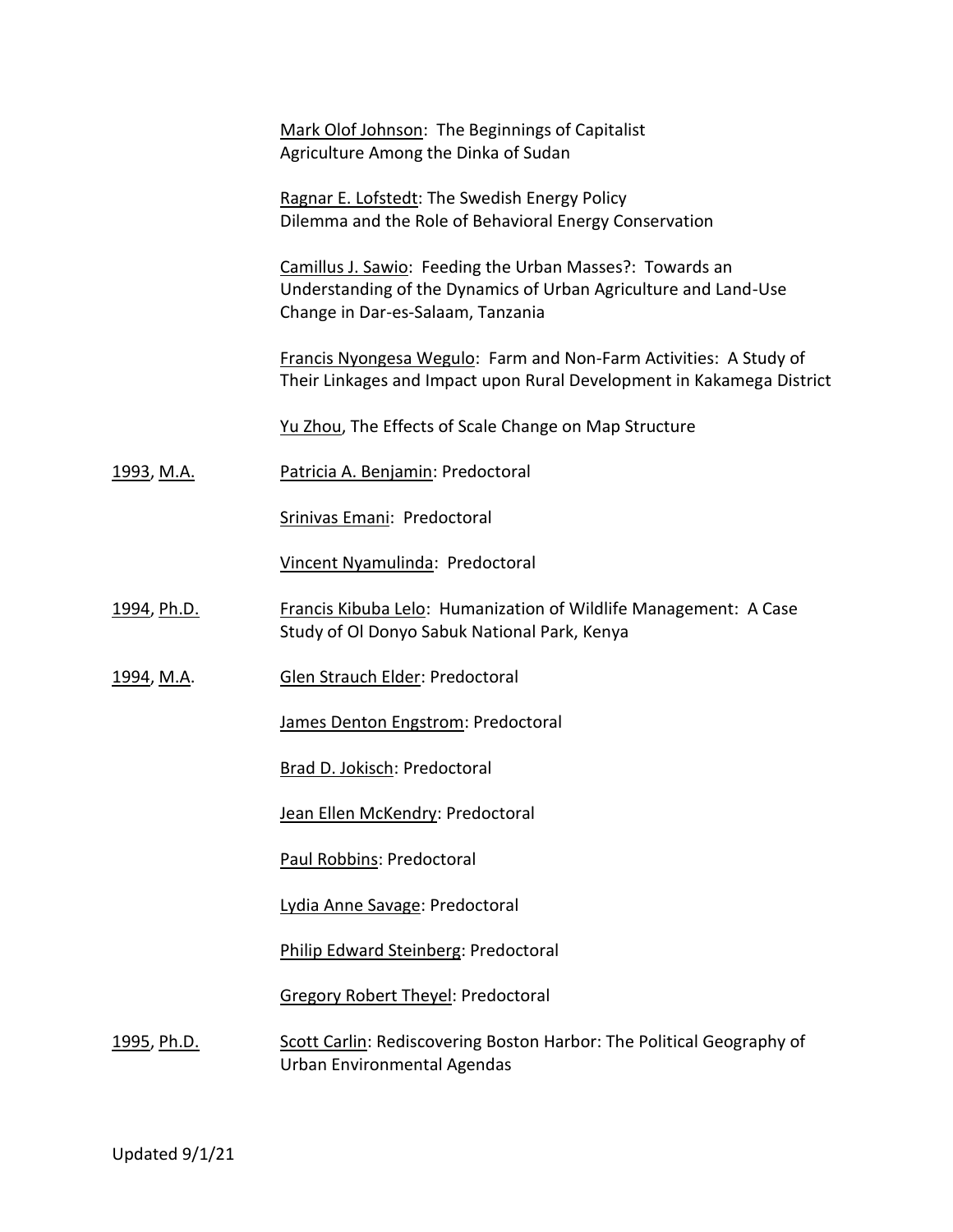Glen Strauch Elder: Apartheid, Geography, and Gender: Transforming South Africa's Migrant Worker Hostels

Anne Elizabeth Gibson: A Model for Parallel Data/Color Structuring in the Context of the Choropleth Map

Elaine Rachel Hartwick: The Golden Chain: Western Consumption Fetishes and African Production Relations

Nancy Villanueva-Colón: Out of Sight, Out of Mind: Policies, Practices and Realities of Illegal Dumping in Puerto Rico

1995, M.A. **Hong Jiang: Predoctoral** 

Weigen Jin: Predoctoral Rheyna M. Laney: Predoctoral

Susanne C. Moser: Predoctoral

Margaret Wickens Pearce: Predoctoral

James Toledano: Predoctoral

1996, Ph.D. Gamini Premaratna Batuwitage: Managing Overlapping Interests: A Case Study of Collaborative Planning for Sustainable Integrated Area Development of Sri Lanka

> Brooks A. T. Bitterman: Geography and Workers' Struggles: The Strategic Use of Place and Space by Labor and Capital

Elizabeth Anne Brooks: Hardy Sons of Pioneers V. The Boys in the Piney Woods: An Empirical Analysis of Ideology and the Decision to Manage Groundwater

Kirstin Dow: Vulnerability Transitions Along the Strait of Malacca

Thomas Hayward Estabrook: Labor/Community Environment: The Spatial Politics of Collective Identity in Louisiana

James V. Lyons: Assessing Vulnerability to Volcanic Ashfall in East Central Washington: Impact, Decision-Making, and Adjustment in the Agricultural Sector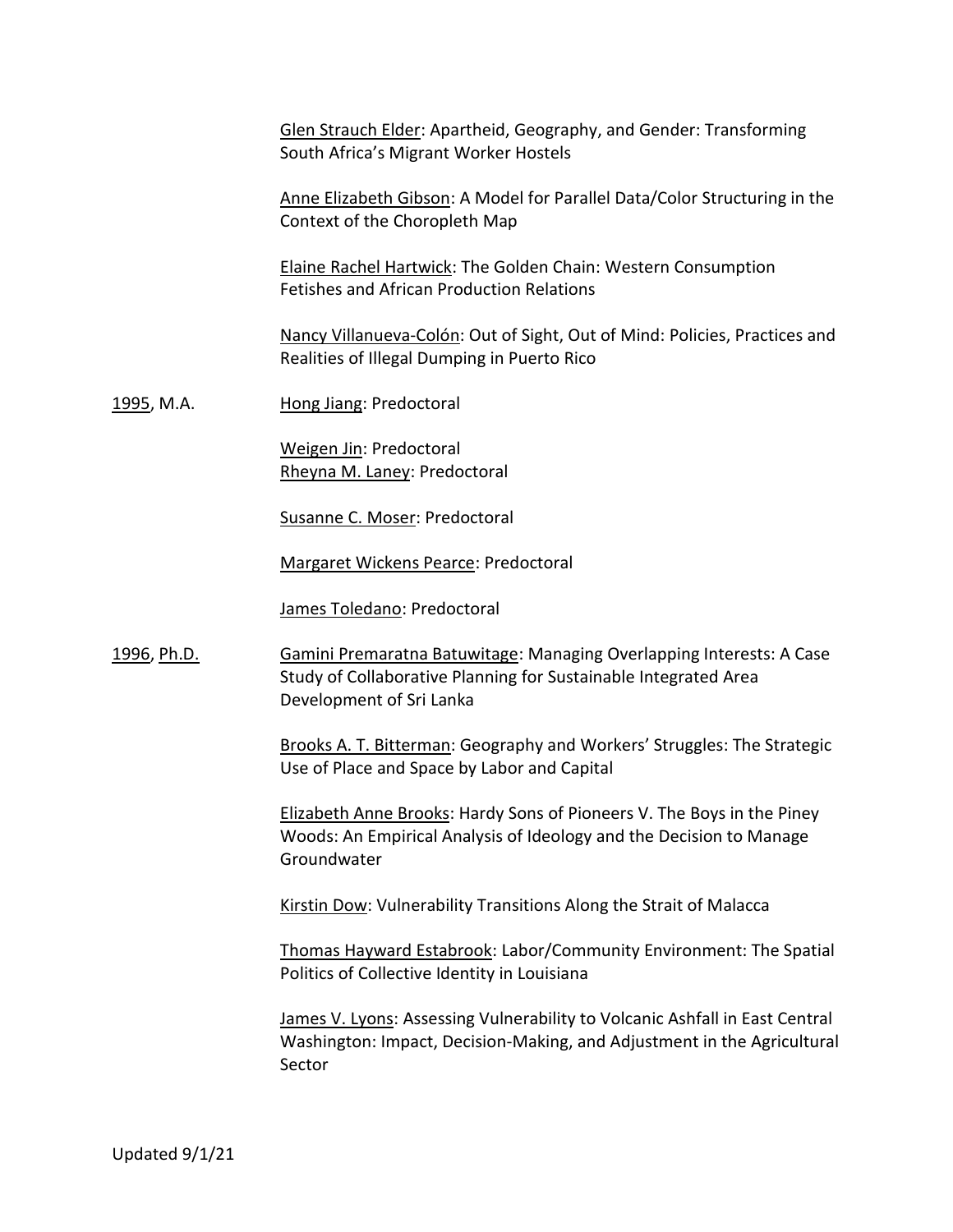Doreen Jeanette Mattingly: Domestic Service, Migration, And Local Labor markets on the U.S.-Mexican Border

Jeffrey Mitchell: From Oil Rents to Urban Rents: The Inconstant Regulation of Private Investment in the Built Environment in Caracas, Venezuela, 1950-90

Paul F. Robbins: Negotiating Ecology: Institutional and Environmental Change in Rajasthan, India

Lydia Anne Savage: Negotiating Common Ground: Labor Unions and the Geography of Organizing Women workers in the Service Sector

Philip Edward Steinberg: Capitalism, Modernity, and the Territorial Construction of Ocean-Space

William John Wolfe: Karst Wetlands of the Barrens: Geomorphic Control of Wetland Hydrology and Plant Distribution on the Highland Rim of Tennessee

1996, M.A. Gavin James Bridge: Predoctoral

1997, Ph.D. **Assaf Anyamba: Interannual Variations of NDVI Over Africa and Their** Relationship to Enso: 1982-1995

> Simon P. J. Batterbury: The Political Ecology of Environmental Management in Semi-Arid West Africa: Case Studies from the Central Plateau, Burkina Faso

Gavin J. Bridge: Regulating Nature: The Ecological Origins and Environmental Implications of Restructuring in the U.S. Copper Industry

David Edmunds: Continuity and Change in the Resource Management Institutions of Communities Bordering the Kibale Forest Park, Uganda

Hong Jiang: An Endangered Environmental Region: The Ordos Plateau, China

Weigen Jin: Exploring the Use of Spatial Filtering to Model Autocorrelated Errors in GIS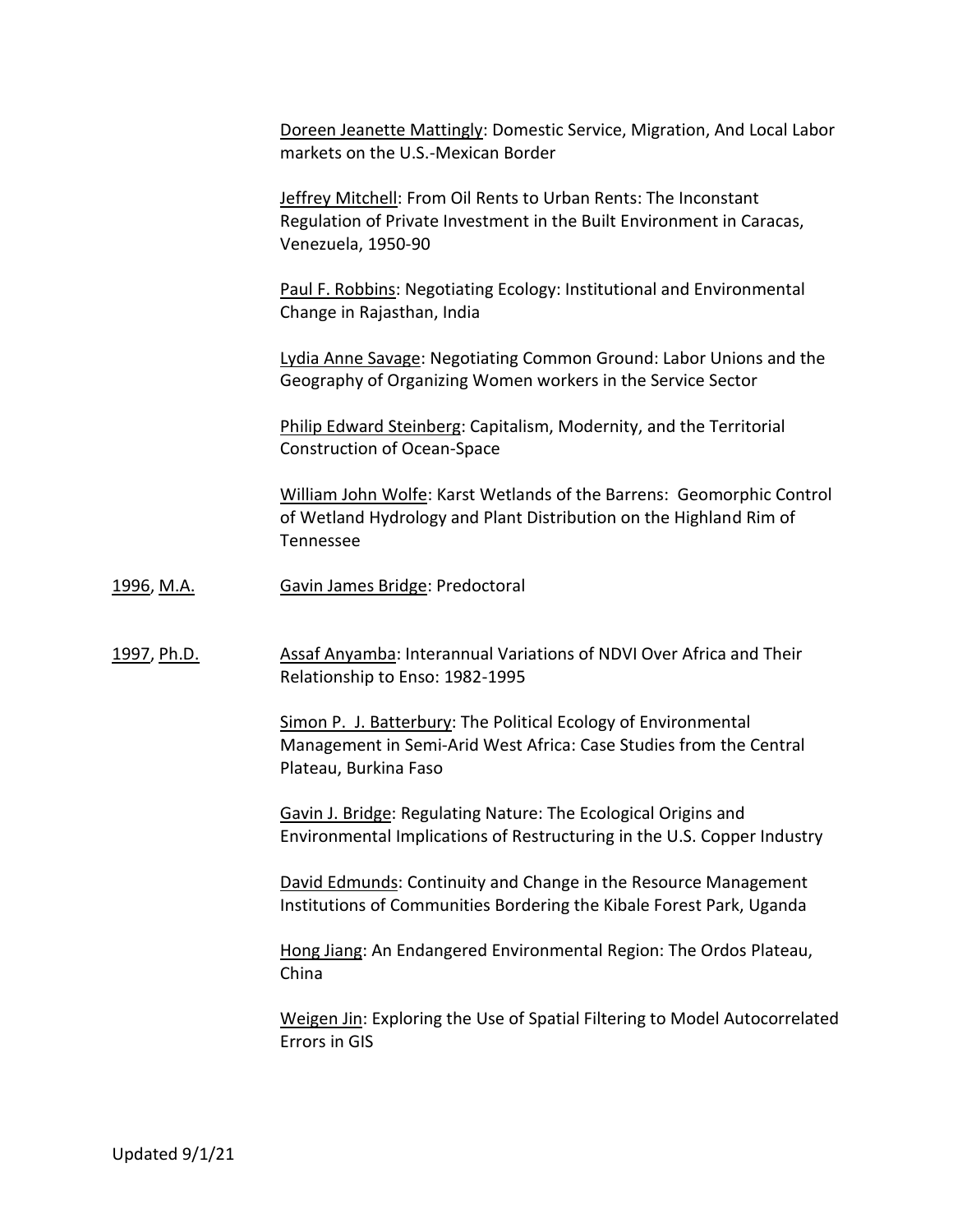Peter Amos Kwaku Kyem: A GIS-Based Strategy for Improving Local Community Participation in Resource management, Allocation and Planning: The Case of Institution Building for Collaborative Forest Management in Southern Ghana

Susanne C. Moser: Mapping the Territory of Uncertainty and Ignorance: Broadening Current Assessment and Policy Approaches to Sea-Level Rise

Linda Carolyn Roth: Traditional Knowledge and Management of Subtropical Dry Forest: A Study of Resource Use, Landscape Change, and Biodiversity in a Rural Area of the Dominican Republic

Eagilwe Monkgabisi Segosebe: Pastoral Management in Botswana: A Comparative Study of Private and Communal Grazing Management in the Kweneng and Southern District

Gregory Theyel: Environmental Management Practices and Industrial Transformation: The U.S. Chemical Industry

John Joseph Thompson: Cooperation in the Commons: The Emergence and Persistence of Reciprocal Altruism and Collective Action in Farmer-Managed Irrigation Systems in Kenya

James Toledano: The Ecological Approach: A Strategy for GIS Implementation

Carl Wilmsen: Fighting for the Forest: Sustainability and Social Justice in Vallecitos, New Mexico

Nancy Leeson Winter: Managing a Mega-Disaster: GIS Applications, Decision Making and Spatial Data Flow Between Local, State and Federal Levels in Hurricane Andrew Disaster Management

Stephen Slocum Young: The use of Coarse-Grain, Global-Scale Remote Sensing Data to Analyze Forest Cover, Extent and Change, in China, 1982- 1992

## 1997, M.A.

Jennir Sharon Gitlitz: Terminal MA

Ana Patricia Meoño-Picado, Pre-Doctoral

Sunita Panyala Reddy, Pre-Doctoral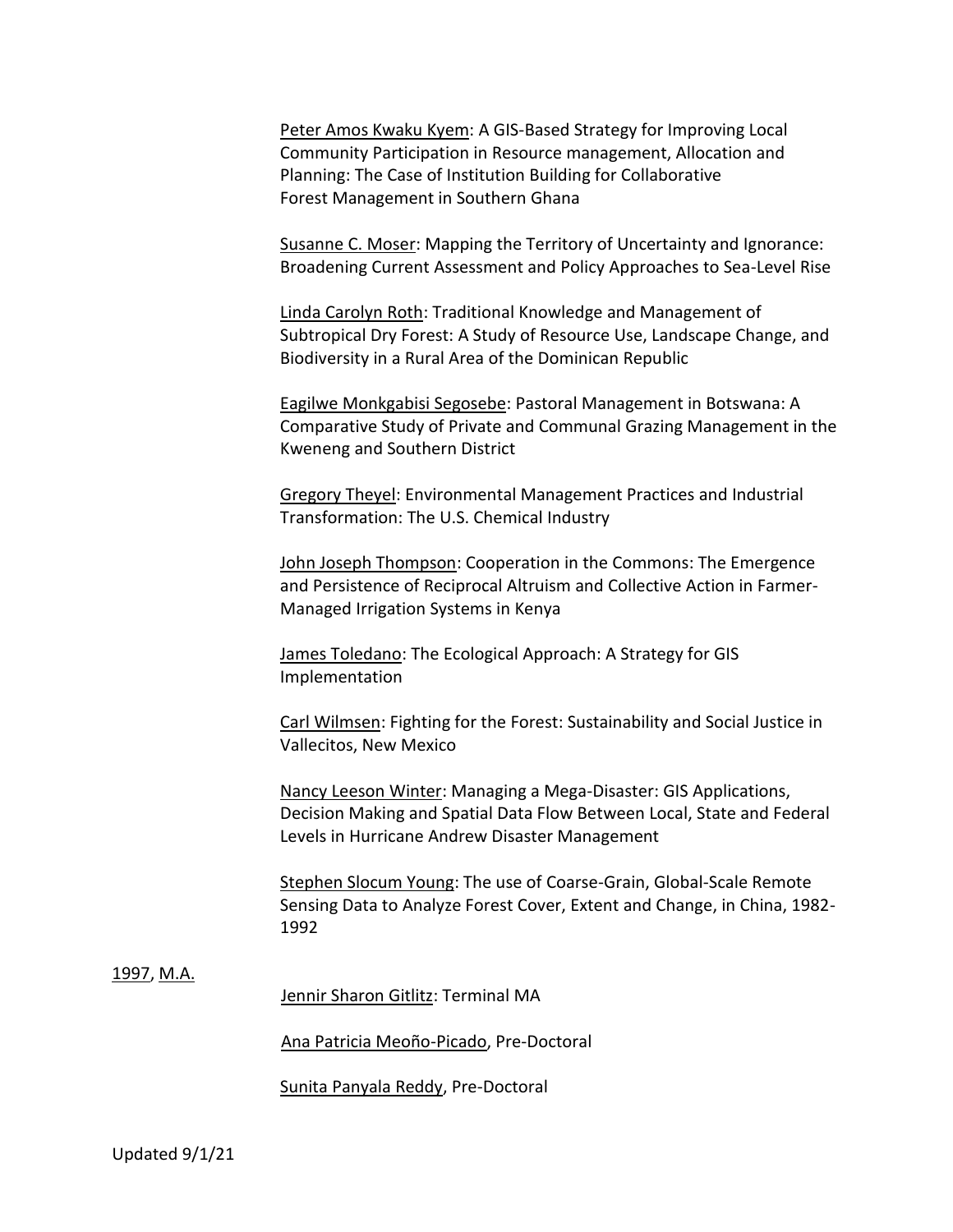1998, Ph.D. Mohd. Sidek Abd. Ghafar: Economic Structure of Regions and Development Disparity in Peninsular Malaysia

> Don Patrick Amarasinghe: Is Integrated Rural Development Sustainable: An Investigation of a Process Oriented Apporach in Moneragala, Sri Lanka

James Denton Engstrom: Industry, Social Regulation, and Scale: The Carpet Manufacturing Complex of Dalton, Georgia

Brad David Jokisch: Landscapes of Remittances: Migration and Agricultural Change in the Highlands of South-Central Ecuador

Yelena Ogneva-Himmelberger: Exploring Empirical Diagnostic Modeling of Land-Use/Cover Change: An Example from Southern Yucatan Peninsular Region

Margaret Wickens Pearce: Native and Colonial Mapping in Western Connecticut Land Records

Jean Ellen McKendry: The Relationship Between Cartographic Display and Map-Based Decision-Making

Marianna Pavlovskaya: Everyday Life and Social Transition: Gender, Class, and Change in the City of Moscow

Amadou Khoudiedji Thiam: Geographic Information Systems and Remote Sensing Methods for Assessing and Monitoring Land Degradation in the Sahel Region: The Case of Southern Mauritania

1998, M.A. Don Patrick Amarasinghe, Pre-Doctoral

Susan G. Blickstein: Pre-Doctoral

Nicholas J. Haan: Pre-Doctoral

Peter James Klepeis, Pre-Doctoral

Paul Stephen Laris, Pre-Doctoral

Arvind S. Susarla, Pre-Doctoral

Elizabeth Tolley Webb, Pre-Doctoral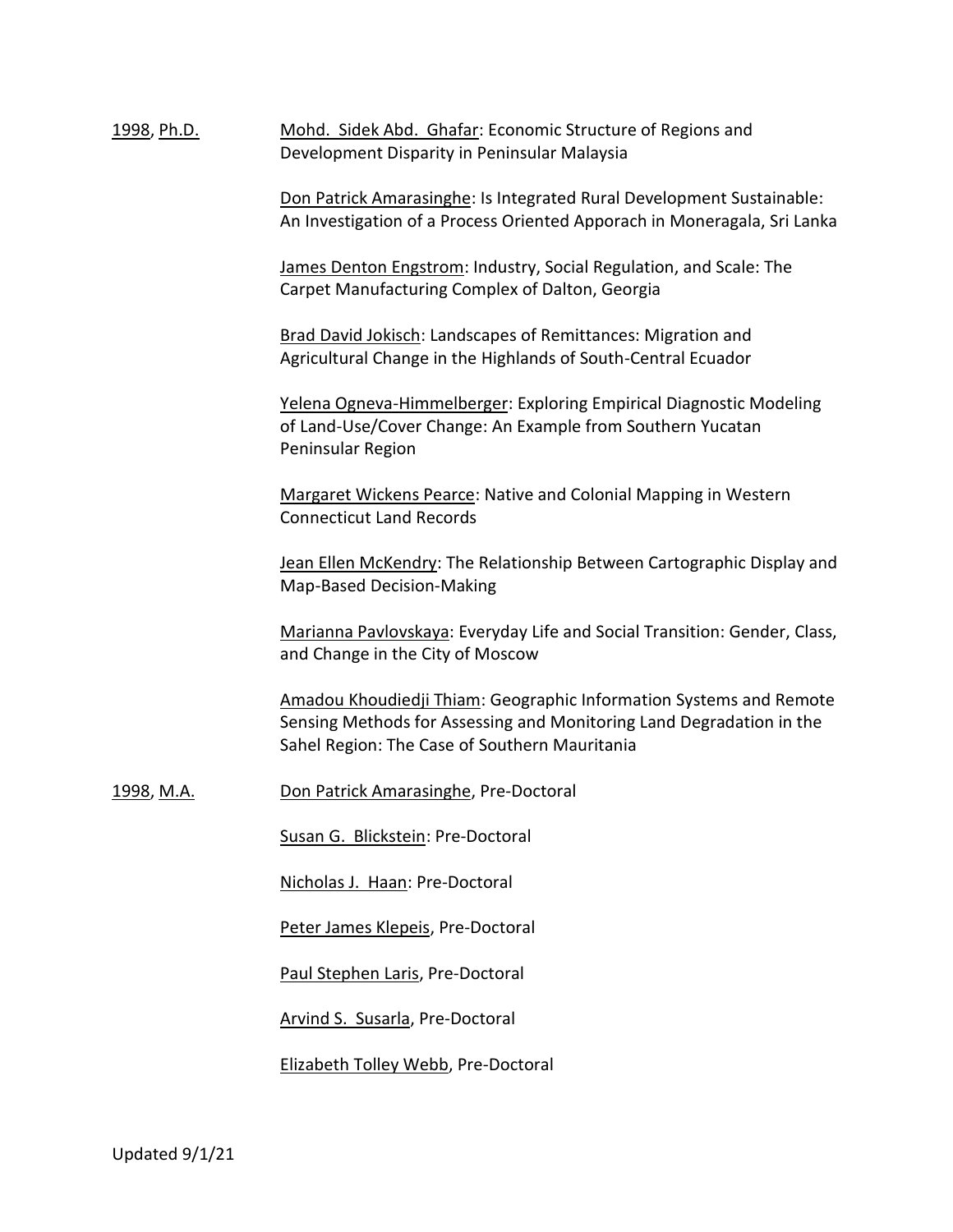| 1999, Ph.D.        | Rheyna McCreery Laney: Agricultural Change and Landscape<br>Transformations in the Andapa Region of Madagascar                                                      |  |
|--------------------|---------------------------------------------------------------------------------------------------------------------------------------------------------------------|--|
|                    | José Iguelmar Miranda: Evaluating Sustainable Agriculture Utilizing<br>Multicriteria Analysis: The Case of Guaira-SP, Brazil                                        |  |
|                    | Kevin St. Martin: From Models to Maps: The Discourse of Fisheries and<br>the Potential for Community Management in New England                                      |  |
| <u>1999, M.A</u> . | Deborah Lisa Che, Pre-Doctoral                                                                                                                                      |  |
|                    | Stephanie M. Hulina, Pre-Doctoral                                                                                                                                   |  |
| 2000, Ph.D.        | Deborah Lisa Che: Tourism, Timber, and<br>Manufacturing: Rural Restructuring,<br>Commodification, and Institutional Relationships<br>in Forest County, Pennsylvania |  |
|                    | Curtis D. Holder: The Significance of Fog Precipitation in the Ecology of<br>the Sierra Des Las Minas Biosphere Reserve, Guatemala                                  |  |
|                    | Nayna J. Jhaveri: Reconfigurations of the Commons:<br>Equity and Irrigation Practices in the Liangshan<br>Mountains, China, 1958-1995                               |  |
|                    | Peter J. Klepeis: Deforesting the Once Deforested: Land Transformation in<br>Southeastern Mexico                                                                    |  |
|                    | Delphis Francis Levia, Jr.: Winter Stemflow Leaching from Deciduous<br>Canopy Trees in Relation to Meteorological Conditions and Canopy<br>Structure                |  |
|                    | William James McConnell: Human-Environment Relations in Madagascar:<br>The Importance of Spatial and Temporal Perspective                                           |  |
|                    | Sharon D. Moran: Fluid Categories: Water System Management in Post-<br><b>Communist Poland</b>                                                                      |  |
|                    | Sunita Panyala Reddy: Political Ecology of the Forest Commons in<br>Guatemala                                                                                       |  |
| <u>2000, M.A.</u>  | Jeremy Thomas Holman, Pre-Doctoral                                                                                                                                  |  |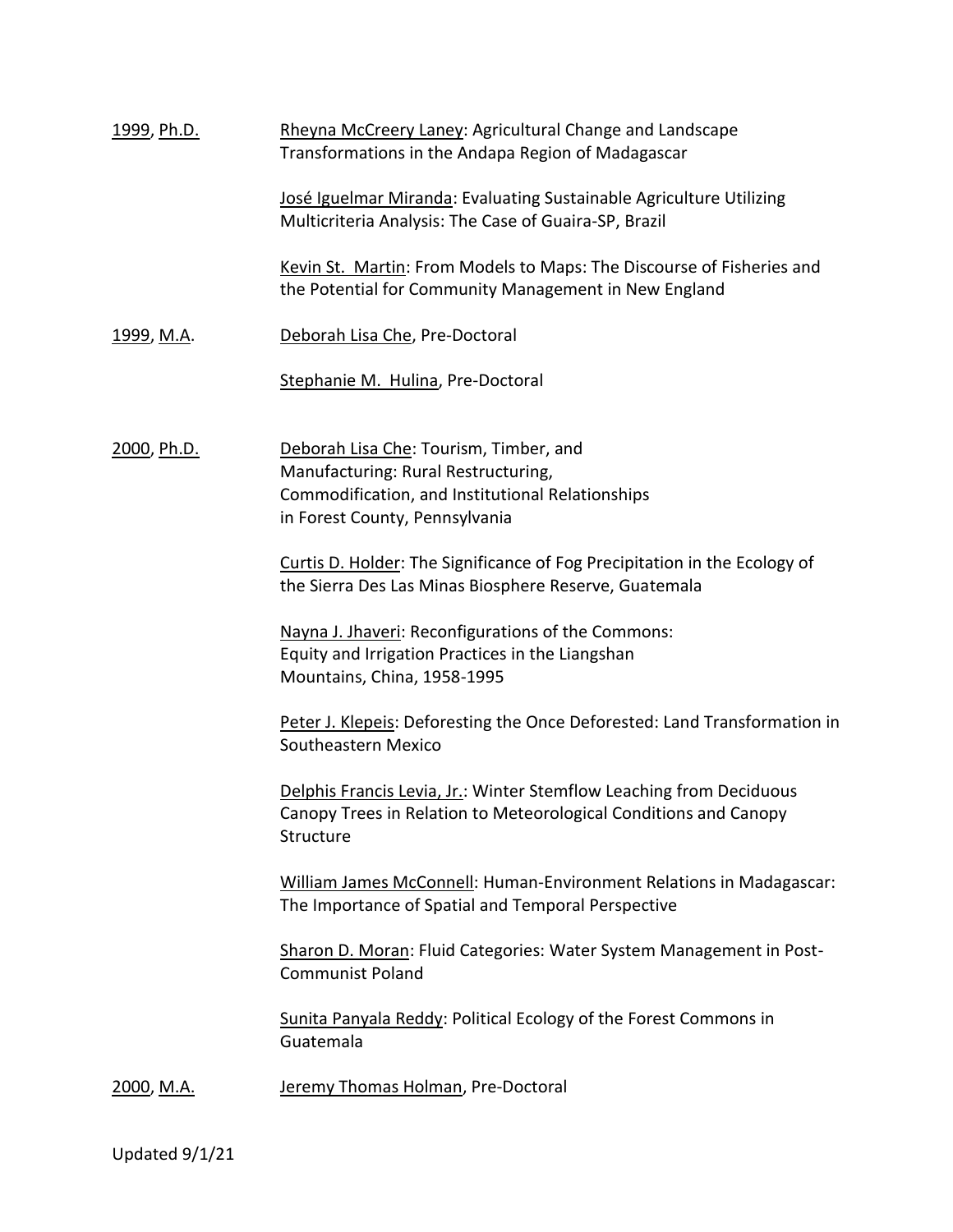Ying Li, Pre-Doctoral

Mary A. Thomas, Pre-Doctoral

2001, Ph.D. Emma Rosa Mary Archer: Fragile Calculus: Climate, Political Economy and Vegetation Change in the Semi-Arid Karoo, South Africa

> Michal Avram: The Israeli Pharmaceutical Industry State: From Remedies to Commodities

Megan Kathleen Blake: It Takes a Village: Women's Entrepreneurship in Worcester, Massachusetts

George Edward Clark: Vulnerability to Coastal Flood Hazards in Revere, Massachusetts: A Social Component of Risk

Srinivas Emani: Framing, Agenda Setting, and Response: A Case Study on the Organizational Amplification and Attenuation or Risk

Stephanie Hulina: Spatial Patterns of Vector-Borne Disease: Cutaneous Leishmaniasis in Northeast Brazil

James Robert Krueger: Relocating Regulation: Environmental Politics and the Montana Gold Mining Industry

Andrew Schiller: Signatures of Sustainability: A Framework for Interpreting Relationships Among Environmental, Social, and Economic Conditions for United States Metropolitan Areas

Rachel B. Slocum: Possibility and the Climate Politics of the Cities for Climate Protection Campaign

Mathilde Alexandra Snel: A Conceptual Framework of and Implementation Guidelines for a Sustainable Environmental Information System (SEIS): Evaluating and Guiding the Development of a Malawi SEIS

Susanne H. Steinmann: Gender, Pastoralism and Intensification: Changing Patterns of Resource Management in Eastern Morocco

Dmitry L. Varlyguin: West Siberian Boreal Mires: Current Dynamics and Implications for the Carbon Balance

M.A. 2001 Cecil Alexander Brownlow (pre-doctoral)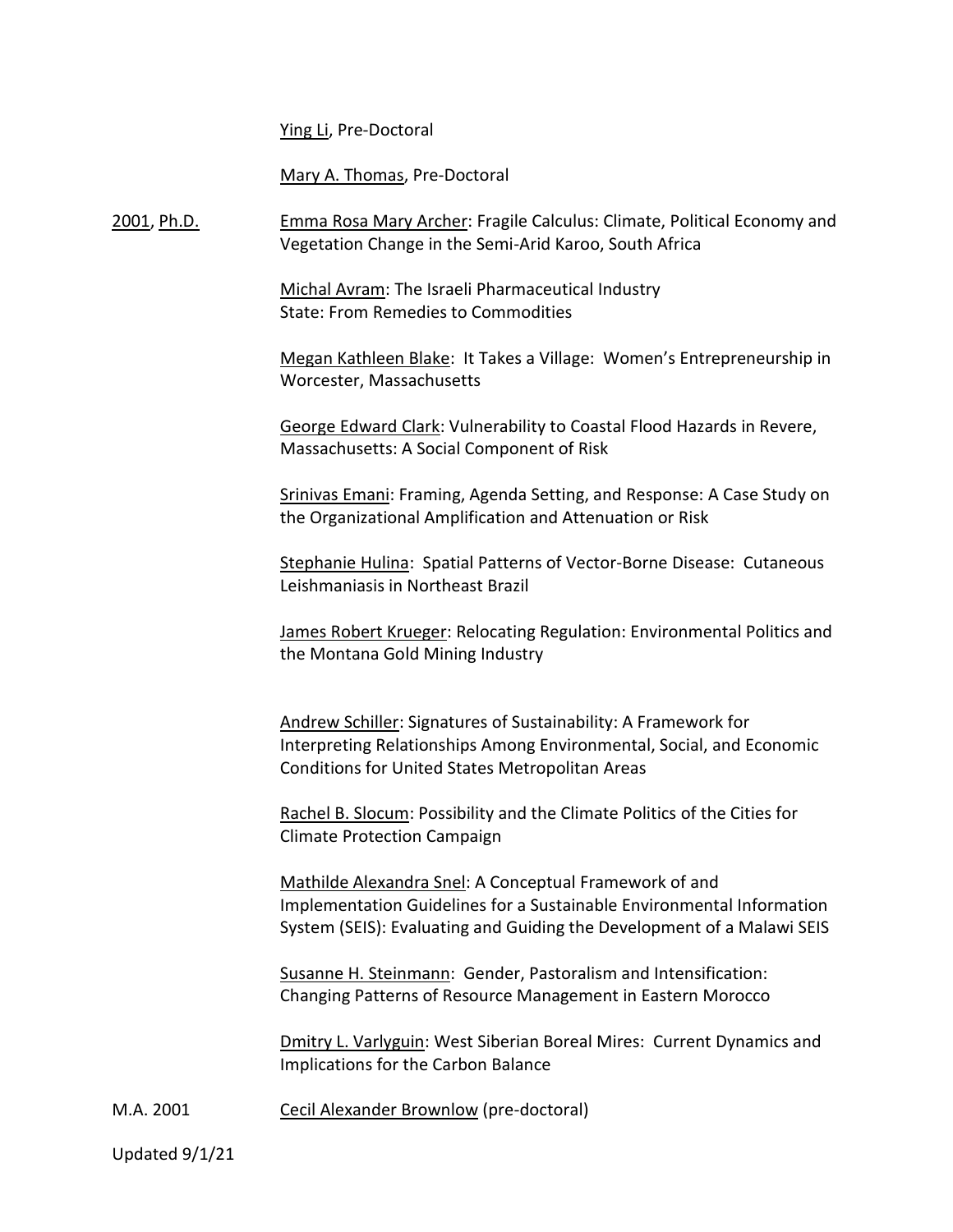Phillip P. K. Mwanukuzi (pre-doctoral)

Robin Joy Roth (pre-doctoral)

Ph.D. 2002 Patricia Anne Benjamin: Land and Water in Southwest Meru, Northern Tanzania, 1895-1995

> Mark Duda: Multiethnic Residential Segregation 1990-2000: Results from Census and Mortgage Lending Data"

Davison J. Gumbo: Socializing Miombo Ecology: Change in Woodland Use and Its Meaning for Sustailable Livelihoods

Nicholas J. Haan: Transitioning Economies, Cultures, and Woodlands— Cashews and Deforestation in Southeastern Tanzania

Eric Glenn Keys: From Mouth to Market: The Adoption of Commercial Chili Cultivation and Its Land Cover Effects in Calakmul, Mexico

Paul Laris: Burning the Savanna Mosaic: Fire Patterns, Indigenous Burning Regimes, and Ecology in the Savanna of Mali

Steven Michael Manson: Integrated Assessment and Projection of Landuse and Land-cover Change in the Southern Yucatan Peninsular Region of Mexico

Holly Marie Morehouse: A Spatial Decision Support System for Environmentally Sustainable Communities

Phillip P. K. Mwanukuzi: Diagnosis of Spatial and Temporal Patterns of Dry and Wet Spells Due to Land-Atmosphere Water Exchange in the Tropical Savanna of East Africa

Susanne H. Steinmann: Gender, Pastoralism and Intensification: Changing Patterns of Resource Management in Eastern Morocco

M.A. 2002 Guoyi Han (pre-doctoral)

Minako Kusafuka (pre-doctoral)

Chunling Liu (pre-doctoral)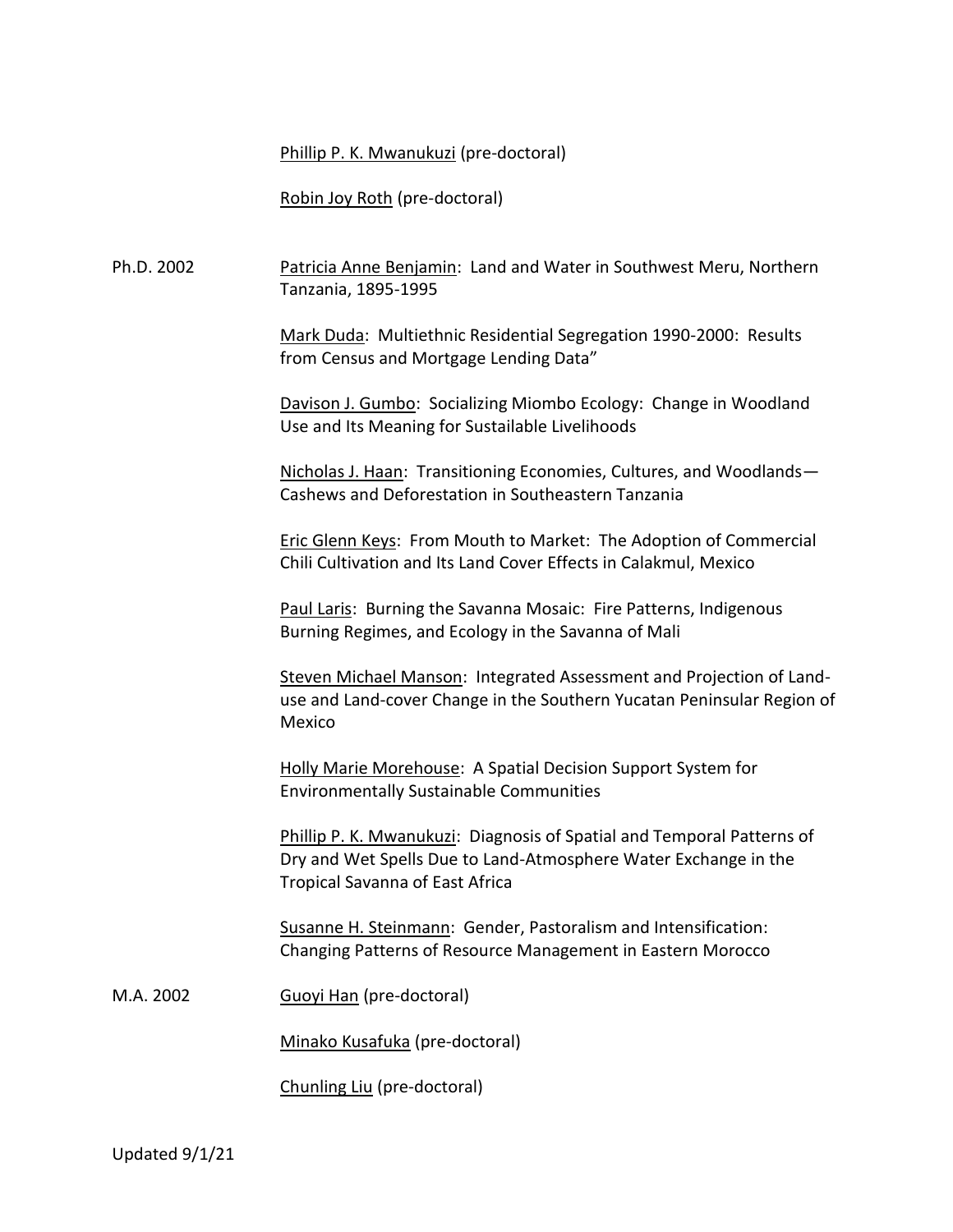Neil Manspeizer (pre-doctoral)

| Ph.D. 2003 | Cecil Alexander Brownlow: The Political Ecology of Neglect: Race,<br>Gender, and Environmental Change in Philadelphia                                                          |
|------------|--------------------------------------------------------------------------------------------------------------------------------------------------------------------------------|
|            | Alice Hovorka: Exploring the Effects of Gender on Commercial (Peri-)<br>Urban Agriculture Systems in Gaborone, Botswana                                                        |
|            | Rinku Roy Chowdhury: Livelihoods in the Balance: The Institutional and<br>Ecological Conditions of Smallholder Land Use in the Calakmul-Southern<br>Yucatán Region Mexico      |
|            | Laila Smith: The Corporatization of Urban Water Supply: Cape Town's<br>Institutional Transformation in Post-Apartheid South Africa                                             |
| M.A. 2003  | Danielson Ramoz Kisanga (pre-doctoral)                                                                                                                                         |
|            | Abdelkrim Marzouk (pre-doctoral)                                                                                                                                               |
|            | Sonja Pieck (pre-doctoral)                                                                                                                                                     |
|            | Claudia Anne Radel (pre-doctoral)                                                                                                                                              |
| Ph.D. 2004 | Winifred S. Curran: Gentrification and the Displacement of Work:<br>Exploring the Links in Williamsburg, Brooklyn                                                              |
|            | J. Scott Jiusto: Spatial Indeterminacy and Power Sector Carbon Emissions<br>Accounting                                                                                         |
|            | Michal Kohout: Development and New Labor Culture in Mexico                                                                                                                     |
|            | Robin Roth: 'Fixing' the Forest: The Spatial Reorganization of Inhabited<br>Landscapes in Mae Tho National Park, Thailand                                                      |
|            | Laura C. Schneider: Understanding Bracken Fern (Pteridium aquilinum<br>(L.) Kuhn) Invasion in the Southern Yucatán Peninsular Region through<br>Integrated Land-Change Science |
| M.A. 2004  | Trina L. Hamilton (pre-doctoral)                                                                                                                                               |
|            | Susannah R. McCandless (pre-doctoral)                                                                                                                                          |
|            | Jasmine Tanguay (Terminal)                                                                                                                                                     |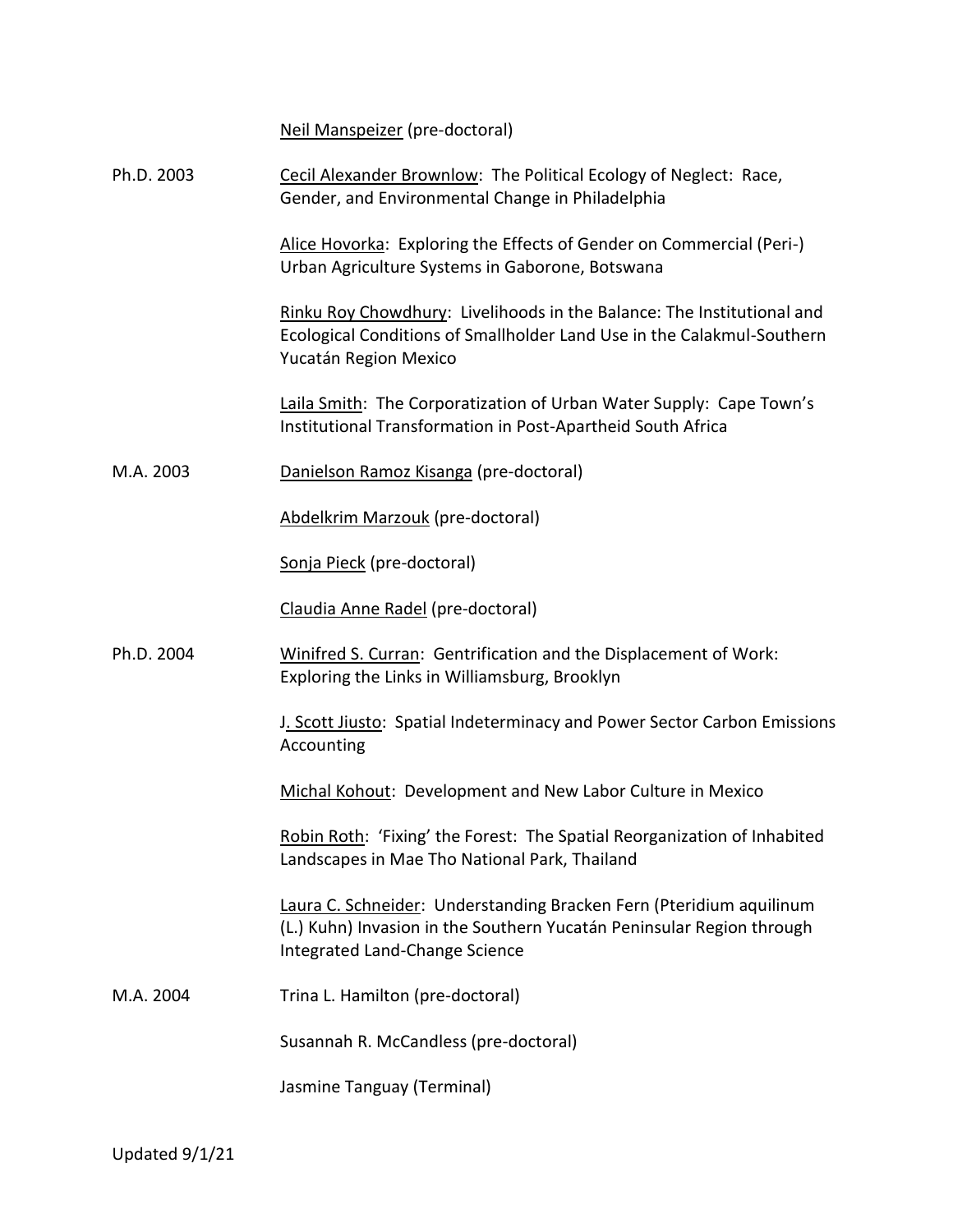| Thidinalei Tshiguvho (pre-doctoral) |  |
|-------------------------------------|--|
|-------------------------------------|--|

Mazan Labban (pre-doctoral)

Ph.D. 2005 Jeremy Holman: The Changing Epidemiology of HIV/AIDS and the Boston HIV/AIDS Social Movement: Framing, Identity Politics, and Social Movement Decline

> Menzie McEachern: Solar Energy Adoption and Diffusion in Sri Lanka: An Analysis at Multiple Scales

> Sarah Niles: Trading on Embeddedness: Exploiting socio-spatial relations to make the market for the Temporary Help Services Industry

Pablo Balanza Pacheco: Populist and Capitalist Frontiers in the Amazon: Diverging Dynamics of Agrarian and Land-Use Change

Claudia Radel: Women's Participation in Conservation Projects in the Southern Yucátan Peninsula: Effects on Land Control, Farming Practices, and Women's Empowerment

Arvind Susarla: Arsenic and Plague: A Cross-Cultural Perspective on the Social Amplification and Attenuation of Risk

M.A. 2005 Elizabeth Faust (Terminal)

Kenton Kayira (pre-doctoral)

Ph.D. 2006 Mazen Labban: The Contradiction of Space-Oil, Imperialism and the Accumulation of Capital (Richard Peet)

> Aaron Joel Pollack: K'iché Uprising in Totonicapán: The places of subaltern politics (Dianne Rocheleau and B.L. Turner)

Danielson Ramoz Kisanga: Impact of Land-Use/Cover Change on Water Resources on Tropical Mountain Ecosystems: Case Study of Kilimanjaro, Tanzania (Laurence Lewis)

Abdelkrim Marzouk: Long Sequence Time Series Analysis of Moroccan Ecosystem Dynamics (J.Ronald Eastman)

Trina Hamilton: Breaking the Brand: The Social Regulation of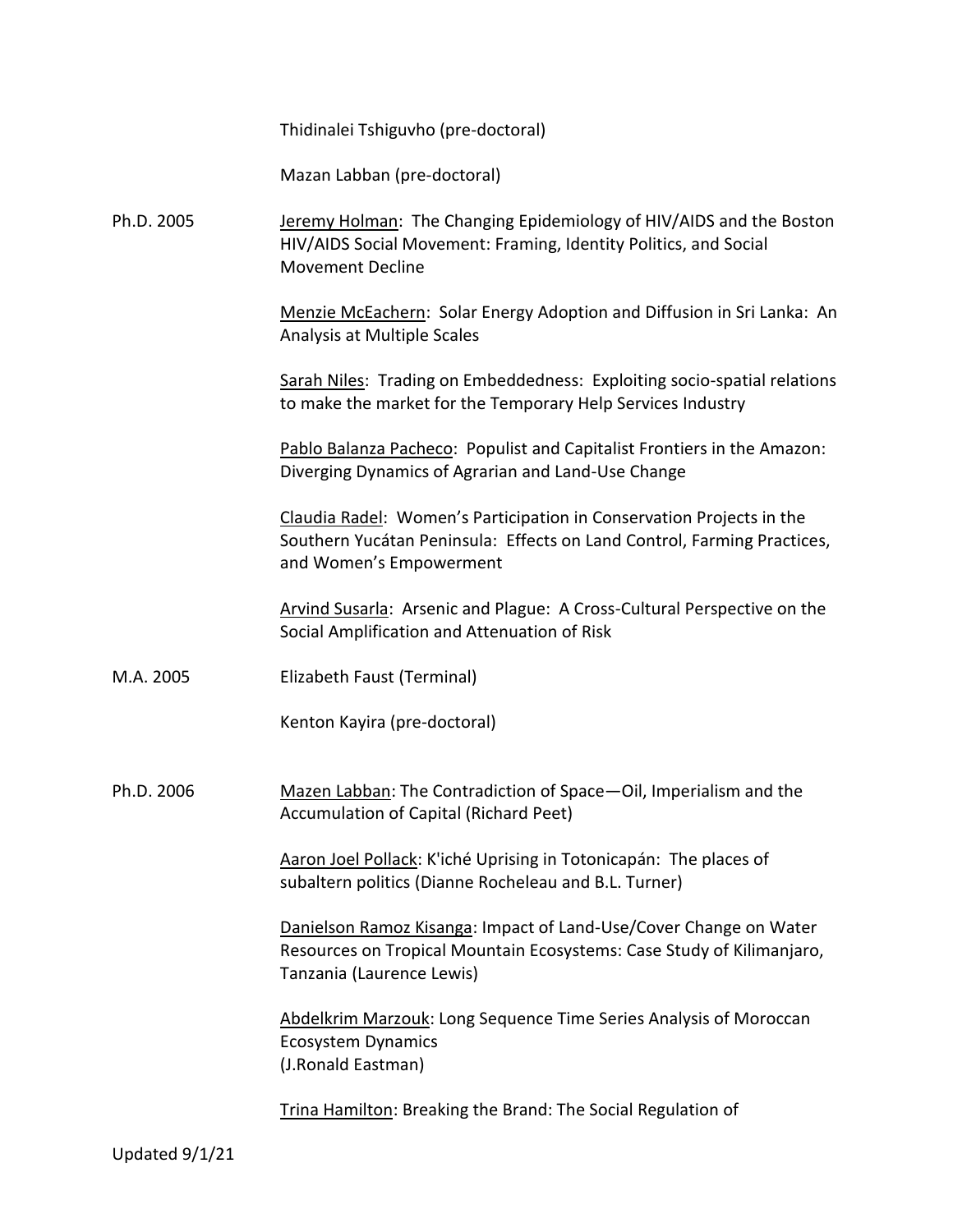| <b>Multinational Corporations</b><br>(Jody Emel and David Angel)                                                                    |
|-------------------------------------------------------------------------------------------------------------------------------------|
| Stuart Lorkin: For a Dollar More: The Spatial Politics of Unions and<br>Massachusetts Health Care Coalitions (Richard Peet)         |
| Inbersagren Narsiah: Delusions of Development: Neoliberal Development<br>Discourse and Privatization in South Africa (Richard Peet) |
| Sonja Pieck: Crossed Paths to Eden: Transnational Entanglements and the<br>Amazon Alliance<br>(Dianne Rocheleau)                    |
| Thomas Ponniah: The World Social Forum Vision Development Radical<br>Democracy vs. Neoliberal Globalization (Richard Peet)          |
| Jeremy Tasch: From Decree to Decentralization: Resource Management<br>in the Russian Far East<br>(Jody Emel and Roger Kasperson)    |
| Angela Deirks (Terminal)                                                                                                            |
| Sarah Loy (Terminal)                                                                                                                |
| Hao Chen (Pre-doctoral)                                                                                                             |
| Susannah McCandless (Pre-doctoral)                                                                                                  |
| Elizabeth Waithanji (Pre-doctoral)                                                                                                  |
| Jacqueline Vadjunec (Pre-doctoral)                                                                                                  |
|                                                                                                                                     |

GIS M.A. 2006 Daniel Pomerleau

Nicholas Malizia

Birgit Schmook (Pre-doctoral)

Trevor Jones

Christopher Lippitt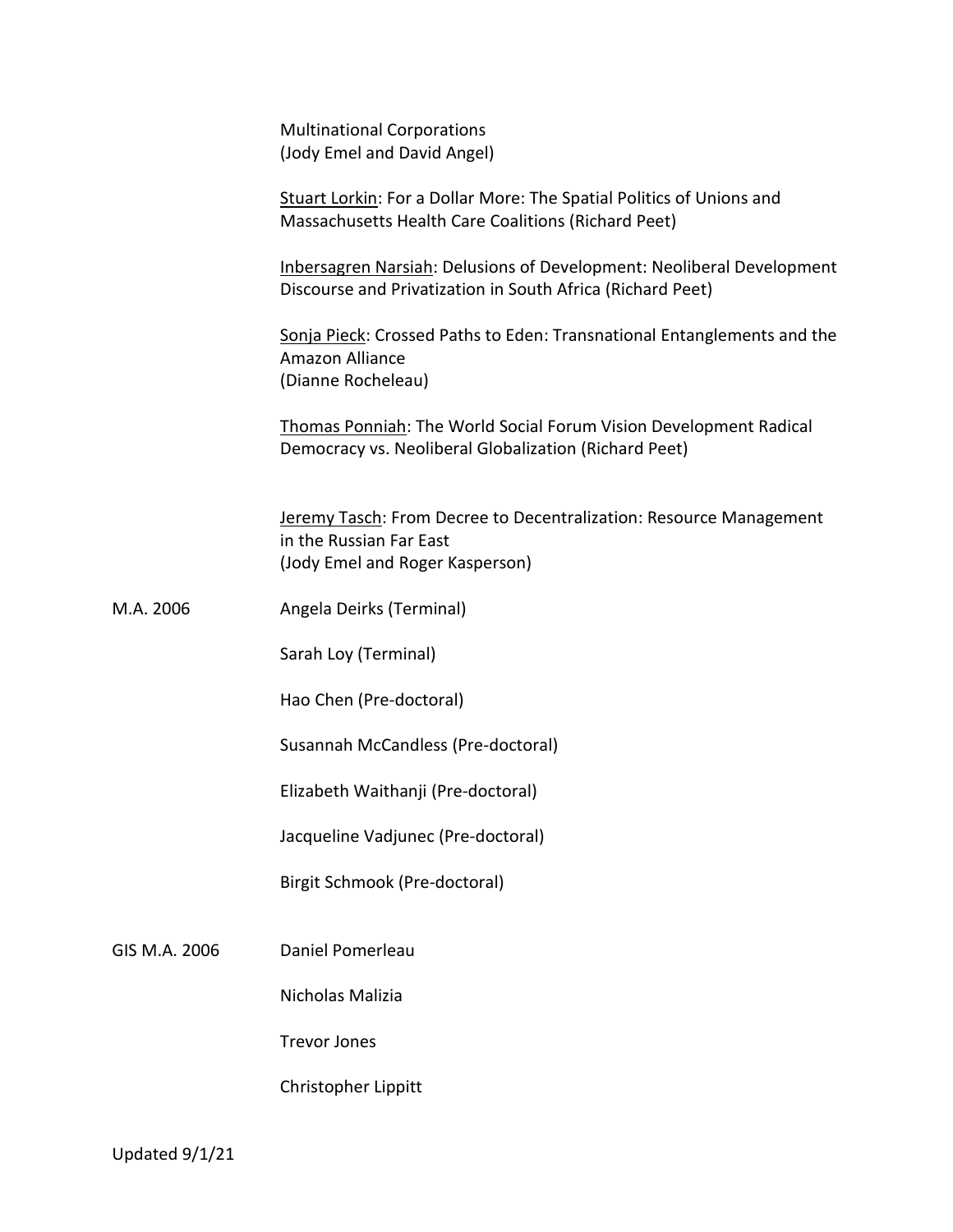| October              | Donald Parsley                                                                                                                                     |  |
|----------------------|----------------------------------------------------------------------------------------------------------------------------------------------------|--|
| Ph.D. 2006           | Carolyn Finney: Black Faces, White Spaces: African Americans and the<br>Great Outdoors (Dianne Rocheleau)                                          |  |
|                      | Julie Urbanik: Geography and Animal Biotechnology: How Place and<br>Scale are Shaping the Public Debate<br>(Jody Emel)                             |  |
| October<br>M.A. 2006 | Zhe Li (Pre-doctoral)                                                                                                                              |  |
| May<br>Ph.D. 2007    | Jennifer Brewer: Governing the Fishing Commons:<br>Institutions, Ecosystems, and Democracy in the<br>Co-Management of Maine Lobster and Groundfish |  |
|                      | Daniel Niles: Contemporary Ruralties: Contrasting Visions of Food and<br>Agriculture                                                               |  |
|                      | Harvey Neo: Profits, Politics, and Purity: Wither the Malaysian Pig<br>Industry?                                                                   |  |
|                      | Mohan Seetharam: Geographical Determinants of Poverty and<br>Vulnerability in Karnataka, India                                                     |  |
| MA                   |                                                                                                                                                    |  |
| May 2007             | Wei Wei Dai (predoctoral MA)                                                                                                                       |  |
|                      | C. Hamil Pearsall (predoctoral MA)                                                                                                                 |  |
|                      | Florencia Sangermano (predoctoral MA)                                                                                                              |  |
| October              |                                                                                                                                                    |  |
| Ph.D. 2007           | Waquar Ahmed: Spaces of Power: Foreign Direct Investment in India                                                                                  |  |
|                      | Ipsita Chatterjee: Globalization and Social Conflict: A Case Study of Hindu-<br>Muslim Conflict in India                                           |  |
|                      | Zhe Li: Development of Soft Classification Algorithms for Neural Network<br>Models in the Use of Remotely Sensed Image Classification              |  |
|                      | Ximena Rueda: Landscapes in Transition:<br>Conservation, Structural Adjustment, and                                                                |  |
|                      |                                                                                                                                                    |  |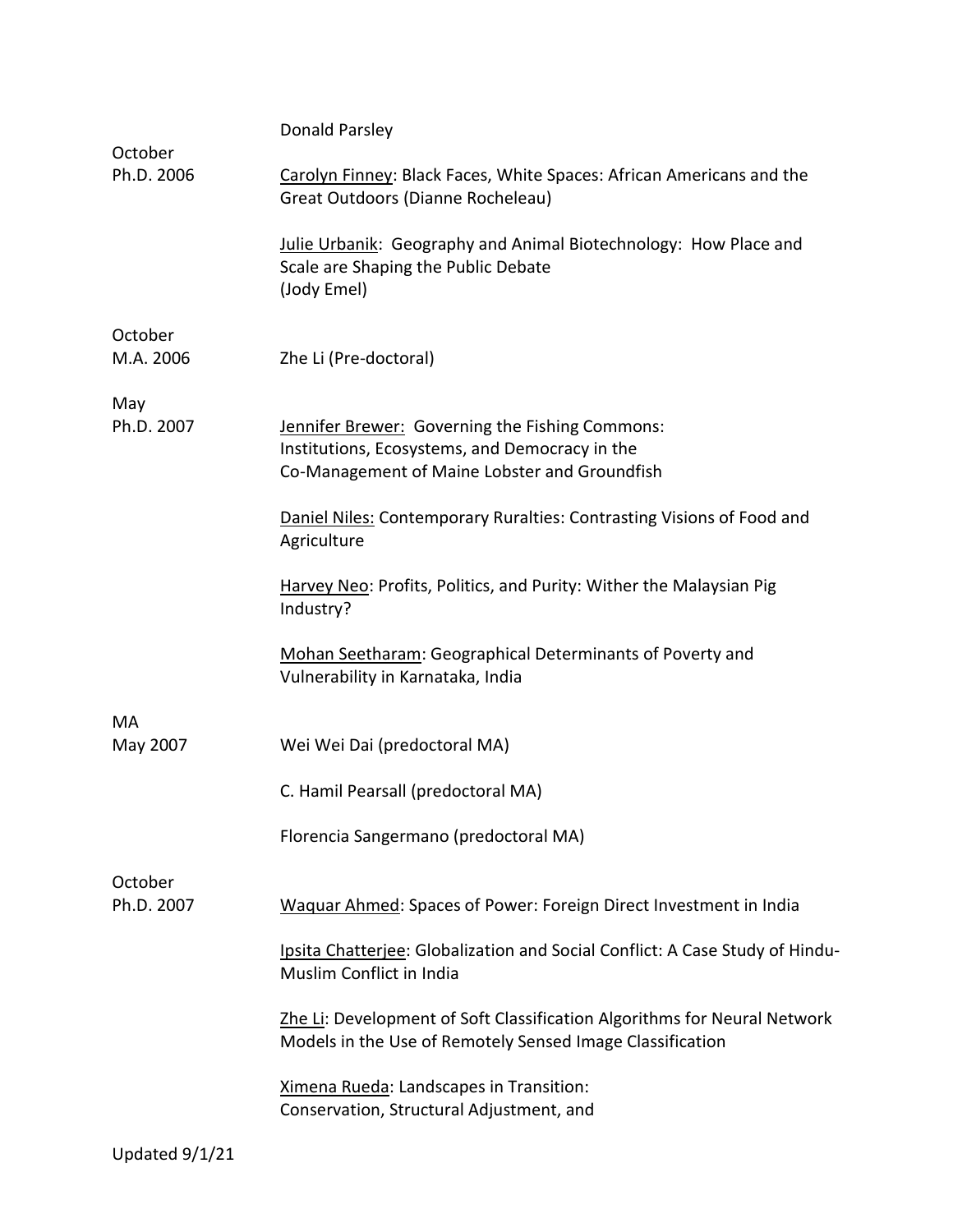|                        | Land-Use Change in the Southern Yucatan                                                                                                                                                                          |
|------------------------|------------------------------------------------------------------------------------------------------------------------------------------------------------------------------------------------------------------|
|                        | Jackie Vadjunec: The Role of Institutions in<br>Land-Use/Cover Change in the Chico Mendes<br>Extractive Reserve System, Acre, Brazil                                                                             |
| December<br>Ph.D. 2007 | Stentor Benjamin Danielson: Discourses about Wildfire in New Jersey and<br><b>New South Wales</b>                                                                                                                |
| Dec 2007 MA            | Jacob Charles Brenner (predoctoral MA)                                                                                                                                                                           |
| Feb. Ph.D. 2008        | Elizabeth Muthoni Waithanji: Gendered Impacts of Sedentarization of<br>Nomads on the Somali Community in Mandera Central Division of<br>Northeastern Kenya                                                       |
| May                    |                                                                                                                                                                                                                  |
| Ph.D. 2008             | Kirsten Barrett: Carbon Accumulation and Storage in Amazonian<br>Ecosystems                                                                                                                                      |
|                        | Susan Gale Blickstein: Critical Mass: Bicycling Towards a More Sustainable<br>City                                                                                                                               |
|                        | <b>Thidaneli Ennie Tshiguvho: Sacred Traditions and Biodiversity</b><br>Conservation in the Forest Montane Region of Venda, South Africa                                                                         |
|                        | Elizabeth Tolley Webb: The Effects of Clearcut Logging and Forest Fire on<br>Reindeer Lichens in Reindeer Lichen-Rich Forest Stands in Northwestern<br>Ontario                                                   |
| October<br>Ph.D. 2008  | Anna Versluis: We All Live Downstream: Disaster,<br>Land Change and Reciprocity in a Haitian Watershed                                                                                                           |
|                        | Birgit Schmook: The Social Dimensions of Land<br>Change in Southern Yucatan: The Intersection of<br>Policy, Migration and Agricultural Intensification                                                           |
|                        |                                                                                                                                                                                                                  |
| February<br>PhD 2009   | Jacob Charles Brenner: Structure, Agency, and The Transformation of the<br>Sonoran Desert by BuffelGrass (Pennisetum ciliare): An Application of<br>Land Change Science (Visiting professor, Colgate University) |
| Updated 9/1/21         |                                                                                                                                                                                                                  |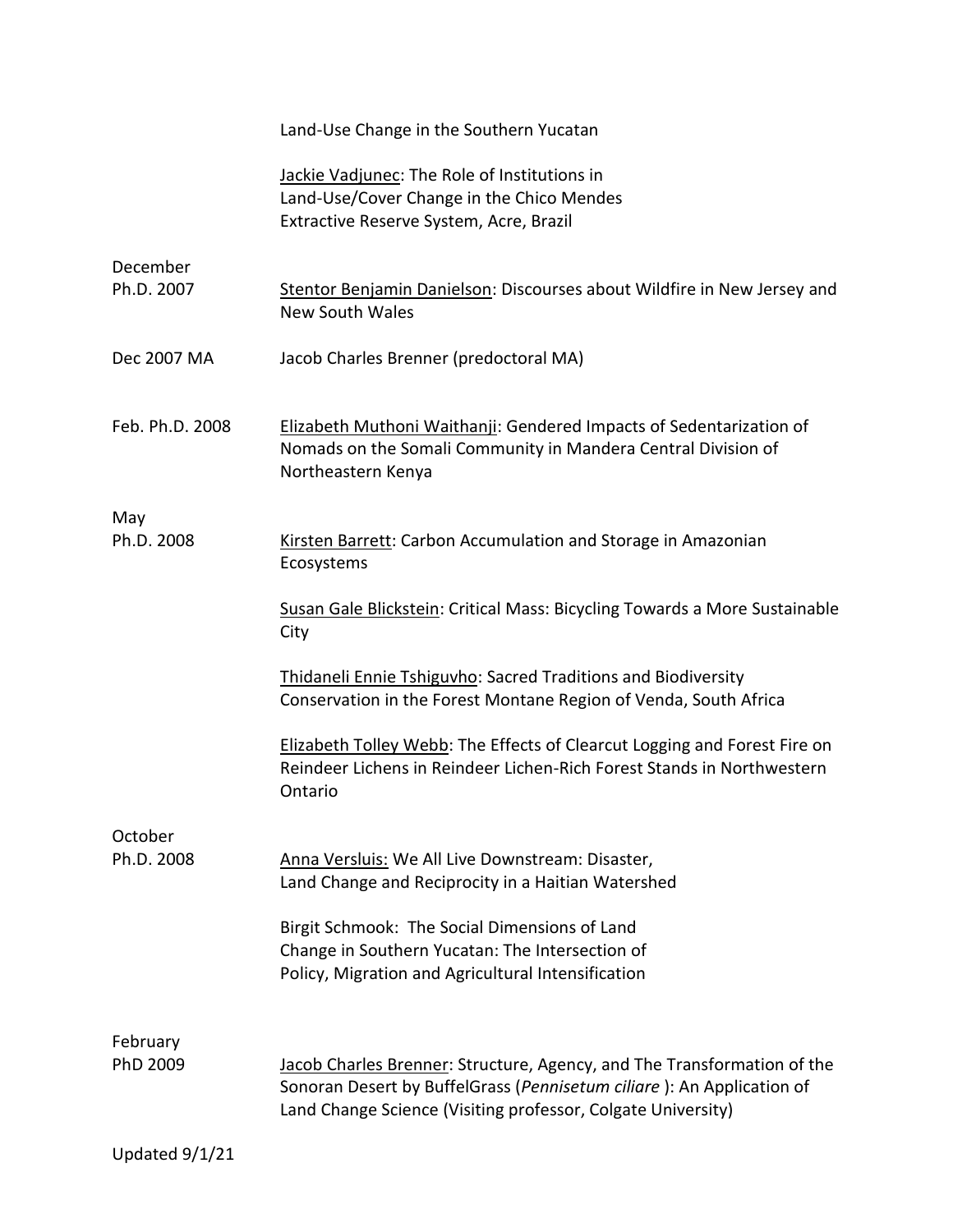|                     | Jacqueline Hamm Southern: Labor, Environmentalism, and the Public<br>Interest: The United Auto Workers in the Quiet Decade (Visiting<br>Professor, Hunter College)<br>Rebecca Palmer Dickson: Secondary Diversity: Ecological and spectral<br>dimensions of secondary succession following smallholder cultivation in<br>the Southern Yucatan |                                                                 |  |
|---------------------|-----------------------------------------------------------------------------------------------------------------------------------------------------------------------------------------------------------------------------------------------------------------------------------------------------------------------------------------------|-----------------------------------------------------------------|--|
|                     |                                                                                                                                                                                                                                                                                                                                               |                                                                 |  |
| May 2009<br>Ph.D.   | Matthew T. Huber: Lifeblood: Geographies of Petro-Capitalism in the                                                                                                                                                                                                                                                                           |                                                                 |  |
|                     |                                                                                                                                                                                                                                                                                                                                               | United States, (Tenure-track professor Syracuse University).    |  |
|                     | Hao Chen: Methods to Explore The Relationship Between Land Change<br>Prediction and its Variables Through Accuracy Assessment.                                                                                                                                                                                                                |                                                                 |  |
|                     | Allison Hayes-Conroy: Bodily Geographies of 'Slow' Food: Food activism<br>and visceral politics.                                                                                                                                                                                                                                              |                                                                 |  |
|                     | Deb Ranjan Sinha: Contaminated Futures: Economic Development<br>Through Industrialization. (Tenure-Track Professor, Michigan Technical<br>University)<br>Chunling Liu: Exploring the Temporal Dimension of Vulnerability:<br>Farmers' Coping Response to the Lower Yellow River's Low-Flows in<br>1991-1999. (NASA, Houston, TX)              |                                                                 |  |
|                     |                                                                                                                                                                                                                                                                                                                                               |                                                                 |  |
|                     | <b>Florencia Sangermano: Inferential Monitoring of Global Change Impact</b><br>on the Biodiversity through Remote Sensing and Species Distribution<br>Modeling. (Clark Labs, IDRISI)                                                                                                                                                          |                                                                 |  |
| May 2009<br>MA      | Christine Grimando                                                                                                                                                                                                                                                                                                                            | Pre-doctoral MA                                                 |  |
|                     | Diana Ojeda                                                                                                                                                                                                                                                                                                                                   | Pre-doctoral MA                                                 |  |
|                     | <b>Arijit Guha</b>                                                                                                                                                                                                                                                                                                                            | <b>Terminal MA</b>                                              |  |
| October 2009<br>PhD | Kevin Keenan, Areas of Vulnerability to Terrorism in Urban Areas:<br>Social Networks and Mobility Effects in Boston, MA (University of<br>Charleston, SC)                                                                                                                                                                                     |                                                                 |  |
|                     |                                                                                                                                                                                                                                                                                                                                               | Ying Li, Grazing Resource Management and Grassland Degradation: |  |
| Updated 9/1/21      |                                                                                                                                                                                                                                                                                                                                               |                                                                 |  |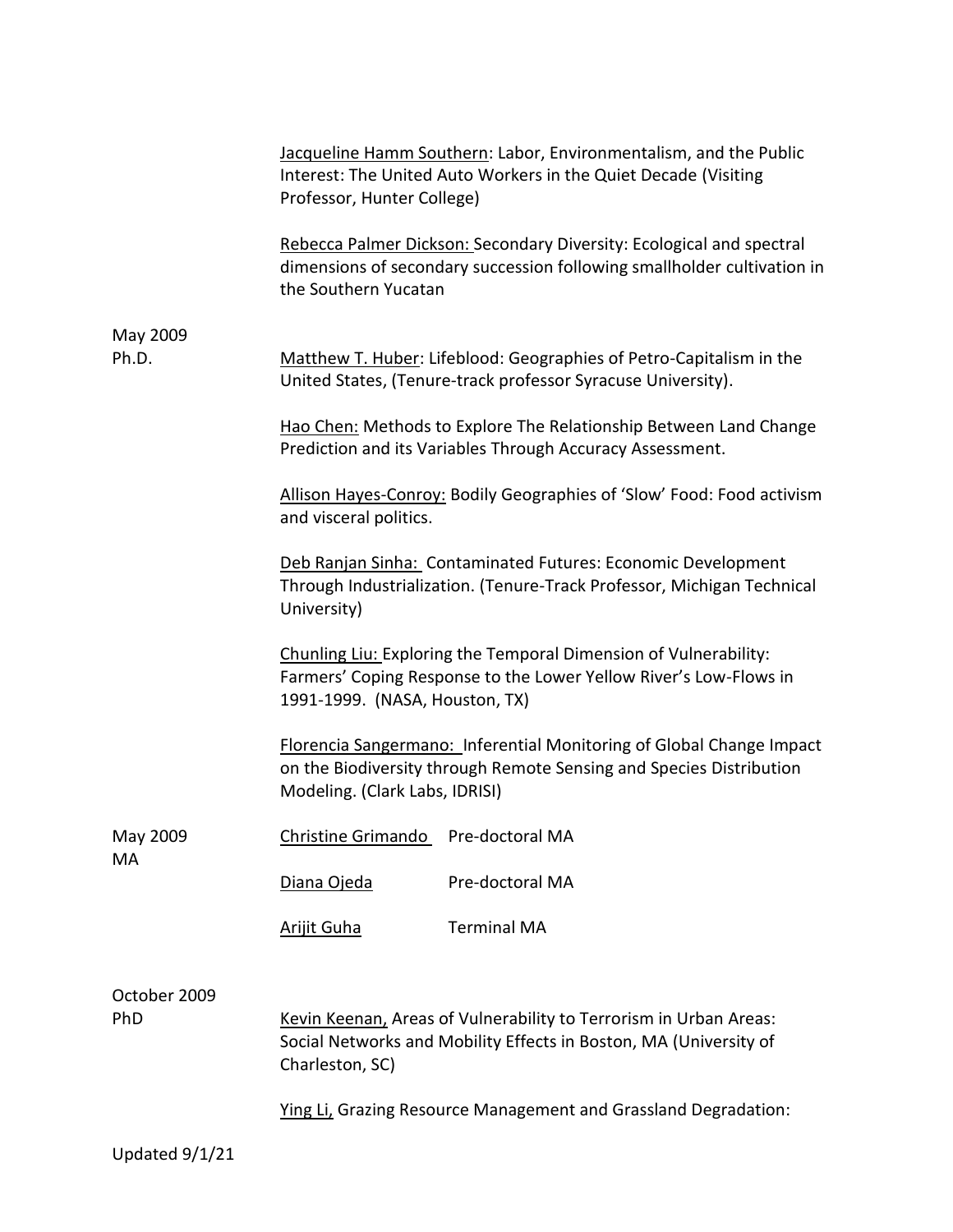|                        | The Impact of Privatization in Northern China's Steppe Area                                                                                                                                                                                                                                                                                                                                                                                                           |
|------------------------|-----------------------------------------------------------------------------------------------------------------------------------------------------------------------------------------------------------------------------------------------------------------------------------------------------------------------------------------------------------------------------------------------------------------------------------------------------------------------|
|                        | C. Hamil Pearsall, Sustaining Vulnerabilities? Exploring the<br>Sociospatial Impacts of Brownlow Redevelopment(Temple)                                                                                                                                                                                                                                                                                                                                                |
| October 2009 MA        | Elia Machado                                                                                                                                                                                                                                                                                                                                                                                                                                                          |
|                        | <u>Zoya Talitskaya</u>                                                                                                                                                                                                                                                                                                                                                                                                                                                |
|                        | Werboff, Dominique, The Role of Institutions in Shaping Livelihoods and<br>Land Use/Cover in Northern Negros Natural Park, Philippines."(Turner)<br>Department of Geography                                                                                                                                                                                                                                                                                           |
|                        | Bozeman, Michelle K., Accelerated BA/MA, 2009, Clark University<br>Published Paper Greenland ice sheet melt dynamics revealed from<br>seasonal trend analysis of AuickSCAT image time series." (Rogan)<br>Department of Geography (GIS)                                                                                                                                                                                                                               |
|                        | Taus, Alina, Accelerated BA/MA, 2009, Clark University<br>Thesis, Exploring the geographical and socioeconomic dimensions of<br>organic farming conversion using geographical weighted<br>regression."(Rogan, Ogneva-Himmelberger)                                                                                                                                                                                                                                    |
| December 2009<br>PhD   | McCauley, Stepehn, 3 Paper Dissertation<br>"Modeling Vegetation in a Complex Human-Environment System:<br>A Comparison of Approaches for Estimating Forest Canopy<br>Distributions in Cape Cod, Massachusetts, USA"<br>"Modeling the Social Constraints on Land Use Change:<br>The Case of Peri-urban Sprawl in the Greater Boston Region"<br>"Smart Growth as Transition Management:<br>Environmental Governance and the Neo-Gramscian State"<br>Advisor: John Rogan |
| December<br>2009<br>MA | Kang, Cao, "Cloud Computing Based Geographic Information System<br>Advisor: Ron Eastman                                                                                                                                                                                                                                                                                                                                                                               |
| February 2010 -        | No candidates for PhD                                                                                                                                                                                                                                                                                                                                                                                                                                                 |
| Updated 9/1/21         |                                                                                                                                                                                                                                                                                                                                                                                                                                                                       |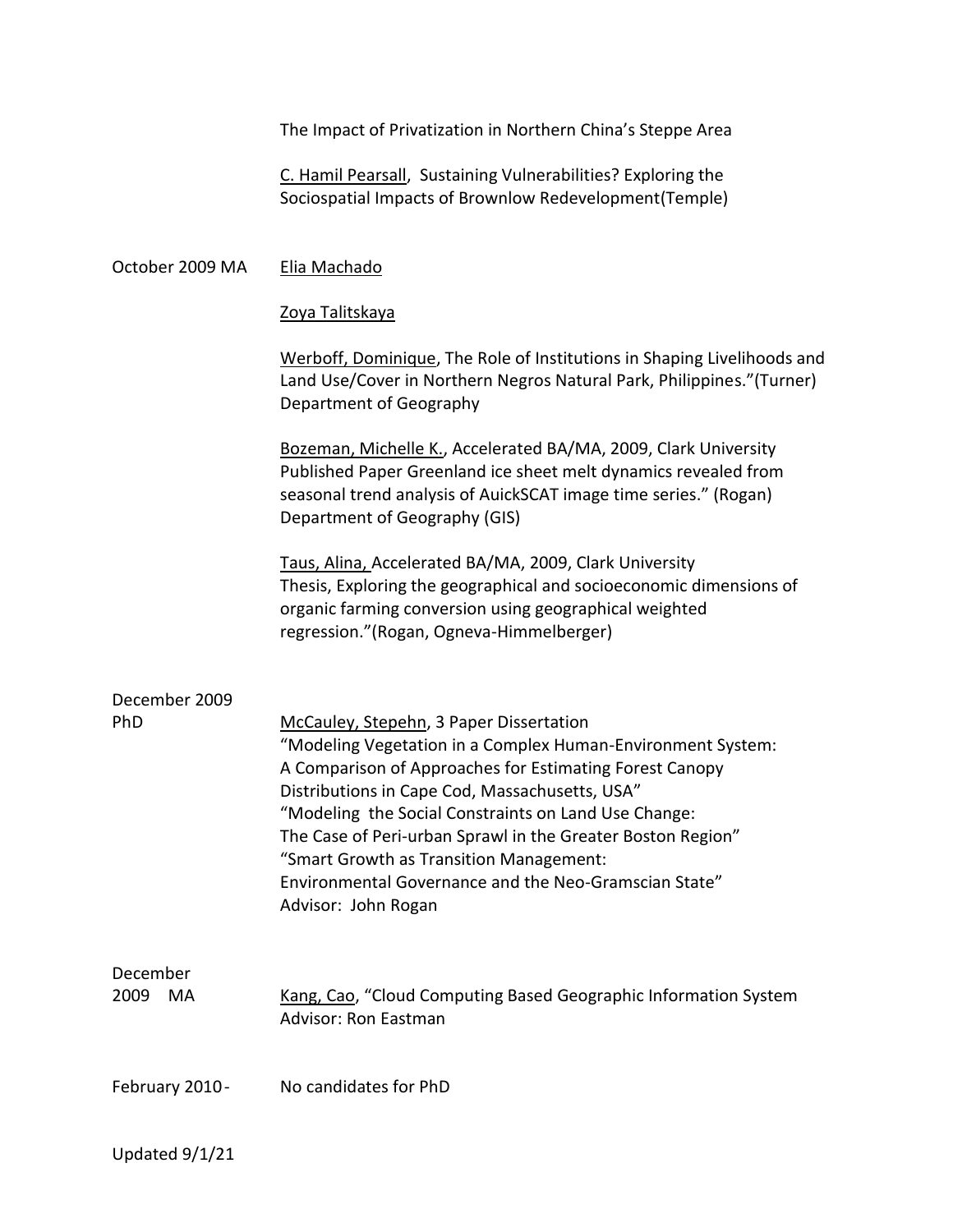| February<br>2010 MA | Bumbarger, Nicholas, Accelerated BA/MA, 2010 Clark University                                                                                                              |  |  |
|---------------------|----------------------------------------------------------------------------------------------------------------------------------------------------------------------------|--|--|
| May 2010<br>PhD     | Christman, Zachary John, Land Change in Central Mexico: Landscape<br>Heterogeneity, Natural Variability, and Classification Uncertainty"<br>Post-doc at Rutgers University |  |  |
|                     | Jiang, Ziying, Development of An Areal Object Based Network Pattern<br><b>Classification in Road Extension Simulation</b><br>Tenure-track University of New Orleans        |  |  |
|                     | Kolden, Crystal Ann, Characterizing Alaskan Wildfire Regimes through<br>remotely Sensed Data: Assessments of Large Area Pattern and Trend                                  |  |  |
|                     | McCandless, Susannah R., Conserving the Landscapes of Vermont:<br>Shifting Terms of Access and Visibility                                                                  |  |  |
|                     | Schwarz, Guido, The Arteries of Global Trade: Industrial Restructuring and<br>Technological Change in the Transatlantic Air Cargo Industry                                 |  |  |
| May 2010 MA         | Christman, Zachary John<br>Pre-doctoral MA                                                                                                                                 |  |  |
|                     | Pre-doctoral MA<br>Hawkins, Robert                                                                                                                                         |  |  |
|                     | Pre-doctoral MA<br>Marcano, Luis Ciro                                                                                                                                      |  |  |
|                     | Pre-doctoral MA<br>Parmentier, Benoit                                                                                                                                      |  |  |
|                     | Pre-doctoral MA<br>Pierce, Joseph                                                                                                                                          |  |  |
|                     | Rakshit, Rahul<br>Pre-doctoral MA                                                                                                                                          |  |  |
| October 2010<br>PhD | Dai, Wei Wei, A spatial Decisions Support System for Multi-Objective<br>Land Allocation: A Conservation Reserve Design Application                                         |  |  |
|                     | Dai, Zunguo, Desertification, The Grain-To Green program and<br>Agricultural Changes in Northern China                                                                     |  |  |
|                     | Hyland, Gerard, The Political Viability of Regional Solutions in the<br>Cincinnati Metropolitan Area                                                                       |  |  |
|                     | Ray, Lily Amelia, Addressing Koyukon/Agency Disagreements about                                                                                                            |  |  |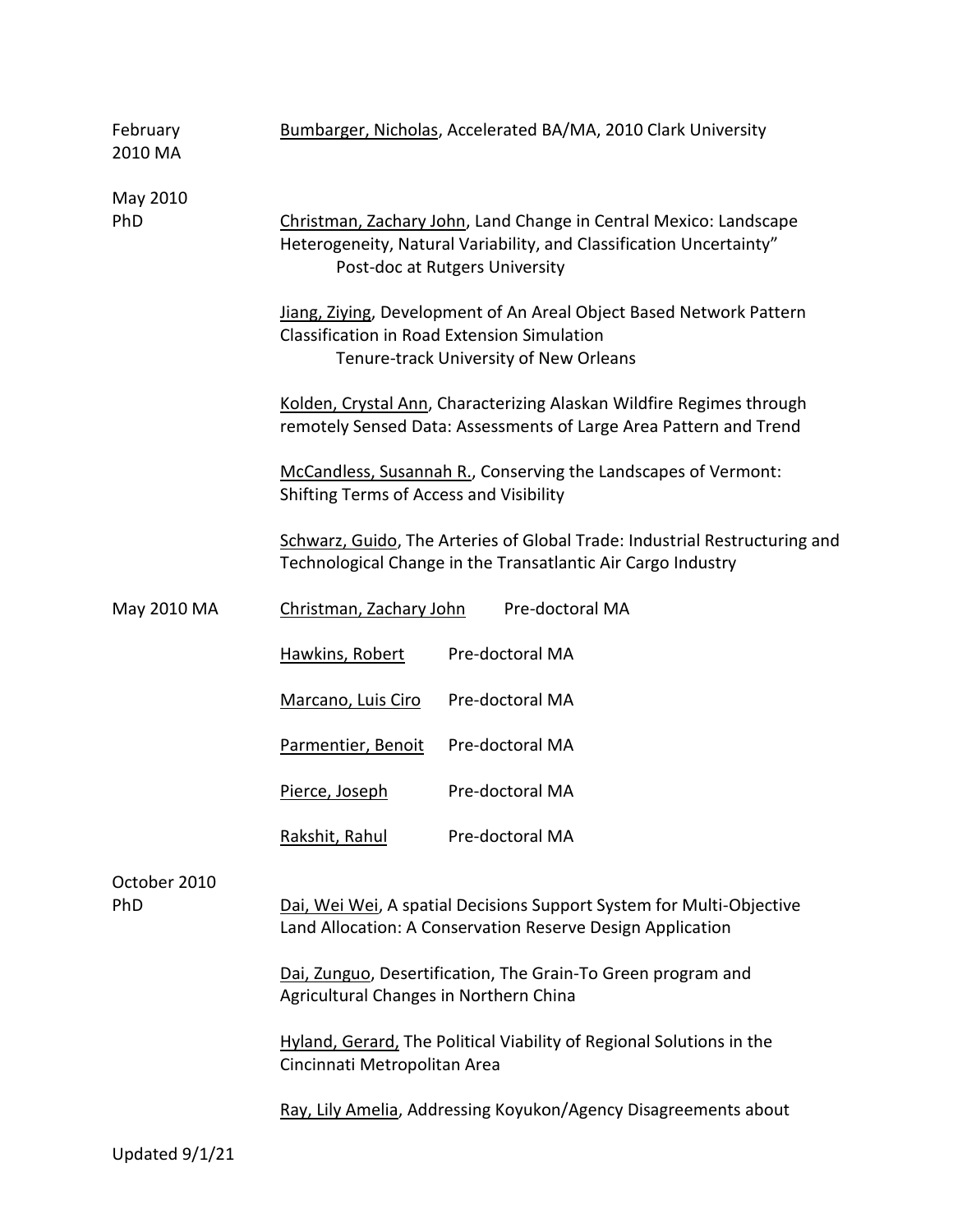Wildfire Policy in Interior Alaska: Value Differences, Ineffective Participatory Processes, and Conflicts over Traditional Ecological Knowledge

| October 2010 MA | Aldwaik, Safaa,                                                                                                                                    | Pre-doctoral MA    |  |
|-----------------|----------------------------------------------------------------------------------------------------------------------------------------------------|--------------------|--|
|                 | City, Christopher,                                                                                                                                 | <b>Terminal MA</b> |  |
|                 | Pulsipher, Alexander Terminal MA                                                                                                                   |                    |  |
|                 | Blanchard, Samuel                                                                                                                                  | Accelerated BA/MA  |  |
|                 | Caiazzo, Andrew                                                                                                                                    | Accelerated BA/MA  |  |
|                 | Hattis, David                                                                                                                                      | Accelerated BA/MA  |  |
|                 | Shmookler, Rachel                                                                                                                                  | Accelerated BA/MA  |  |
| Feb 2011 PhD    | Machado, Elia Assessing Vulnerability to Denuge Fever in Mexico under<br><b>Global Change</b>                                                      |                    |  |
| Feb. 2011 MA    | Jarvis, Daniel                                                                                                                                     | Pre-doctoral MA    |  |
|                 | Neeti Neeti                                                                                                                                        | Pre-doctoral MA    |  |
| May 2011 PhD    | Adom, Cynthia Trends in Urbanization and Implications for Peri-Urban<br>Livelihoods in Accra, Ghana                                                |                    |  |
|                 | Cieslik, Ania The Different Levels of Migration Decision Making: A<br>Noneconomic Analysis of Polish Migration to the United Kingdom after<br>2004 |                    |  |
|                 | Hamm, Christina Henriette The Complex Institutional Seascape of the<br>Long Island Sound Lobster Fishery                                           |                    |  |
|                 | Kang, Cao 3-Article dissertation: Cloud Computing and its application is<br><b>GIS</b>                                                             |                    |  |
|                 | Lawhon, Mary Power in the South African E-waste Transition                                                                                         |                    |  |
|                 | Marcano, Luis Ciro Reyes Geographical Imaginations and Power: An<br>Inquiry on the Social Production of the Venezuelan Territory                   |                    |  |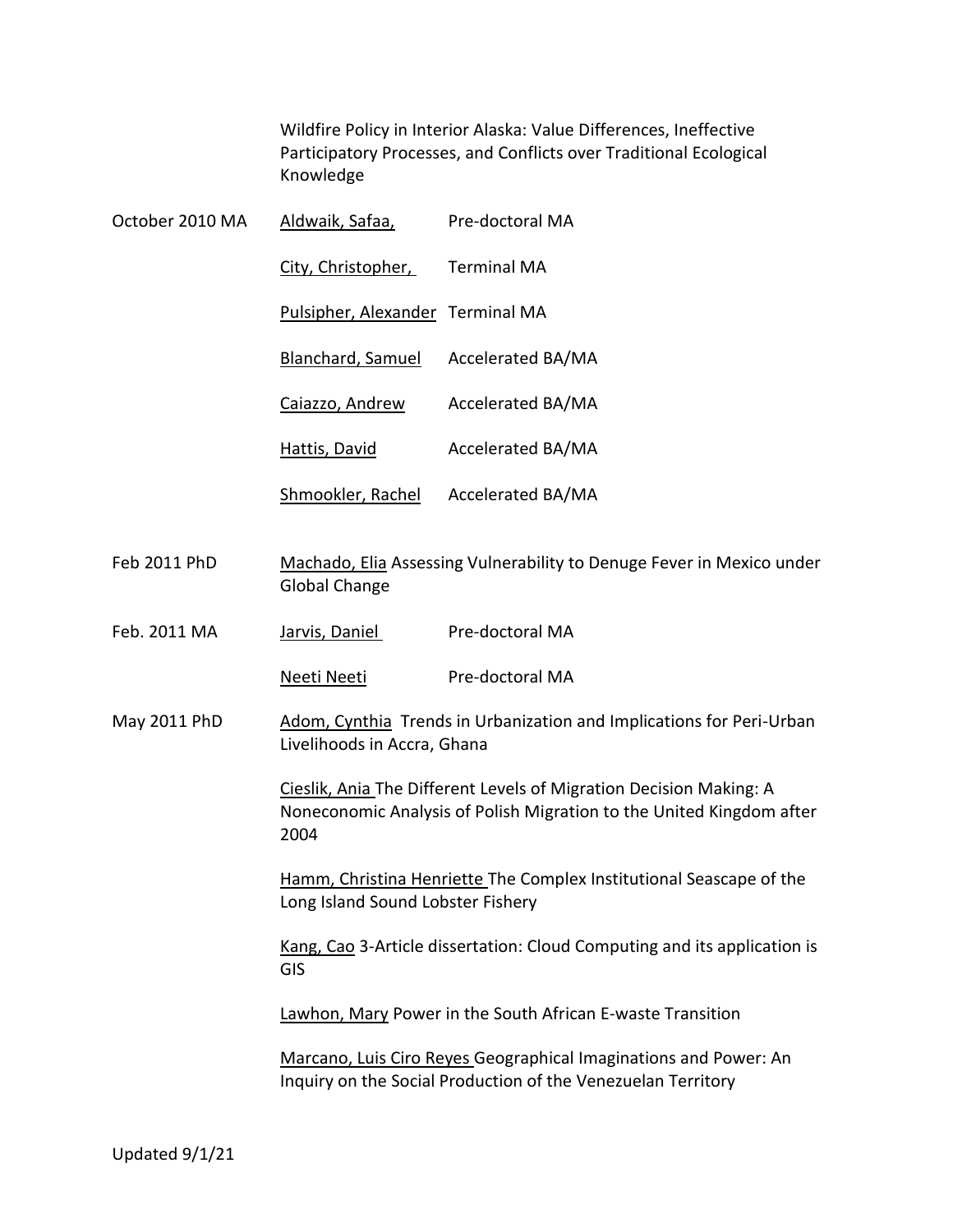Pierce, Joseph F. Land Tenure and Sustainable Urbanism in Portland, Oregon

| May 2011 MA   | Ghimire, Bardan                                                                                                                                                                                                                                             |  | Pre-doctoral MA              |
|---------------|-------------------------------------------------------------------------------------------------------------------------------------------------------------------------------------------------------------------------------------------------------------|--|------------------------------|
|               | Horner, Rory                                                                                                                                                                                                                                                |  | Pre-doctoral MA              |
|               | Runfola, Daniel Scott Miller Pre-doctoral MA                                                                                                                                                                                                                |  |                              |
| Oct. 2011 PhD | Fontaine, Danielle, The Landscape of Potential Harm: Understanding<br>Parent's Perceptions of the Build Environment and What This Means for<br>Their Decisions about Their Child's Mode of Travel to School in the City of<br>Worcester, MA                 |  |                              |
|               | <b>Funke, Jayson</b> , Producing Investment Space: The International Finance<br>Corporation, Institution Building and the Financialization of Development                                                                                                   |  |                              |
|               | Han, Guoyi, Understanding Regional Dynamics of Vulnerability: A<br>Historical Approach to the Flood Problem in China                                                                                                                                        |  |                              |
|               | Hawkins, Roberta, Cause-related Marketing: Ethical Consumption as<br>Development Intervention<br>Millones Mayer, Marco, Fire, Flows, and Forests: Anthropogenic Land<br>Change, Commodity Networks and Multi-scale Sustainability in the<br>Mexican Yucatan |  |                              |
|               |                                                                                                                                                                                                                                                             |  |                              |
| Oct. 2011 MA  | Denfeld, Blaize,                                                                                                                                                                                                                                            |  | <b>Accelerated BA/MA GIS</b> |
|               | Hamill, Thomas,                                                                                                                                                                                                                                             |  | <b>Accelerated BA/MA GIS</b> |
|               | Schwert, Brenna,                                                                                                                                                                                                                                            |  | <b>Accelerated BA/MA GIS</b> |
|               | Wright, Timothy,                                                                                                                                                                                                                                            |  | <b>Accelerated BA/MA GIS</b> |
|               | <b>Gallagher, Emily</b>                                                                                                                                                                                                                                     |  | Pre-Doctoral MA              |
|               | Johnston, Connie,                                                                                                                                                                                                                                           |  | <b>Pre-Doctoral MA</b>       |
|               | Morrow, Oona,                                                                                                                                                                                                                                               |  | Pre-Doctoral MA              |
|               | Panday, Prajjwal,                                                                                                                                                                                                                                           |  | <b>Pre-Doctoral MA</b>       |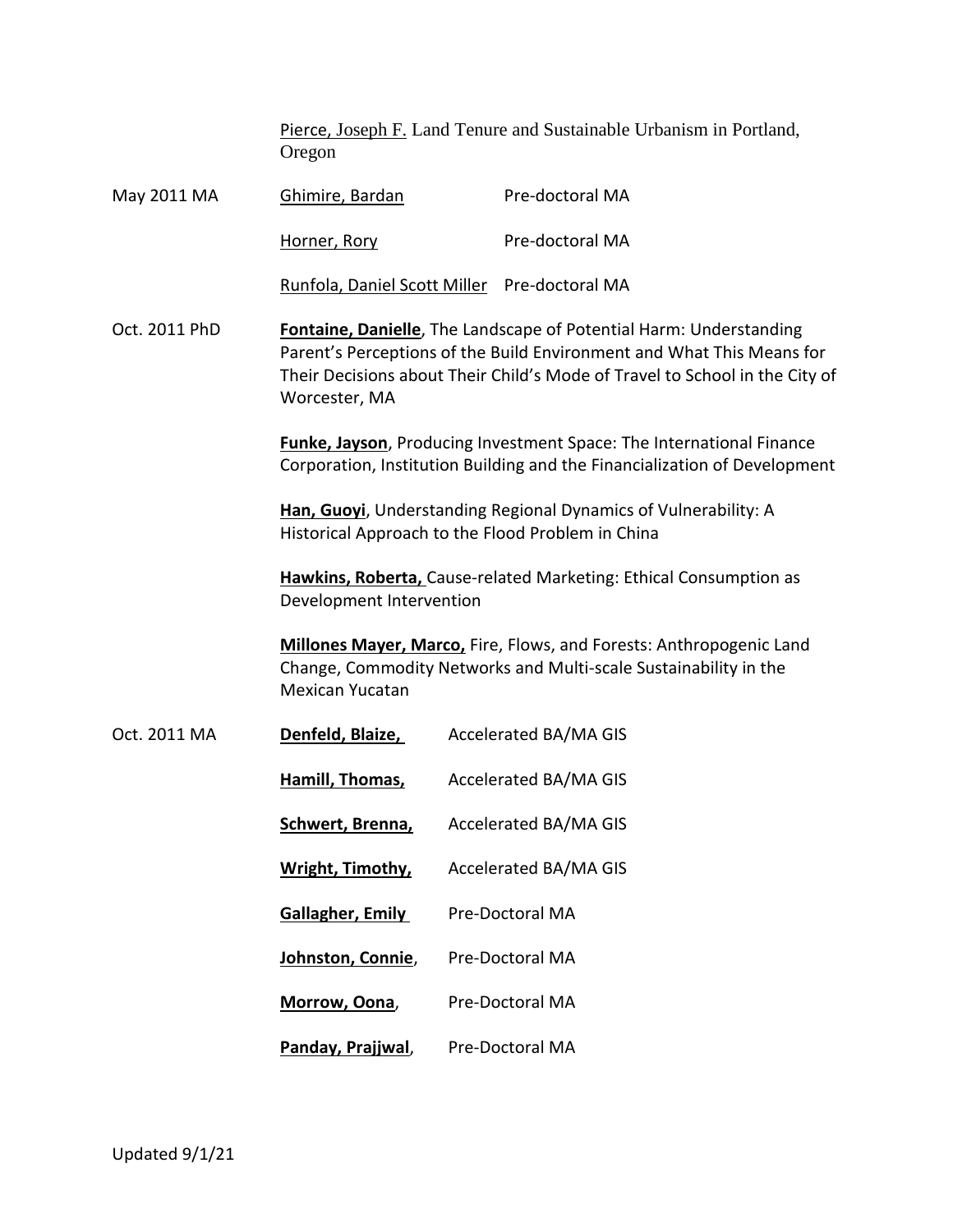| Feb 2012 PhD | Parmentier, Benoit, Land Transitions From Multivariate Remotely Sensed |
|--------------|------------------------------------------------------------------------|
|              | Time Series: Using Seasonal Trends to Characterize and Categorize Land |
|              | Cover Changes in Alaska over the 2001-2009 Period.                     |

May 2012 PhD **Aldwaik, Safaa**, Fundamental Concepts of Intensity Analysis to Understand Changes among Categories

> **Aragon-Carrasco, Susan**, Evaluating Biodiversity in Rural Landscapes for Conservation and Livelihoods: Combined Botanical, Ecological, and Land Use Analysis in Two Smallholder Communities in Peru and Mexico

**Makene, Heladius Madoshi**, Gold Rush and its Implications for Communities Near Mines in Tanzania

**Runfola, Daniel Scott Miller**, Human-Environment Interactions across Space and Time: Examining Lawns and Land Change in the United States

**Ojeda, Diana Carolina**, Producing Paradise: The Violent Geographies of Tourism in Columbia

**Rakshit, Rahul**, Accuracy Assessment of Object-based Image Analysis Maps

Oct 2012 PhD **Ghimire, Bardan**, Biogeochemical and Biophysical Consequences of Disturbances in Forests of the Western United States

> **Neeti Neeti**, Implications of Space-Time Orientations for Spectral Decompositions of Geographic Time Series

> **Werboff, Dominique Sophie**, The Rule of Institutions in Shaping Livelihoods and Land Use/Cover in Northern Negros Natural Park, Philippines

Oct 2012 MA **(Wood) Logvinova, Christie Lynn** Pre-doctoral MA

**Trusel, Luke David** Pre-doctoral MA

February 2013 PhD **Haberly, Daniel Gray**, Soveriegn Wealth Funds, Dependent Development, and the New Alliance Capitalism

> **Manzi, Maya**, Agrarian Social Movements and the Making of Agrodiesel Moral Territories in Northeast Brazil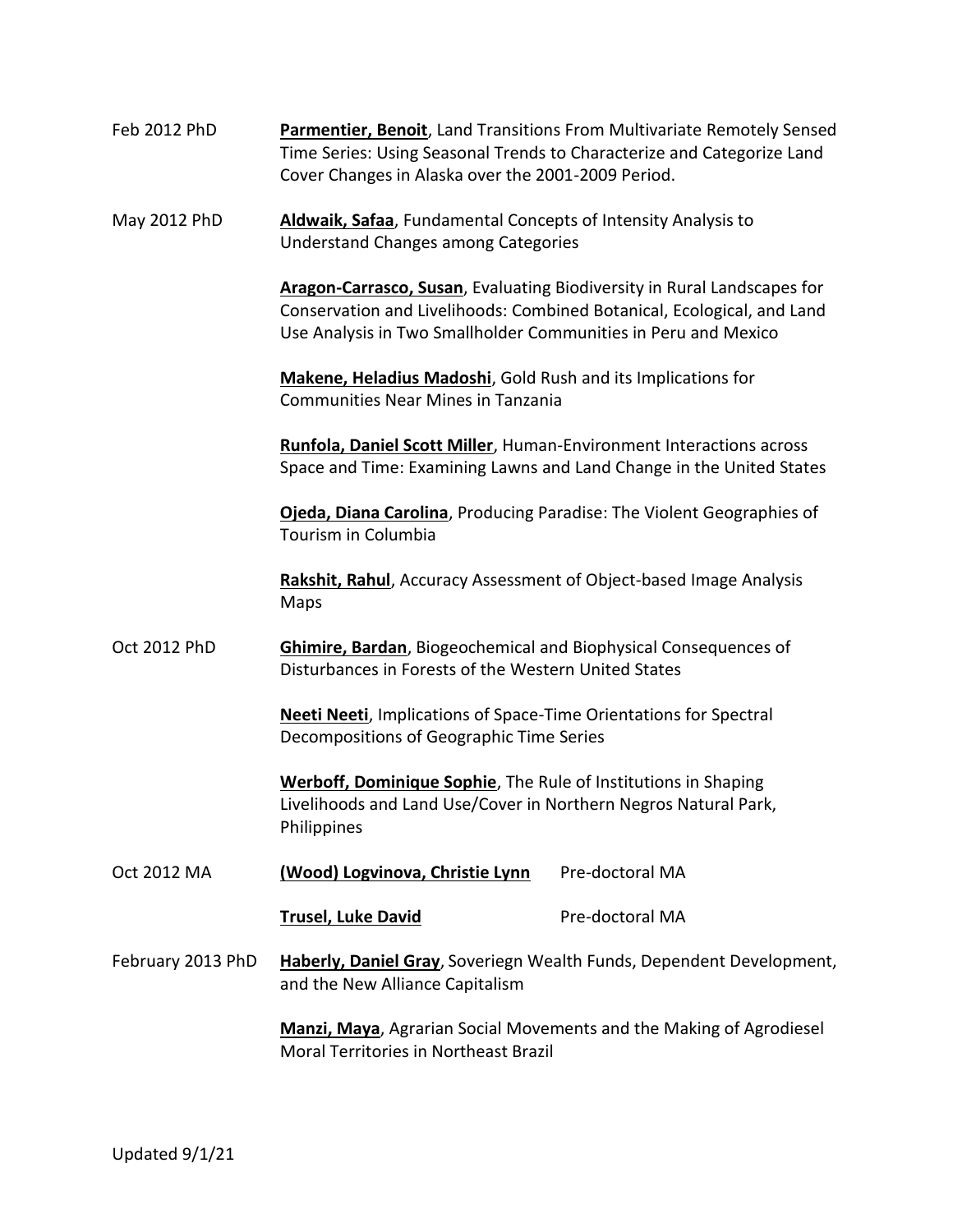**Panday, Prajjwal Kumar**, Hindu Kush-Himalayan Region in the Forefront of Global Change: An Assessment of Snowmelt, Hydrology, Vegetation, and Climate

**Schindler, Seth D.**, Producing Urban Space and the Transformation of the Retail Sector in Delhi, India

February 2013 MA **Kenney-Lazar, Miles** Pre-Doctoral MA

May 2013 PhD **Giner, Nicholas Mark**, Validating, Analyzing, and Predicting Lawn Maps: Application of GIScience and Spatial Analysis in the Northern Boston **Suburbs** 

> **Harris, Edmund**, Visions, Plans and Maps: Making Space for Food Systems Change in Massachusetts

**Horner, Rory William**, The State, Patents and the Development of India's Pharmaceutical Industry

## May 2013 MA **Nguon, Pheakkdey** Pre-Doctoral MA

August 2013 PhD **Kutz, William**, Financing Demand-Side Urbanism: Lessons from the "Spatial Fix" in Tangier, Morocco

> **Williams, Jill**, When Arrest Becomes Rescue: Border Enforcement and the Politics of Humanitarianism at the US-Mexico Border

**Wu, Qingling**, From Phenomena to Objects: Segmentation of Fuzzy Objects and its Application to Oceanic Eddies

August 2013 MA **Broderick, Dylan** Accelerated BA/MA

**Shatz, Andrew John** Accelerated BA/MA

December 2013 PhD **Johnston, Connie Lewis**, The Social, Spatial, and Scientific Aspects of Farm Animal Welfare in the US and European Union

December 2013 MA **Mayer, David Purdy** Terminal MA

**Meng, Kathryn-Louise** Pre-doctoral MA

May 2014 PhD **Stoddard, Elisabeth Anne**, Livestock Vulnerability to Disasters in North Carolina's Hog Industry, Neoliberal Governance and Differential Risk in an Industry Too Big to Fail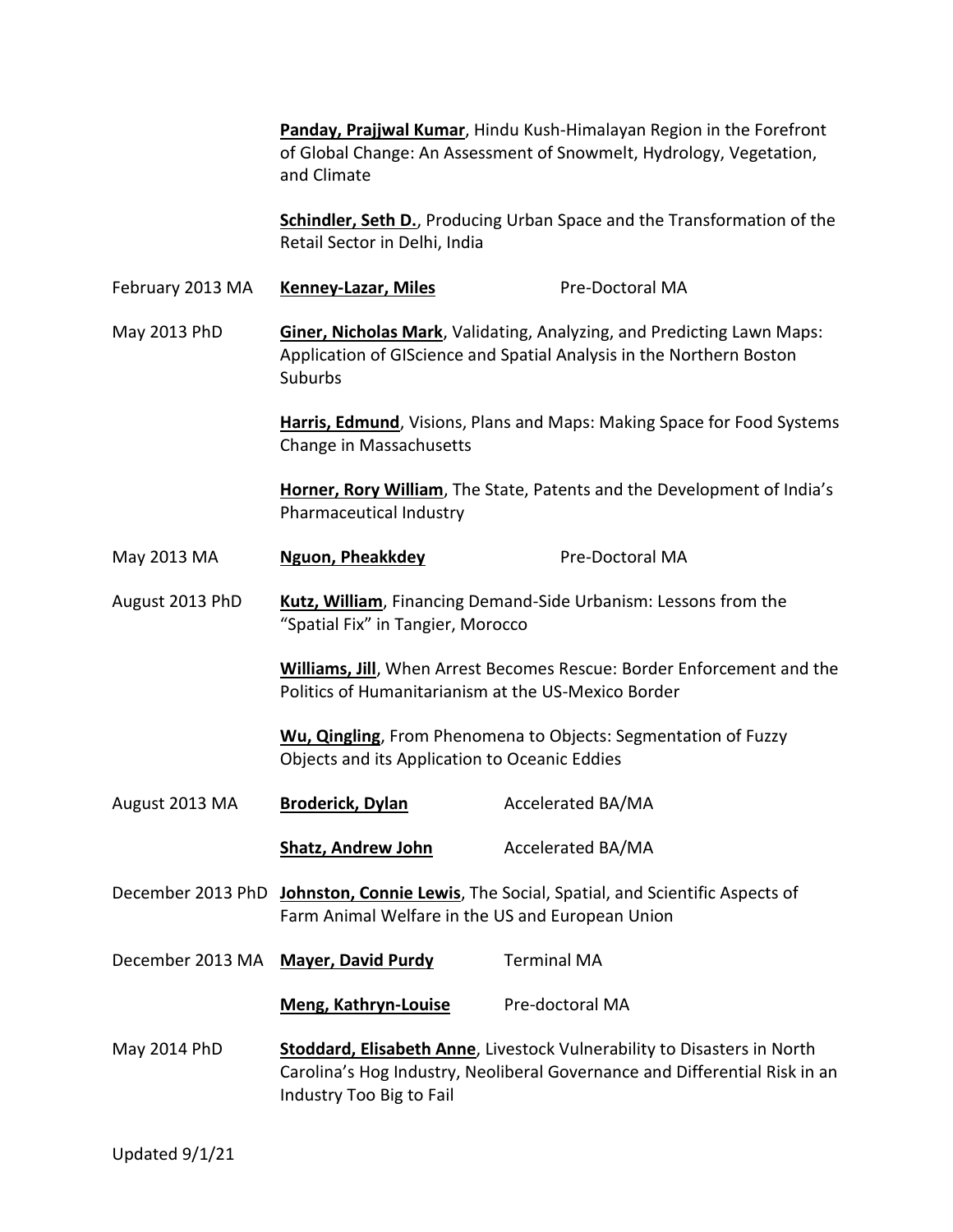| May 2014 MA     | <b>Kay, Kelly</b>                                                                                                                                                                                                                                             | Pre-doctoral MA                                                           |  |
|-----------------|---------------------------------------------------------------------------------------------------------------------------------------------------------------------------------------------------------------------------------------------------------------|---------------------------------------------------------------------------|--|
| August 2014 PhD | Vanderhoof, Melanie, The Impact of Mountain Pine Beetle Outbreaks on<br>Surface Energy and Water Fluxes, South Central Rocky Mountains                                                                                                                        |                                                                           |  |
|                 | Pre-doctoral MA<br>August 2014 MA/MS Bravo Frey, Alicia Mireya                                                                                                                                                                                                |                                                                           |  |
|                 | Danko, Joseph III                                                                                                                                                                                                                                             | <b>Accelerated MS GIS</b>                                                 |  |
|                 | <b>Manley, Matthew</b>                                                                                                                                                                                                                                        | <b>Accelerated MS GIS</b>                                                 |  |
|                 | December 2014 PhD Lauermann, John, Event-Led Development: Sporting Mega-Events as<br><b>Urban Policy Experiments</b>                                                                                                                                          |                                                                           |  |
|                 | of Provisioning in Greater Boston                                                                                                                                                                                                                             | Morrow, Oona, Urban Homesteading: Diverse Economics and Ecologies         |  |
|                 | Site Search Problems in a Raster Space                                                                                                                                                                                                                        | Si, Kangping, Multiple-Objective Spatial Optimization with Application to |  |
|                 | <b>Thatcher, James E., Mobile Navigation Applications: Hidden Ontologies,</b><br>Epistemic Limits, and Technological Teleology<br><b>Trusel, Luke David</b> , Quantifying Antarctic Ice Sheet Surface Melt: Recent<br><b>Dynamics and Future Trajectories</b> |                                                                           |  |
|                 |                                                                                                                                                                                                                                                               |                                                                           |  |
| Dece 2014 MA/MS | <b>Kappel, Alexander</b>                                                                                                                                                                                                                                      | <b>Accelerated MS GIS</b>                                                 |  |
| May 2015 PhD    | None                                                                                                                                                                                                                                                          |                                                                           |  |
| May 2015 MA/MS  | <b>Sturdivant, Emily</b>                                                                                                                                                                                                                                      | <b>Accelerated MS GIS</b>                                                 |  |
| August 2015 PhD | Foo, Katherine E., PARKS & RECREATION DEPARTMENTS ARE NOT A<br>JOKE: Governance in an Age of Post-Apocalyptic Climate Change                                                                                                                                  |                                                                           |  |
|                 | Jarvis, Daniel Steven, Disturbance History and Fuel Consequences of<br>Mountain Pine Beetle in Western Colorado                                                                                                                                               |                                                                           |  |
|                 | August 2015 MA/MS Juan Luis Dammert Bello                                                                                                                                                                                                                     | Pre-doctoral MA                                                           |  |
|                 | <b>Mietkiewicz, Nathan</b>                                                                                                                                                                                                                                    | Pre-doctoral MA                                                           |  |
|                 | Santacruz Delgado, Ali                                                                                                                                                                                                                                        | Pre-doctoral MA                                                           |  |
|                 | <b>Altbaum, Elliot</b>                                                                                                                                                                                                                                        | <b>Accelerated MS GIS</b>                                                 |  |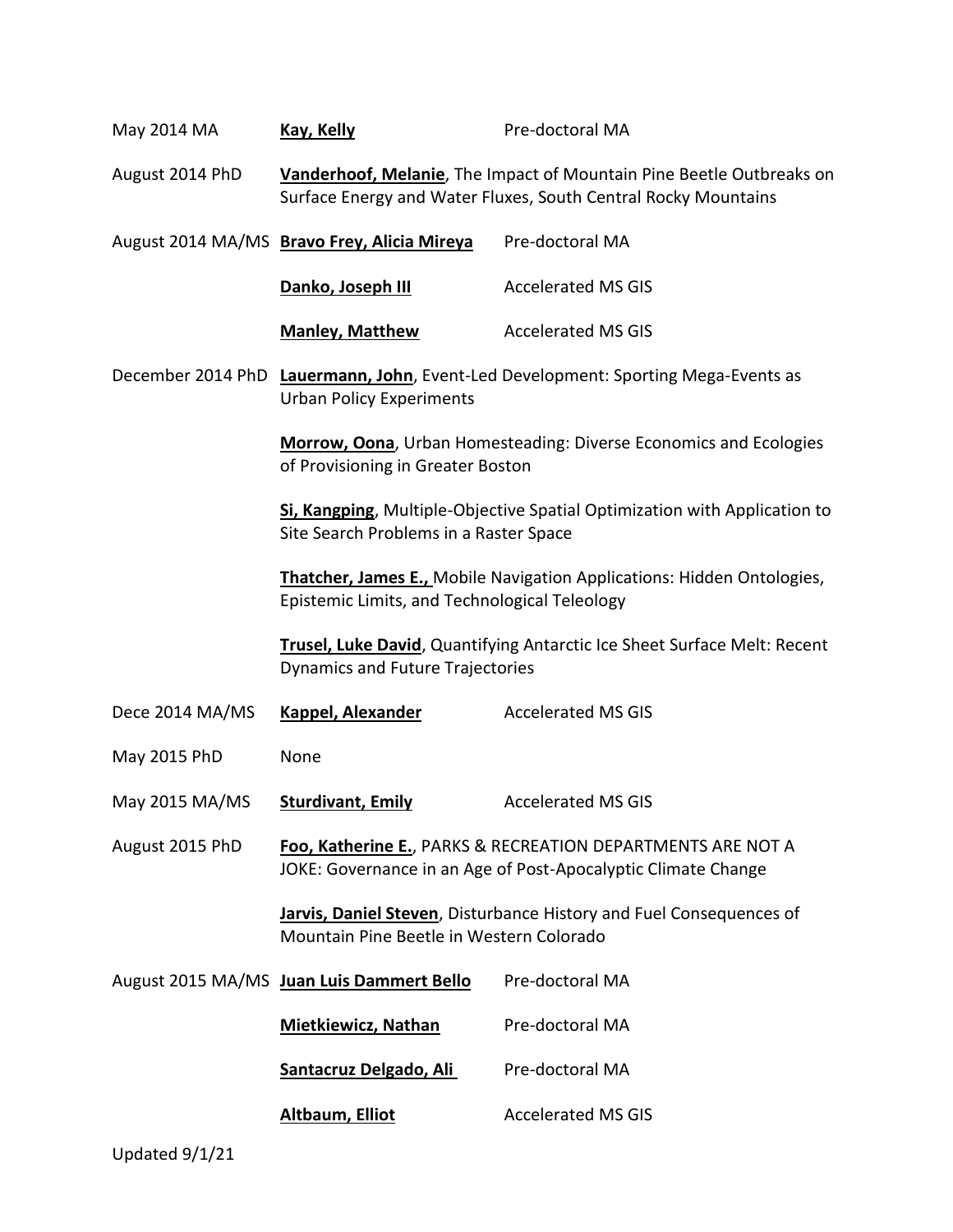|                  | <b>Andrews, Michelle Marie</b>                                                                                                                                                 | <b>Accelerated MS GIS</b>                                                                                                                 |  |
|------------------|--------------------------------------------------------------------------------------------------------------------------------------------------------------------------------|-------------------------------------------------------------------------------------------------------------------------------------------|--|
|                  | <b>Berman, Samuel</b>                                                                                                                                                          | <b>Accelerated MS GIS</b>                                                                                                                 |  |
|                  | <b>Cunningham, Sean</b>                                                                                                                                                        | <b>Accelerated MS GIS</b>                                                                                                                 |  |
|                  | Dardas, Anastassios                                                                                                                                                            | <b>Accelerated MS GIS</b>                                                                                                                 |  |
|                  | Earl, Lucas                                                                                                                                                                    | <b>Accelerated MS GIS</b>                                                                                                                 |  |
|                  | <b>Finegold, Yelena</b>                                                                                                                                                        | <b>Accelerated MS GIS</b>                                                                                                                 |  |
|                  | Litchfield, Cody                                                                                                                                                               | <b>Accelerated MS GIS</b>                                                                                                                 |  |
|                  | Patel, Kayla                                                                                                                                                                   | <b>Accelerated MS GIS</b>                                                                                                                 |  |
|                  | <b>Ritter, Zoe</b>                                                                                                                                                             | <b>Accelerated MS GIS</b>                                                                                                                 |  |
|                  | December 2015 PhD Gallagher, Emily J, GHANA IS COCOA, CARBON IS GHANA: SUSTAINING<br>COCOA LANDSCAPES AND GOVERNING FOREST LIVELIHOODS THROUGH<br>AGRI-ENVIRONMENTAL EXTENSION |                                                                                                                                           |  |
|                  | Roundtable on Sustainable Palm Oil (RSPO)                                                                                                                                      | Johnson, Adrienne, Participatory Governance, Plant Disease, and Post-<br>Neoliberalism: Governing Ecuador's Palm Oil Industry through the |  |
|                  | spatial Analysis of Geotagged Social Media Data                                                                                                                                | Shelton, John Taylor, Geographies of Data: Toward a Relational Socio-                                                                     |  |
| Dec. 2015, MA/MS | Arond, Elisa Manya,                                                                                                                                                            | Pre-doctoral MA                                                                                                                           |  |
|                  | <b>Cantor, Alida</b>                                                                                                                                                           | Pre-doctoral MA                                                                                                                           |  |
|                  | Duncan-Brown, Jamie                                                                                                                                                            | <b>Accelerated MS GIS</b>                                                                                                                 |  |
| May 2016 PhD     | <b>Cantor, Alida Anna Dust Storms and Dying Lakes: Wastefulness,</b><br>Reasonable and Beneficial Use, and Water Transfers in California                                       |                                                                                                                                           |  |
|                  | Kay, Kelly Ann Taxes, TIMOs, and Trusts: 21 <sup>st</sup> Century Land Conservation<br>in the United States                                                                    |                                                                                                                                           |  |
|                  | salient, credible and legitimate policy knowledge                                                                                                                              | Nguon, Pheakkdey Governing REDD+ in Cambodia: Co-production of                                                                            |  |
| May 2016 MA/MS   | <b>Elmes, Arthur Frances Marett</b>                                                                                                                                            | Pre-doctoral MA                                                                                                                           |  |
| Updated 9/1/21   |                                                                                                                                                                                |                                                                                                                                           |  |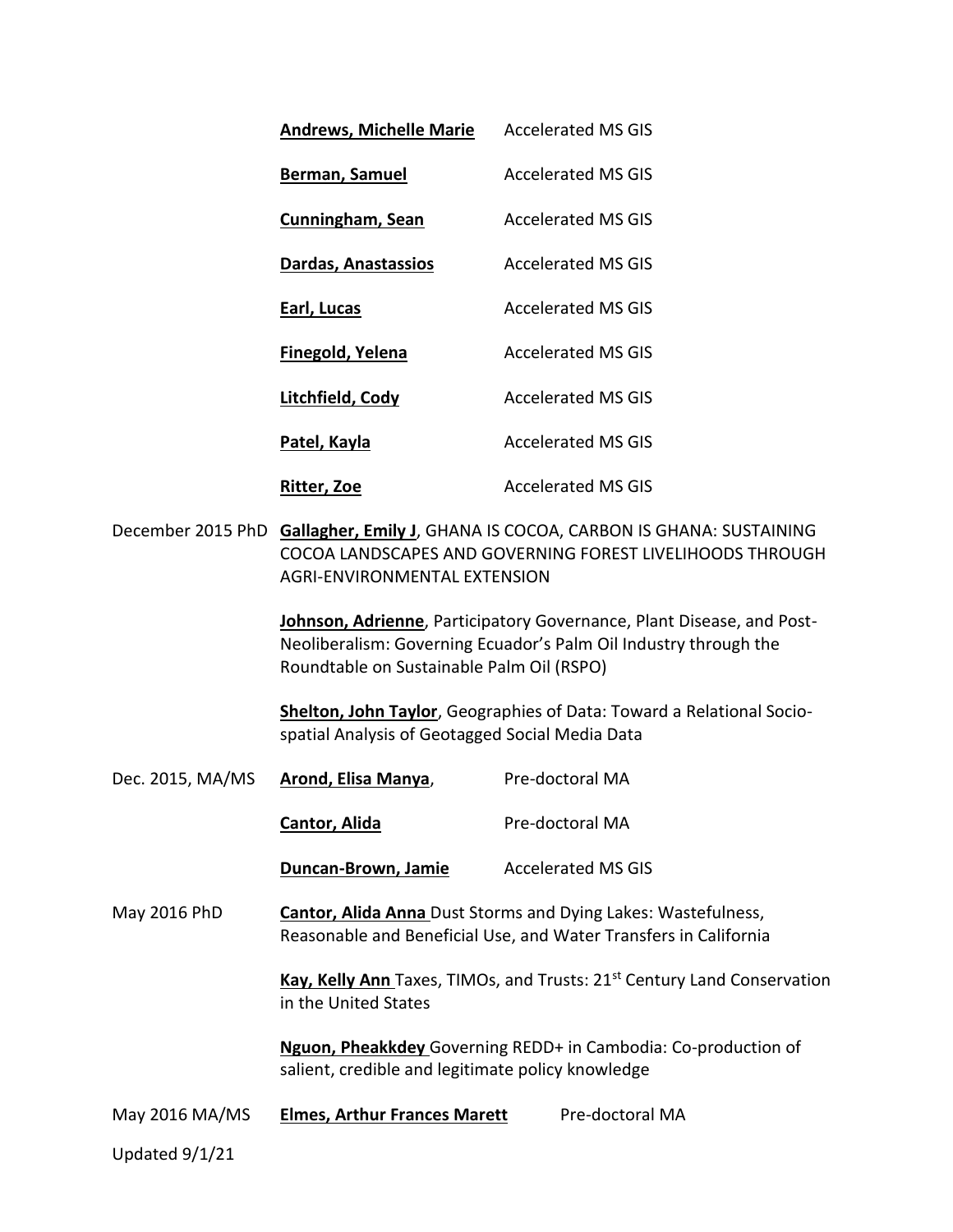|                                                                                                                                                                                                                                  | <b>Azadeh Hadizadeh Esfahani</b>                                                                                                                                                                                                                                                                                                                                                       | Pre-doctoral MA           |  |
|----------------------------------------------------------------------------------------------------------------------------------------------------------------------------------------------------------------------------------|----------------------------------------------------------------------------------------------------------------------------------------------------------------------------------------------------------------------------------------------------------------------------------------------------------------------------------------------------------------------------------------|---------------------------|--|
|                                                                                                                                                                                                                                  | Alireza Farmahini Farahani                                                                                                                                                                                                                                                                                                                                                             | Pre-doctoral MA           |  |
|                                                                                                                                                                                                                                  | <b>Nathan Samuel Gill</b>                                                                                                                                                                                                                                                                                                                                                              | Pre-doctoral MA           |  |
|                                                                                                                                                                                                                                  | <b>Dexter Henry Locke</b>                                                                                                                                                                                                                                                                                                                                                              | Pre-doctoral MA           |  |
|                                                                                                                                                                                                                                  | <b>Ashley Victoria York</b>                                                                                                                                                                                                                                                                                                                                                            | Pre-doctoral MA           |  |
| August 2016 PhD                                                                                                                                                                                                                  | <b>Mietkiewicz, Nathan Paul, Interactions between bark beetle outbreak</b><br>and wildfire in intermountain subalpine forests in the western United<br>States: Legacies and future projection under a changing climate.<br>Sphar, Jefferson Alex, Politics, State Power and Policies: Exploring the<br>Contemporary Nature of Economic Governance through the Case of<br><b>Brazil</b> |                           |  |
|                                                                                                                                                                                                                                  |                                                                                                                                                                                                                                                                                                                                                                                        |                           |  |
|                                                                                                                                                                                                                                  | Surprise, Kevin, Preempting the second contradiction: The political<br>economy of solar geoengineering                                                                                                                                                                                                                                                                                 |                           |  |
| Aug. 2016 MA/MS                                                                                                                                                                                                                  | <b>Birdsell, Suzanne</b>                                                                                                                                                                                                                                                                                                                                                               | <b>Accelerated MS GIS</b> |  |
|                                                                                                                                                                                                                                  | Day, Moriah A. P.                                                                                                                                                                                                                                                                                                                                                                      | <b>Accelerated MS GIS</b> |  |
|                                                                                                                                                                                                                                  | <b>Glennie, Erin Nicole</b>                                                                                                                                                                                                                                                                                                                                                            | <b>Accelerated MS GIS</b> |  |
|                                                                                                                                                                                                                                  | <b>Mays, Charlotte Emily</b>                                                                                                                                                                                                                                                                                                                                                           | <b>Accelerated MS GIS</b> |  |
|                                                                                                                                                                                                                                  | <b>Philbrick, Sarah Ann</b>                                                                                                                                                                                                                                                                                                                                                            | <b>Accelerated MS GIS</b> |  |
|                                                                                                                                                                                                                                  | <b>Rush, Hannah Rose</b>                                                                                                                                                                                                                                                                                                                                                               | <b>Accelerated MS GIS</b> |  |
| December 2016 PhD Cuba, Nicholas Joseph, Interannual variability in the extent and intensity<br>of tropical dry forest deciduousness in the Mexican Yucatan (2000-2016):<br>Drivers and Links to Regional Atmospheric Conditions |                                                                                                                                                                                                                                                                                                                                                                                        |                           |  |
|                                                                                                                                                                                                                                  | <b>Kenney-Lazar, Miles</b> Resisting the State: The Authoritarian Governance of<br>Land in Laos                                                                                                                                                                                                                                                                                        |                           |  |
| May 2017 PhD                                                                                                                                                                                                                     | <b>Bonilla, Lauren, Extractive Infrastructures: Social, Environmental, and</b><br>Institutional Change in Resource-Rich Mongolia                                                                                                                                                                                                                                                       |                           |  |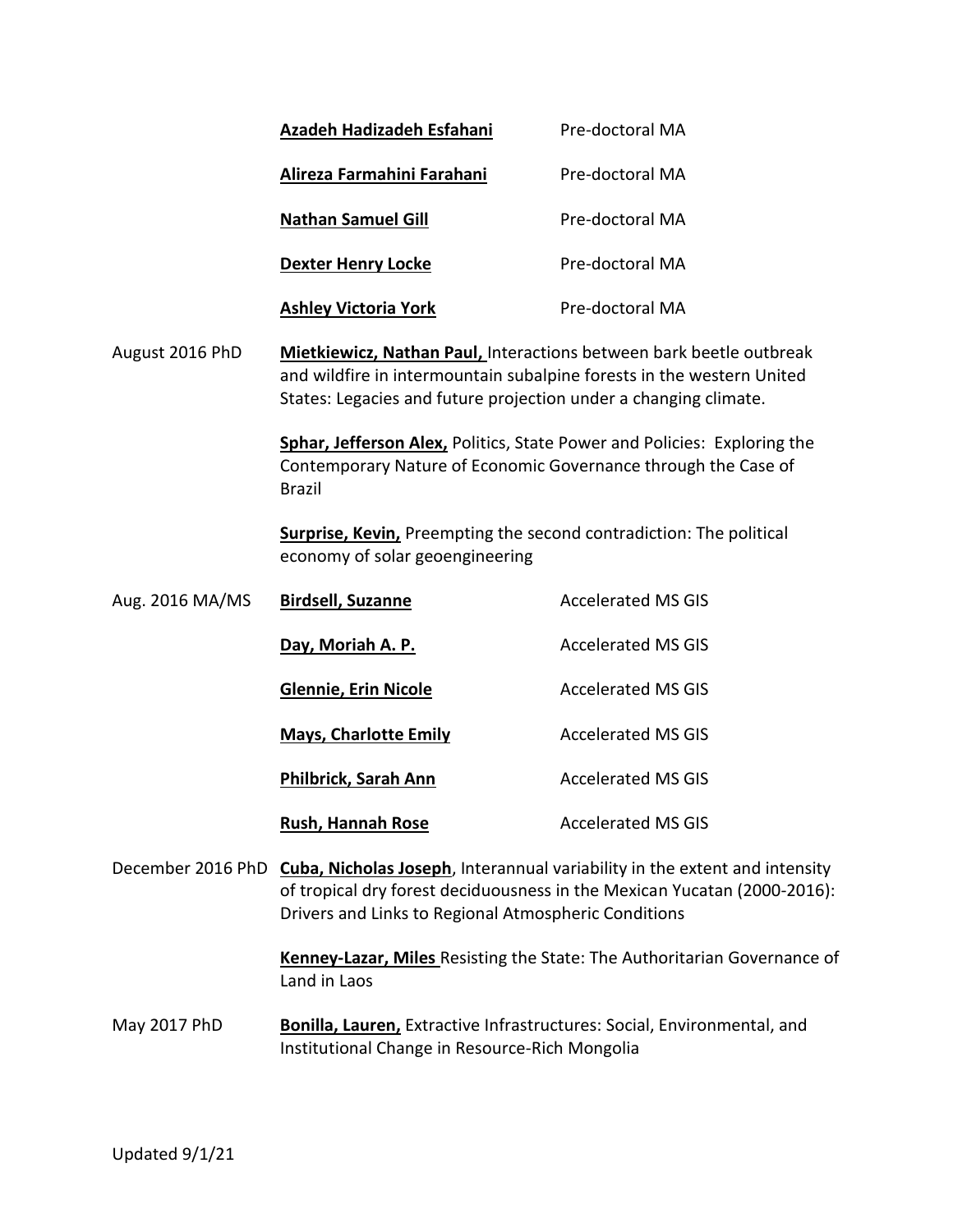| May 2017 MA     | <b>Arakwiye, Bernadette</b> | Pre-doctoral MA                                                                                                                              |
|-----------------|-----------------------------|----------------------------------------------------------------------------------------------------------------------------------------------|
|                 | Santiago, Melishia I.       | Pre-doctoral MA                                                                                                                              |
|                 | Sauls, Laura Aileen         | Pre-doctoral MA                                                                                                                              |
|                 | Turker, Kaner Atakan        | Pre-doctoral MA                                                                                                                              |
| August 2017 PhD |                             | <b>Bornschlegl, Teresa</b> Three snapshots into complexity: A political<br>ecological analysis of environmental law enforcement in the oil a |

sector; Ecuador 2005 – 2015.

**Dammert Bello, Juan Luis** Contested Booms: The Politics of Palm Oil Expansion in the Peruvian Amazon

**Elmes, Arthur Frances Marett,** Assessing the Impact of Asian Longhorned Beetle Impact in Worcester, MA: Thermal Effects, Community Responses, and Future Vulnerability

the oil and gas

**Locke, Dexter Henry,** A New Look at Residential Ecosystems Management: Heterogeneous Practices and the Landscape Mullets Hypotheses

**Nirmal, Padini,** Disembodiment and Deworlding: Taking Decolonial Feminist Political Ecology to Ground in Attappady, Kwala

| August 2017 MA/MS Dobler Morales, Carlos | Pre-doctoral MA           |
|------------------------------------------|---------------------------|
| Jiang, Wenjing                           | Pre-doctoral MA           |
| <u>Jiao, Tong</u>                        | Pre-doctoral MA           |
| Lukens, David                            | Pre-doctoral MA           |
| Odell, Scott                             | Pre-doctoral MA           |
| <b>Wenderlich, Michelle</b>              | Pre-doctoral MA           |
| Cooley, Savannah                         | <b>Accelerated MS GIS</b> |
| Fuchino, Yuka                            | <b>Accelerated MS GIS</b> |
| Johnson, Kimberly                        | <b>Accelerated MS GIS</b> |
| Landesman, Katherine                     | <b>Accelerated MS GIS</b> |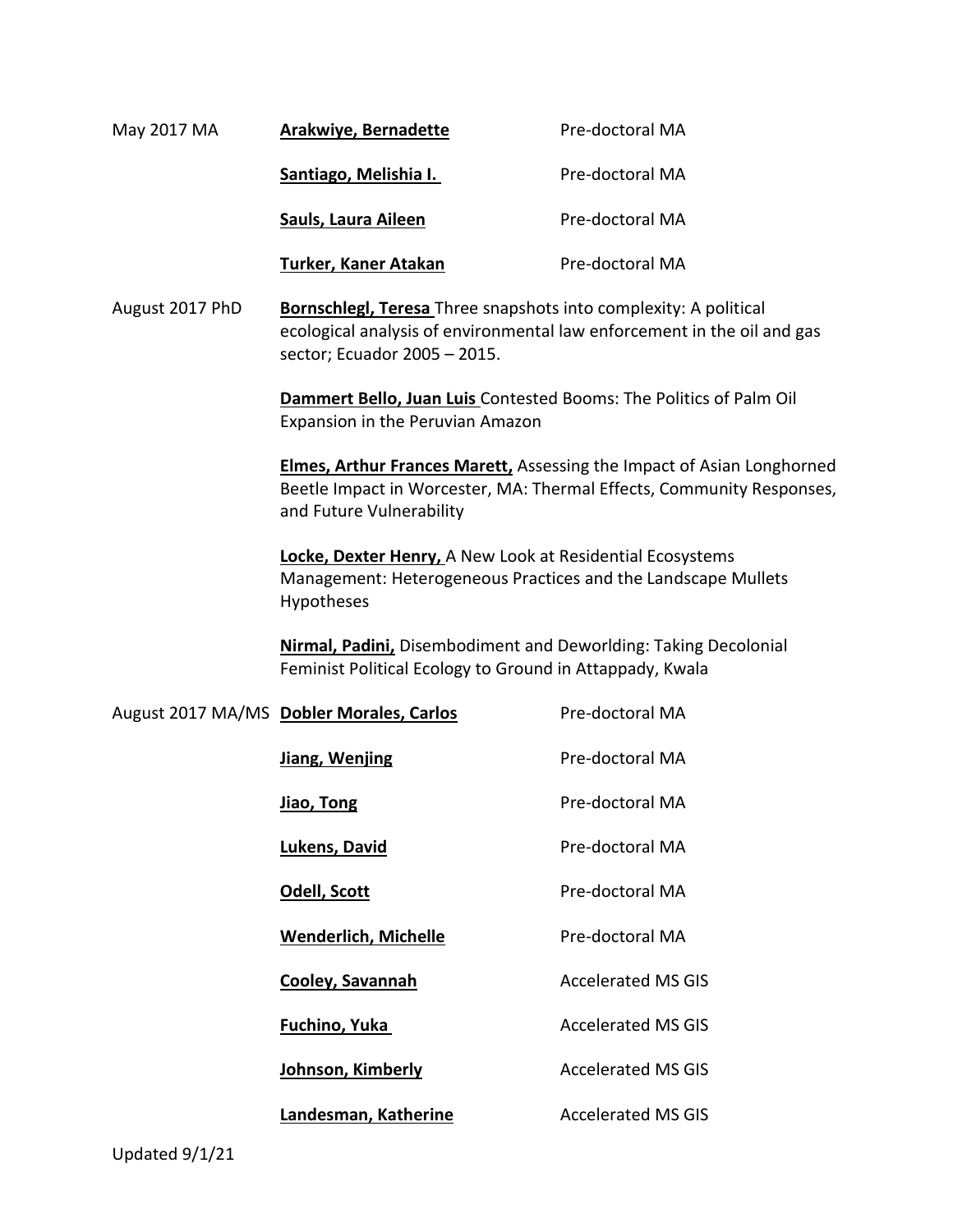|                                        | Rosenblum, Hannah Rose                                                                                                     | <b>Accelerated MS GIS</b>                                                  |
|----------------------------------------|----------------------------------------------------------------------------------------------------------------------------|----------------------------------------------------------------------------|
|                                        | <b>Scott, Warren</b>                                                                                                       | <b>Accelerated MS GIS</b>                                                  |
|                                        | <b>Truong Nguyen, Bao Chung</b>                                                                                            | <b>Accelerated MS GIS</b>                                                  |
| August 2018 PhD                        | effects and adaptive resilience                                                                                            | Nathan Gill Disturbance interactions in subalpine forests: Compound        |
|                                        |                                                                                                                            | <b>Young-Long Kim</b> The Role of Big Data in Understanding Urban Vitality |
| May 2018 MA/MS                         | <b>Moulton, Alex</b>                                                                                                       | Pre-doctoral MA                                                            |
|                                        | <b>Wyrtzen, Leslie</b>                                                                                                     | Pre-doctoral MA                                                            |
|                                        | <b>Shirin Esmaeili Chinchilla</b>                                                                                          | <b>Accelerated MS GIS</b>                                                  |
|                                        | <b>Alexandra Filipovic</b>                                                                                                 | <b>Accelerated MS GIS</b>                                                  |
|                                        | <b>Will Heikes</b>                                                                                                         | <b>Accelerated MS GIS</b>                                                  |
|                                        | <b>Saira Khan</b>                                                                                                          | <b>Accelerated MS GIS</b>                                                  |
|                                        | <b>Isabel Miranda</b>                                                                                                      | <b>Accelerated MS GIS</b>                                                  |
|                                        | <b>Edward Peluso</b>                                                                                                       | <b>Accelerated MS GIS</b>                                                  |
|                                        | Daniela Reyes Saade                                                                                                        | <b>Accelerated MS GIS</b>                                                  |
|                                        | <b>Thomas Smith</b>                                                                                                        | <b>Accelerated MS GIS</b>                                                  |
| August 2018 MA/MS <b>Anela Layugan</b> |                                                                                                                            | <b>Accelerated MS GIS</b>                                                  |
|                                        | <b>Mary Molloy</b>                                                                                                         | <b>Accelerated MS GIS</b>                                                  |
|                                        | <b>Eli Simonson</b>                                                                                                        | <b>Accelerated MS GIS</b>                                                  |
|                                        | <b>Rishi Singh</b>                                                                                                         | <b>Accelerated MS GIS</b>                                                  |
| December 2018 PhD                      | <b>Catherine (Renee) Tapp</b> Taxes, Banks, and Renters: Urban<br>Redevelopment in the United States after the 2008 Crisis |                                                                            |
| December 2018 MA/MS                    | <b>Jacob Chamberlain</b>                                                                                                   | Pre-doctoral MA                                                            |
|                                        | <b>Benjamin Fash</b>                                                                                                       | Pre-doctoral MA                                                            |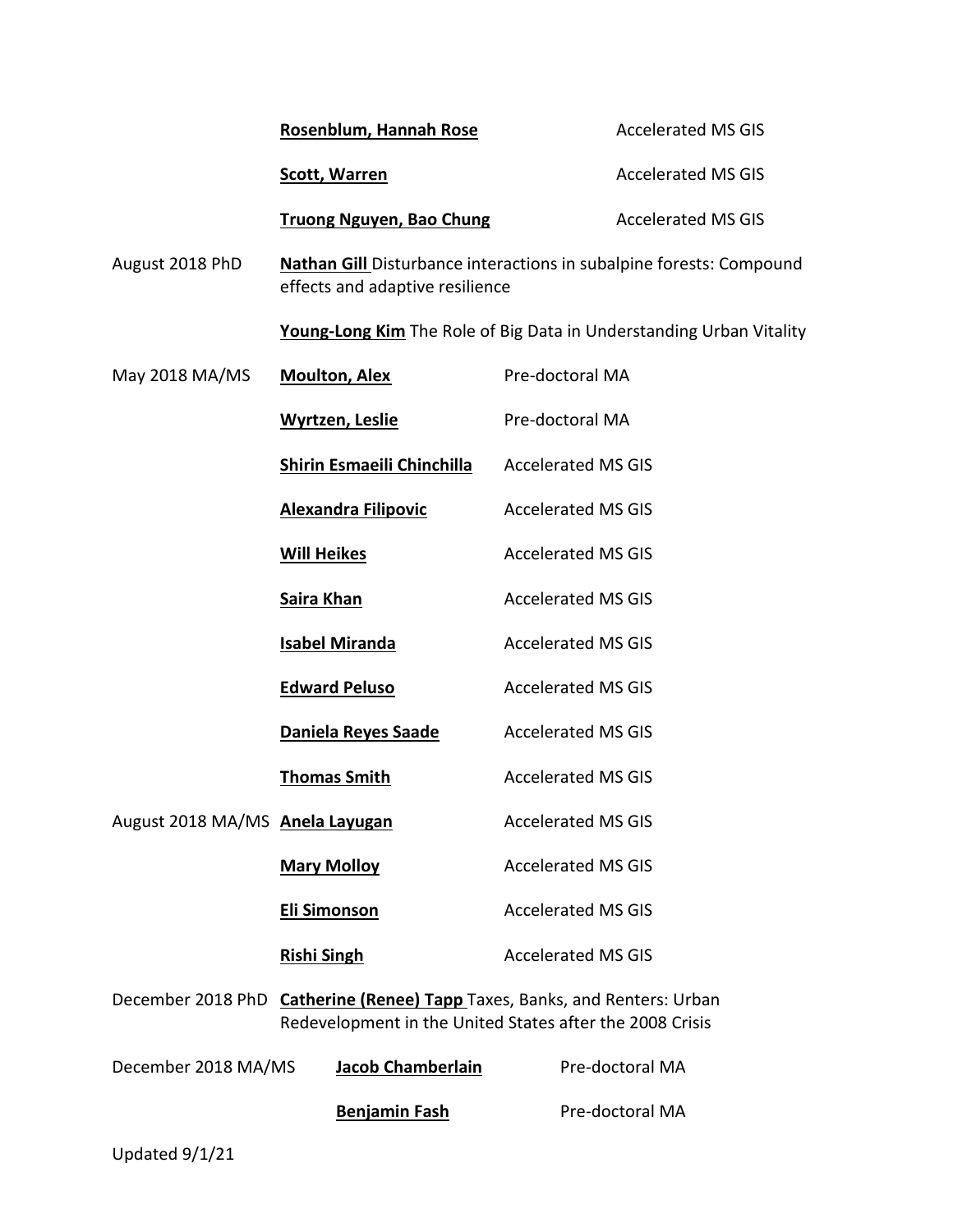|                              | <b>Patrick Bright Mutegeki</b>                                                                                                                                                                                                                                                                                                         | Pre-doctoral MA           |  |
|------------------------------|----------------------------------------------------------------------------------------------------------------------------------------------------------------------------------------------------------------------------------------------------------------------------------------------------------------------------------------|---------------------------|--|
| May 2019 MA/MS               | <b>Kristen Shake</b>                                                                                                                                                                                                                                                                                                                   | Pre-doctoral MA           |  |
|                              | <b>Hannah Corney</b>                                                                                                                                                                                                                                                                                                                   | <b>Accelerated MS GIS</b> |  |
|                              | <b>Carly Robbins</b>                                                                                                                                                                                                                                                                                                                   | <b>Accelerated MS GIS</b> |  |
|                              | <b>Miles Weule-Chandler</b>                                                                                                                                                                                                                                                                                                            | <b>Accelerated MS GIS</b> |  |
| August 2019 PhD              | <b>Carlos Dobler Morales</b> Smallholder Dimensions of Rural Change in<br>Modern Mexico                                                                                                                                                                                                                                                |                           |  |
|                              | <b>David Lukens</b> Shifting Roles of the State and the Evolution of<br>Neighborhood Change in Seoul                                                                                                                                                                                                                                   |                           |  |
|                              | Ali Santacruz-Delgado Recent and future anthropogenic transformation<br>of the Colombian Llanos                                                                                                                                                                                                                                        |                           |  |
|                              | Laura Sauls Territorial Claims and Climate Change Governance in<br>Mesoamerica<br><b>Kristen Shake</b> Sociolegal Dynamics of Sea Ice in a Changing Pacific Arctic<br><b>Marine Environment</b><br>Ashley York The West Greenlandic Cryosphere in a Changing Climate:<br>Decadal Trends, Seasonal Variability, and Critical Thresholds |                           |  |
|                              |                                                                                                                                                                                                                                                                                                                                        |                           |  |
|                              |                                                                                                                                                                                                                                                                                                                                        |                           |  |
| August 2019 MA/MS Dan Santos |                                                                                                                                                                                                                                                                                                                                        | Pre-doctoral MA           |  |
|                              | <b>Yu Zhou</b>                                                                                                                                                                                                                                                                                                                         | Pre-doctoral MA           |  |
|                              | Su Ye                                                                                                                                                                                                                                                                                                                                  | Pre-doctoral MA           |  |
|                              | <b>Tyler Anderson</b>                                                                                                                                                                                                                                                                                                                  | <b>Accelerated MS GIS</b> |  |
|                              | <b>Meyru Bhanti</b>                                                                                                                                                                                                                                                                                                                    | <b>Accelerated MS GIS</b> |  |
|                              | <b>Saraneh Fitzgerald</b>                                                                                                                                                                                                                                                                                                              | <b>Accelerated MS GIS</b> |  |
|                              | December 2019 PhD Catherine Jampel Scales of Inclusion: Disability Employment in the U.S.<br>Federal Government and Fortune 500 Companies                                                                                                                                                                                              |                           |  |
|                              | Patrick Bright Mutegeki Household Livelihood Strategies: Analyzing                                                                                                                                                                                                                                                                     |                           |  |

**Patrick Bright Mutegeki** Household Livelihood Strategies: Analyzing Multi-Local Strategies' Dynamics and Effects in Kabarole District, Uganda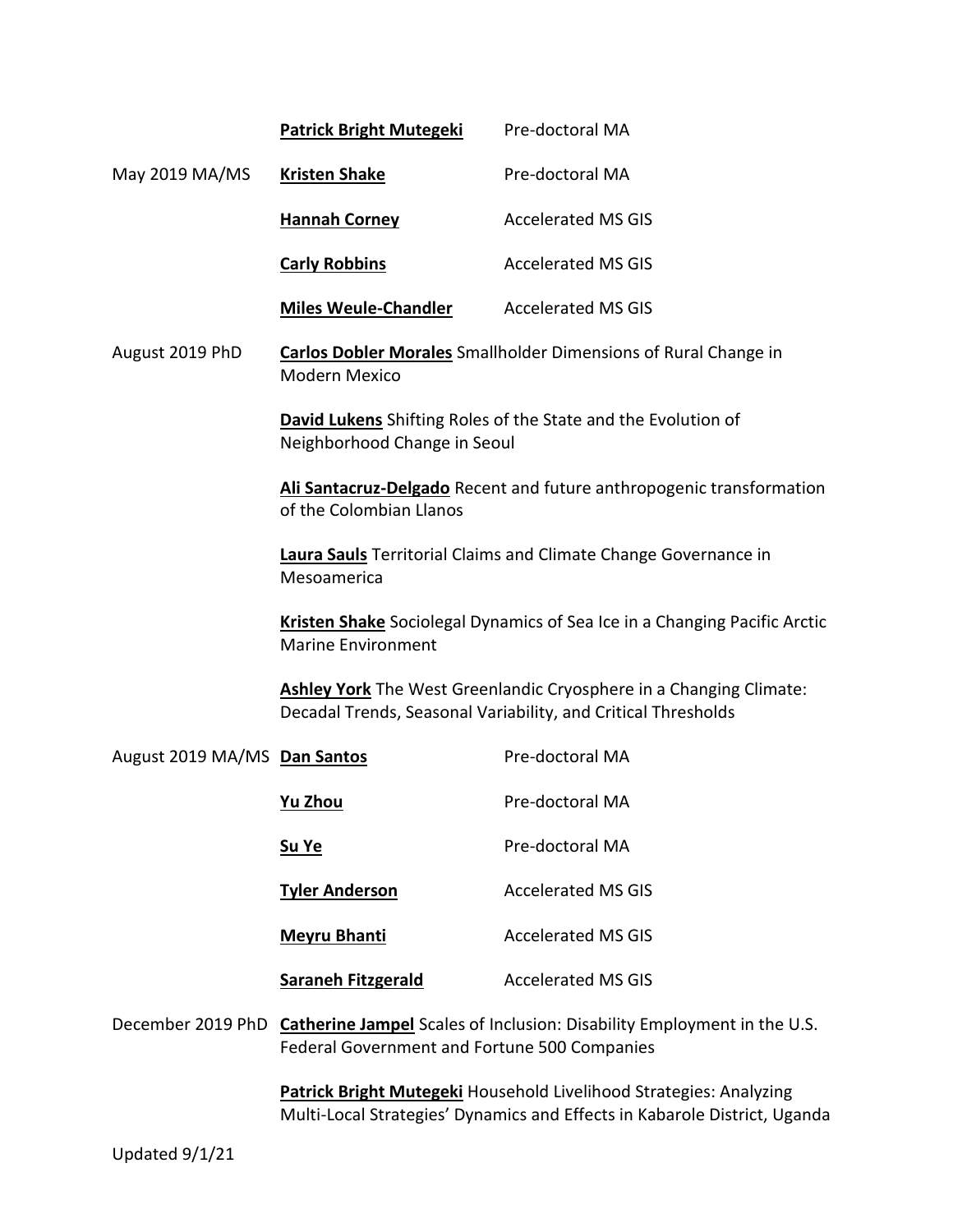**Melishia Santiago** Multi-year Variations in Chromophoric Dissolved Organic Matter (CDOM) Distribution in the Pacific Arctic Region Using Insitu and Satellite Remote Sensing Measurements

## December 2019 MA/MS

| Roopa Krithivasan    | Pre-doctoral MA           |
|----------------------|---------------------------|
| Mara van den Bold    | Pre-doctoral MA           |
| <b>Gemma Wilkens</b> | <b>Accelerated MS GIS</b> |

May 2020 PhD **Elisa Arond** Investing Natural Resource Revenues in Science, Technology and Innovation for Inclusive Regional Development in Colombia: Politics of Scale, Politics of Knowledge

> **Yifan Cia** The Subaltern Innovates: Shanzhai Mobile Phones, South-South Trade, and Counter-Narratives of Intellectual Property Rights

> **Leslie Gross Wyrtzen** Bordering Blackness: The Production of Race in the Morocco-EU Immigration Regime

> **Dylan Harris** Telling the Story of Climate Change: Geographies of Climate Consciousness

**Son Ca Lam** Shifting Grounds: Embodies Geographies of Displacement and Home for Vietnamese Women Across Generations

**Alex Moulton** Plotting Maroonage: Mapping the Black Socio-Spatial Struggles of the Jamaican Maroons

| May 2020 MA/MS | Eli Baldwin                 | <b>Accelerated MS GIS</b> |
|----------------|-----------------------------|---------------------------|
|                | Anika Berger                | <b>Accelerated MS GIS</b> |
|                | Jamieson Chaitman           | Accelerated MS GIS        |
|                | <b>Anthony Himmelberger</b> | <b>Accelerated MS GIS</b> |
|                | <b>Olivia Landry</b>        | <b>Accelerated MS GIS</b> |
|                | <b>Andrew Pagan</b>         | <b>Accelerated MS GIS</b> |
|                | Gemma Wilkens               | Accelerated MS GIS        |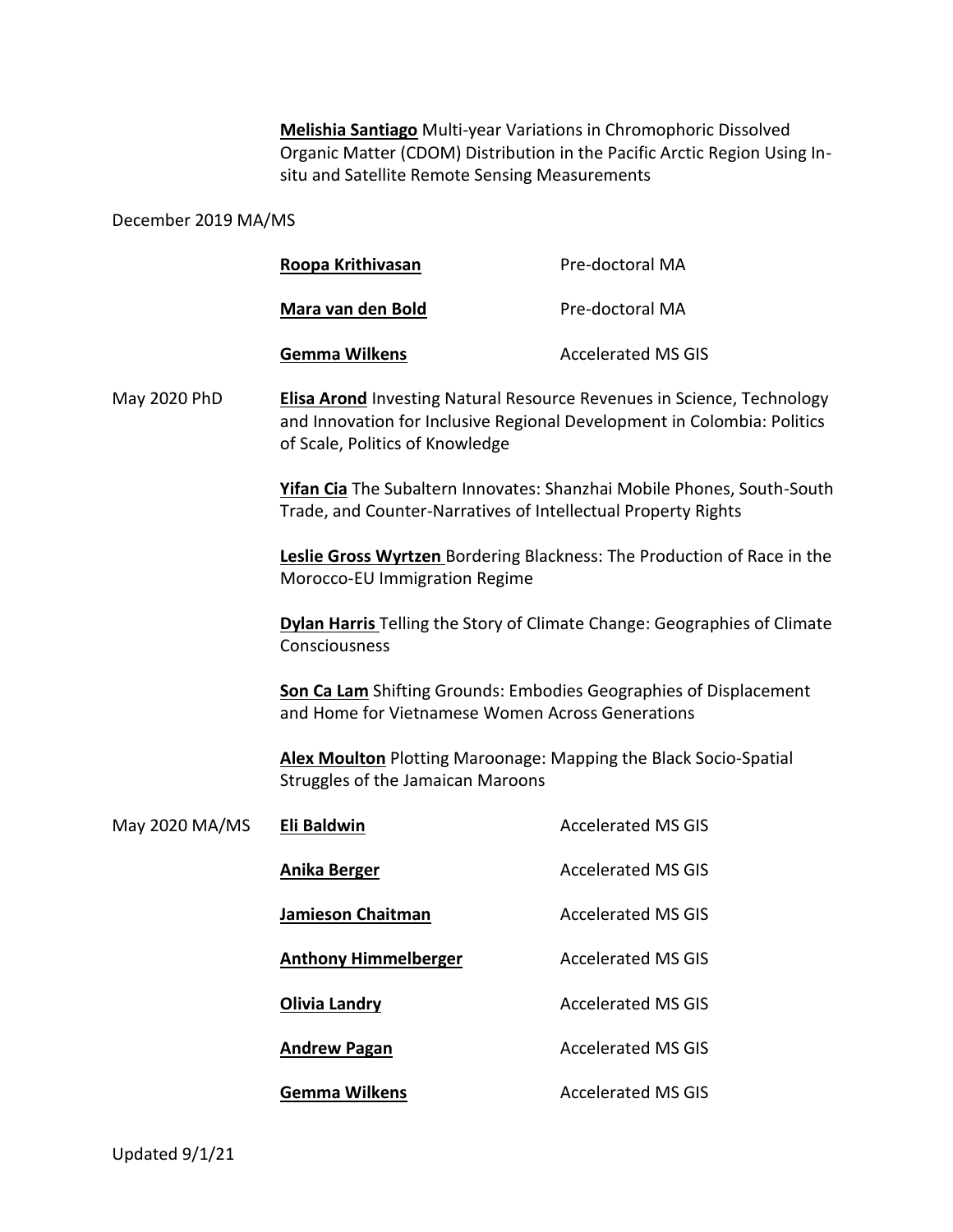December 2020 PhD **Su Ye** A New Time Series Approach for Characterizing Forest Dynamics: Stochastic Continuous Change

> **Azadeh Hadizadeh Esfahani** Neighborhood as a Site of Policy and Activism: Exploring Citizenship, Belonging, and Identity building in Tehran's Neighborhoods

June 2021 PhD **Michelle Cole Wenderlich** Reconcile Agriculture and Wildlife Conservation

> **Jacob Chamberlain** On Migration and Justice: Rights, Laws, and Resistance in the Age of Removal

**Janae Davis** Race, Integrity and Conservation – Development in the Postcolony

**Alireza Farmahini Farahani** Learning in development policy and practice: Inequality reduction and regional development in Iran

**Mario Machado** Sustainable landscapes, sustainable communities: Landscapes, livelihoods and ecology through Cuba's agrarian transition

| June 2021 MA/MS | <b>Rachel Corcoran Adams</b> | <b>Accelerated MS GIS</b> |
|-----------------|------------------------------|---------------------------|
|                 | <b>Juliette Gale</b>         | <b>Accelerated MS GIS</b> |
|                 | Ahna Knudsen                 | <b>Accelerated MS GIS</b> |
|                 | <b>Rowan Moody</b>           | <b>Accelerated MS GIS</b> |
|                 | <b>Claire Morehouse</b>      | <b>Accelerated MS GIS</b> |
|                 | Ariana Nicholson             | <b>Accelerated MS GIS</b> |
|                 | <b>Kyle Pecsok</b>           | <b>Accelerated MS GIS</b> |
|                 | <b>Shannon Reault</b>        | <b>Accelerated MS GIS</b> |
|                 | <b>Sophie Spiliotopoulos</b> | <b>Accelerated MS GIS</b> |
|                 | Jessica Strzempko            | <b>Accelerated MS GIS</b> |
|                 | <b>Caroline Williams</b>     | <b>Accelerated MS GIS</b> |